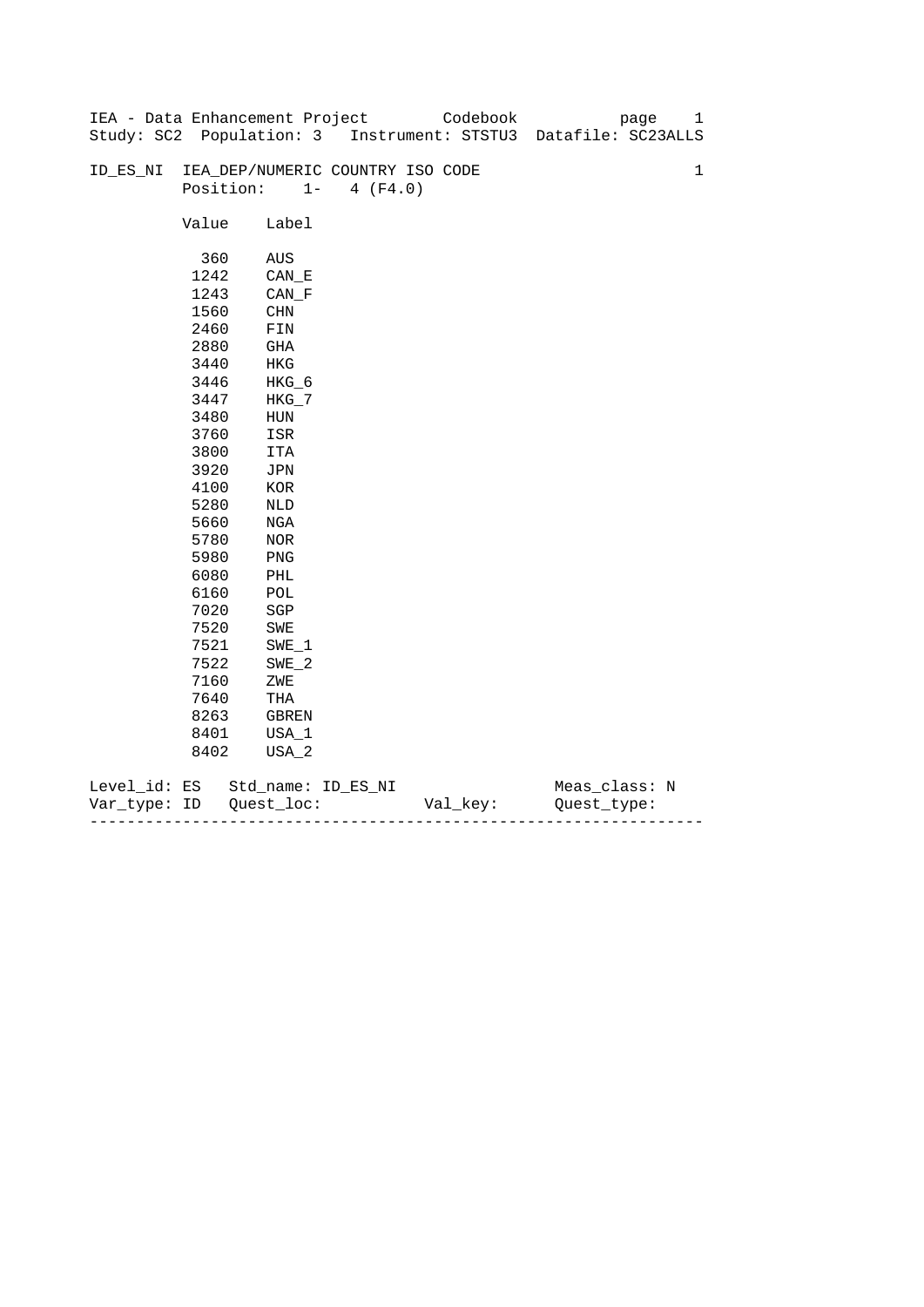| Study: SC2 Population: 3     |                                                                                                                                                                                                                             | IEA - Data Enhancement Project<br>Codebook<br>page<br>Instrument: STSTU3<br>Datafile: SC23ALLS                                                                                                                                                                                                                                                                                 | 2 |
|------------------------------|-----------------------------------------------------------------------------------------------------------------------------------------------------------------------------------------------------------------------------|--------------------------------------------------------------------------------------------------------------------------------------------------------------------------------------------------------------------------------------------------------------------------------------------------------------------------------------------------------------------------------|---|
| ID ES AI                     | Position:                                                                                                                                                                                                                   | IEA_DEP/ALPHANUMERIC COUNTRY ISO CODE<br>$5-$<br>9(AB)                                                                                                                                                                                                                                                                                                                         | 2 |
|                              | Value                                                                                                                                                                                                                       | Label                                                                                                                                                                                                                                                                                                                                                                          |   |
|                              | AUS<br>CAN E<br>CAN F<br>CHN<br>FIN<br>GBREN<br>GHA<br><b>HKG</b><br>HKG_6<br>$HKG_7$<br>HUN<br>ISR<br>ITA<br>JPN<br>KOR<br>NLD<br>NGA<br>NOR<br><b>PNG</b><br>PHL<br>POL<br>SGP<br>SWE<br>SWE 1<br>$SWE_2$<br>THA<br>USA_1 | Australia<br>Canada (English)<br>Canada (French)<br>China<br>Finland<br>UK (England)<br>Ghana<br>Hong Kong<br>Hong Kong (6)<br>Hong Kong (7)<br>Hungary<br>Israel<br>Italy<br>Japan<br>Korea, Republic of<br>Netherlands<br>Nigeria<br>Norway<br>Papua New Guinea<br>Philippines<br>Poland<br>Singapore<br>Sweden<br>Sweden (A)<br>Sweden (B)<br>Thailand<br>United States (A) |   |
|                              | $USA_2$<br>ZWE                                                                                                                                                                                                              | United States (B)<br>Zimbabwe                                                                                                                                                                                                                                                                                                                                                  |   |
| Level_id: ES<br>Var type: ID |                                                                                                                                                                                                                             | Meas_class: N<br>Std name: ID ES AI<br>Quest loc:<br>Val_key:<br>Ouest type:                                                                                                                                                                                                                                                                                                   |   |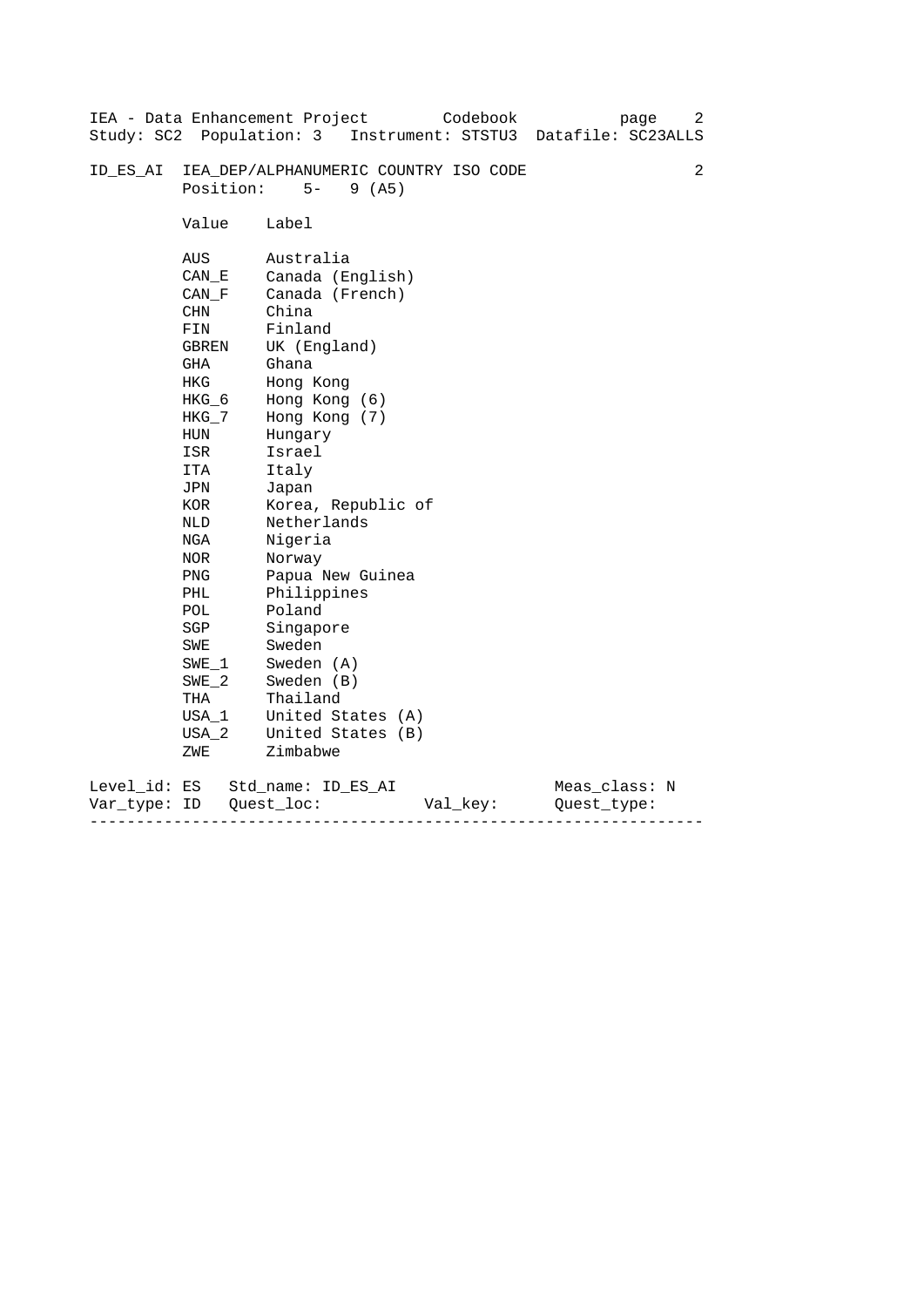| IEA - Data Enhancement Project |                                                                                                                                       |                                                                                                                                                                                                                                               |                                      | Codebook | page<br>Study: SC2 Population: 3 Instrument: STSTU3 Datafile: SC23ALLS | 3 |
|--------------------------------|---------------------------------------------------------------------------------------------------------------------------------------|-----------------------------------------------------------------------------------------------------------------------------------------------------------------------------------------------------------------------------------------------|--------------------------------------|----------|------------------------------------------------------------------------|---|
| CNTRYNUM                       | COUNTRY NUMBER<br>Position: 10- 11 (F2.0)                                                                                             |                                                                                                                                                                                                                                               |                                      |          |                                                                        | 3 |
|                                | Value                                                                                                                                 | Label                                                                                                                                                                                                                                         |                                      |          |                                                                        |   |
|                                | 10<br>16<br>18<br>$20 \,$<br>22<br>24<br>26<br>30<br>32<br>34<br>36<br>38<br>40<br>44<br>48<br>50<br>52<br>54<br>56<br>60<br>66<br>70 | Australia<br>Canada (French)<br>China<br>UK (England)<br>Finland<br>Ghana<br>Hong Kong<br>Hungary<br>Israel<br>Italy<br>Japan<br>Korea<br>Netherlands<br>Nigeria<br>Norway<br>Philippines<br>Poland<br>Singapore<br>Sweden (A, B)<br>Thailand | Canada (English)<br>Papua New Guinea |          |                                                                        |   |
|                                | 72<br>74                                                                                                                              | Zimbabwe                                                                                                                                                                                                                                      | United States (A, B)                 |          |                                                                        |   |
| Level_id: ES Std_name: ID_ES_N |                                                                                                                                       |                                                                                                                                                                                                                                               |                                      | Val_key: | Meas_class: N<br>Quest_type:                                           |   |
| POPN                           | POPULATION<br>Position: 12- 12 (F1.0)<br>Value Label                                                                                  |                                                                                                                                                                                                                                               |                                      |          |                                                                        | 4 |
|                                | 1<br>2<br>3                                                                                                                           | I (10-year olds)<br>II (14-year olds)                                                                                                                                                                                                         | III (preuniversity)                  |          |                                                                        |   |
| Level_id: Std_name: ID_POP     |                                                                                                                                       |                                                                                                                                                                                                                                               |                                      |          | Meas_class: N                                                          |   |
| STRATUM STRATUM NUMBER         | Position: 13- 14 (F2.0)                                                                                                               |                                                                                                                                                                                                                                               |                                      |          |                                                                        | 5 |
| Level_id: SM Std_name: ID_SM_N | ---------------------                                                                                                                 |                                                                                                                                                                                                                                               |                                      | Val_key: | Meas_class: N<br>Quest_type:                                           |   |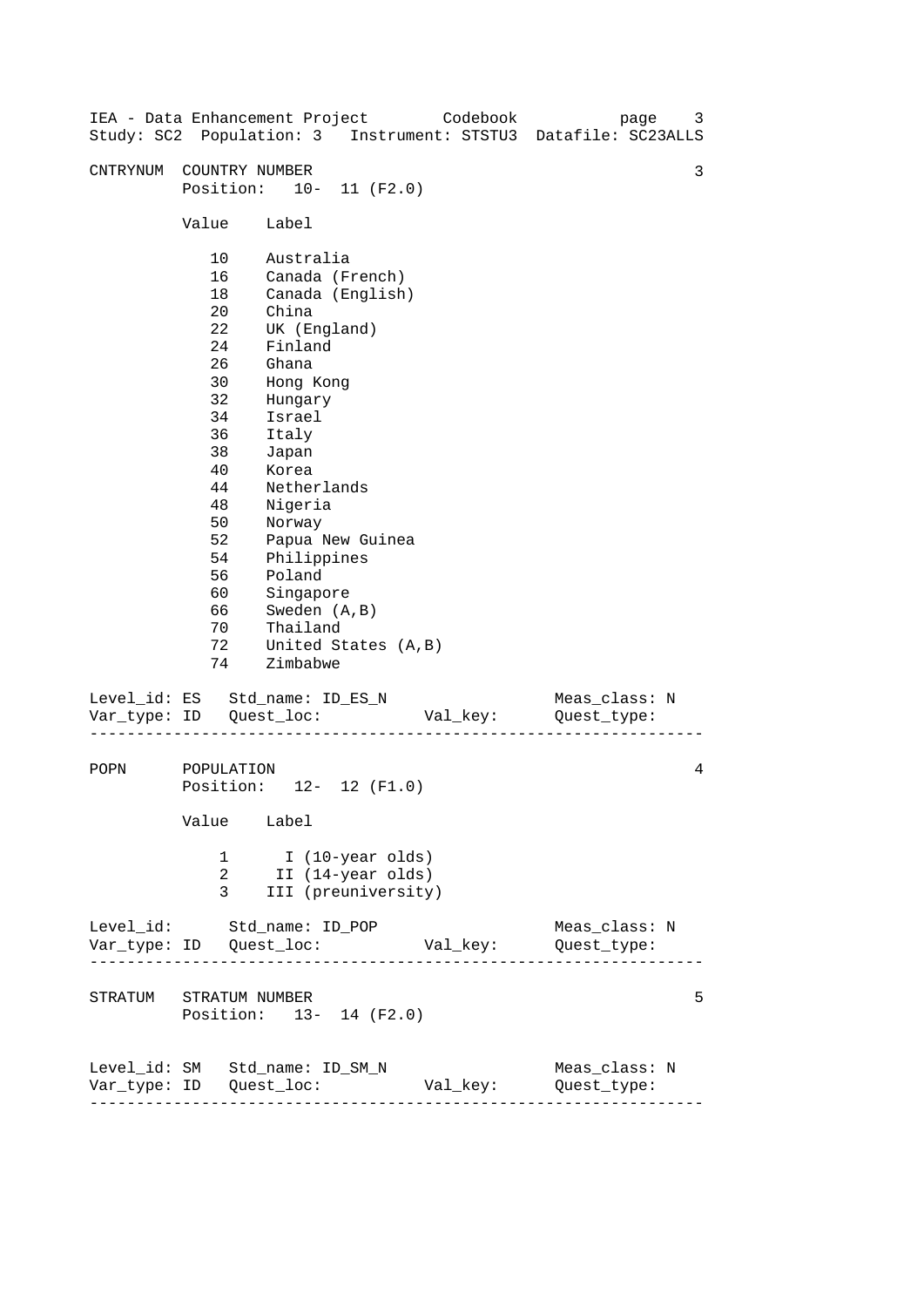------------------------------------------------------------------ ------------------------------------------------------------------ ------------------------------------------------------------------ ------------------------------------------------------------------ ------------------------------------------------------------------ ------------------------------------------------------------------ IEA - Data Enhancement Project Codebook page 4 Study: SC2 Population: 3 Instrument: STSTU3 Datafile: SC23ALLS SCHOOL SCHOOL NUMBER 6 Position: 15- 19 (F5.0) Level\_id: SC Std\_name: ID\_SC\_N Meas\_class: N Var\_type: ID Quest\_loc: Val\_key: Quest\_type: CLASS CLASS NUMBER 7 Position: 20- 21 (F2.0) Level\_id: CL Std\_name: ID\_CL\_N Meas\_class: N Var\_type: ID Quest\_loc: Val\_key: Quest\_type: STUDENT STUDENT NUMBER 8 Position: 22- 23 (F2.0) Level\_id: ST Std\_name: ID\_ST\_N Meas\_class: N Var\_type: ID Quest\_loc: Val\_key: Quest\_type: STRWGTA STRATUM WEIGHT/GENERAL 9 Position: 24- 31 (F8.6) Level\_id: SM Std\_name: WT\_SM Meas\_class: N Var\_type: WT Quest\_loc: Val\_key: Quest\_type: STRWGTB STRATUM WEIGHT/BIOLOGY 10 Position: 32- 39 (F8.6) Value Label 9 .A missing data Level\_id: SM Std\_name: WT\_SM\_B Meas\_class: N Var\_type: WT Quest\_loc: Val\_key: Quest\_type: STRWGTC STRATUM WEIGHT/CHEMISTRY 11 Position: 40- 47 (F8.6) Value Label 9 .A missing data Level\_id: SM Std\_name: WT\_SM\_C Meas\_class: N Var\_type: WT Quest\_loc: Val\_key: Quest\_type: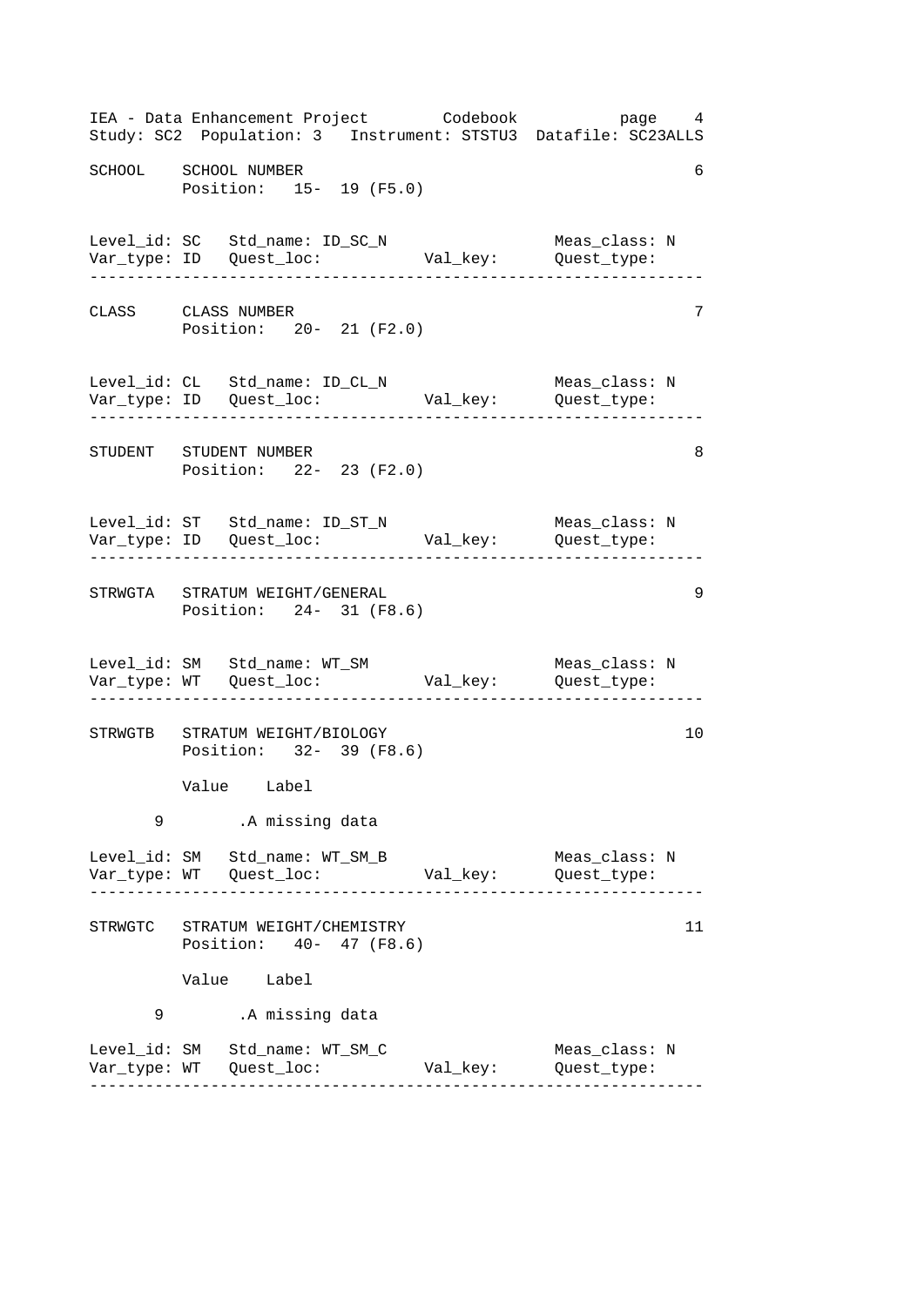|   | IEA - Data Enhancement Project Codebook<br>Study: SC2 Population: 3 Instrument: STSTU3 Datafile: SC23ALLS |                               | page 5                       |  |  |  |  |  |  |
|---|-----------------------------------------------------------------------------------------------------------|-------------------------------|------------------------------|--|--|--|--|--|--|
|   | STRWGTP STRATUM WEIGHT/PHYSICS                                                                            | 12<br>Position: 48- 55 (F8.6) |                              |  |  |  |  |  |  |
|   | Value Label                                                                                               |                               |                              |  |  |  |  |  |  |
| 9 | .A missing data                                                                                           |                               |                              |  |  |  |  |  |  |
|   | Level_id: SM Std_name: WT_SM_P                                                                            |                               | Meas_class: N                |  |  |  |  |  |  |
|   | STRWGTN STRATUM WEIGHT/NON-SPECIALIST<br>Position: 56- 63 (F8.6)                                          |                               | 13                           |  |  |  |  |  |  |
|   | Value Label                                                                                               |                               |                              |  |  |  |  |  |  |
| 9 | .A missing data                                                                                           |                               |                              |  |  |  |  |  |  |
|   | Level_id: SM Std_name: WT_SM_N<br>----------------------                                                  |                               | Meas_class: N                |  |  |  |  |  |  |
|   | TEST3E TOOK TEST 3E EARTH SCIENCE<br>Position: 64- 64 (F1.0)                                              |                               | 14                           |  |  |  |  |  |  |
|   | Value Label                                                                                               |                               |                              |  |  |  |  |  |  |
|   | 1 yes taken<br>2 not taken<br>8.A not ascertained                                                         |                               |                              |  |  |  |  |  |  |
|   | Level_id: ST Std_name: FL_TST3E Meas_class: 1<br>Var_type: FL Quest_loc: Val_key: Quest_type:             |                               | Meas_class: N                |  |  |  |  |  |  |
|   | TEST3B TOOK TEST 3B BIOLOGY<br>Position: 65- 65 (F1.0)                                                    |                               | 15                           |  |  |  |  |  |  |
|   | Value Label                                                                                               |                               |                              |  |  |  |  |  |  |
|   | $\mathbf{1}$<br>yes taken<br>not taken<br>2<br>8.A not ascertained                                        |                               |                              |  |  |  |  |  |  |
|   | Level_id: ST Std_name: FL_TST3B                                                                           | Val_key:                      | Meas_class: N<br>Quest_type: |  |  |  |  |  |  |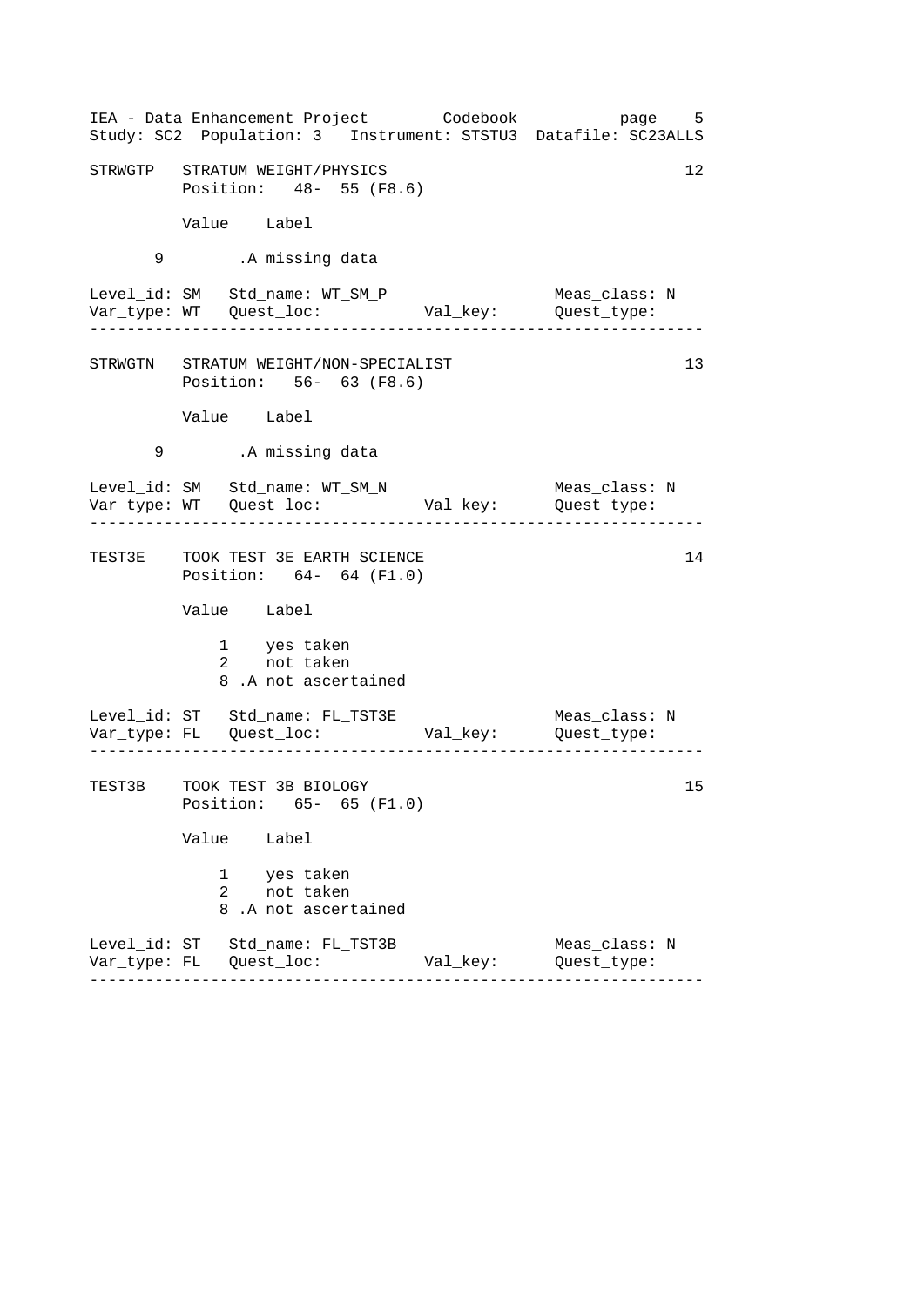|        | IEA - Data Enhancement Project Codebook<br>Study: SC2 Population: 3 Instrument: STSTU3 Datafile: SC23ALLS |          | page 6                       |
|--------|-----------------------------------------------------------------------------------------------------------|----------|------------------------------|
|        | TEST3C TOOK TEST 3C CHEMISTRY<br>Position: 66- 66 (F1.0)                                                  |          | 16                           |
|        | Value Label                                                                                               |          |                              |
|        | 1 yes taken<br>2 not taken<br>8.A not ascertained                                                         |          |                              |
|        | Level_id: ST Std_name: FL_TST3C<br>Var_type: FL    Quest_loc:    Val_key:    Quest_type:                  |          | Meas_class: N                |
|        | TEST3P TOOK TEST 3P PHYSICS<br>Position: 67- 67 (F1.0)                                                    |          | 17                           |
|        | Value Label                                                                                               |          |                              |
|        | 1 yes taken<br>2 not taken<br>8.A not ascertained                                                         |          |                              |
|        | Level_id: ST Std_name: FL_TST3P Meas_class:<br>Var_type: FL Quest_loc: Val_key: Quest_type:               |          | Meas_class: N                |
|        | TEST3X TOOK TEST 3X GENERAL SCIENCE<br>Position: 68- 68 (F1.0)                                            |          | 18                           |
|        | Value Label                                                                                               |          |                              |
|        | 1 yes taken<br>2 not taken<br>8.A not ascertained                                                         |          |                              |
|        | Level_id: ST Std_name: FL_TST3X                                                                           | Val_key: | Meas class: N<br>Quest_type: |
| TEST3N | TOOK TEST 3N SCIENCE UNDERSTANDING<br>Position: 69- 69 (F1.0)                                             |          | 19                           |
|        | Value<br>Label                                                                                            |          |                              |
|        | 1 yes taken<br>$2 \qquad \qquad$<br>not taken<br>8.A not ascertained                                      |          |                              |
|        | Level_id: ST Std_name: FL_TST3N                                                                           | Val_key: | Meas_class: N<br>Quest_type: |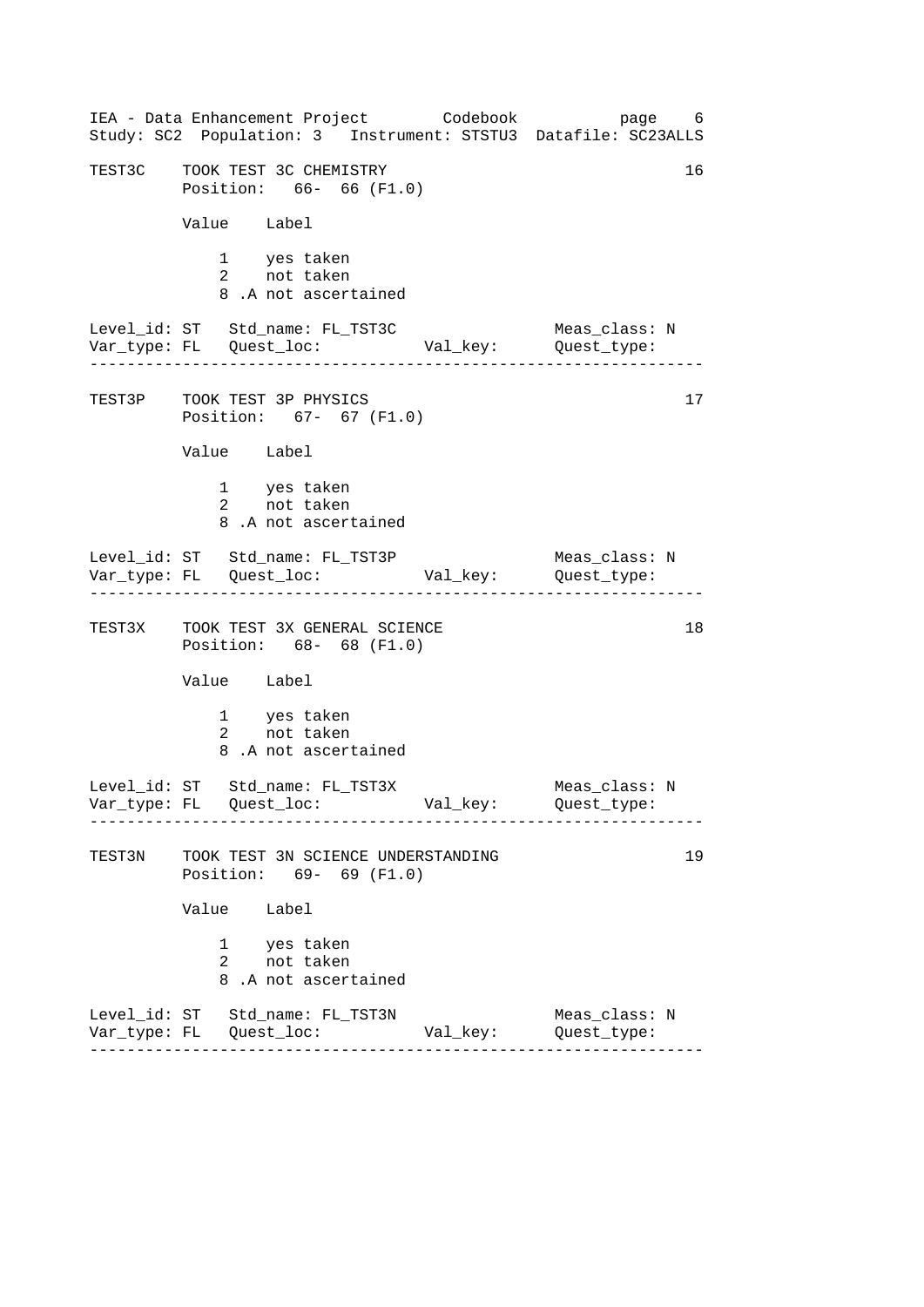|     | IEA - Data Enhancement Project Codebook bage 7<br>Study: SC2 Population: 3 Instrument: STSTU3 Datafile: SC23ALLS |  |               |    |  |  |
|-----|------------------------------------------------------------------------------------------------------------------|--|---------------|----|--|--|
| AGE | AGE OF STUDENT IN MONTHS<br>Position: 70- 72 (F3.0)                                                              |  |               | 20 |  |  |
|     | Value Label                                                                                                      |  |               |    |  |  |
|     | 998 .A not ascertained<br>999 .O missing data                                                                    |  |               |    |  |  |
|     | Level_id: ST Std_name: CSBAGE Meas_class: I<br>Var_type: BG Quest_loc: 1 Val_key: Quest_type: FR                 |  |               |    |  |  |
| SEX | SEX OF STUDENT<br>Position: 73- 73 (F1.0)                                                                        |  |               | 21 |  |  |
|     | Value Label                                                                                                      |  |               |    |  |  |
|     | 1 boy<br>2 girl<br>8.A not ascertained<br>9.0 missing data                                                       |  |               |    |  |  |
|     | Level_id: ST Std_name: CSBSEX<br>Var_type: BG    Quest_loc: 2    Val_key:    Quest_type: MC                      |  | Meas_class: N |    |  |  |
|     | FAMSIZE NUMBER OF BROTHERS AND SISTERS<br>Position: 74- 74 (F1.0)                                                |  |               | 22 |  |  |
|     | Value Label                                                                                                      |  |               |    |  |  |
|     | 1 zero<br>2 one<br>two<br>3 <sup>7</sup><br>4 three<br>5 four or more<br>8.A not ascertained<br>9.0 missing data |  |               |    |  |  |
|     | Level_id: ST Std_name: CSBBRSIS Meas_class: 0<br>Var_type: BG Quest_loc: 3 Val_key: Quest_type: MC               |  |               |    |  |  |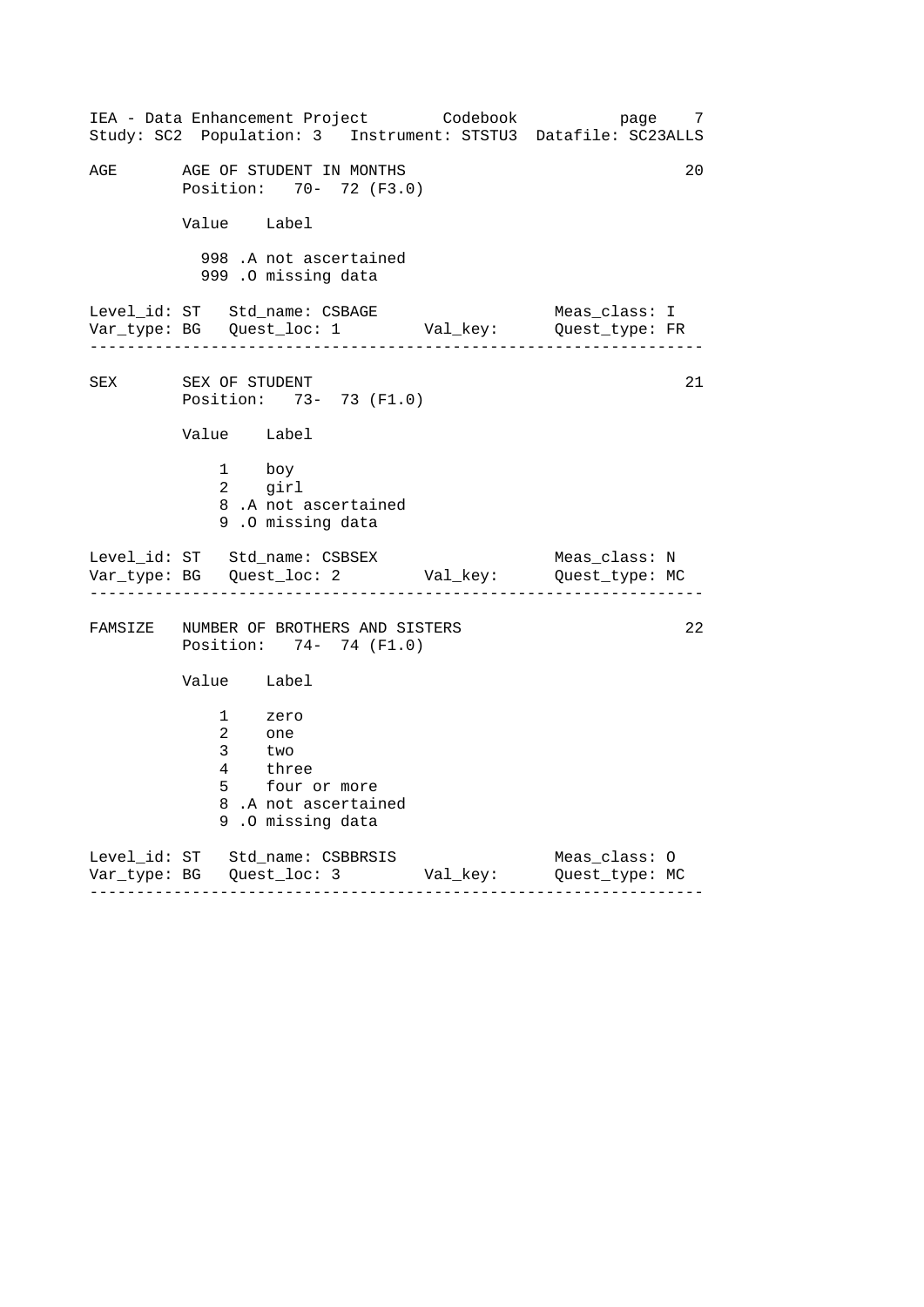------------------------------------------------------------------ ------------------------------------------------------------------ ------------------------------------------------------------------ IEA - Data Enhancement Project Codebook page 8 Study: SC2 Population: 3 Instrument: STSTU3 Datafile: SC23ALLS YEAR GRADE OF STUDENT (INTL YEAR LEVEL) 23 Position: 75- 76 (F2.0) Value Label 10 grade 10 11 grade 11 12 grade 12 13 grade 13 98 .A not ascertained 99 .O missing data Level\_id: ST Std\_name: CSBGRADE Meas\_class: O Var\_type: BG Quest\_loc: Val\_key: Quest\_type: FR COURSE TYPE OF COURSE THIS YEAR Position: 77- 77 (F1.0) Value Label 1 academic 2 vocational 3 4 general other 8 .A not ascertained 9 .O missing data Level\_id: ST Std\_name: CSBSCTYP Meas\_class: N Var\_type: BG Quest\_loc: 4 Val\_key: Quest\_type: MC POSTED EXPECTED POST SECONDARY EDUCATION Position: 78- 78 (F1.0) Value Label 1 not continue 2 1-2 years 3 3-4 years 4 more than 4 years 8 .A not ascertained 9 .O missing data Level\_id: ST Std\_name: CSBPOSED Meas\_class: O Var\_type: BG Quest\_loc: 5 Val\_key: Quest\_type: MC 24 25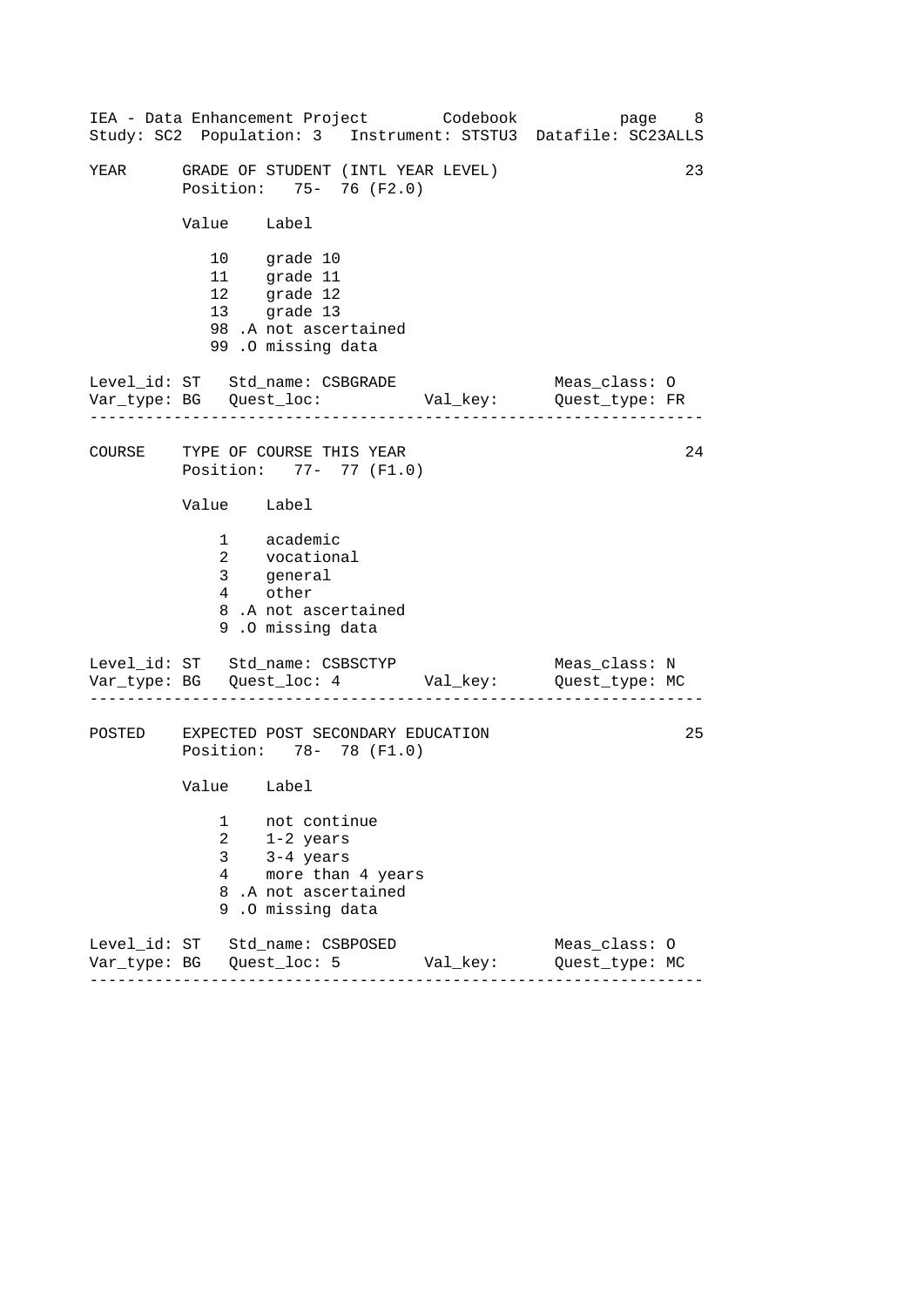|                                                                                                  | IEA - Data Enhancement Project Codebook                                                                                                                                                                                                      |  | Study: SC2 Population: 3 Instrument: STSTU3 Datafile: SC23ALLS                | page 9 |
|--------------------------------------------------------------------------------------------------|----------------------------------------------------------------------------------------------------------------------------------------------------------------------------------------------------------------------------------------------|--|-------------------------------------------------------------------------------|--------|
|                                                                                                  | POSTSCI EXPECTED POST SECONDARY SCIENCE<br>Position: 79- 79 (F1.0)                                                                                                                                                                           |  |                                                                               | 26     |
| Value Label                                                                                      |                                                                                                                                                                                                                                              |  |                                                                               |        |
|                                                                                                  | 1 include science<br>2 no science<br>3 will not continue<br>8.A not ascertained<br>9.0 missing data                                                                                                                                          |  |                                                                               |        |
|                                                                                                  | Level_id: ST Std_name: CSBSCIED                                                                                                                                                                                                              |  | Meas_class: N<br>Var_type: BG    Quest_loc: 6    Val_key:    Quest_type: MC   |        |
|                                                                                                  | POSTTYPE TYPE OF POST SECONDARY EDUCATION<br>Position: 80- 81 (F2.0)                                                                                                                                                                         |  |                                                                               | 27     |
| Value Label                                                                                      |                                                                                                                                                                                                                                              |  |                                                                               |        |
| 3 <sup>7</sup><br>$4\overline{ }$<br>5<br>$6\overline{}$<br>7 <sup>7</sup><br>8<br>9<br>12 other | 1 not continue<br>2 agriculture<br>applied science<br>building<br>arts<br>business<br>education<br>engineering<br>general studies<br>10 health sciences<br>11 social sciences<br>13 not decided<br>98.A not ascertained<br>99.0 missing data |  |                                                                               |        |
|                                                                                                  | Level_id: ST Std_name: CSBTYPED                                                                                                                                                                                                              |  | Meas_class: N                                                                 |        |
|                                                                                                  | EXPOCC EXPECTED OCCUPATION<br>Position: 82- 83 (F2.0)                                                                                                                                                                                        |  |                                                                               | 28     |
| Value Label                                                                                      |                                                                                                                                                                                                                                              |  |                                                                               |        |
|                                                                                                  | 98.A not ascertained<br>99.0 missing data                                                                                                                                                                                                    |  |                                                                               |        |
|                                                                                                  | Level_id: ST Std_name: CSBOCCUP                                                                                                                                                                                                              |  | Meas_class: N<br>Var_type: BG    Quest_loc: 8-9    Val_key:    Quest_type: OE |        |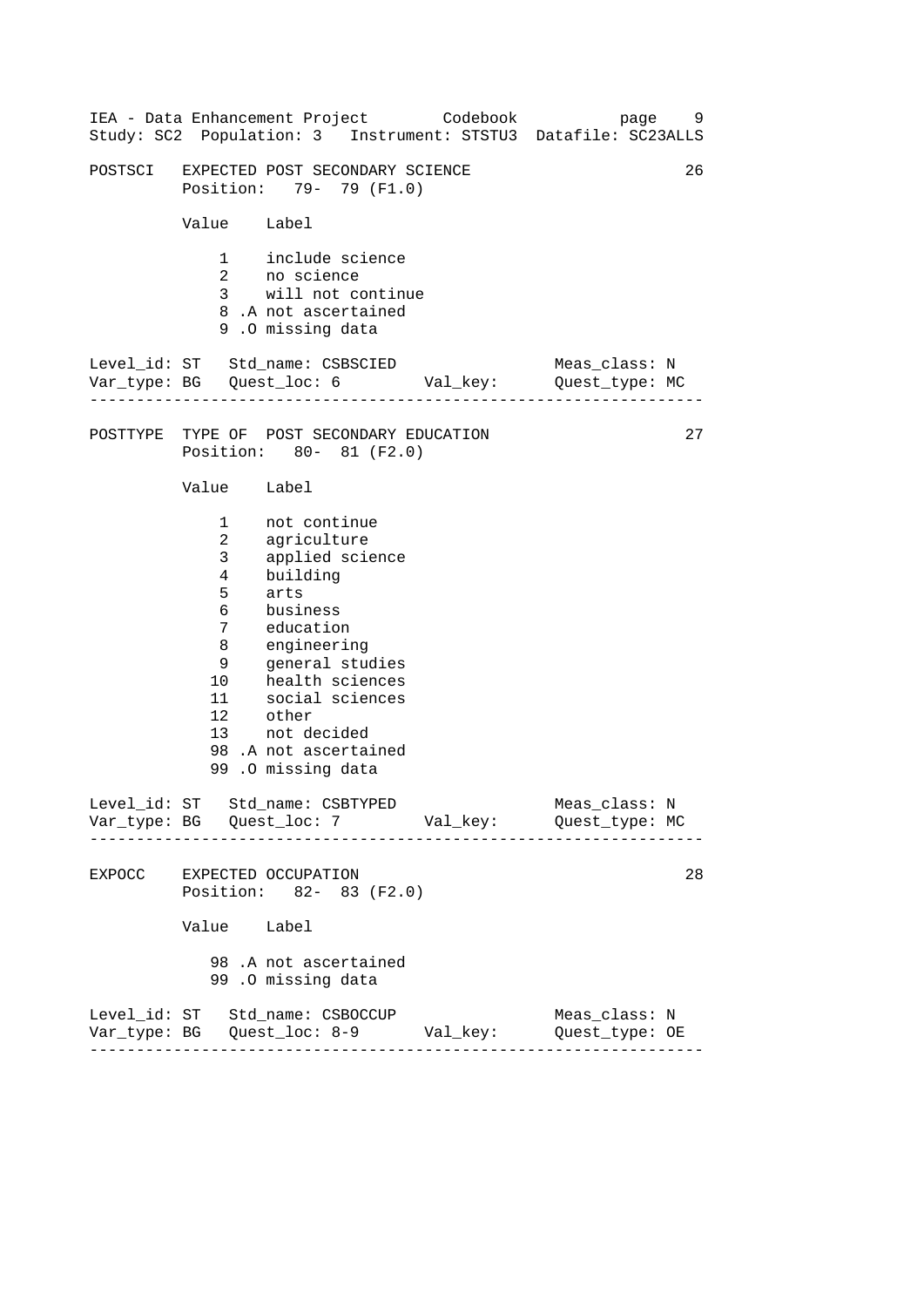------------------------------------------------------------------ ------------------------------------------------------------------ ------------------------------------------------------------------ ------------------------------------------------------------------ IEA - Data Enhancement Project Codebook page 10 Study: SC2 Population: 3 Instrument: STSTU3 Datafile: SC23ALLS AGO1SCI PREVIOUS YEAR/SCIENCE 29 Position: 84- 84 (F1.0) Value Label 0 no 1 yes 8 .A not ascertained 9 .O missing data Level\_id: ST Std\_name: CSB1YSCI Meas\_class: N Var\_type: BG Quest\_loc: 10A/1 Val\_key: Quest\_type: MC AGO2SCI TWO YEARS AGO/SCIENCE 30 Position: 85- 85 (F1.0) Value Label 0 no 1 yes 8 .A not ascertained 9 .O missing data Level\_id: ST Std\_name: CSB2YSCI Meas\_class: N Var\_type: BG Quest\_loc: 10A/2 Val\_key: Quest\_type: MC AGO1GEOL PREVIOUS YEAR/EARTH SCIENCE 31 Position: 86- 86 (F1.0) Value Label 0 no 1 yes 8 .A not ascertained 9 .O missing data Level id: ST Std name: CSB1YGEO Meas class: N Var\_type: BG Quest\_loc: 10B/1 Val\_key: Quest\_type: MC AGO2GEOL TWO YEARS AGO/EARTH SCIENCE 32 Position: 87- 87 (F1.0) Value Label 0 no 1 yes 8 .A not ascertained 9 .O missing data Level\_id: ST Std\_name: CSB2YGEO Meas\_class: N Var\_type: BG Quest\_loc: 10B/2 Val\_key: Quest\_type: MC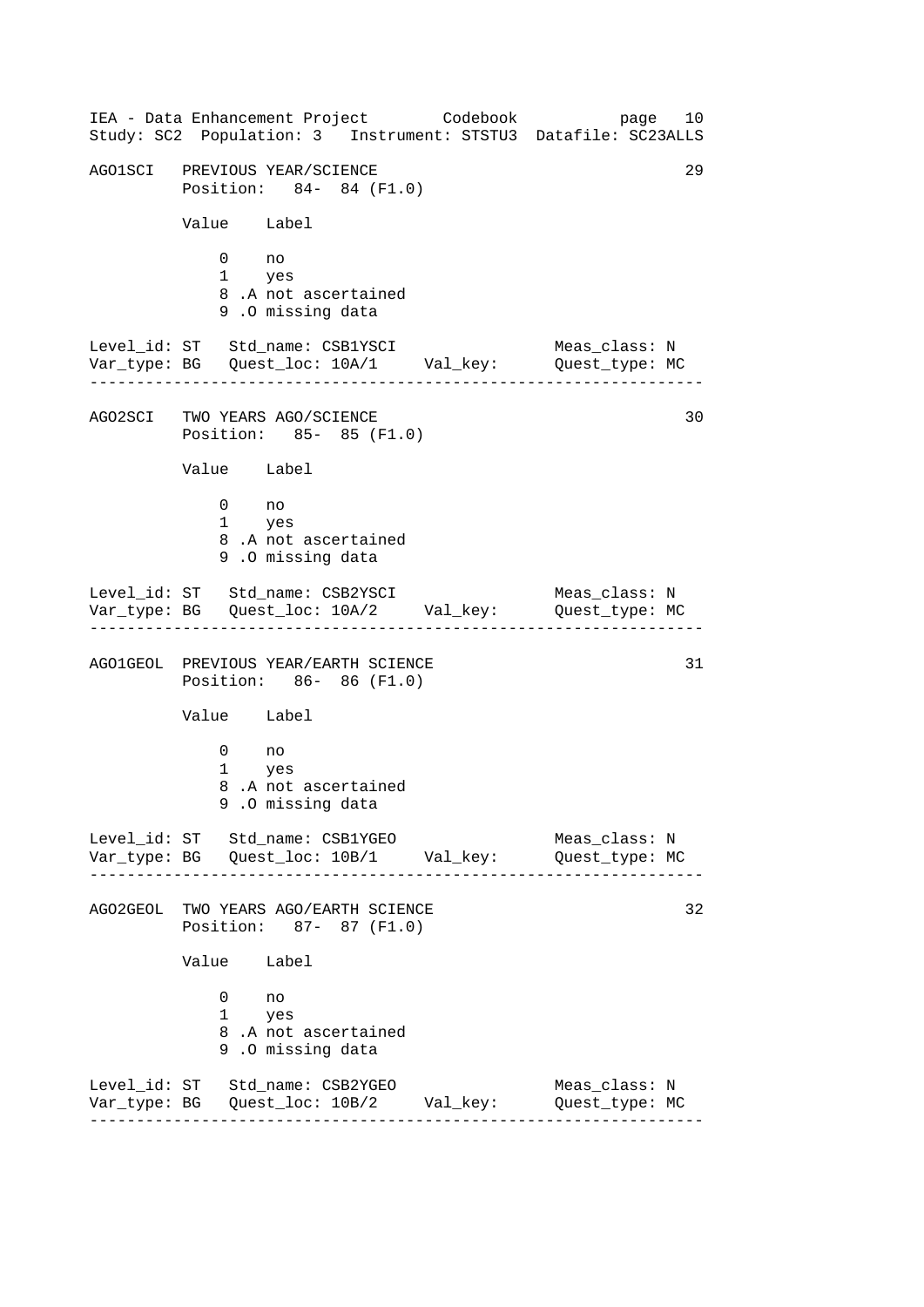------------------------------------------------------------------ ------------------------------------------------------------------ ------------------------------------------------------------------ ------------------------------------------------------------------ IEA - Data Enhancement Project Codebook page 11 Study: SC2 Population: 3 Instrument: STSTU3 Datafile: SC23ALLS AGO1BIOL PREVIOUS YEAR/BIOLOGY 33 Position: 88- 88 (F1.0) Value Label 0 no 1 yes 8 .A not ascertained 9 .O missing data Level\_id: ST Std\_name: CSB1YBIO Meas\_class: N Var\_type: BG Quest\_loc: 10C/1 Val\_key: Quest\_type: MC AGO2BIOL TWO YEARS AGO/BIOLOGY 34 Position: 89- 89 (F1.0) Value Label 0 no 1 yes 8 .A not ascertained 9 .O missing data Level\_id: ST Std\_name: CSB2YBIO Meas\_class: N Var\_type: BG Quest\_loc: 10C/2 Val\_key: Quest\_type: MC AGO1CHEM PREVIOUS YEAR/CHEMISTRY 35 Position: 90- 90 (F1.0) Value Label 0 no 1 yes 8 .A not ascertained 9 .O missing data Level id: ST Std name: CSB1YCHE Meas class: N Var\_type: BG Quest\_loc: 10D/1 Val\_key: Quest\_type: MC AGO2CHEM TWO YEARS AGO/CHEMISTRY 36 Position: 91- 91 (F1.0) Value Label 0 no 1 yes 8 .A not ascertained 9 .O missing data Level\_id: ST Std\_name: CSB2YCHE Meas\_class: N Var\_type: BG Quest\_loc: 10D/2 Val\_key: Quest\_type: MC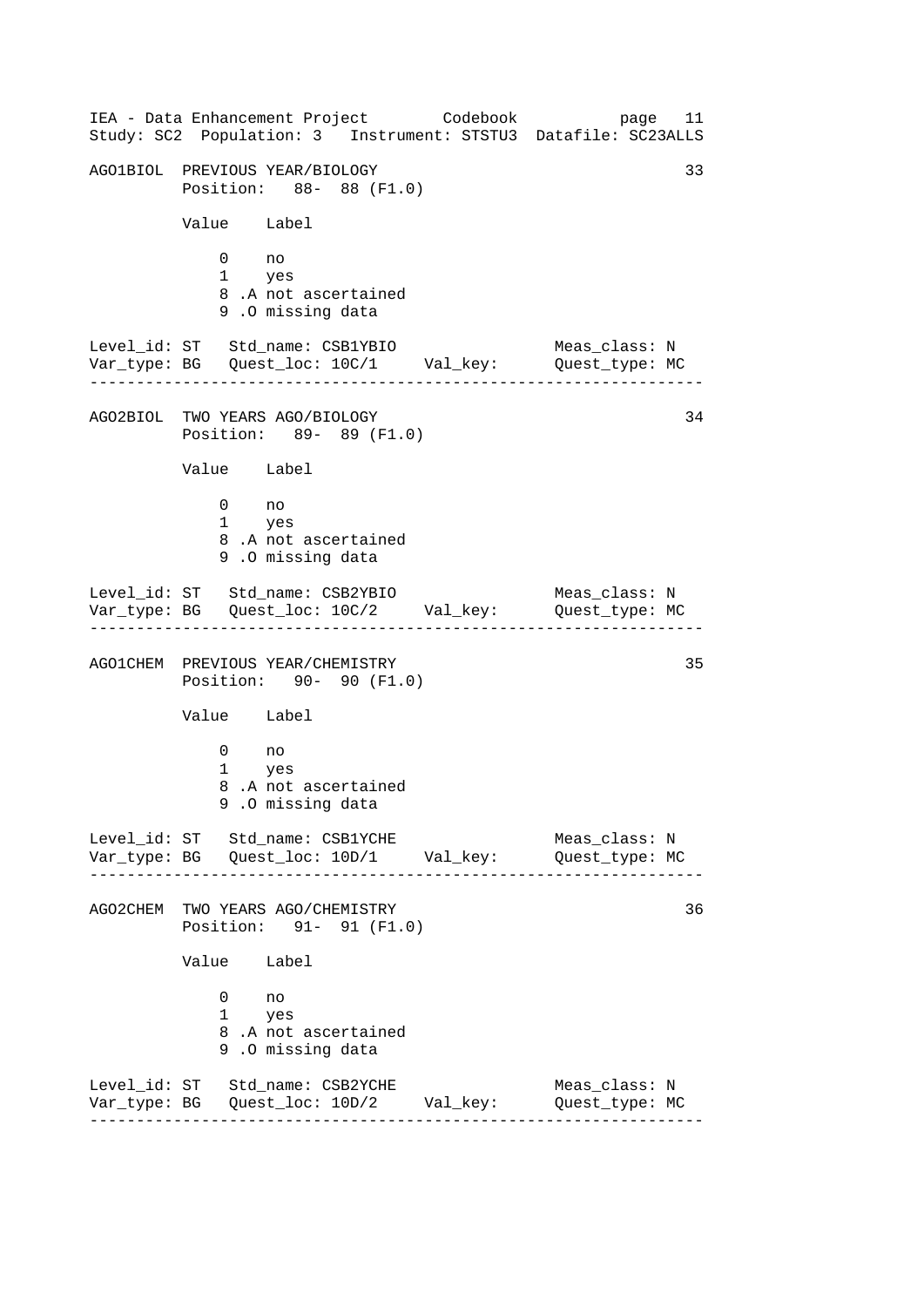------------------------------------------------------------------ ------------------------------------------------------------------ ------------------------------------------------------------------ ------------------------------------------------------------------ IEA - Data Enhancement Project Codebook page 12 Study: SC2 Population: 3 Instrument: STSTU3 Datafile: SC23ALLS AGO1PHYS PREVIOUS YEAR/PHYSICS 37 Position: 92- 92 (F1.0) Value Label 0 no 1 yes 8 .A not ascertained 9 .O missing data Level\_id: ST Std\_name: CSB1YPHY Meas\_class: N Var\_type: BG Quest\_loc: 10E/1 Val\_key: Quest\_type: MC AGO2PHYS TWO YEARS AGO/PHYSICS 38 Position: 93- 93 (F1.0) Value Label 0 no 1 yes 8 .A not ascertained 9 .O missing data Level\_id: ST Std\_name: CSB2YPHY Meas\_class: N Var\_type: BG Quest\_loc: 10E/2 Val\_key: Quest\_type: MC AGO1OTHR PREVIOUS YEAR/OTHER 39 Position: 94- 94 (F1.0) Value Label 0 no 1 yes 8 .A not ascertained 9 .O missing data Level\_id: ST Std\_name: CSB1YOTH Meas\_class: N Var\_type: BG Quest\_loc: 10F/1 Val\_key: Quest\_type: MC AGO2OTHR TWO YEARS AGO/OTHER 40 Position: 95- 95 (F1.0) Value Label 0 no 1 yes 8 .A not ascertained 9 .O missing data Level\_id: ST Std\_name: CSB2YOTH Meas\_class: N Var\_type: BG Quest\_loc: 10F/2 Val\_key: Quest\_type: MC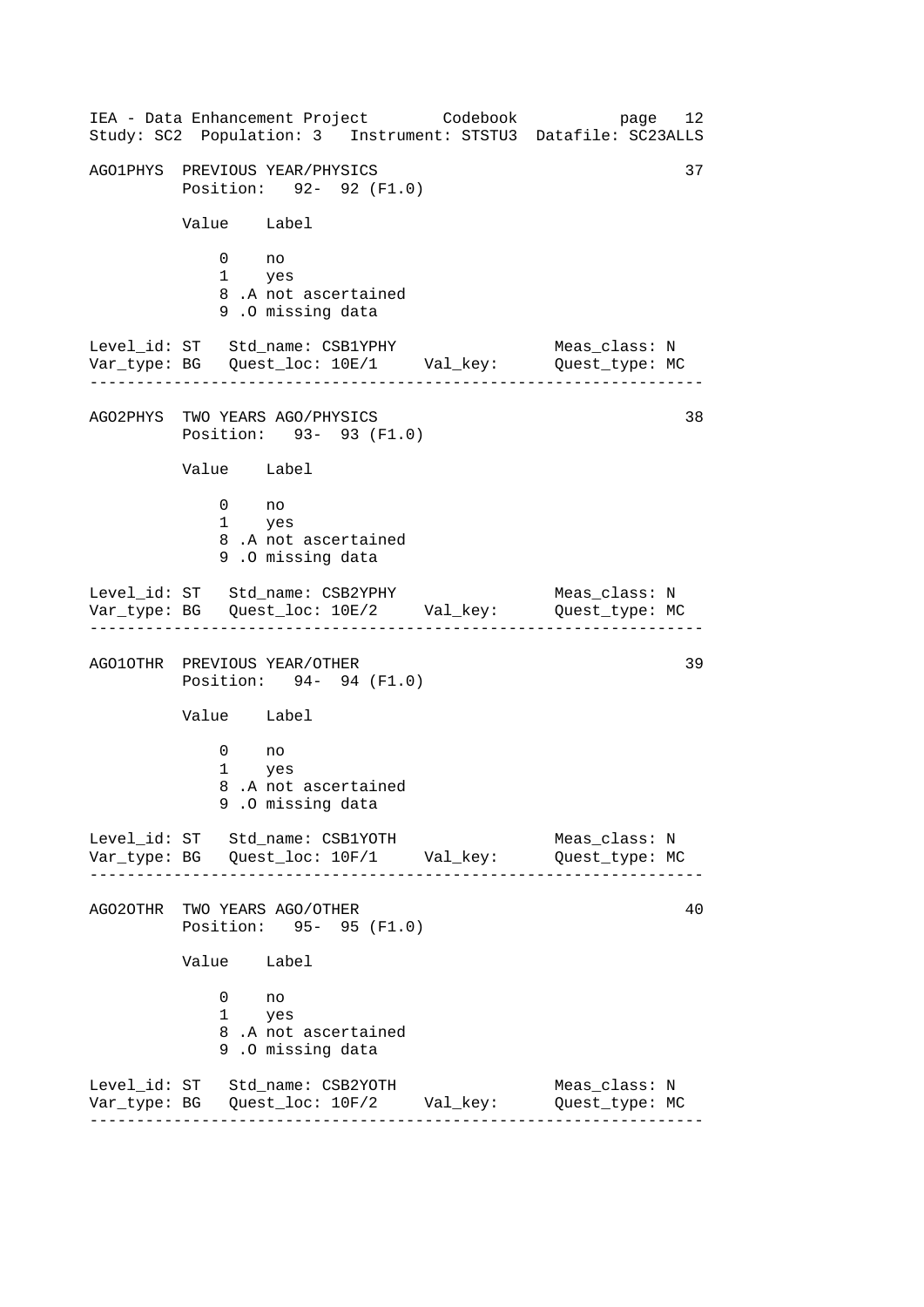| IEA - Data Enhancement Project Codebook<br>Study: SC2 Population: 3 Instrument: STSTU3 Datafile: SC23ALLS                   | page 13                         |
|-----------------------------------------------------------------------------------------------------------------------------|---------------------------------|
| CLS1SUB SCIENCE SUBJECT 1/NAME SUBJECT<br>Position: 96- 96 (F1.0)                                                           | 41                              |
| Value Label                                                                                                                 |                                 |
| 1 Science<br>2 Earth Science<br>3 Biology<br>4 Chemistry<br>5 Physics<br>6 Other<br>8.A not ascertained<br>9.0 missing data |                                 |
| Level_id: ST Std_name: CSBSCL1N<br>Var_type: BG    Quest_loc: 11/A    Val_key:    Quest_type: FR                            | Meas_class: N<br>-----------    |
| CLS1TCHR SCIENCE SUBJECT 1/TEACHER ID<br>Position: 97- 99 (F3.0)                                                            | 42                              |
| Value Label                                                                                                                 |                                 |
| 998 .A not ascertained<br>999 .O missing data                                                                               |                                 |
| Level_id: ST Std_name: CSBSCL1T                                                                                             | Meas_class: N                   |
| CLS1HRS SCIENCE SUBJECT 1/HOURS PER WEEK<br>Position: 100- 101 (F2.0)                                                       | 43                              |
| Value Label                                                                                                                 |                                 |
| 98.A not ascertained<br>99.0 missing data                                                                                   |                                 |
| Level_id: ST Std_name: CSBSCL1H                                                                                             | Meas_class: R<br>Quest_type: FR |
| CLS1BOYS SCIENCE SUBJECT 1/N OF MALE STUDENTS<br>Position: 102- 103 (F2.0)                                                  | 44                              |
| Value Label                                                                                                                 |                                 |
| 98.A not ascertained<br>99.0 missing data                                                                                   |                                 |
| Level_id: ST Std_name: CSBSCL1M<br>Var_type: BG    Quest_loc: 11/A    Val_key:    Quest_type: FR                            | Meas_class: R                   |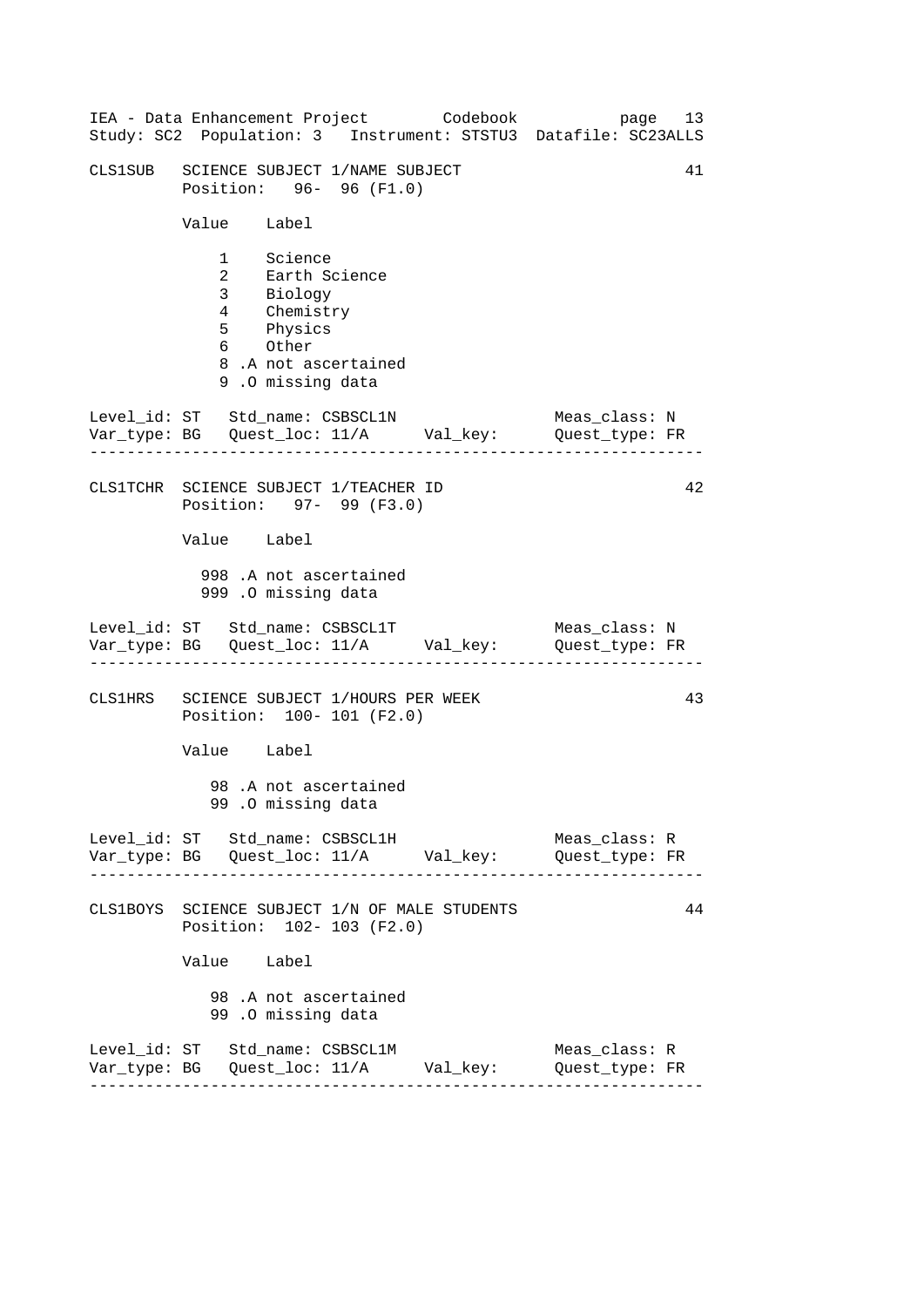------------------------------------------------------------------ ------------------------------------------------------------------ ------------------------------------------------------------------ ------------------------------------------------------------------ IEA - Data Enhancement Project Codebook page 14 Study: SC2 Population: 3 Instrument: STSTU3 Datafile: SC23ALLS CLS1GIRL SCIENCE SUBJECT 1/N OF FEMALE STUDENTS 45 Position: 104- 105 (F2.0) Value Label 98 .A not ascertained 99 .O missing data Level\_id: ST Std\_name: CSBSCL1F Meas\_class: R Var\_type: BG Quest\_loc: 11/A Val\_key: Quest\_type: FR CLS2SUB SCIENCE SUBJECT 2/NAME SUBJECT 46 Position: 106- 106 (F1.0) Value Label 1 Science 2 Earth Science 3 Biology 4 Chemistry 5 Physics 6 Other 8 .A not ascertained 9 .O missing data Level\_id: ST Std\_name: CSBSCL2N Meas\_class: N Var\_type: BG Quest\_loc: 11/B Val\_key: Quest\_type: FR CLS2TCHR SCIENCE SUBJECT 2/TEACHER ID Position: 107- 109 (F3.0) Value Label 998 .A not ascertained 999 .O missing data Level\_id: ST Std\_name: CSBSCL2T Meas\_class: N Var\_type: BG Quest\_loc: 11/B Val\_key: Quest\_type: FR CLS2HRS SCIENCE SUBJECT 2/HOURS PER WEEK Position: 110- 111 (F2.0) Value Label 98 .A not ascertained 99 .O missing data Level\_id: ST Std\_name: CSBSCL2H Meas\_class: R Var\_type: BG Quest\_loc: 11/B Val\_key: Quest\_type: FR 47 48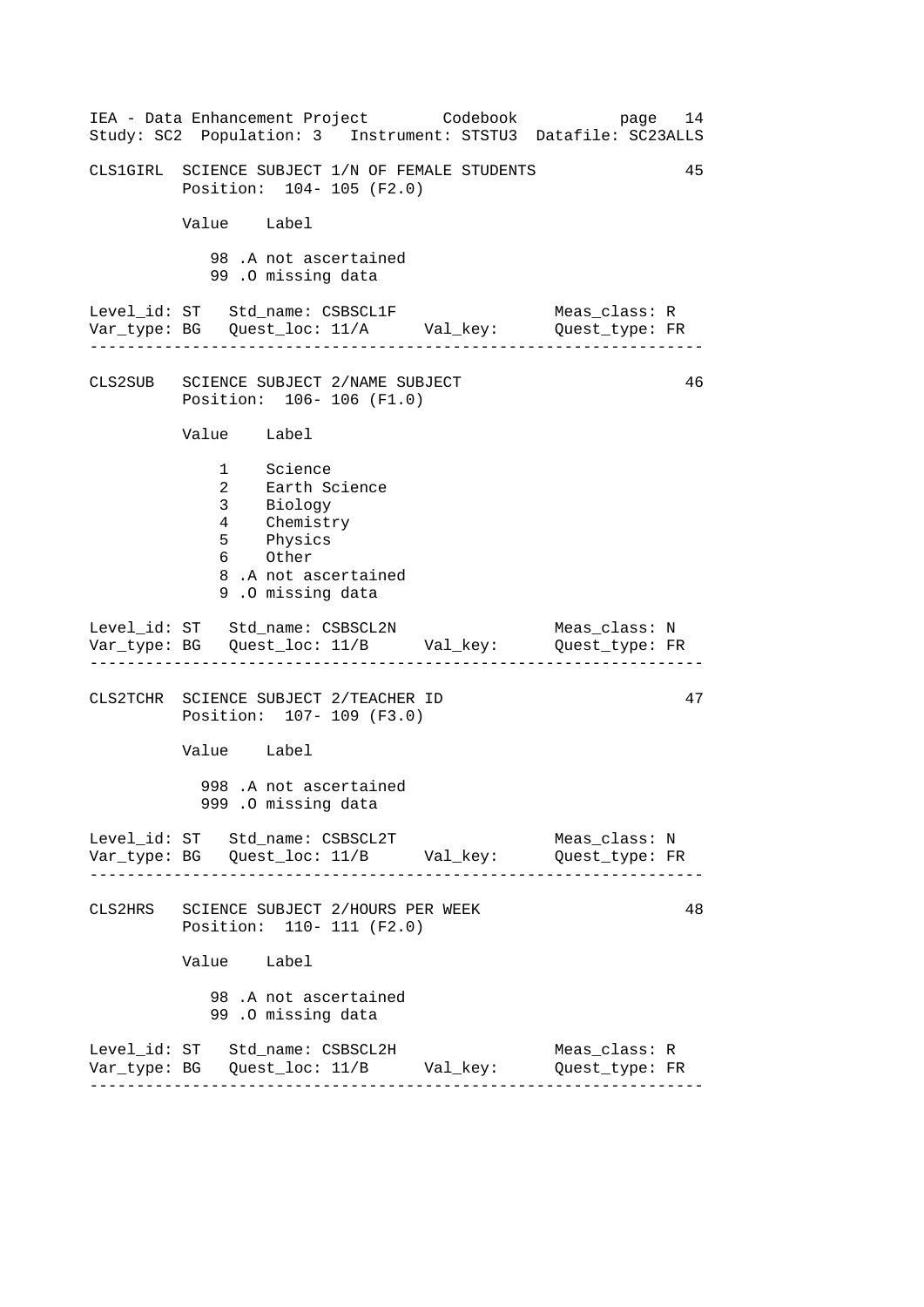------------------------------------------------------------------ ------------------------------------------------------------------ ------------------------------------------------------------------ ------------------------------------------------------------------ IEA - Data Enhancement Project Codebook page 15 Study: SC2 Population: 3 Instrument: STSTU3 Datafile: SC23ALLS CLS2BOYS SCIENCE SUBJECT 2/N OF MALE STUDENTS 49 Position: 112- 113 (F2.0) Value Label 98 .A not ascertained 99 .O missing data Level\_id: ST Std\_name: CSBSCL2M Meas\_class: R Var\_type: BG Quest\_loc: 11/B Val\_key: Quest\_type: FR CLS2GIRL SCIENCE SUBJECT 2/N OF FEMALE STUDENTS 50 Position: 114- 115 (F2.0) Value Label 98 .A not ascertained 99 .O missing data Level\_id: ST Std\_name: CSBSCL2F Meas\_class: R Var\_type: BG Quest\_loc: 11/B Val\_key: Quest\_type: FR CLS3SUB SCIENCE SUBJECT 3/NAME SUBJECT 51 Position: 116- 116 (F1.0) Value Label 1 Science 2 Earth Science 3 Biology 4 Chemistry 5 Physics 6 Other 8 .A not ascertained 9 .O missing data Level id: ST Std name: CSBSCL3N Meas class: N Var\_type: BG Quest\_loc: 11/C Val\_key: Quest\_type: FR CLS3TCHR SCIENCE SUBJECT 3/TEACHER ID Position: 117- 119 (F3.0) Value Label 998 .A not ascertained 999 .O missing data Level\_id: ST Std\_name: CSBSCL3T Meas\_class: N Var\_type: BG Quest\_loc: 11/C Val\_key: Quest\_type: FR 52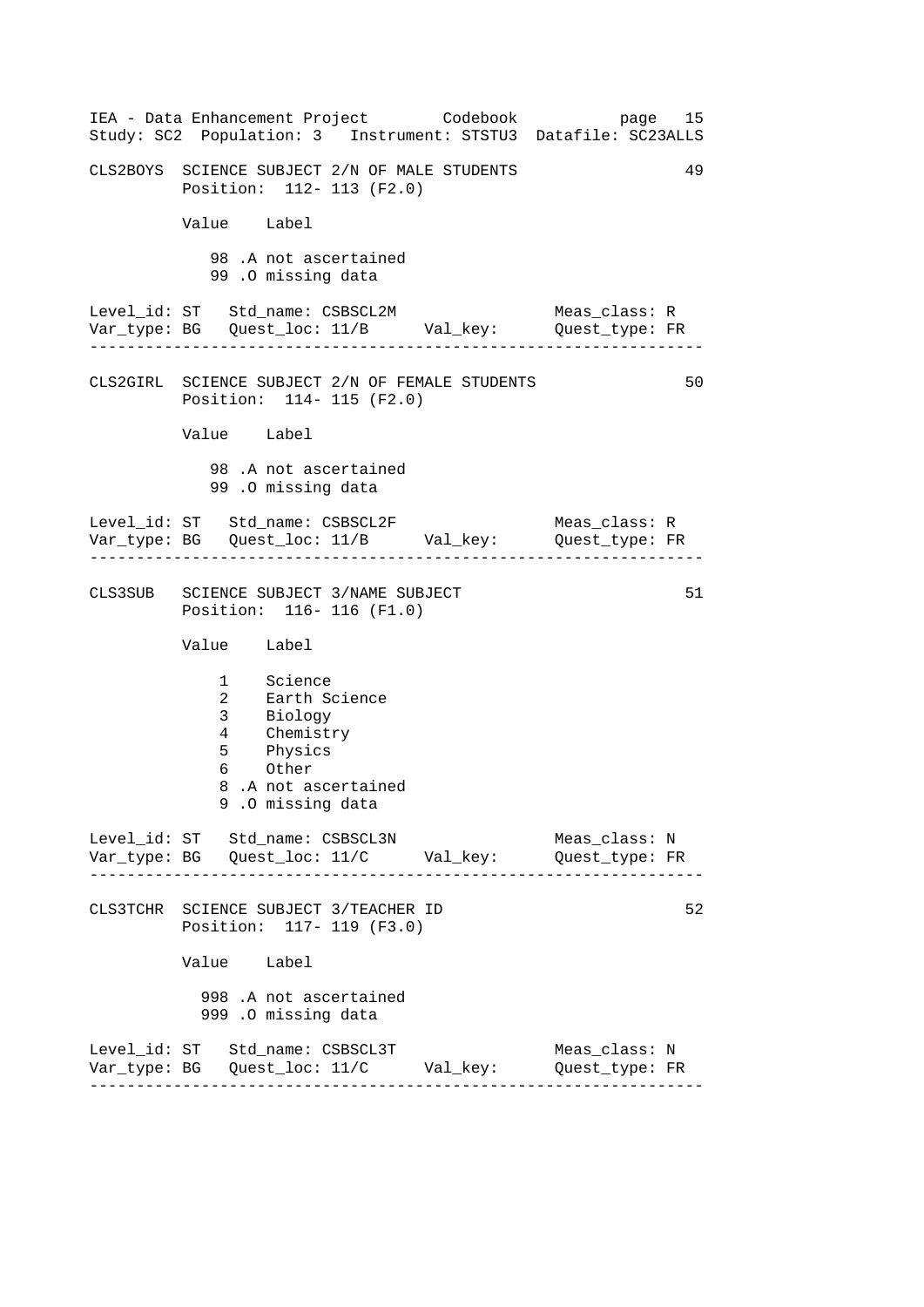------------------------------------------------------------------ ------------------------------------------------------------------ ------------------------------------------------------------------ ------------------------------------------------------------------ IEA - Data Enhancement Project Codebook page 16 Study: SC2 Population: 3 Instrument: STSTU3 Datafile: SC23ALLS CLS3HRS SCIENCE SUBJECT 3/HOURS PER WEEK 53 Position: 120- 121 (F2.0) Value Label 98 .A not ascertained 99 .O missing data Level\_id: ST Std\_name: CSBSCL3H Meas\_class: R Var\_type: BG Quest\_loc: 11/C Val\_key: Quest\_type: FR CLS3BOYS SCIENCE SUBJECT 3/N OF MALE STUDENTS 54 Position: 122- 123 (F2.0) Value Label 98 .A not ascertained 99 .O missing data Level\_id: ST Std\_name: CSBSCL3M Meas\_class: R Var\_type: BG Quest\_loc: 11/C Val\_key: Quest\_type: FR CLS3GIRL SCIENCE SUBJECT 3/N OF FEMALE STUDENTS 55 Position: 124- 125 (F2.0) Value Label 98 .A not ascertained 99 .O missing data Level\_id: ST Std\_name: CSBSCL3F Meas\_class: R Var\_type: BG Quest\_loc: 11/C Val\_key: Quest\_type: FR CLS4SUB SCIENCE SUBJECT 4/NAME SUBJECT 56 Position: 126- 126 (F1.0) Value Label 1 Science 2 Earth Science 3 Biology 4 Chemistry 5 Physics 6 Other 8 .A not ascertained 9 .O missing data Level\_id: ST Std\_name: CSBSCL4N Meas\_class: N Var\_type: BG Quest\_loc: 11/D Val\_key: Quest\_type: FR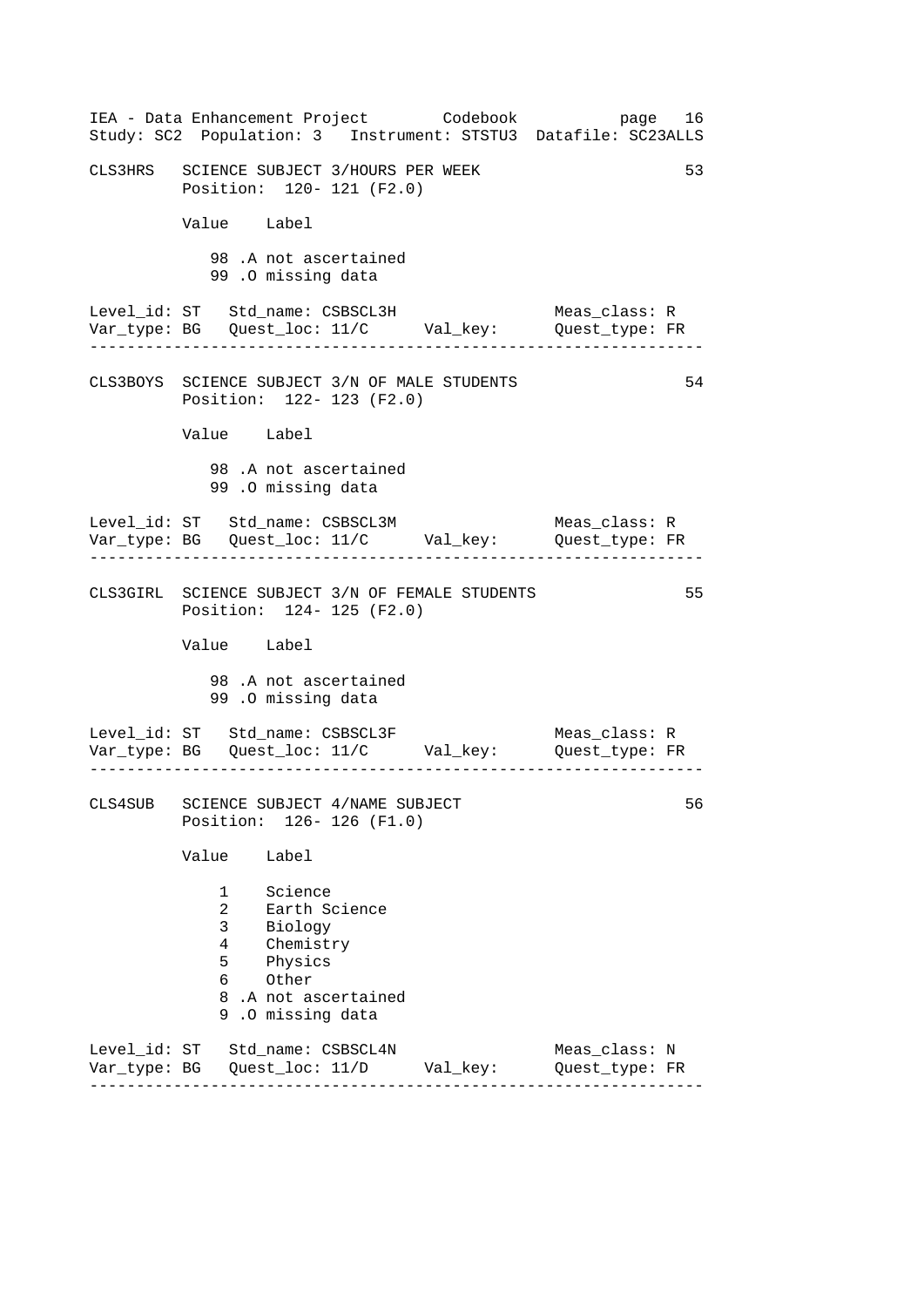| IEA - Data Enhancement Project Codebook<br>Study: SC2 Population: 3 Instrument: STSTU3 Datafile: SC23ALLS | page 17                         |
|-----------------------------------------------------------------------------------------------------------|---------------------------------|
| CLS4TCHR SCIENCE SUBJECT 4/TEACHER ID<br>Position: 127- 129 (F3.0)                                        | 57                              |
| Value Label                                                                                               |                                 |
| 998 .A not ascertained<br>999 .O missing data                                                             |                                 |
| Level_id: ST Std_name: CSBSCL4T<br>Var_type: BG    Quest_loc: 11/D    Val_key:    Quest_type: FR          | Meas_class: N                   |
| CLS4HRS SCIENCE SUBJECT 4/HOURS PER WEEK<br>Position: 130- 131 (F2.0)                                     | 58                              |
| Value Label                                                                                               |                                 |
| 98.A not ascertained<br>99.0 missing data                                                                 |                                 |
| Level_id: ST Std_name: CSBSCL4H<br>Var_type: BG    Quest_loc: 11/D    Val_key:    Quest_type: FR          | Meas_class: R                   |
| CLS4BOYS SCIENCE SUBJECT 4/N OF MALE STUDENTS<br>Position: 132- 133 (F2.0)                                | 59                              |
| Value Label                                                                                               |                                 |
| 98.A not ascertained<br>99.0 missing data                                                                 |                                 |
|                                                                                                           |                                 |
| CLS4GIRL SCIENCE SUBJECT 4/N OF FEMALE STUDENTS<br>Position: 134- 135 (F2.0)                              | 60                              |
| Value Label                                                                                               |                                 |
| 98 .A not ascertained<br>99.0 missing data                                                                |                                 |
| Level_id: ST Std_name: CSBSCL4F                                                                           | Meas_class: R<br>Quest_type: FR |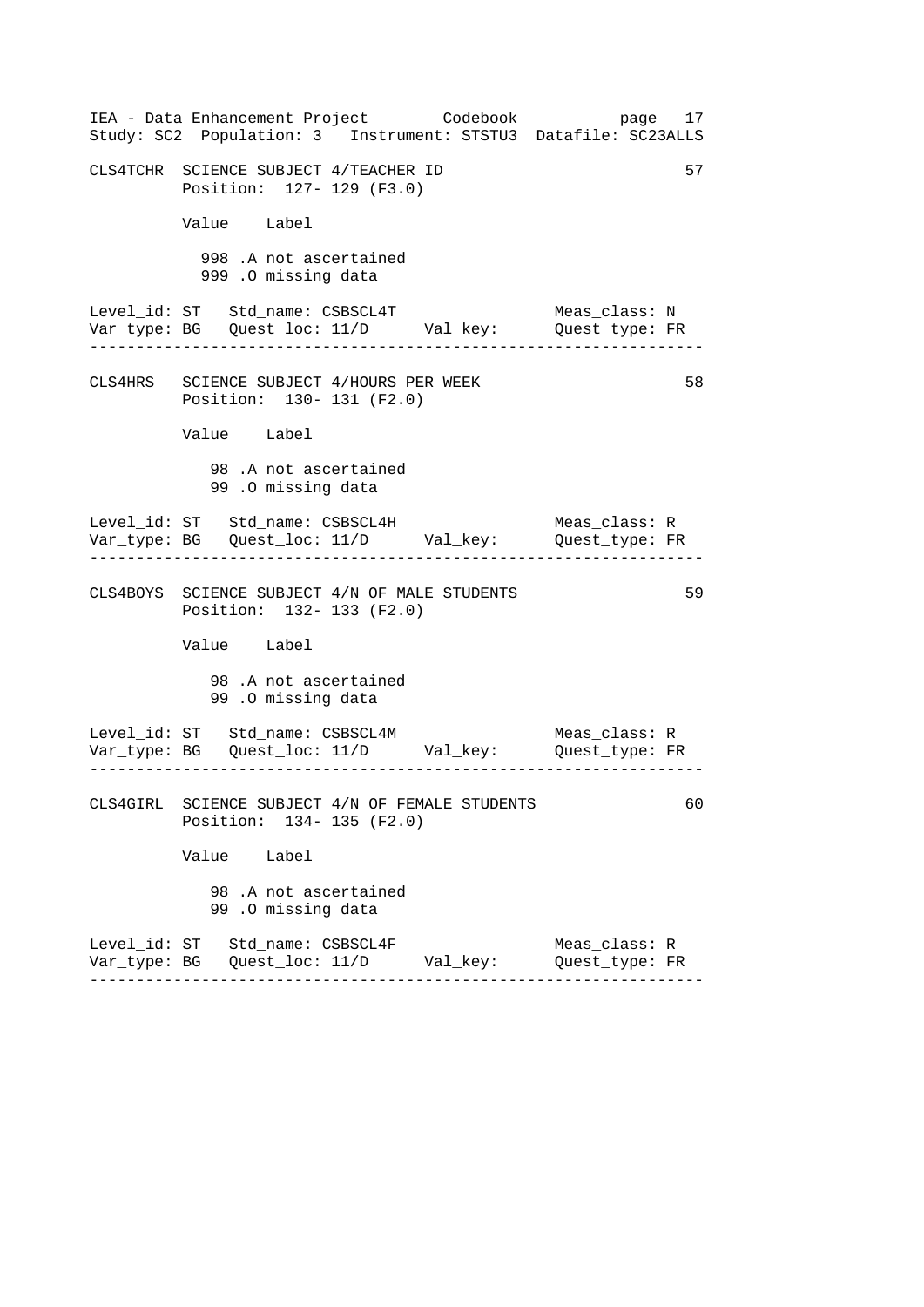|                                                                  | IEA - Data Enhancement Project Codebook<br>Study: SC2 Population: 3 Instrument: STSTU3 Datafile: SC23ALLS                                      |  | page 18                         |    |
|------------------------------------------------------------------|------------------------------------------------------------------------------------------------------------------------------------------------|--|---------------------------------|----|
|                                                                  | HMWKALL HOURS HOMEWORK PER WEEK/ALL SUBJECTS<br>Position: 136-136 (F1.0)                                                                       |  |                                 | 61 |
| Value Label                                                      |                                                                                                                                                |  |                                 |    |
| $6\overline{}$                                                   | 1 never<br>2 up to 2 hours<br>3 3-5 hours<br>4 6-10 hours<br>$5$ 11-20 hours<br>more than 20 hours<br>8.A not ascertained<br>9.0 missing data  |  |                                 |    |
| . Le le le le le le le le le le                                  | Level_id: ST Std_name: CSBHWKT<br>Var_type: BG    Quest_loc: 12    Val_key:    Quest_type: MC                                                  |  | Meas_class: O                   |    |
|                                                                  | HMWKSCI HOURS HOMEWORK PER WEEK/SCIENCE SUBJECTS<br>Position: 137- 137 (F1.0)                                                                  |  |                                 | 62 |
| Value Label                                                      |                                                                                                                                                |  |                                 |    |
|                                                                  | 1 never<br>2 up to 2 hours<br>3 3-5 hours<br>4 6-10 hours<br>5 more than 10 l<br>more than 10 hours<br>8.A not ascertained<br>9.0 missing data |  |                                 |    |
|                                                                  | Level_id: ST Std_name: CSBHWKS<br>Var_type: BG    Quest_loc: 13    Val_key:    Quest_type: MC                                                  |  | Meas_class: O                   |    |
| MARKSCI SCIENCE MARKS VS OTHER MARKS<br>Position: 138-138 (F1.0) |                                                                                                                                                |  |                                 |    |
| Value<br>1                                                       | Label<br>better                                                                                                                                |  |                                 |    |
| $\overline{a}$<br>3                                              | average<br>worse<br>8.A not ascertained<br>9.0 missing data                                                                                    |  |                                 |    |
|                                                                  | Level_id: ST Std_name: CSBMARKS                                                                                                                |  | Meas_class: N<br>Quest_type: MC |    |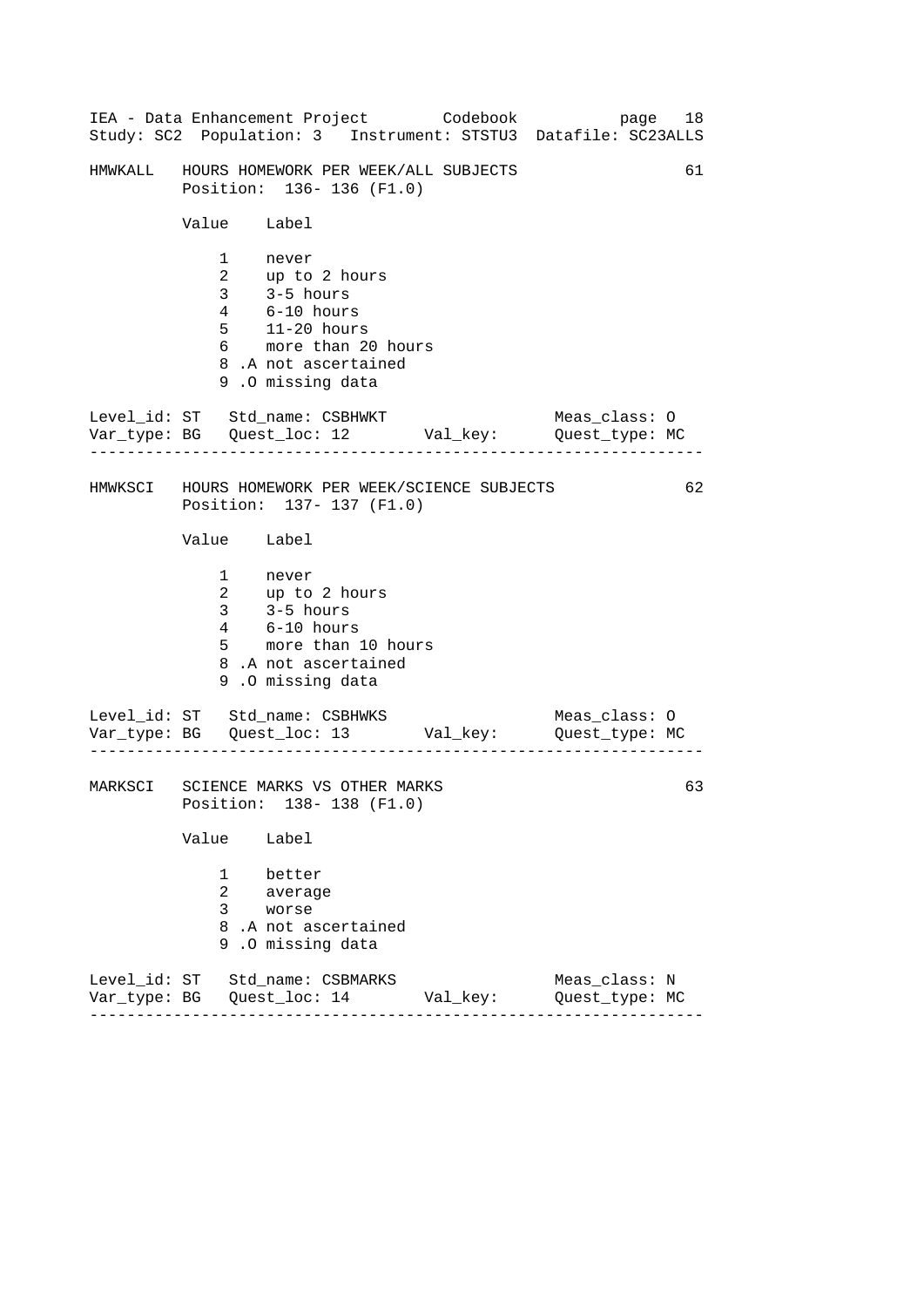|             |                                                  | IEA - Data Enhancement Project Codebook                                  |          | Study: SC2 Population: 3 Instrument: STSTU3 Datafile: SC23ALLS               | page 19 |
|-------------|--------------------------------------------------|--------------------------------------------------------------------------|----------|------------------------------------------------------------------------------|---------|
|             |                                                  | MARKMATH MATHEMATICS MARKS VS OTHER MARKS<br>Position: 139- 139 (F1.0)   |          |                                                                              | 64      |
|             | Value Label                                      |                                                                          |          |                                                                              |         |
|             | 1 better<br>2 average<br>3 <sup>7</sup><br>worse | 8.A not ascertained<br>9.0 missing data                                  |          |                                                                              |         |
|             |                                                  | Level_id: ST Std_name: CSBMARKM                                          |          | Meas_class: N<br>Var_type: BG    Quest_loc: 15    Val_key:    Quest_type: MC |         |
|             |                                                  | LIKESCI LIKE SCIENCE VS OTHER SUBJECTS<br>Position: 140- 140 (F1.0)      |          |                                                                              | 65      |
|             | Value Label                                      |                                                                          |          |                                                                              |         |
|             | 1 more<br>3 less                                 | 2 about the same<br>8.A not ascertained<br>9.0 missing data              |          |                                                                              |         |
|             |                                                  | Level_id: ST Std_name: CSBLIKES                                          |          | Meas_class: N                                                                |         |
|             |                                                  | LIKEMATH LIKE MATHEMATICS VS OTHER SUBJECTS<br>Position: 141- 141 (F1.0) |          |                                                                              | 66      |
|             | Value Label                                      |                                                                          |          |                                                                              |         |
| 3           | $1 \quad \Box$<br>more<br>$2^{\circ}$<br>less    | about the same<br>8.A not ascertained<br>9.0 missing data                |          |                                                                              |         |
| $- - - - -$ |                                                  | Level_id: ST Std_name: CSBLIKEM<br>.                                     | Val_key: | Meas_class: N<br>Quest_type: MC                                              |         |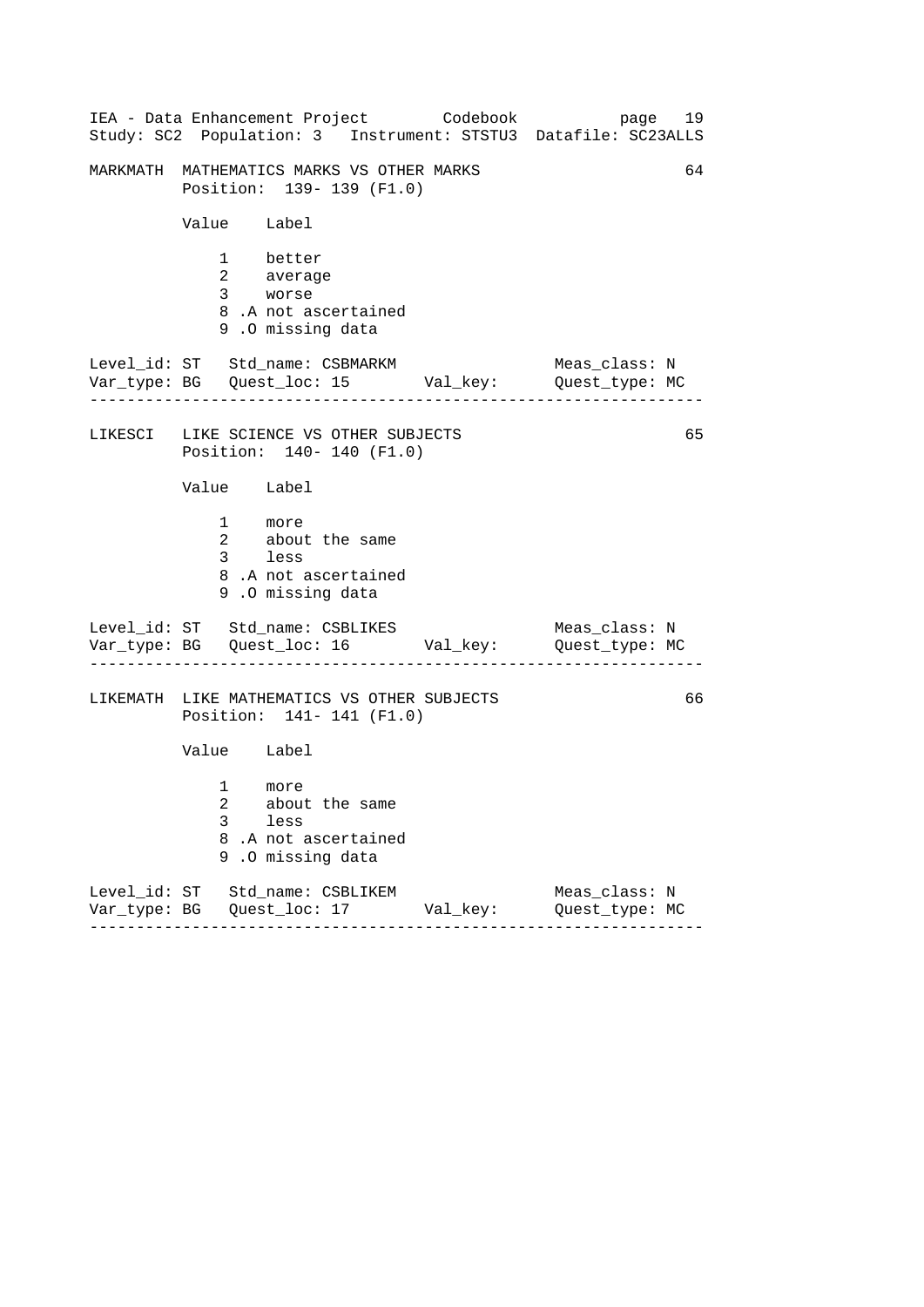------------------------------------------------------------------ ------------------------------------------------------------------ ------------------------------------------------------------------ IEA - Data Enhancement Project Codebook page 20 Study: SC2 Population: 3 Instrument: STSTU3 Datafile: SC23ALLS CALCOWN CALCULATOR FOR OWN USE AT SCHOOL 67 Position: 142- 142 (F1.0) Value Label 1 yes 2 no 8 .A not ascertained 9 .O missing data Level\_id: ST Std\_name: CSBCALC1 Meas\_class: N Var\_type: BG Quest\_loc: 18 Val\_key: Quest\_type: MC CALCUSE CALCULATOR USED FOR SCIENCE TEST 68 Position: 143- 143 (F1.0) Value Label 1 yes 2 no 8 .A not ascertained 9 .O missing data Level\_id: ST Std\_name: CSBCALC2 Meas\_class: N Var\_type: BG Quest\_loc: 19 Val\_key: Quest\_type: MC CPTRSCH COMPUTERS AT SCHOOL 69 Position: 144- 144 (F1.0) Value Label 1 yes 2 no 8 .A not ascertained 9 .O missing data Level\_id: ST Std\_name: CSBCOMP1 Meas\_class: N Var\_type: BG Quest\_loc: 20 Val\_key: Quest\_type: MC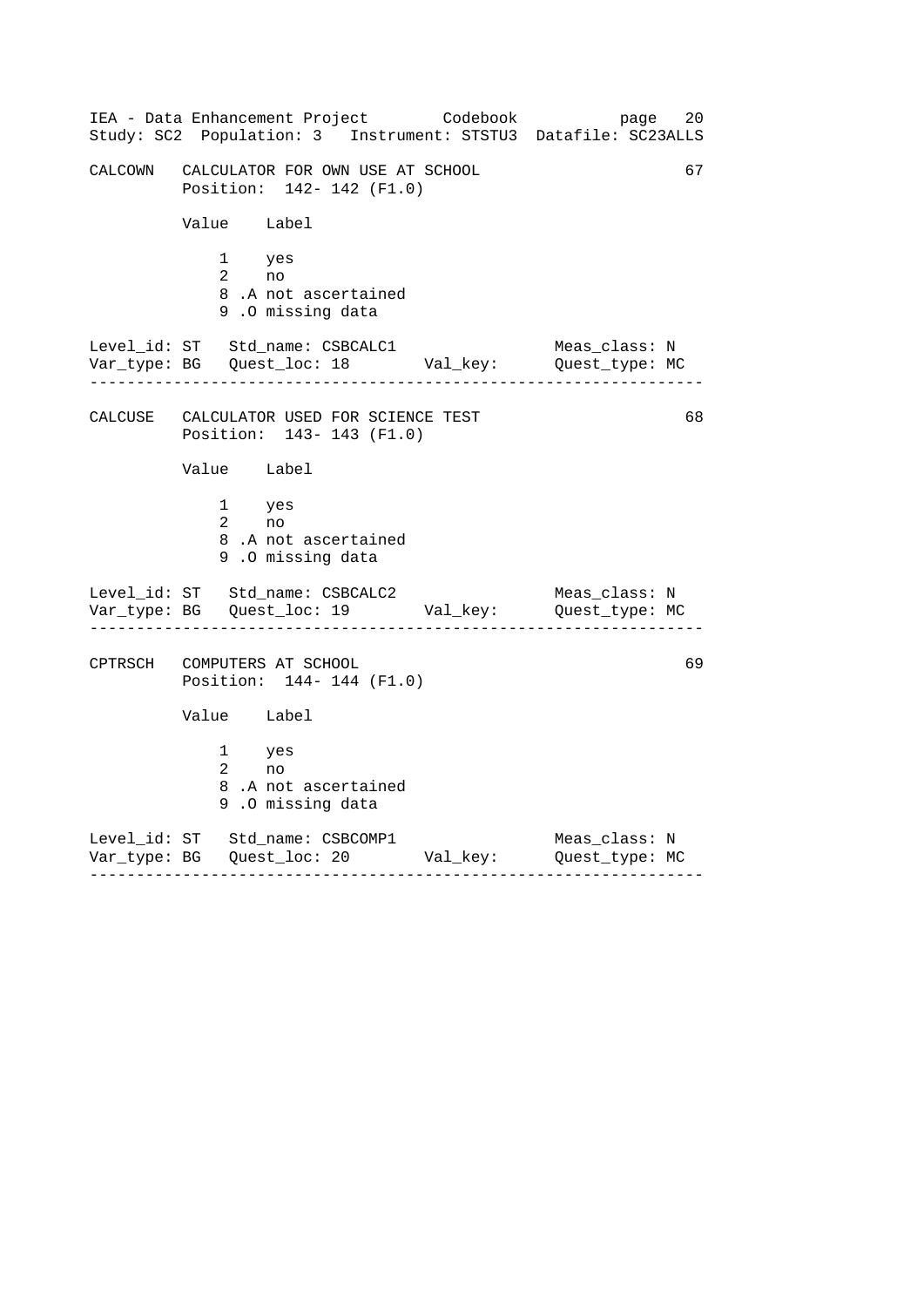|                        | IEA - Data Enhancement Project Codebook<br>Study: SC2 Population: 3 Instrument: STSTU3 Datafile: SC23ALLS                        |                         |               | page 21 |
|------------------------|----------------------------------------------------------------------------------------------------------------------------------|-------------------------|---------------|---------|
|                        | CPTRUSE GHOURS PER WEEK USE COMPUTER AT SCHOOL<br>Position: 145- 145 (F1.0)                                                      |                         |               | 70      |
| Value Label            |                                                                                                                                  |                         |               |         |
|                        | 1 never<br>2 up to 3 hours<br>3 3-5 hours<br>$4$ $6-10$ hours<br>5 more than 10 hours<br>8.A not ascertained<br>9.0 missing data |                         |               |         |
| . 2222222222223        | Level_id: ST Std_name: CSBCOMP2<br>Var_type: BG    Quest_loc: 21    Val_key:    Quest_type: MC                                   |                         | Meas_class: O |         |
|                        | FOCC FATHER'S OCCUPATION<br>Position: 146- 147 (F2.0)                                                                            |                         |               | 71      |
| Value Label            |                                                                                                                                  |                         |               |         |
|                        | 98.A not ascertained<br>99.0 missing data                                                                                        |                         |               |         |
|                        | Level_id: ST Std_name: CSBFOCCU Meas_class: N<br>Var_type: BG Quest_loc: 22-23 Val_key: Quest_type: OE                           |                         |               |         |
|                        | FSECED FATHER'S SECONDARY EDUCATION<br>Position: 148- 149 (F2.0)                                                                 |                         |               | 72      |
| Value Label            |                                                                                                                                  |                         |               |         |
| 2<br>$\mathbf{3}$<br>4 | 1 before grade 10<br>grade 10<br>grade 11<br>grade 12<br>98.A not ascertained<br>99 .O missing data                              |                         |               |         |
|                        | Level_id: ST Std_name: CSBFSEDU<br>. _ _ _ _ _ _ _ _ _                                                                           | Val_key: Quest_type: MC | Meas_class: 0 |         |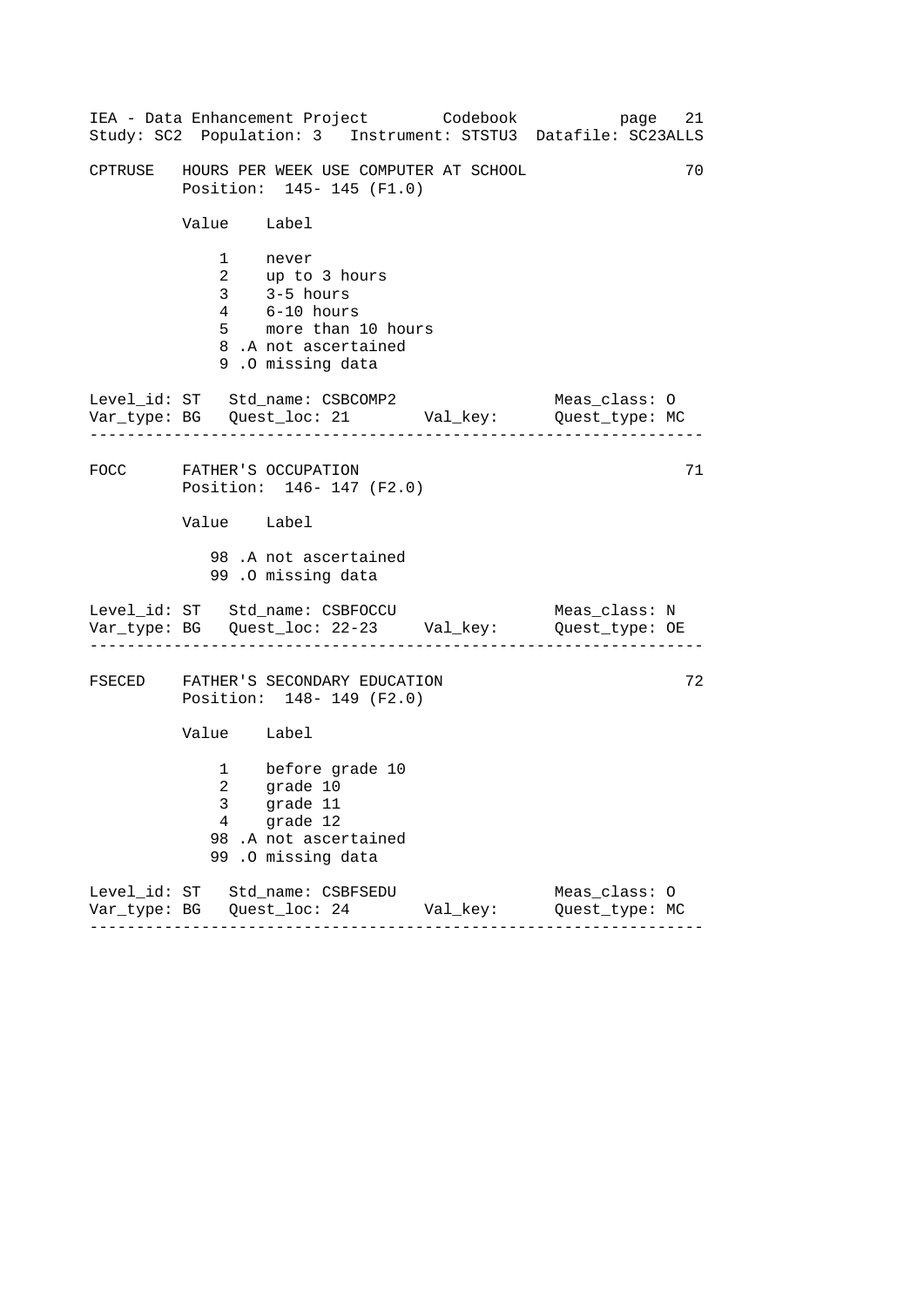|      |              | IEA - Data Enhancement Project Codebook<br>Study: SC2 Population: 3 Instrument: STSTU3 Datafile: SC23ALLS               | page 22                         |    |
|------|--------------|-------------------------------------------------------------------------------------------------------------------------|---------------------------------|----|
|      |              | FPOSTED FATHER'S POST SECONDARY EDUCATION<br>Position: 150- 150 (F1.0)                                                  |                                 | 73 |
|      | Value Label  |                                                                                                                         |                                 |    |
|      | $\mathbf{2}$ | 1 no further<br>1-2 years<br>3 $3-4$ years<br>4 more than 4 years<br>8.A not ascertained<br>9.0 missing data            |                                 |    |
|      |              | Level_id: ST Std_name: CSBFPEDU<br>Var_type: BG    Quest_loc: 25    Val_key:    Quest_type: MC                          | Meas_class: 0                   |    |
| MOCC |              | MOTHER'S OCCUPATION<br>Position: 151- 152 (F2.0)                                                                        |                                 | 74 |
|      | Value Label  |                                                                                                                         |                                 |    |
|      |              | 98 .A not ascertained<br>99.0 missing data                                                                              |                                 |    |
|      |              | Level_id: ST Std_name: CSBMOCCU<br>Var_type: BG    Quest_loc: 26-27    Val_key:    Quest_type: OE                       | Meas_class: N                   |    |
|      |              | MSECED MOTHER'S SECONDARY EDUCATION<br>Position: 153-154 (F2.0)                                                         |                                 | 75 |
|      | Value Label  |                                                                                                                         |                                 |    |
|      |              | 1 before grade 10<br>2 grade 10<br>3 grade 11<br>grade 11<br>$4$ grade 12<br>98.A not ascertained<br>99 .0 missing data |                                 |    |
|      |              | Level_id: ST Std_name: CSBMSEDU                                                                                         | Meas_class: 0<br>Quest_type: MC |    |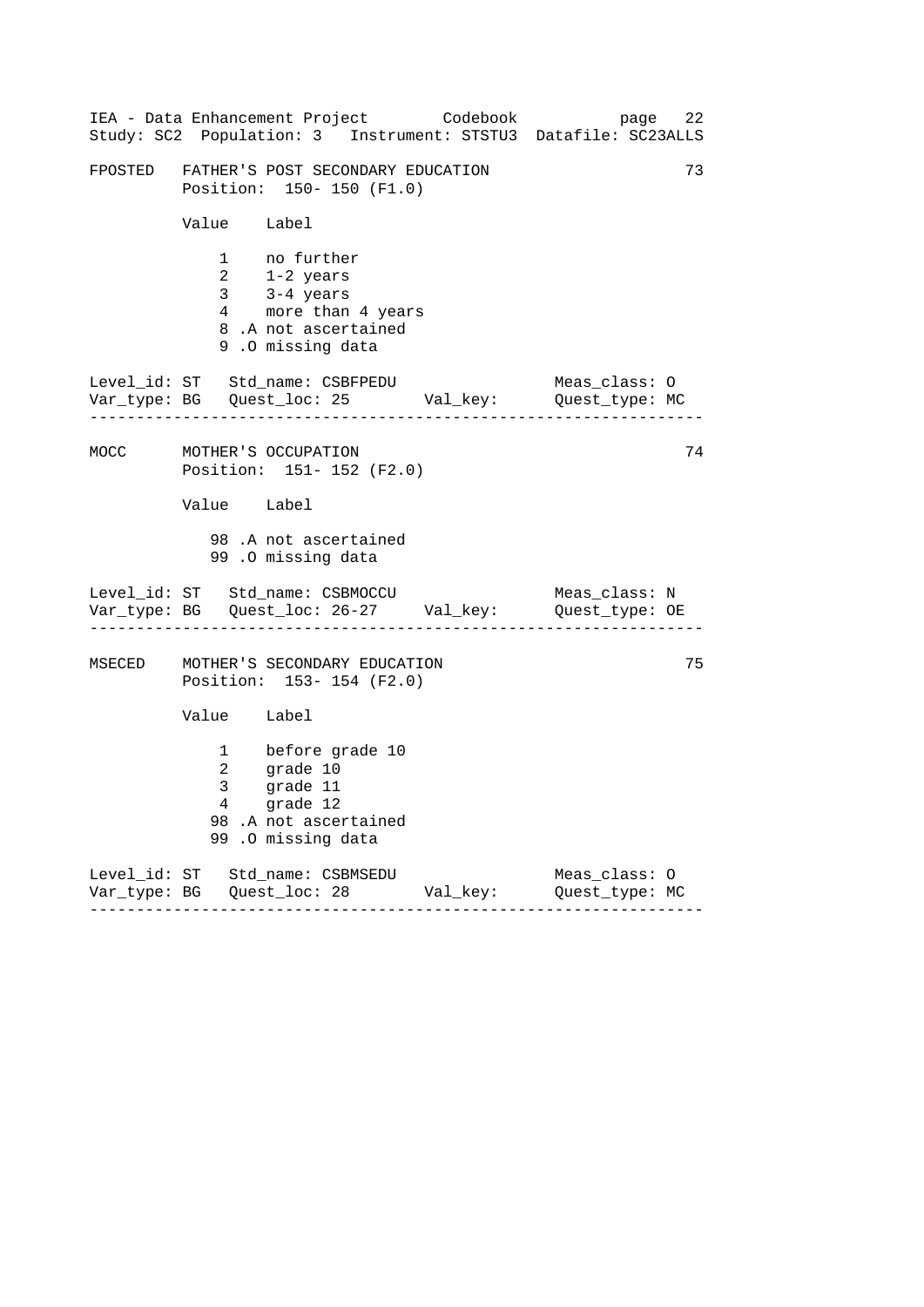|        | IEA - Data Enhancement Project Codebook<br>Study: SC2 Population: 3 Instrument: STSTU3 Datafile: SC23ALLS    |  | 23<br>page                      |  |  |  |
|--------|--------------------------------------------------------------------------------------------------------------|--|---------------------------------|--|--|--|
|        | 76<br>MPOSTED MOTHER'S POST SECONDARY EDUCATION<br>Position: 155-155 (F1.0)                                  |  |                                 |  |  |  |
|        | Value Label                                                                                                  |  |                                 |  |  |  |
|        | 1 no further<br>2 1-2 years<br>3 3-4 years<br>4 more than 4 years<br>8.A not ascertained<br>9.0 missing data |  |                                 |  |  |  |
|        | Level_id: ST Std_name: CSBMPEDU<br>Var_type: BG    Quest_loc: 29    Val_key:    Quest_type: MC               |  | Meas_class: O                   |  |  |  |
|        | CNTRY COUNTRY OF BIRTH/STUDENT<br>Position: 156-157 (F2.0)                                                   |  | 77                              |  |  |  |
|        | Value Label                                                                                                  |  |                                 |  |  |  |
|        | 98.A not ascertained<br>99.0 missing data                                                                    |  |                                 |  |  |  |
|        | Level_id: ST Std_name: CSBCNTB                                                                               |  | Meas_class: N                   |  |  |  |
|        | FCNTRY COUNTRY OF BIRTH/FATHER<br>Position: 158-159 (F2.0)                                                   |  | 78                              |  |  |  |
|        | Value Label                                                                                                  |  |                                 |  |  |  |
|        | 98 .A not ascertained<br>99.0 missing data                                                                   |  |                                 |  |  |  |
|        | Level_id: ST Std_name: CSBCNTBF<br>Var_type: BG    Quest_loc: 31    Val_key:    Quest_type: FR               |  | Meas_class: N                   |  |  |  |
| MCNTRY | COUNTRY OF BIRTH/MOTHER<br>Position: 160- 161 (F2.0)                                                         |  | 79                              |  |  |  |
|        | Value Label                                                                                                  |  |                                 |  |  |  |
|        | 98 .A not ascertained<br>99.0 missing data                                                                   |  |                                 |  |  |  |
|        | Level_id: ST Std_name: CSBCNTBM                                                                              |  | Meas_class: N<br>Quest_type: FR |  |  |  |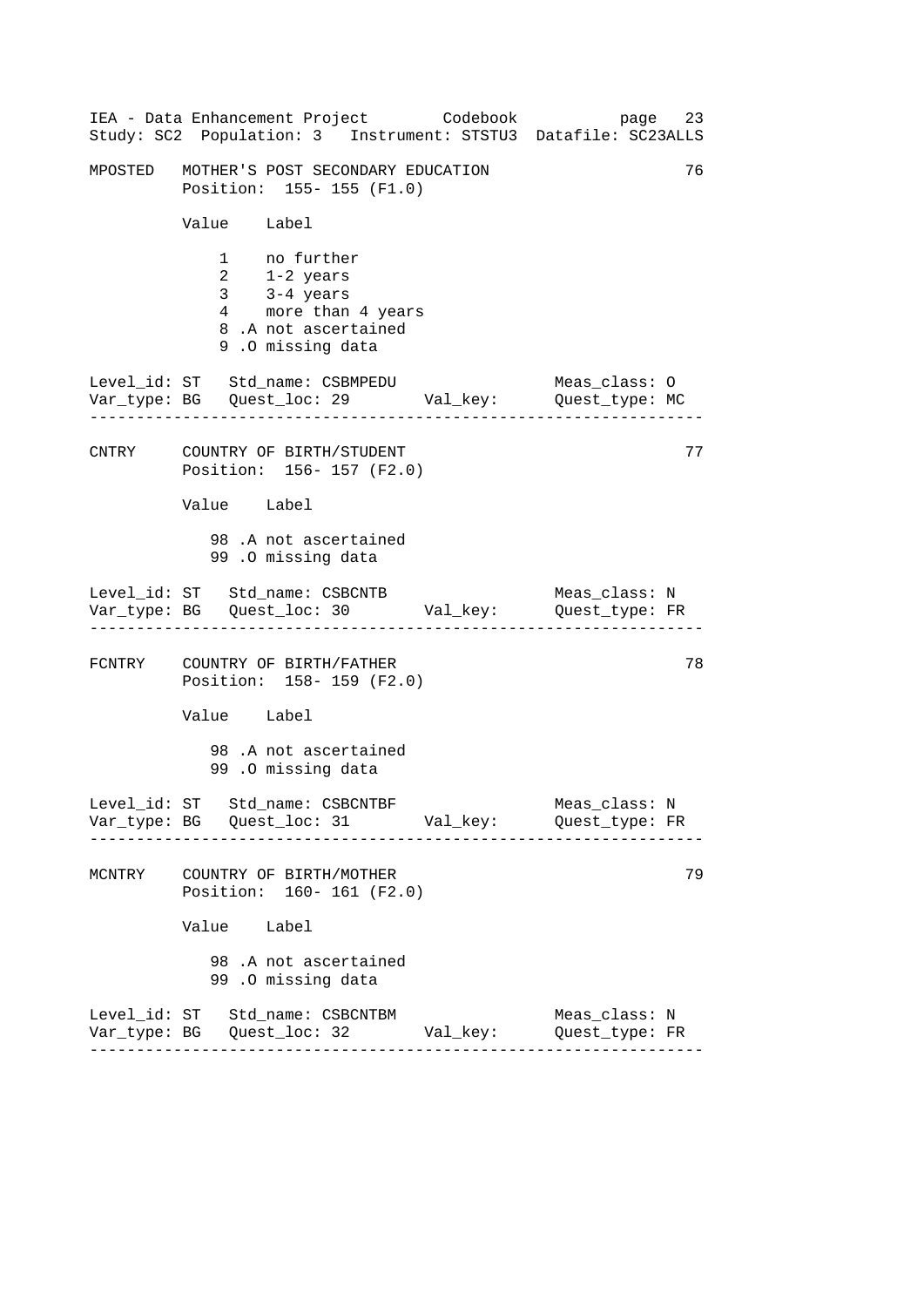------------------------------------------------------------------ ------------------------------------------------------------------ ------------------------------------------------------------------ ------------------------------------------------------------------ IEA - Data Enhancement Project Codebook page 24 Study: SC2 Population: 3 Instrument: STSTU3 Datafile: SC23ALLS YRSCNTRY YEARS LIVED IN country **1999 120 AU 120 AU 120 AU 120 AU 120 AU 120 AU 120 AU 120 AU 120 AU 120 AU 120** Position: 162- 163 (F2.0) Value Label 98 .A not ascertained 99 .O missing data Level\_id: ST Std\_name: CSBCNTYR Meas\_class: R Var\_type: BG Quest\_loc: 33 Val\_key: Quest\_type: FR HOMELANG LANGUAGE OF HOME 81 Position: 164- 165 (F2.0) Value Label 98 .A not ascertained 99 .O missing data Level\_id: ST Std\_name: CSBUSLAN Meas\_class: N Var\_type: BG Quest\_loc: 34 Val\_key: Quest\_type: FR HOMEBOOK NUMBER OF BOOKS AT HOME 82 Position: 166- 166 (F1.0) Value Label  $1 - 10$ 2 11-25 3 26-100 4 101-250 5 251-500 6 more than 500 8 .A not ascertained 9 .O missing data Level id: ST Std name: CSBBOOKS Meas class: N Var\_type: BG Quest\_loc: 35 Val\_key: Quest\_type: MC DICTUSE USE OF DICTIONARY Position: 167- 167 (F1.0) Value Label 1 often 2 occasionally 3 never 8 .A not ascertained 9 .O missing data Level\_id: ST Std\_name: CSBDICT Meas\_class: N Var\_type: BG Quest\_loc: 36 Val\_key: Quest\_type: MC 83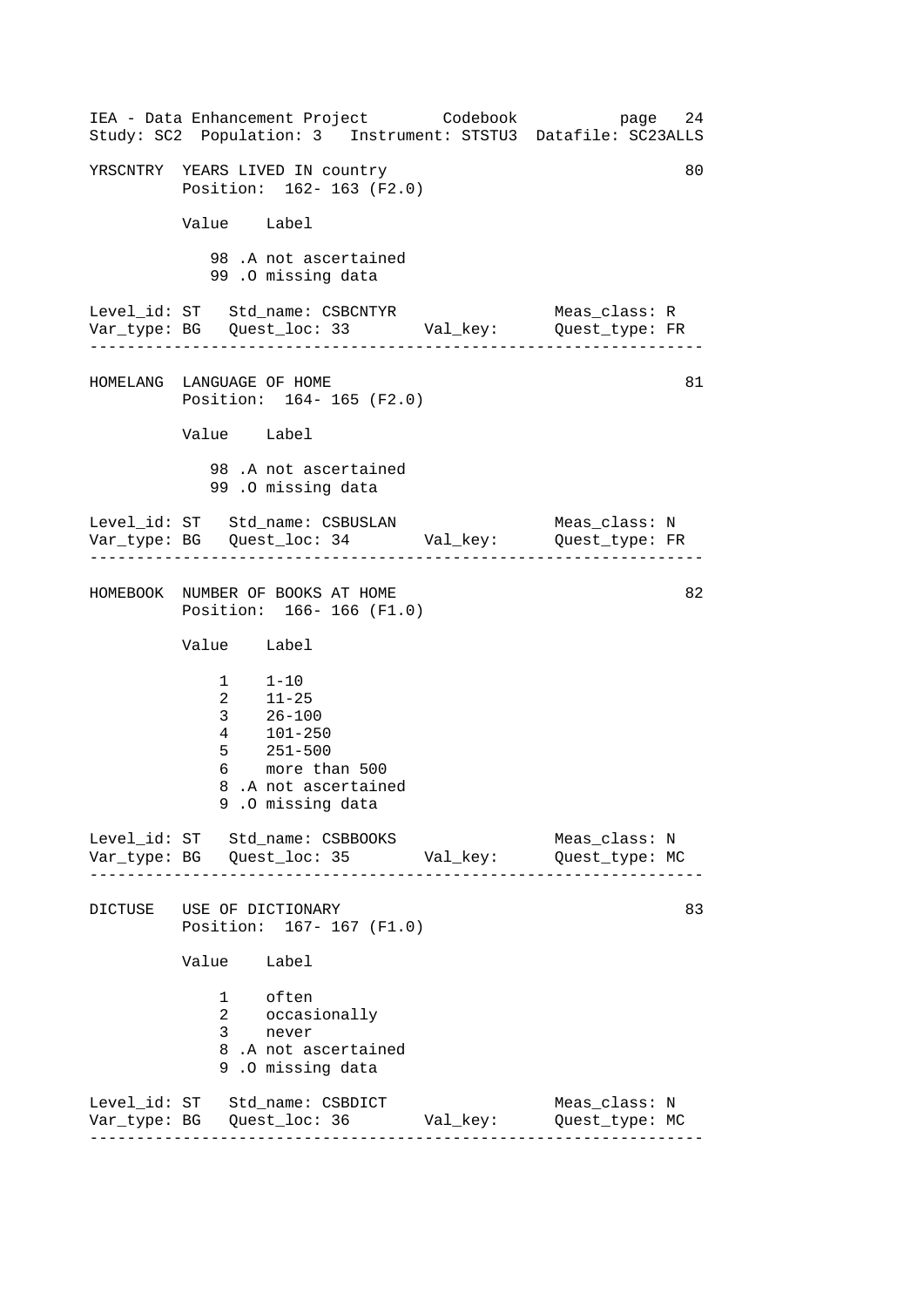|                              |                                                                                    | IEA - Data Enhancement Project Codebook                                                                             |          | 25<br>page<br>Study: SC2 Population: 3 Instrument: STATT3 Datafile: SC23ALLS |  |
|------------------------------|------------------------------------------------------------------------------------|---------------------------------------------------------------------------------------------------------------------|----------|------------------------------------------------------------------------------|--|
|                              |                                                                                    | P3ATT01 SCIENCE USEFUL FOR EVERY DAY PROBLEMS<br>Position: 168-168 (F1.0)                                           |          | 84                                                                           |  |
|                              | Value Label                                                                        |                                                                                                                     |          |                                                                              |  |
|                              | $\mathbf{1}$<br>$\overline{a}$<br>3 <sup>7</sup><br>$4\overline{ }$<br>$5^{\circ}$ | strongly agree<br>agree<br>disagree<br>stongly disagree<br>uncertain<br>8.A not ascertained<br>9.0 missing data     |          |                                                                              |  |
|                              |                                                                                    | Level_id: ST Std_name: CSBATT01<br>Var_type: BG    Quest_loc: 1    Val_key:    Quest_type: MC                       |          | Meas_class: N                                                                |  |
|                              |                                                                                    | P3ATT02 SCHOOL CHALLENGING<br>Position: 169-169 (F1.0)                                                              |          | 85                                                                           |  |
|                              | Value Label                                                                        |                                                                                                                     |          |                                                                              |  |
|                              | $\begin{array}{c} 2 \\ 3 \\ 4 \end{array}$                                         | 1 strongly agree<br>agree<br>disagree<br>stongly disagree<br>5 uncertain<br>8.A not ascertained<br>9.0 missing data |          |                                                                              |  |
|                              | . <u>.</u> .                                                                       | Level_id: ST Std_name: CSBATT02<br>Var_type: BG    Quest_loc: 2    Val_key:    Quest_type: MC                       |          | Meas_class: N                                                                |  |
|                              |                                                                                    | P3ATT03 SCIENCE RUINED ENVIRONMENT<br>Position: 170- 170 (F1.0)                                                     |          | 86                                                                           |  |
|                              | Value                                                                              | Label                                                                                                               |          |                                                                              |  |
|                              | 1<br>2<br>3<br>4<br>5<br>9                                                         | strongly agree<br>agree<br>disagree<br>stongly disagree<br>uncertain<br>8.A not ascertained<br>.0 missing data      |          |                                                                              |  |
| Level_id: ST<br>Var_type: BG |                                                                                    | Std_name: CSBATT03<br>Quest_loc: 3                                                                                  | Val_key: | Meas_class: N<br>Quest_type: MC                                              |  |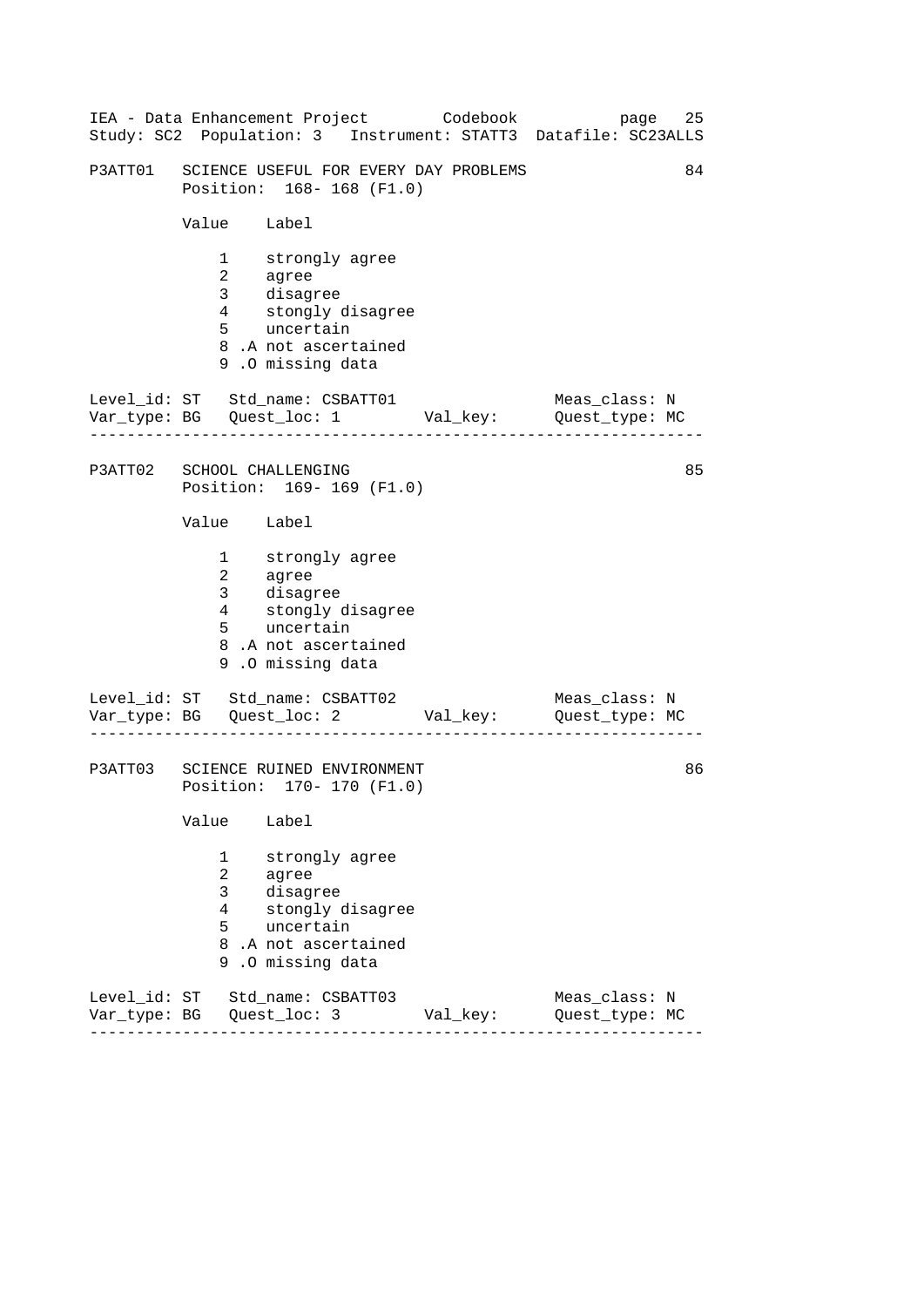|                              |                                               | IEA - Data Enhancement Project Codebook<br>Study: SC2 Population: 3 Instrument: STATT3 Datafile: SC23ALLS           |          | page                            | 26 |
|------------------------------|-----------------------------------------------|---------------------------------------------------------------------------------------------------------------------|----------|---------------------------------|----|
|                              |                                               | P3ATT04 LAB JOBS INTERESTING<br>Position: 171- 171 (F1.0)                                                           |          |                                 | 87 |
|                              | Value Label                                   |                                                                                                                     |          |                                 |    |
|                              | $\overline{2}$<br>$\mathbf{3}$<br>$5^{\circ}$ | 1 strongly agree<br>agree<br>disagree<br>4 stongly disagree<br>uncertain<br>8.A not ascertained<br>9.0 missing data |          |                                 |    |
|                              |                                               | Level_id: ST Std_name: CSBATT04<br>Var_type: BG    Quest_loc: 4    Val_key:    Quest_type: MC                       |          | Meas_class: N                   |    |
|                              |                                               | P3ATT05 SCI IMPORTANT FOR COUNTRY DEVELOPMENT<br>Position: 172- 172 (F1.0)                                          |          |                                 | 88 |
|                              | Value Label                                   |                                                                                                                     |          |                                 |    |
|                              | $\overline{a}$<br>3 <sup>7</sup><br>4         | 1 strongly agree<br>agree<br>disagree<br>stongly disagree<br>5 uncertain<br>8.A not ascertained<br>9.0 missing data |          |                                 |    |
|                              |                                               | Level_id: ST Std_name: CSBATT05<br>Var_type: BG    Quest_loc: 5    Val_key:    Quest_type: MC                       |          | Meas_class: N                   |    |
|                              | Value                                         | P3ATT06 SCHOOL NOT ENJOYABLE<br>Position: 173- 173 (F1.0)<br>Label                                                  |          |                                 | 89 |
|                              | 1<br>$\overline{a}$<br>3<br>4<br>5<br>8<br>9  | strongly agree<br>agree<br>disagree<br>stongly disagree<br>uncertain<br>.A not ascertained<br>.0 missing data       |          |                                 |    |
| Level_id: ST<br>Var_type: BG |                                               | Std_name: CSBATT06<br>Quest_loc: 6                                                                                  | Val_key: | Meas_class: N<br>Quest_type: MC |    |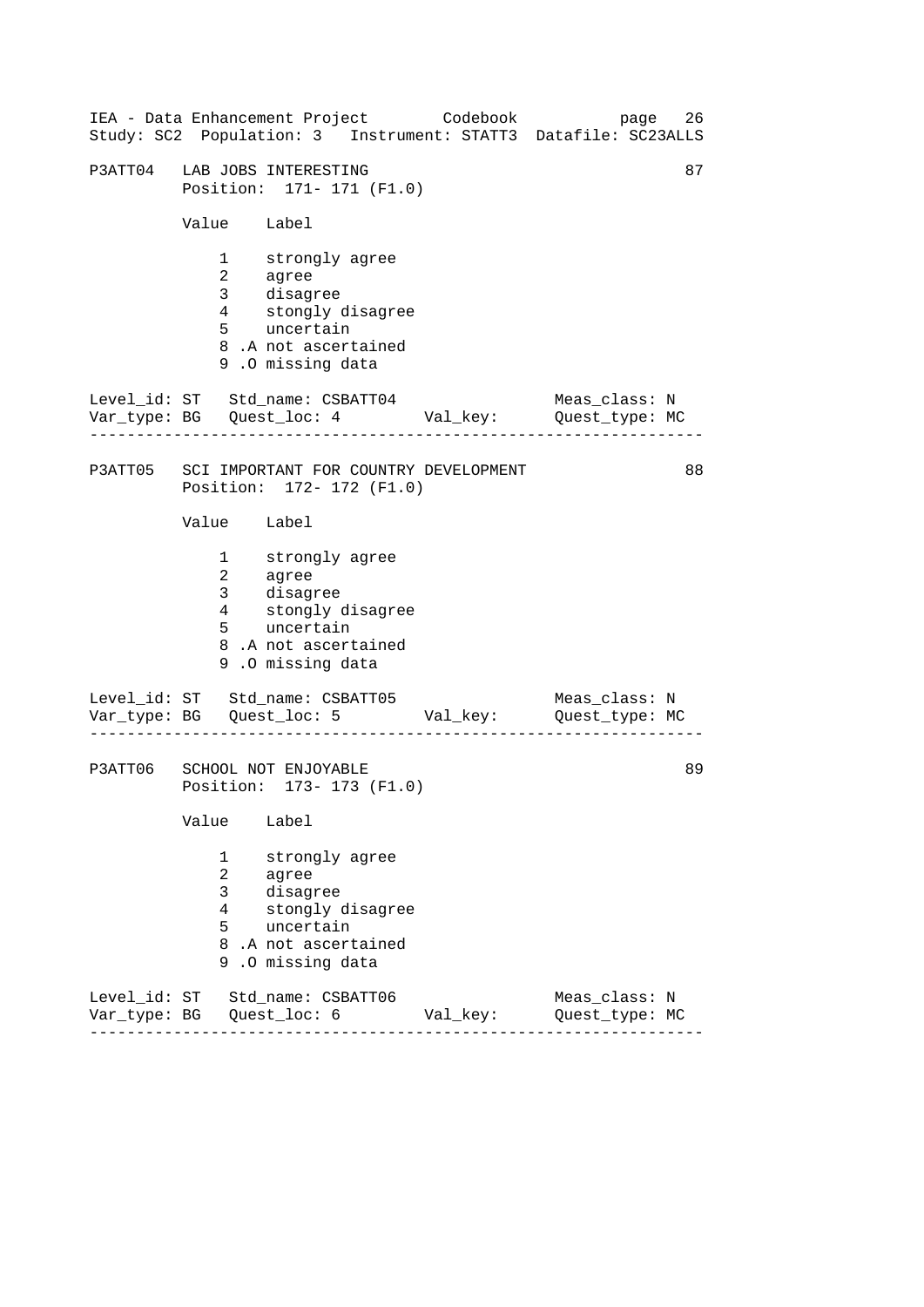|                              |                                                                                 | IEA - Data Enhancement Project Codebook<br>Study: SC2 Population: 3 Instrument: STATT3 Datafile: SC23ALLS                        |          | page                            | 27 |
|------------------------------|---------------------------------------------------------------------------------|----------------------------------------------------------------------------------------------------------------------------------|----------|---------------------------------|----|
|                              |                                                                                 | P3ATT07 WORTH SPEND MONEY ON SCIENCE<br>Position: 174- 174 (F1.0)                                                                |          |                                 | 90 |
|                              | Value Label                                                                     |                                                                                                                                  |          |                                 |    |
|                              | $1 \quad \blacksquare$<br>$\overline{2}$<br>3<br>$4\overline{ }$<br>$5^{\circ}$ | strongly agree<br>agree<br>$\tilde{d}$ isagree<br>stongly disagree<br>uncertain<br>8.A not ascertained<br>9.0 missing data       |          |                                 |    |
|                              |                                                                                 | Level_id: ST Std_name: CSBATT07 Meas_class: N<br>Var_type: BG Quest_loc: 7 Val_key: Quest_type: MC                               |          |                                 |    |
|                              |                                                                                 | P3ATT08 MOST JOBS NEED SCIENCE<br>Position: 175- 175 (F1.0)                                                                      |          |                                 | 91 |
|                              | Value Label                                                                     |                                                                                                                                  |          |                                 |    |
|                              | $\overline{a}$<br>3 <sup>7</sup><br>4                                           | 1 strongly agree<br>agree<br>disagree<br>stongly o<br>stongly disagree<br>5 uncertain<br>8.A not ascertained<br>9.0 missing data |          |                                 |    |
|                              |                                                                                 | Level_id: ST Std_name: CSBATT08<br>Var_type: BG    Quest_loc: 8    Val_key:    Quest_type: MC                                    |          | Meas_class: N                   |    |
|                              |                                                                                 | P3ATT09 ENJOY EVERYTHING AT SCHOOL<br>Position: 176- 176 (F1.0)                                                                  |          |                                 | 92 |
|                              | Value                                                                           | Label                                                                                                                            |          |                                 |    |
|                              | 1<br>2<br>3<br>4<br>5<br>8<br>9                                                 | strongly agree<br>agree<br>disagree<br>stongly disagree<br>uncertain<br>.A not ascertained<br>.0 missing data                    |          |                                 |    |
| Level_id: ST<br>Var_type: BG |                                                                                 | Std_name: CSBATT09<br>Quest_loc: 9                                                                                               | Val_key: | Meas_class: N<br>Quest_type: MC |    |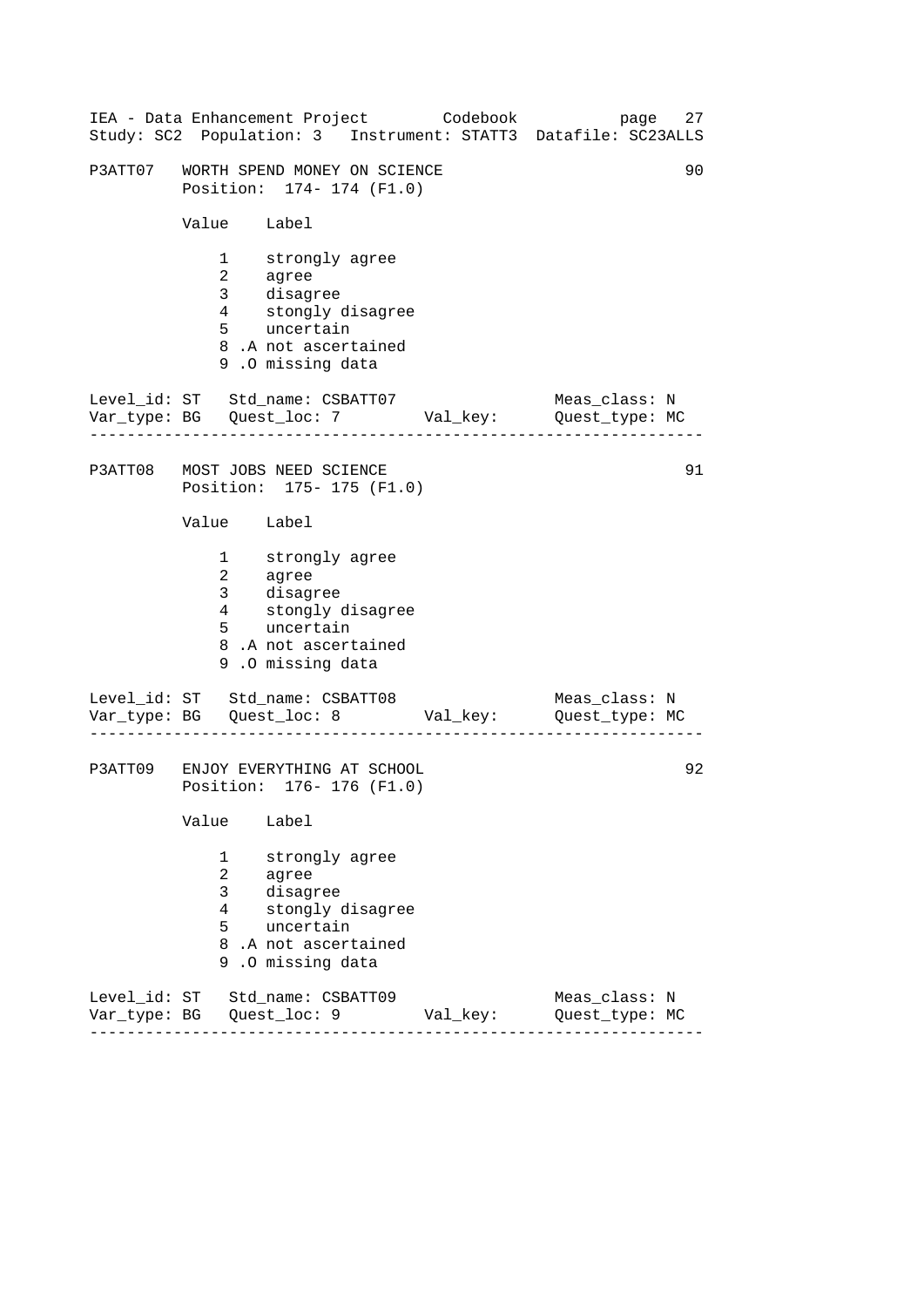|                              |                                 | IEA - Data Enhancement Project Codebook<br>Study: SC2 Population: 3 Instrument: STATT3 Datafile: SC23ALLS               |          | page                            | 28 |
|------------------------------|---------------------------------|-------------------------------------------------------------------------------------------------------------------------|----------|---------------------------------|----|
|                              | P3ATT10 ANXIETY DUE SCIENCE     | Position: 177- 177 (F1.0)                                                                                               |          |                                 | 93 |
|                              | Value Label                     |                                                                                                                         |          |                                 |    |
|                              | $\mathbf{2}$<br>$5^{\circ}$     | 1 strongly agree<br>agree<br>3 disagree<br>4 stongly disagree<br>uncertain<br>8.A not ascertained<br>9.0 missing data   |          |                                 |    |
|                              |                                 | Level_id: ST Std_name: CSBATT10 Meas_class: N<br>Var_type: BG Quest_loc: 10 Val_key: Quest_type: MC                     |          |                                 |    |
|                              |                                 | P3ATT11 KNOW SCIENCE BETTER OFF<br>Position: 178- 178 (F1.0)                                                            |          |                                 | 94 |
|                              | Value Label                     |                                                                                                                         |          |                                 |    |
|                              | $5^{\circ}$                     | 1 strongly agree<br>2 agree<br>3 disagree<br>4 stongly disagree<br>uncertain<br>8.A not ascertained<br>9.0 missing data |          |                                 |    |
|                              |                                 | Level_id: ST Std_name: CSBATT11<br>Var_type: BG    Quest_loc: 11    Val_key:    Quest_type: MC                          |          | Meas_class: N                   |    |
|                              |                                 | P3ATT12 PUBLIC MONEY SPENT WELL<br>Position: 179- 179 (F1.0)                                                            |          |                                 | 95 |
|                              | Value                           | Label                                                                                                                   |          |                                 |    |
|                              | 1<br>2<br>3<br>4<br>5<br>8<br>9 | strongly agree<br>agree<br>disagree<br>stongly disagree<br>uncertain<br>.A not ascertained<br>.0 missing data           |          |                                 |    |
| Level_id: ST<br>Var_type: BG |                                 | Std_name: CSBATT12<br>Quest_loc: 12                                                                                     | Val_key: | Meas_class: N<br>Quest_type: MC |    |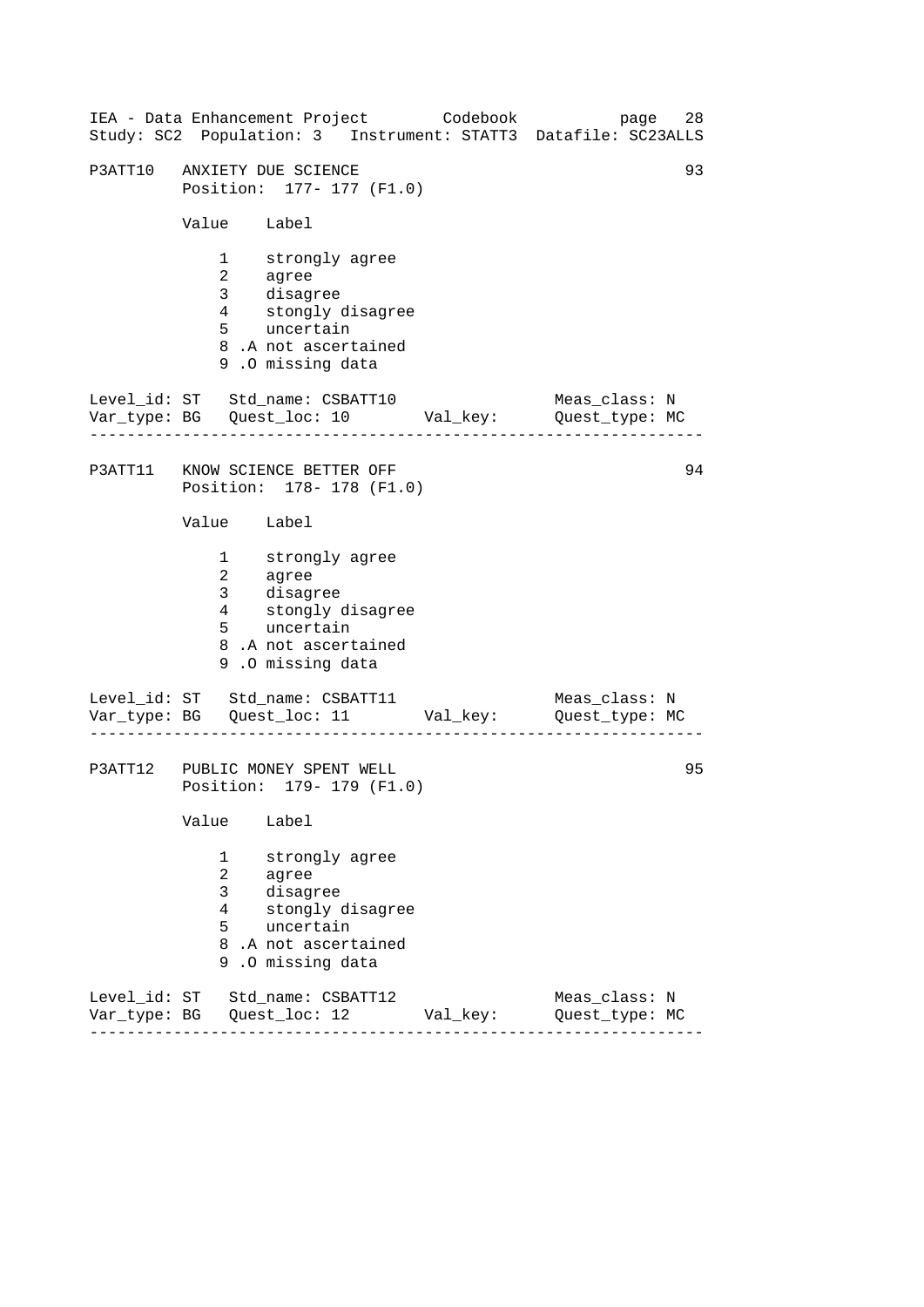|                              |                                                                                    | IEA - Data Enhancement Project Codebook<br>Study: SC2 Population: 3 Instrument: STATT3 Datafile: SC23ALLS           |          | page                            | 29 |
|------------------------------|------------------------------------------------------------------------------------|---------------------------------------------------------------------------------------------------------------------|----------|---------------------------------|----|
|                              |                                                                                    | P3ATT13 KNOW SCIENCE GOOD JOB<br>Position: 180- 180 (F1.0)                                                          |          |                                 | 96 |
|                              | Value Label                                                                        |                                                                                                                     |          |                                 |    |
|                              | $\mathbf{1}$<br>$\overline{a}$<br>3 <sup>7</sup><br>$4\overline{ }$<br>$5^{\circ}$ | strongly agree<br>agree<br>disagree<br>stongly disagree<br>uncertain<br>8.A not ascertained<br>9.0 missing data     |          |                                 |    |
|                              |                                                                                    | Level_id: ST Std_name: CSBATT13<br>Var_type: BG    Quest_loc: 13    Val_key:    Quest_type: MC                      |          | Meas_class: N                   |    |
| P3ATT14 BORED AT SCHOOL      |                                                                                    | Position: 181-181 (F1.0)                                                                                            |          |                                 | 97 |
|                              | Value Label                                                                        |                                                                                                                     |          |                                 |    |
|                              | $\overline{a}$<br>3 <sup>7</sup><br>$4\overline{ }$                                | 1 strongly agree<br>agree<br>disagree<br>stongly disagree<br>5 uncertain<br>8.A not ascertained<br>9.0 missing data |          |                                 |    |
|                              | . Lie Lie Lie Lie Lie Lie Lie                                                      | Level_id: ST Std_name: CSBATT14<br>Var_type: BG    Quest_loc: 14    Val_key:    Quest_type: MC                      |          | Meas_class: N                   |    |
|                              |                                                                                    | P3ATT15 SCIENTIFIC INVENTIONS IMPROVE STANDARDS<br>Position: 182- 182 (F1.0)                                        |          |                                 | 98 |
|                              | Value                                                                              | Label                                                                                                               |          |                                 |    |
|                              | 1<br>2<br>3<br>4<br>5<br>9                                                         | strongly agree<br>agree<br>disagree<br>stongly disagree<br>uncertain<br>8.A not ascertained<br>.0 missing data      |          |                                 |    |
| Level_id: ST<br>Var_type: BG |                                                                                    | Std_name: CSBATT15<br>Quest_loc: 15                                                                                 | Val_key: | Meas_class: N<br>Quest_type: MC |    |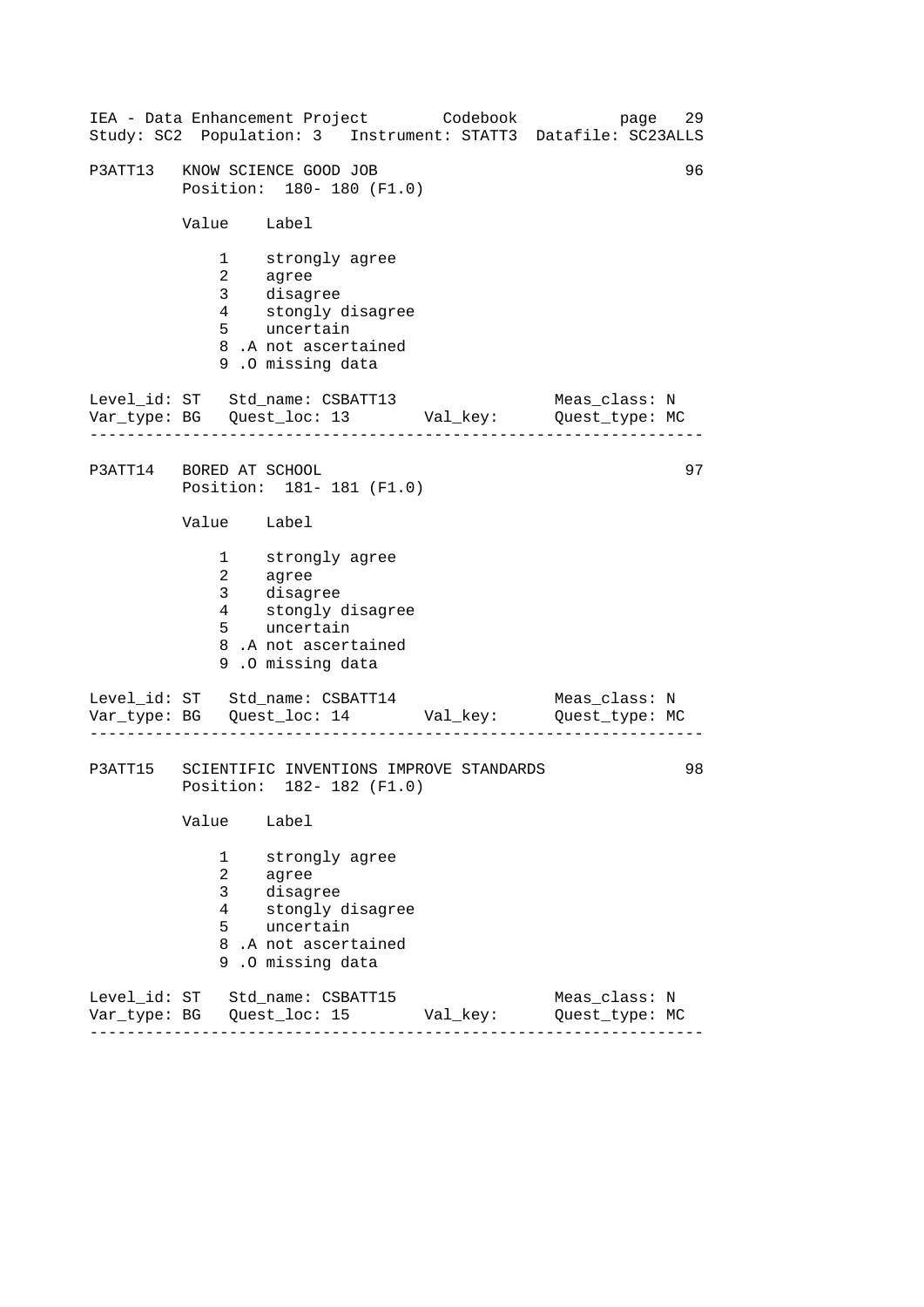|                              |                                                                                    | IEA - Data Enhancement Project Codebook                                                                                  |          | 30<br>page<br>Study: SC2 Population: 3 Instrument: STATT3 Datafile: SC23ALLS |  |
|------------------------------|------------------------------------------------------------------------------------|--------------------------------------------------------------------------------------------------------------------------|----------|------------------------------------------------------------------------------|--|
|                              |                                                                                    | P3ATT16 SPEND MORE ON SCIENCE RESEARCH<br>Position: 183-183 (F1.0)                                                       |          | 99                                                                           |  |
|                              | Value Label                                                                        |                                                                                                                          |          |                                                                              |  |
|                              | $\mathbf{1}$<br>$\overline{a}$<br>3 <sup>7</sup><br>$4\overline{ }$<br>$5^{\circ}$ | strongly agree<br>agree<br>agree<br>disagree<br>stongly disagree<br>uncertain<br>8.A not ascertained<br>9.0 missing data |          |                                                                              |  |
|                              | --------------                                                                     | Level_id: ST Std_name: CSBATT16                                                                                          |          | Meas_class: N                                                                |  |
|                              |                                                                                    | P3ATT17 SCI INVENTIONS MADE WORLD TOO COMPLEX<br>Position: 184-184 (F1.0)                                                |          | 100                                                                          |  |
|                              | Value Label                                                                        |                                                                                                                          |          |                                                                              |  |
|                              | $\begin{array}{c} 2 \\ 3 \\ 4 \end{array}$                                         | 1 strongly agree<br>agree<br>disagree<br>stongly disagree<br>5 uncertain<br>8.A not ascertained<br>9.0 missing data      |          |                                                                              |  |
|                              | . <u>.</u> .                                                                       | Level_id: ST Std_name: CSBATT17<br>Var_type: BG    Quest_loc: 17    Val_key:    Quest_type: MC                           |          | Meas_class: N                                                                |  |
| P3ATT18                      |                                                                                    | SCIENCE FOR CREATIVE PEOPLE<br>Position: 185-185 (F1.0)                                                                  |          | 101                                                                          |  |
|                              | Value                                                                              | Label                                                                                                                    |          |                                                                              |  |
|                              | 1<br>2<br>3<br>4<br>5<br>8<br>9                                                    | strongly agree<br>agree<br>disagree<br>stongly disagree<br>uncertain<br>.A not ascertained<br>.0 missing data            |          |                                                                              |  |
| Level_id: ST<br>Var_type: BG |                                                                                    | Std name: CSBATT18<br>Quest_loc: 18                                                                                      | Val_key: | Meas_class: N<br>Quest_type: MC                                              |  |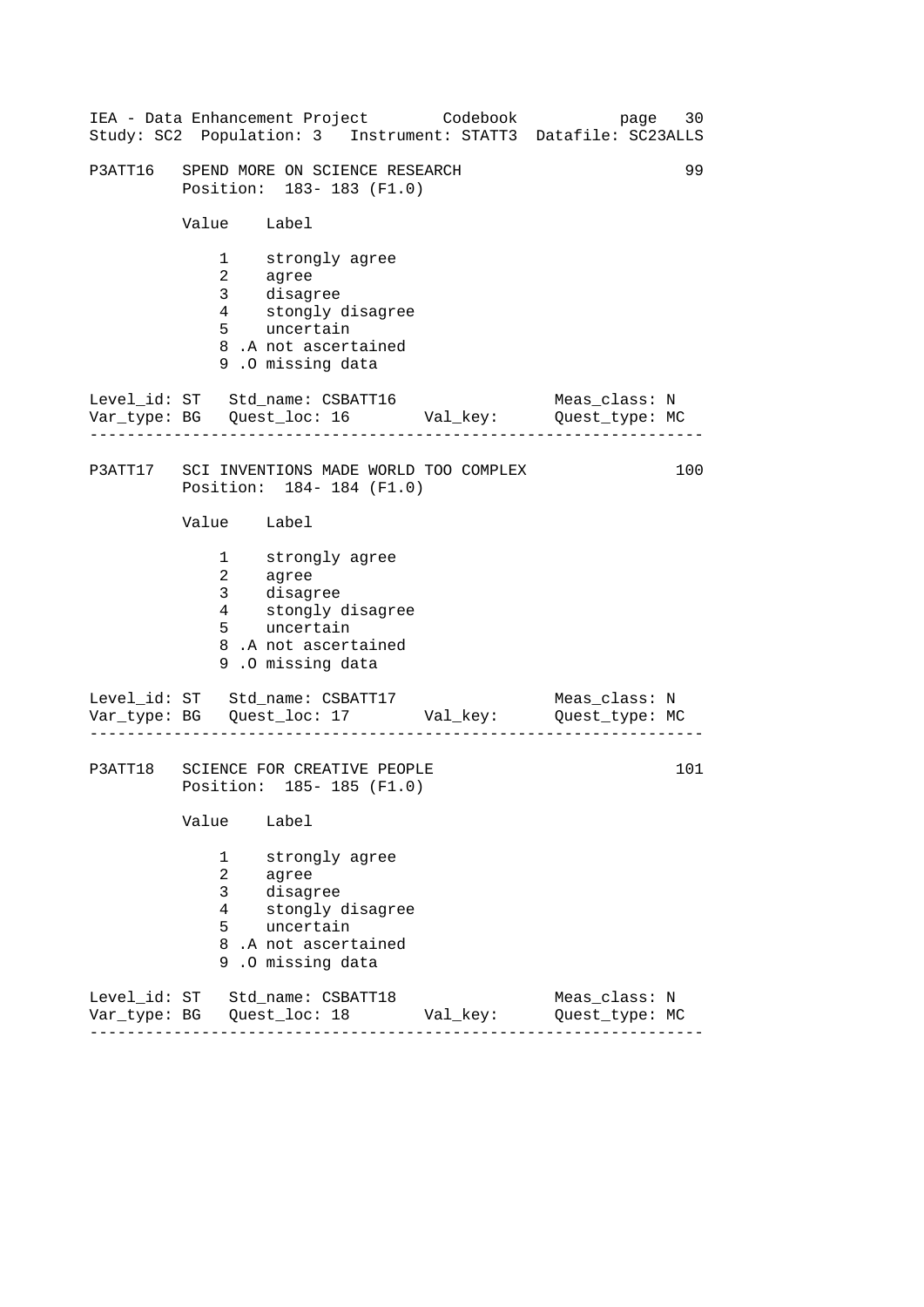|                              |                                            | IEA - Data Enhancement Project Codebook                                                                                                 |          | 31<br>page<br>Study: SC2 Population: 3 Instrument: STATT3 Datafile: SC23ALLS |
|------------------------------|--------------------------------------------|-----------------------------------------------------------------------------------------------------------------------------------------|----------|------------------------------------------------------------------------------|
| P3ATT19                      |                                            | DONT LIKE MANY SUBJECTS<br>Position: 186-186 (F1.0)                                                                                     |          | 102                                                                          |
|                              | Value Label                                |                                                                                                                                         |          |                                                                              |
|                              | $1 \quad \blacksquare$<br>4<br>$5^{\circ}$ | strongly agree<br>2 agree<br>3 disagree<br>stongly disagree<br>uncertain<br>8.A not ascertained<br>9.0 missing data                     |          |                                                                              |
|                              |                                            | Level_id: ST Std_name: CSBATT19<br>Var_type: BG    Quest_loc: 19    Val_key:    Quest_type: MC                                          |          | Meas_class: N                                                                |
|                              |                                            | P3ATT20 SCIENTIFIC INVENTIONS INCREASED TENSIONS<br>Position: 187- 187 (F1.0)                                                           |          | 103                                                                          |
|                              | Value Label                                |                                                                                                                                         |          |                                                                              |
|                              | 3 <sup>7</sup>                             | 1 strongly agree<br>2 agree<br>3 disagree<br>4 stongly d:<br>5 uncertain<br>stongly disagree<br>8.A not ascertained<br>9.0 missing data |          |                                                                              |
|                              |                                            | Level_id: ST Std_name: CSBATT20<br>Var_type: BG    Quest_loc: 20    Val_key:    Quest_type: MC                                          |          | Meas_class: N                                                                |
|                              |                                            | P3ATT21 WANT TO USE SCIENCE IN CAREER<br>Position: 188-188 (F1.0)                                                                       |          | 104                                                                          |
|                              | Value                                      | Label                                                                                                                                   |          |                                                                              |
|                              | 1<br>2<br>3<br>4<br>5<br>9                 | strongly agree<br>agree<br>disagree<br>stongly disagree<br>uncertain<br>8.A not ascertained<br>.0 missing data                          |          |                                                                              |
| Level id: ST<br>Var_type: BG |                                            | Std name: CSBATT21<br>Quest_loc: 21                                                                                                     | Val_key: | Meas_class: N<br>Quest_type: MC                                              |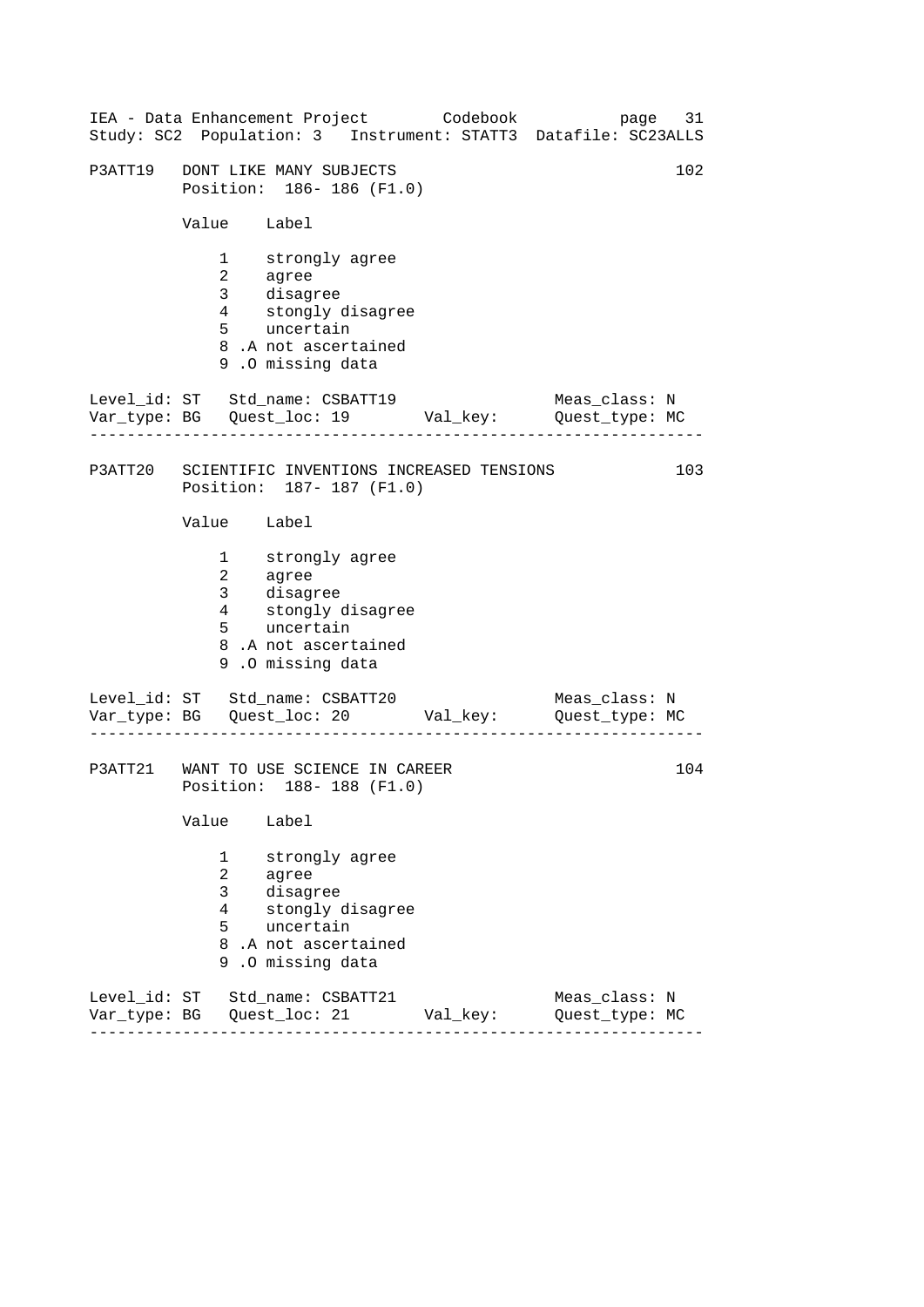|                              |                                        | IEA - Data Enhancement Project Codebook                                                                                           |          | page 32<br>Study: SC2 Population: 3 Instrument: STATT3 Datafile: SC23ALLS |  |
|------------------------------|----------------------------------------|-----------------------------------------------------------------------------------------------------------------------------------|----------|---------------------------------------------------------------------------|--|
| P3ATT22                      |                                        | SCIENCE HELPS WORLD BETTER FUTURE<br>Position: 189- 189 (F1.0)                                                                    |          | 105                                                                       |  |
|                              | Value Label                            |                                                                                                                                   |          |                                                                           |  |
|                              | 3 <sup>7</sup><br>$4\overline{ }$<br>5 | 1 strongly agree<br>2 agree<br>disagree<br>stongly di<br>uncertain<br>stongly disagree<br>8.A not ascertained<br>9.0 missing data |          |                                                                           |  |
|                              |                                        | Var_type: BG    Quest_loc: 22    Val_key:    Quest_type: MC                                                                       |          | Meas_class: N                                                             |  |
|                              |                                        | P3ATT23 SCHOOL MOST ENJOYABLE<br>Position: 190- 190 (F1.0)                                                                        |          | 106                                                                       |  |
|                              | Value Label                            |                                                                                                                                   |          |                                                                           |  |
|                              | 3 <sup>7</sup><br>$\frac{4}{5}$<br>5   | 1 strongly agree<br>2 agree<br>disagree<br>stongly disagree<br>uncertain<br>8.A not ascertained<br>9.0 missing data               |          |                                                                           |  |
|                              |                                        | Level_id: ST Std_name: CSBATT23<br>Var_type: BG    Quest_loc: 23    Val_key:    Quest_type: MC                                    |          | Meas_class: N                                                             |  |
| P3ATT24                      |                                        | SCIENTIFIC DISCOVERIES DO HARM<br>Position: 191- 191 (F1.0)                                                                       |          | 107                                                                       |  |
|                              | Value                                  | Label                                                                                                                             |          |                                                                           |  |
|                              | 1<br>2<br>3<br>4<br>5<br>8<br>9        | strongly agree<br>agree<br>disagree<br>stongly disagree<br>uncertain<br>.A not ascertained<br>.0 missing data                     |          |                                                                           |  |
| Level_id: ST<br>Var_type: BG |                                        | Std_name: CSBATT24<br>Quest_loc: 24                                                                                               | Val_key: | Meas_class: N<br>Quest_type: MC                                           |  |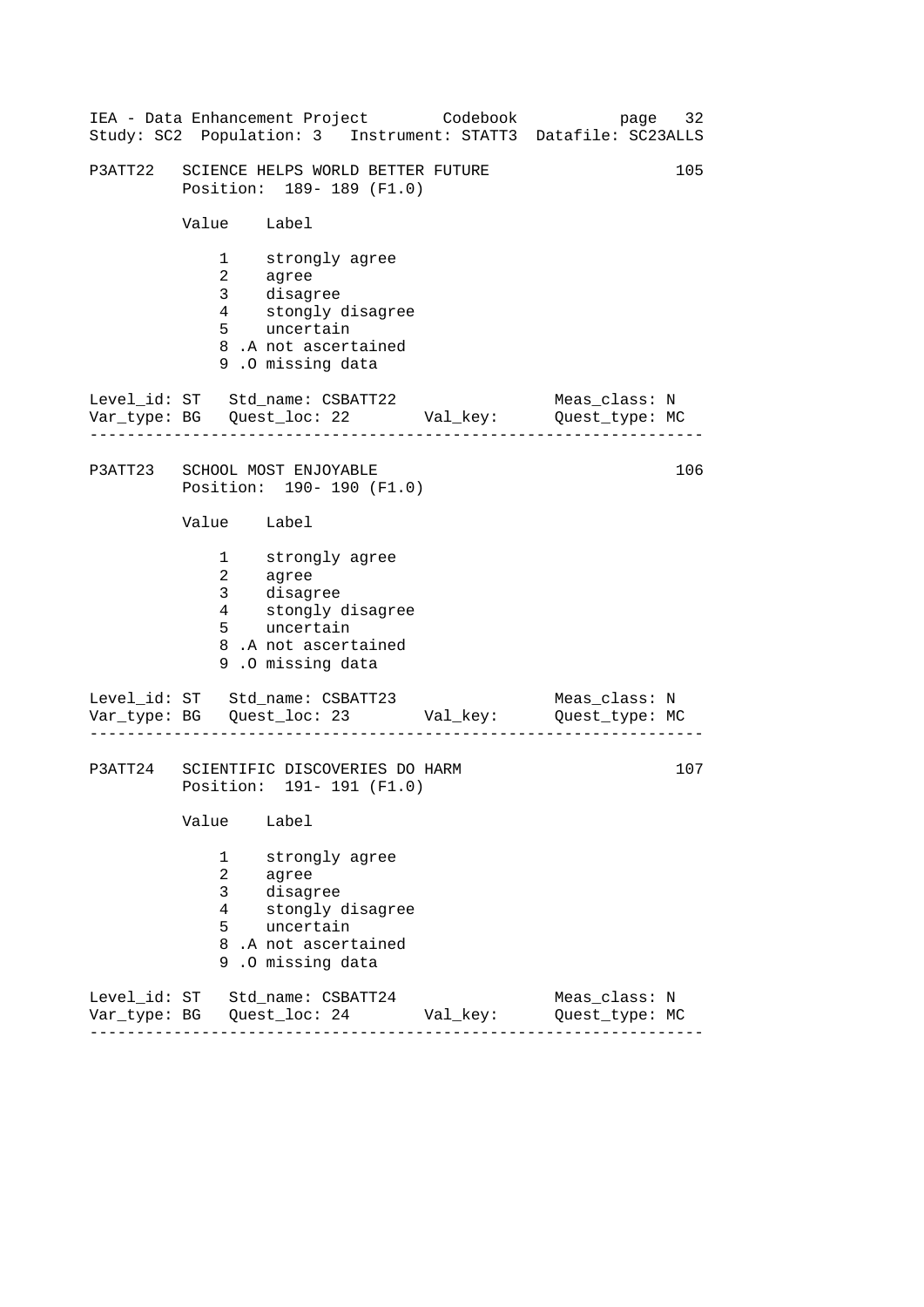|                           |                                                                                     | IEA - Data Enhancement Project Codebook                                                                             |          | 33<br>page<br>Study: SC2 Population: 3 Instrument: STATT3 Datafile: SC23ALLS |
|---------------------------|-------------------------------------------------------------------------------------|---------------------------------------------------------------------------------------------------------------------|----------|------------------------------------------------------------------------------|
| P3ATT25                   |                                                                                     | MODERN INVENTIONS MORE INTERESTING JOBS<br>Position: 192- 192 (F1.0)                                                |          | 108                                                                          |
|                           | Value Label                                                                         |                                                                                                                     |          |                                                                              |
|                           | $1 \quad \blacksquare$<br>$\begin{array}{c} 2 \\ 3 \\ 4 \end{array}$<br>$5^{\circ}$ | strongly agree<br>agree<br>disagree<br>stongly disagree<br>uncertain<br>8.A not ascertained<br>9.0 missing data     |          |                                                                              |
|                           |                                                                                     | Level_id: ST Std_name: CSBATT25<br>Var_type: BG    Quest_loc: 25    Val_key:    Quest_type: MC                      |          | Meas_class: N                                                                |
|                           |                                                                                     | P3ATT26 WANT MUCH EDUCATION<br>Position: 193- 193 (F1.0)                                                            |          | 109                                                                          |
|                           | Value Label                                                                         |                                                                                                                     |          |                                                                              |
|                           | $\overline{3}$<br>$4\overline{ }$<br>5                                              | 1 strongly agree<br>2 agree<br>disagree<br>stongly disagree<br>uncertain<br>8.A not ascertained<br>9.0 missing data |          |                                                                              |
|                           |                                                                                     | Level_id: ST Std_name: CSBATT26<br>Var_type: BG    Quest_loc: 26    Val_key:    Quest_type: MC                      |          | Meas_class: N                                                                |
|                           |                                                                                     | P3ATT27 SCIENCE CAUSES WORLD PROBLEMS<br>Position: 194- 194 (F1.0)                                                  |          | 110                                                                          |
|                           | Value                                                                               | Label                                                                                                               |          |                                                                              |
|                           | 1<br>2<br>3<br>4<br>5<br>8<br>9                                                     | strongly agree<br>agree<br>disagree<br>stongly disagree<br>uncertain<br>.A not ascertained<br>.0 missing data       |          |                                                                              |
| Level id: ST<br>Var_type: | BG                                                                                  | Std name: CSBATT27<br>Quest_loc: 27                                                                                 | Val_key: | Meas class: N<br>Quest_type: MC                                              |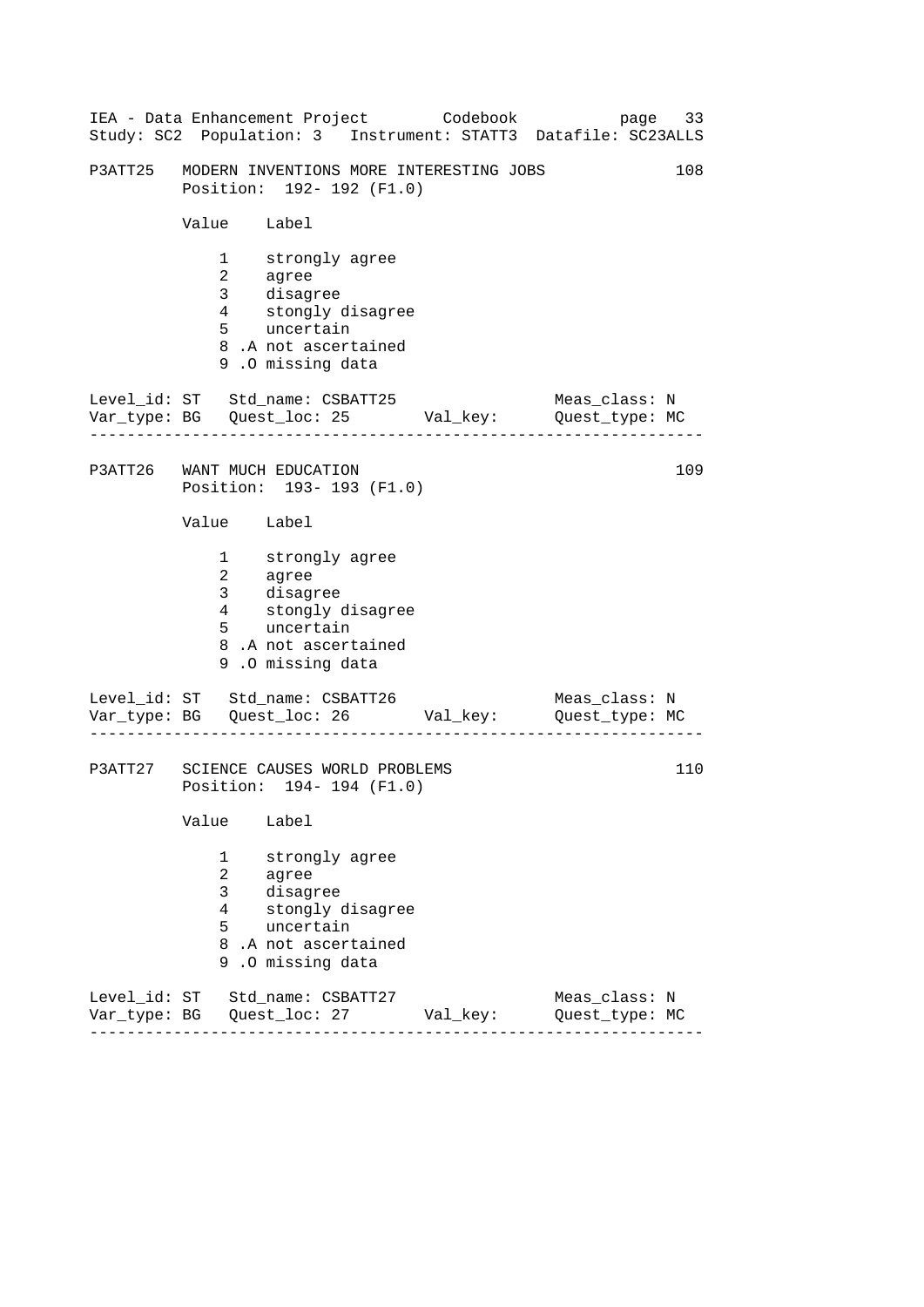|                              | IEA - Data Enhancement Project Codebook<br>Study: SC2 Population: 3 Instrument: STATT3 Datafile: SC23ALLS                                                     |          | page 34                         |  |  |  |
|------------------------------|---------------------------------------------------------------------------------------------------------------------------------------------------------------|----------|---------------------------------|--|--|--|
|                              | P3ATT28 DISLIKE SCHOOL WORK<br>111<br>Position: 195- 195 (F1.0)                                                                                               |          |                                 |  |  |  |
|                              | Value Label                                                                                                                                                   |          |                                 |  |  |  |
|                              | 1 strongly agree<br>agree<br>$\overline{a}$<br>disagree<br>3 <sup>7</sup><br>4 stongly disagree<br>5 uncertain<br>8.A not ascertained<br>9.0 missing data     |          |                                 |  |  |  |
|                              | Level_id: ST Std_name: CSBATT28                                                                                                                               |          | Meas_class: N                   |  |  |  |
|                              | P3ATT29 LEARN MORE ABOUT WORLD<br>Position: 196-196 (F1.0)                                                                                                    |          | 112                             |  |  |  |
|                              | Value Label                                                                                                                                                   |          |                                 |  |  |  |
|                              | 1 strongly agree<br>$\overline{a}$<br>agree<br>disagree<br>3 <sup>7</sup><br>stongly disagree<br>4<br>5 uncertain<br>8.A not ascertained<br>9.0 missing data  |          |                                 |  |  |  |
|                              | Level_id: ST Std_name: CSBATT29<br>Var_type: BG    Quest_loc: 29    Val_key:    Quest_type: MC                                                                |          | Meas_class: N                   |  |  |  |
|                              | P3ATT30 BECOME SCIENCE TEACHER<br>113<br>Position: 197- 197 (F1.0)                                                                                            |          |                                 |  |  |  |
|                              | Value<br>Label                                                                                                                                                |          |                                 |  |  |  |
|                              | strongly agree<br>1<br>$\overline{a}$<br>agree<br>3<br>disagree<br>stongly disagree<br>4<br>uncertain<br>5<br>8<br>.A not ascertained<br>.0 missing data<br>9 |          |                                 |  |  |  |
| Level_id: ST<br>Var_type: BG | Std_name: CSBATT30<br>Quest_loc: 30                                                                                                                           | Val_key: | Meas_class: N<br>Quest_type: MC |  |  |  |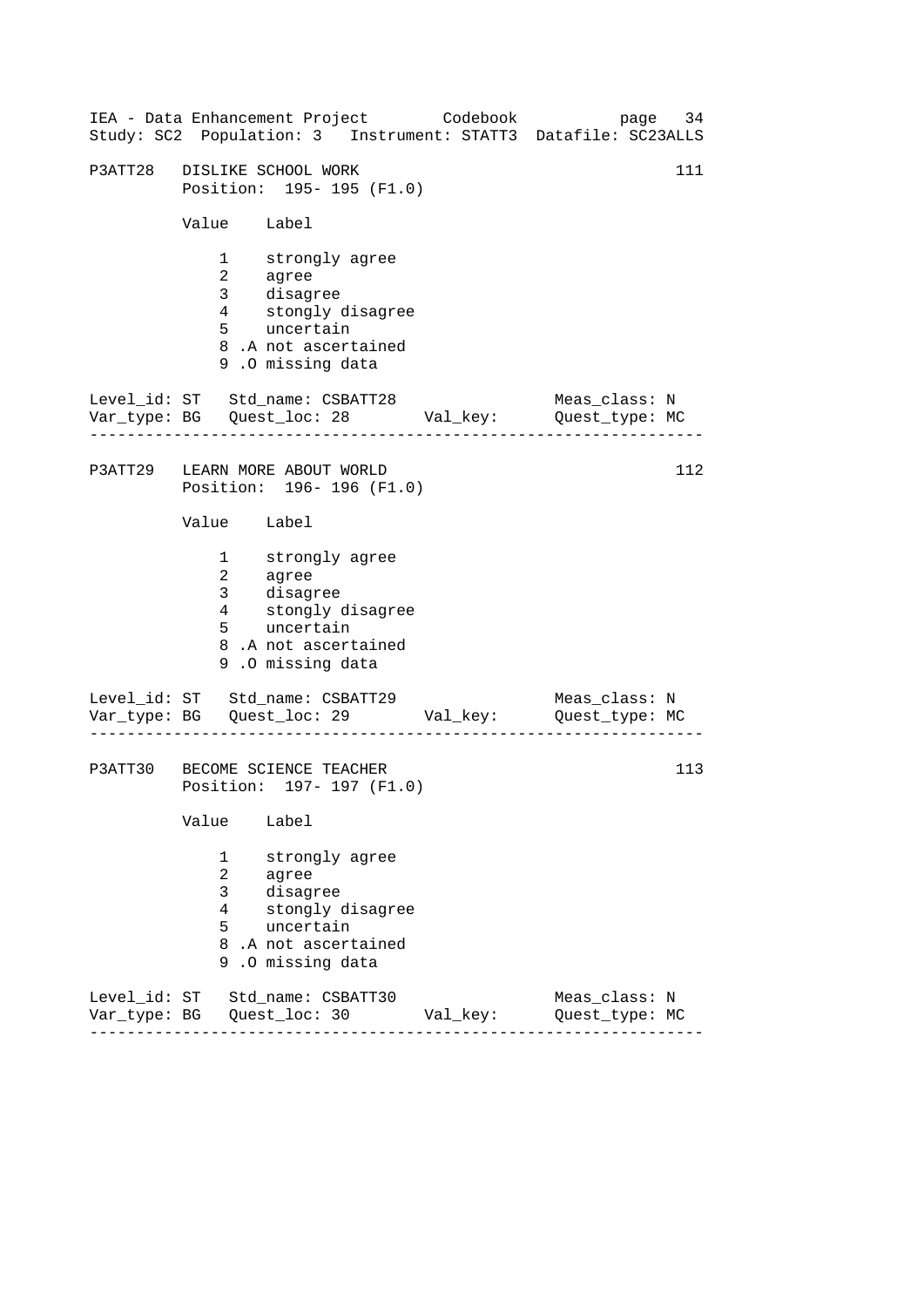|                        |                                                                              | IEA - Data Enhancement Project Codebook<br>Study: SC2 Population: 3 Instrument: STATT3 Datafile: SC23ALLS                         |          | page                            | 35  |  |
|------------------------|------------------------------------------------------------------------------|-----------------------------------------------------------------------------------------------------------------------------------|----------|---------------------------------|-----|--|
|                        |                                                                              | P3ATT31 SCIENTISTS RESPONSIBLE FOR DISCOVERIES<br>114<br>Position: 198- 198 (F1.0)                                                |          |                                 |     |  |
|                        | Value Label                                                                  |                                                                                                                                   |          |                                 |     |  |
|                        | 3 <sup>7</sup><br>$4\overline{ }$<br>5 <sup>1</sup>                          | 1 strongly agree<br>2 agree<br>disagree<br>stongly di<br>uncertain<br>stongly disagree<br>8.A not ascertained<br>9.0 missing data |          |                                 |     |  |
|                        |                                                                              | Level_id: ST Std_name: CSBATT31<br>Var_type: BG    Quest_loc: 31    Val_key:    Quest_type: MC                                    |          | Meas_class: N                   |     |  |
| P3ATT32                |                                                                              | THINGS WILL GET WORSE<br>Position: 199- 199 (F1.0)                                                                                |          |                                 | 115 |  |
|                        | Value Label                                                                  |                                                                                                                                   |          |                                 |     |  |
|                        | $\overline{3}$<br>$4\overline{ }$<br>5                                       | 1 strongly agree<br>2 agree<br>disagree<br>stongly disagree<br>stongly a:<br>uncertain<br>8.A not ascertained<br>9.0 missing data |          |                                 |     |  |
|                        |                                                                              | Level_id: ST Std_name: CSBATT32<br>Var_type: BG    Quest_loc: 32    Val_key:    Quest_type: MC                                    |          | Meas_class: N                   |     |  |
|                        | 116<br>P3ATT33 ALL STUDENTS COULD LEARN BIOLOGY<br>Position: 200- 200 (F1.0) |                                                                                                                                   |          |                                 |     |  |
|                        | Value                                                                        | Label                                                                                                                             |          |                                 |     |  |
|                        | 1<br>2<br>3<br>4<br>5<br>8<br>9                                              | strongly agree<br>agree<br>disagree<br>stongly disagree<br>uncertain<br>.A not ascertained<br>.0 missing data                     |          |                                 |     |  |
| Level_id:<br>Var_type: | SТ<br>BG                                                                     | Std name: CSBATT33<br>Quest_loc: 33                                                                                               | Val_key: | Meas_class: N<br>Quest_type: MC |     |  |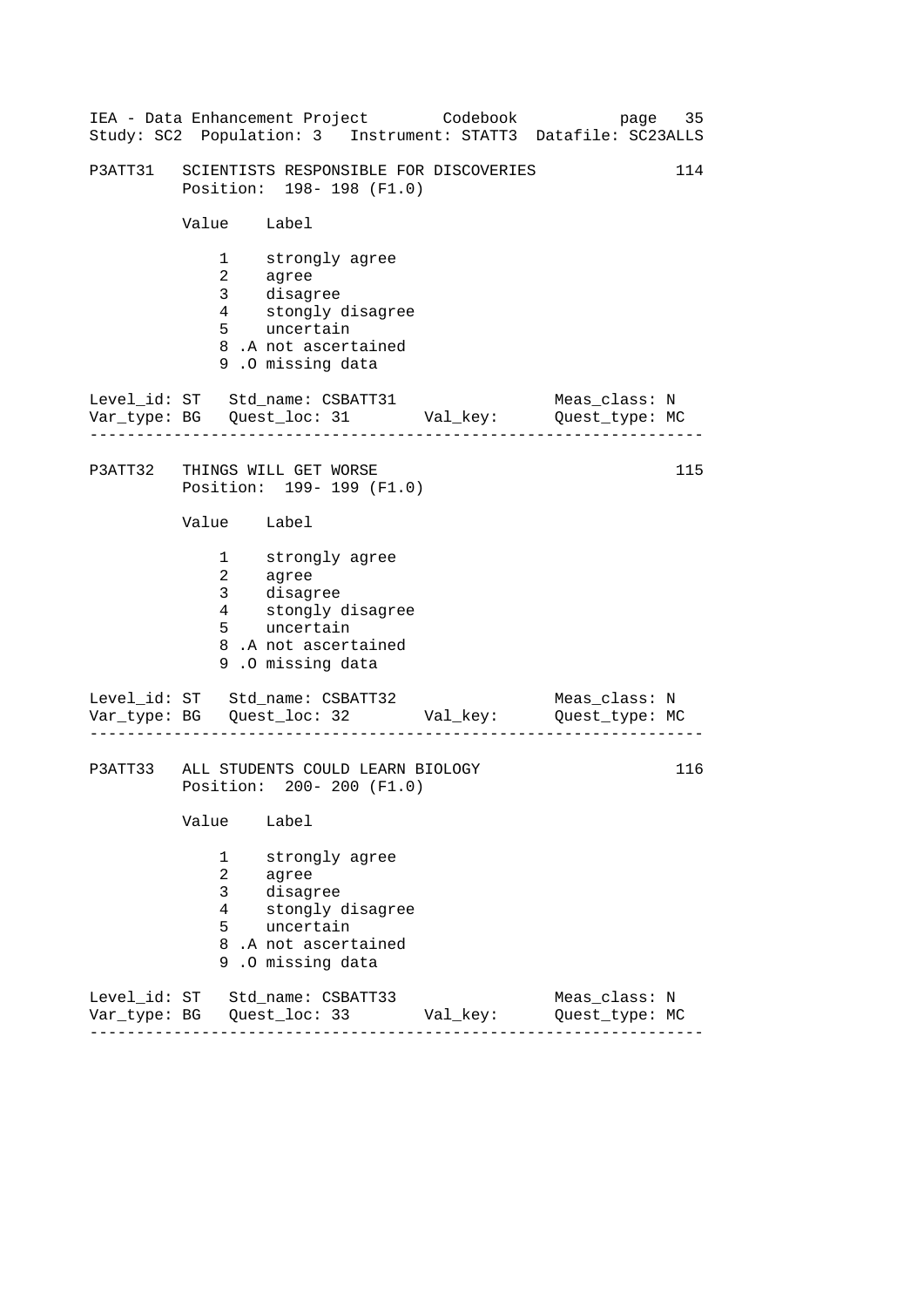|                           |                                                                      | IEA - Data Enhancement Project Codebook                                                                                           |          | 36<br>page<br>Study: SC2 Population: 3 Instrument: STATT3 Datafile: SC23ALLS |  |  |
|---------------------------|----------------------------------------------------------------------|-----------------------------------------------------------------------------------------------------------------------------------|----------|------------------------------------------------------------------------------|--|--|
|                           |                                                                      | P3ATT34 ALL STUDENTS COULD LEARN CHEMISTRY<br>Position: 201-201 (F1.0)                                                            |          | 117                                                                          |  |  |
|                           | Value Label                                                          |                                                                                                                                   |          |                                                                              |  |  |
|                           | 3 <sup>7</sup><br>$4\overline{ }$<br>5                               | 1 strongly agree<br>2 agree<br>disagree<br>stongly di<br>uncertain<br>stongly disagree<br>8.A not ascertained<br>9.0 missing data |          |                                                                              |  |  |
|                           |                                                                      | Var_type: BG    Quest_loc: 34    Val_key:    Quest_type: MC                                                                       |          | Meas_class: N                                                                |  |  |
|                           |                                                                      | P3ATT35 ALL STUDENTS COULD LEARN PHYSICS<br>Position: 202- 202 (F1.0)                                                             |          | 118                                                                          |  |  |
|                           | Value Label                                                          |                                                                                                                                   |          |                                                                              |  |  |
|                           | 3 <sup>7</sup><br>$\frac{4}{5}$<br>5                                 | 1 strongly agree<br>2 agree<br>disagree<br>stongly disagree<br>uncertain<br>8.A not ascertained<br>9.0 missing data               |          |                                                                              |  |  |
|                           |                                                                      | Level_id: ST Std_name: CSBATT35                                                                                                   |          | Meas_class: N                                                                |  |  |
|                           | 119<br>P3ATT36 BIOLOGY ENJOYABLE SUBJECT<br>Position: 203-203 (F1.0) |                                                                                                                                   |          |                                                                              |  |  |
|                           | Value                                                                | Label                                                                                                                             |          |                                                                              |  |  |
|                           | 1<br>2<br>3<br>4<br>5<br>8<br>9                                      | strongly agree<br>agree<br>disagree<br>stongly disagree<br>uncertain<br>.A not ascertained<br>.0 missing data                     |          |                                                                              |  |  |
| Level_id: ST<br>Var_type: | BG                                                                   | Std_name: CSBATT36<br>Quest_loc: 36                                                                                               | Val_key: | Meas_class: N<br>Quest_type: MC                                              |  |  |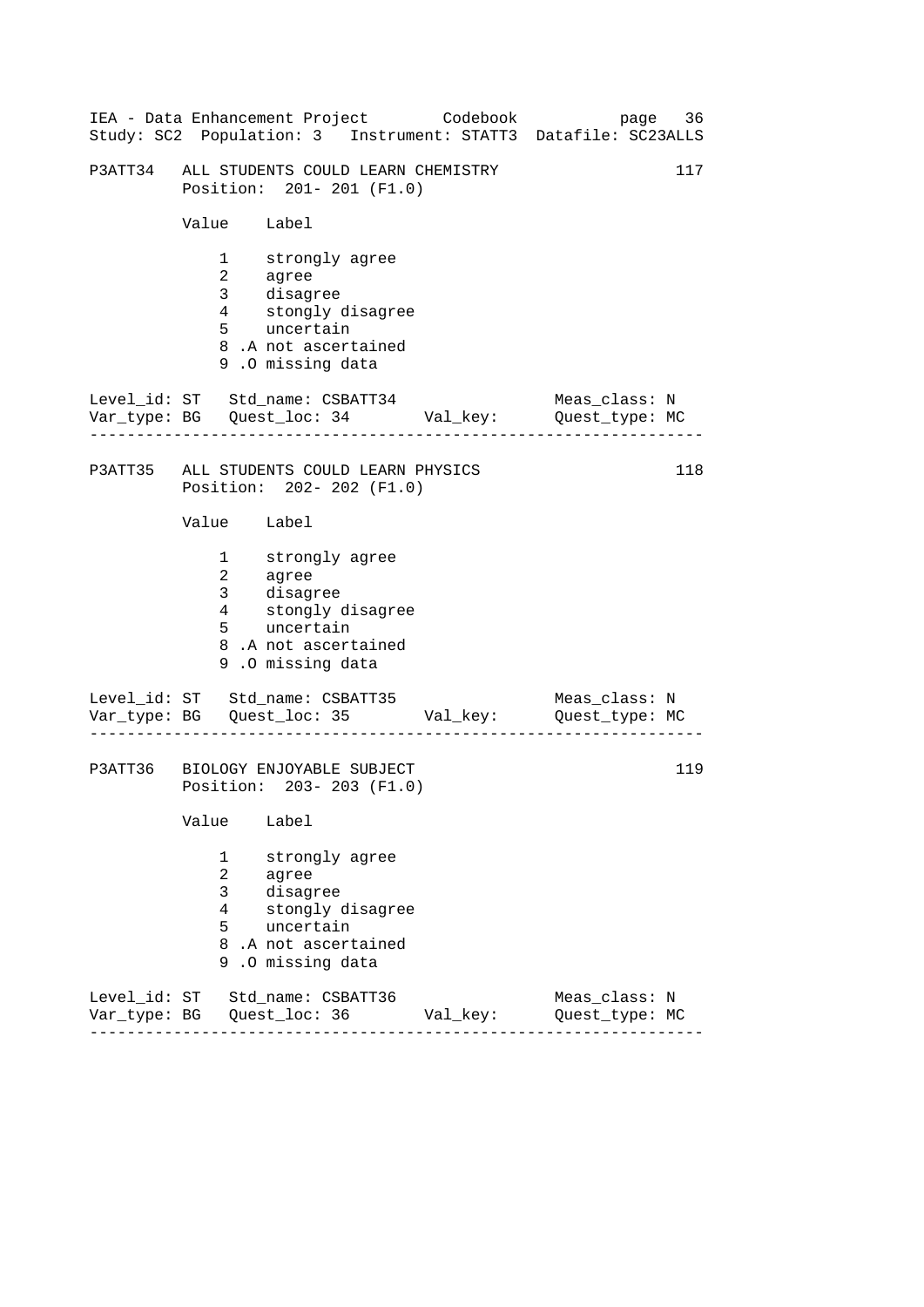|                              |                                                 | IEA - Data Enhancement Project Codebook                                                                               |          | 37<br>page<br>Study: SC2 Population: 3 Instrument: STATT3 Datafile: SC23ALLS |
|------------------------------|-------------------------------------------------|-----------------------------------------------------------------------------------------------------------------------|----------|------------------------------------------------------------------------------|
| P3ATT37                      |                                                 | CHEMISTRY ENJOYABLE SUBJECT<br>Position: 204-204 (F1.0)                                                               |          | 120                                                                          |
|                              | Value Label                                     |                                                                                                                       |          |                                                                              |
|                              | 1<br>3 <sup>7</sup><br>$4\overline{ }$<br>$5 -$ | strongly agree<br>2 agree<br>disagree<br>stongly disagree<br>uncertain<br>8.A not ascertained<br>9.0 missing data     |          |                                                                              |
|                              |                                                 | Level_id: ST Std_name: CSBATT37<br>Var_type: BG    Quest_loc: 37    Val_key:    Quest_type: MC                        |          | Meas_class: N                                                                |
|                              |                                                 | P3ATT38 PHYSICS ENJOYABLE SUBJECT<br>Position: 205-205 (F1.0)                                                         |          | 121                                                                          |
|                              | Value Label                                     |                                                                                                                       |          |                                                                              |
|                              | $4\overline{ }$<br>5                            | 1 strongly agree<br>2 agree<br>3 disagree<br>stongly disagree<br>uncertain<br>8.A not ascertained<br>9.0 missing data |          |                                                                              |
|                              |                                                 | Level_id: ST Std_name: CSBATT38<br>Var_type: BG    Quest_loc: 38    Val_key:    Quest_type: MC                        |          | Meas_class: N                                                                |
| P3ATT39                      |                                                 | SCHOOL BIOLOGY INTERESTING<br>Position: 206-206 (F1.0)                                                                |          | 122                                                                          |
|                              | Value                                           | Label                                                                                                                 |          |                                                                              |
|                              | 1<br>2<br>3<br>4<br>5<br>8<br>9                 | strongly agree<br>agree<br>disagree<br>stongly disagree<br>uncertain<br>.A not ascertained<br>.0 missing data         |          |                                                                              |
| Level id: ST<br>Var_type: BG |                                                 | Std name: CSBATT39<br>Quest_loc: 39                                                                                   | Val_key: | Meas class: N<br>Quest_type: MC                                              |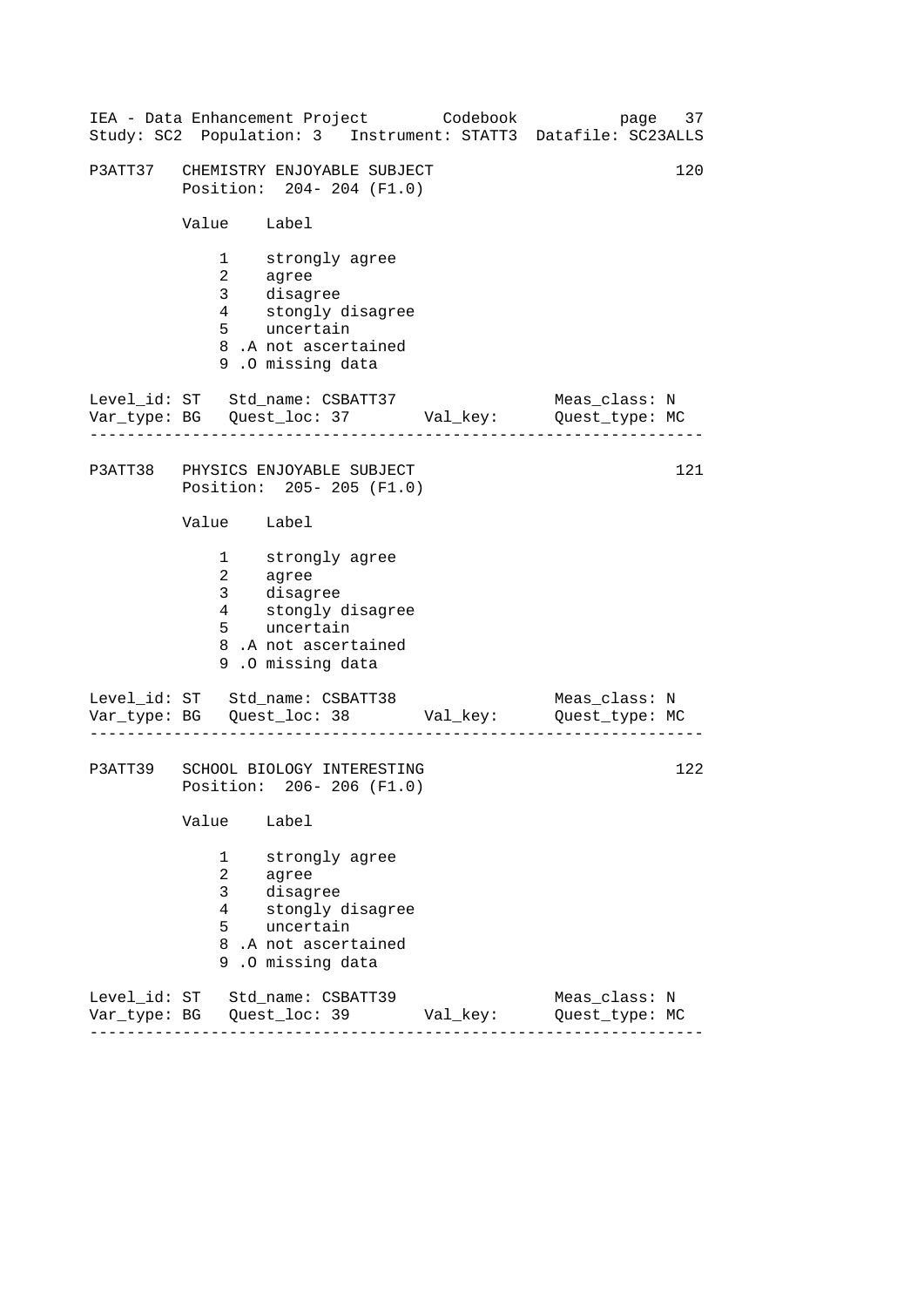|                              |                                                                    | IEA - Data Enhancement Project Codebook                                                                                              |          | page 38<br>Study: SC2 Population: 3 Instrument: STATT3 Datafile: SC23ALLS |
|------------------------------|--------------------------------------------------------------------|--------------------------------------------------------------------------------------------------------------------------------------|----------|---------------------------------------------------------------------------|
|                              |                                                                    | P3ATT40 SCHOOL CHEMISTRY INTERESTING<br>Position: 207- 207 (F1.0)                                                                    |          | 123                                                                       |
|                              | Value Label                                                        |                                                                                                                                      |          |                                                                           |
|                              | $\overline{a}$<br>3 <sup>7</sup><br>$4\overline{ }$<br>$5^{\circ}$ | 1 strongly agree<br>agree<br>disagree<br>stongly disagree<br>uncertain<br>8.A not ascertained<br>9.0 missing data                    |          |                                                                           |
|                              |                                                                    | Level_id: ST Std_name: CSBATT40<br>Var_type: BG    Quest_loc: 40    Val_key:    Quest_type: MC                                       |          | Meas_class: N                                                             |
|                              |                                                                    | P3ATT41 SCHOOL PHYSICS INTERESTING<br>Position: 208-208 (F1.0)                                                                       |          | 124                                                                       |
|                              | Value Label                                                        |                                                                                                                                      |          |                                                                           |
|                              |                                                                    | 1 strongly agree<br>2 agree<br>3 disagree<br>4 stongly<br>stongly disagree<br>5 uncertain<br>8.A not ascertained<br>9.0 missing data |          |                                                                           |
|                              | . <u>.</u> .                                                       | Level_id: ST Std_name: CSBATT41<br>Var_type: BG    Quest_loc: 41    Val_key:    Quest_type: MC                                       |          | Meas_class: N                                                             |
|                              |                                                                    | P3ATT42 BIOLOGY DIFFICULT SUBJECT<br>Position: 209- 209 (F1.0)                                                                       |          | 125                                                                       |
|                              | Value                                                              | Label                                                                                                                                |          |                                                                           |
|                              | 1<br>2<br>3<br>4<br>5<br>9                                         | strongly agree<br>agree<br>disagree<br>stongly disagree<br>uncertain<br>8.A not ascertained<br>.0 missing data                       |          |                                                                           |
| Level_id: ST<br>Var_type: BG |                                                                    | Std_name: CSBATT42<br>Quest_loc: 42                                                                                                  | Val_key: | Meas_class: N<br>Quest_type: MC                                           |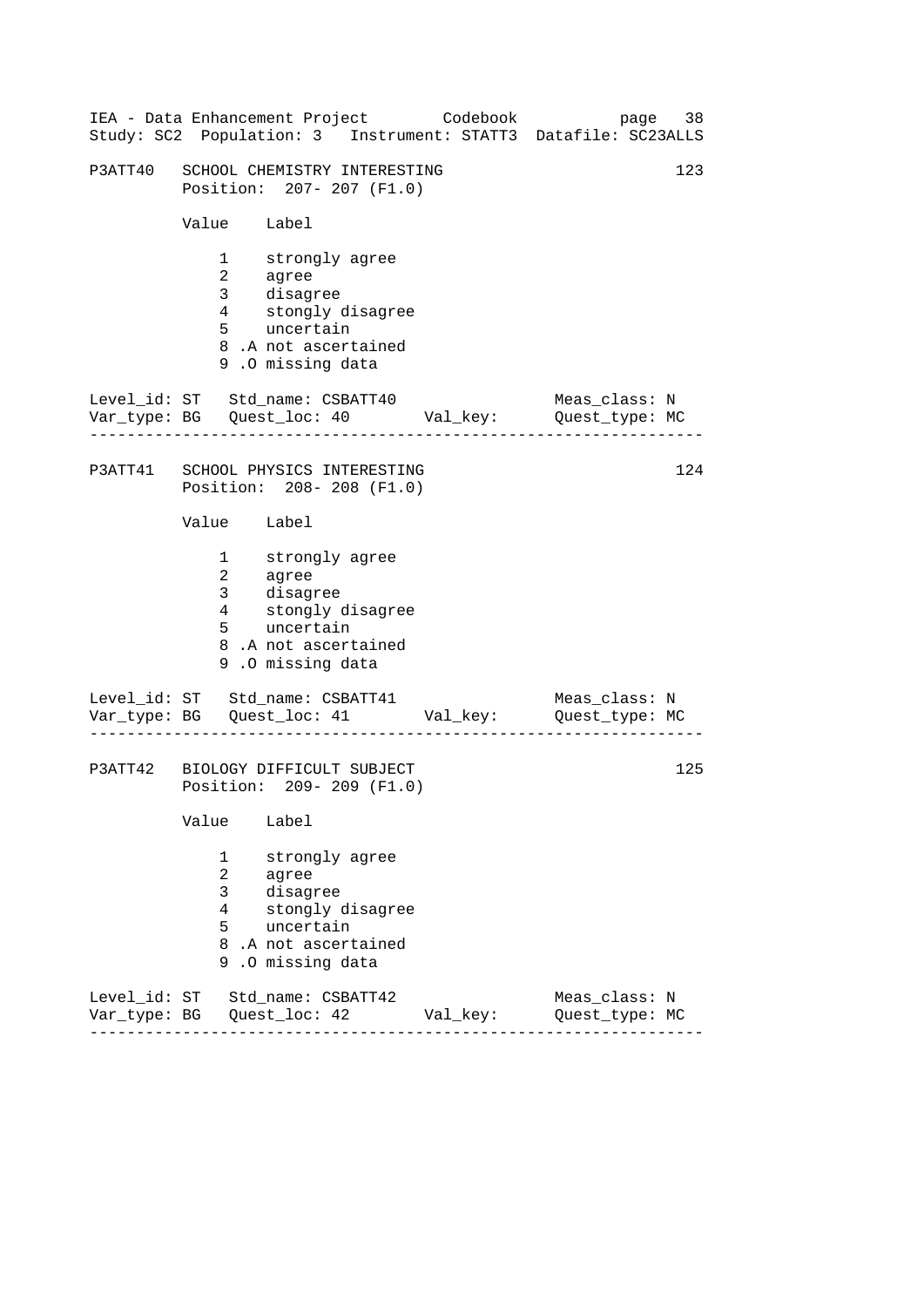|                           |                                                                                              | IEA - Data Enhancement Project Codebook                                                                             |          | 39<br>page<br>Study: SC2 Population: 3 Instrument: STATT3 Datafile: SC23ALLS |
|---------------------------|----------------------------------------------------------------------------------------------|---------------------------------------------------------------------------------------------------------------------|----------|------------------------------------------------------------------------------|
| P3ATT43                   |                                                                                              | CHEMISTRY DIFFICULT SUBJECT<br>Position: 210- 210 (F1.0)                                                            |          | 126                                                                          |
|                           | Value Label                                                                                  |                                                                                                                     |          |                                                                              |
|                           | $1 \quad \blacksquare$<br>$\overline{a}$<br>3 <sup>7</sup><br>$4\overline{ }$<br>$5^{\circ}$ | strongly agree<br>agree<br>disagree<br>stongly disagree<br>uncertain<br>8.A not ascertained<br>9.0 missing data     |          |                                                                              |
|                           |                                                                                              | Level_id: ST Std_name: CSBATT43<br>Var_type: BG    Quest_loc: 43    Val_key:    Quest_type: MC                      |          | Meas_class: N                                                                |
|                           |                                                                                              | P3ATT44 PHYSICS DIFFICULT SUBJECT<br>Position: 211- 211 (F1.0)                                                      |          | 127                                                                          |
|                           | Value Label                                                                                  |                                                                                                                     |          |                                                                              |
|                           | 3 <sup>7</sup><br>$4\overline{ }$<br>5                                                       | 1 strongly agree<br>2 agree<br>disagree<br>stongly disagree<br>uncertain<br>8.A not ascertained<br>9.0 missing data |          |                                                                              |
|                           |                                                                                              | Level_id: ST Std_name: CSBATT44<br>Var_type: BG    Quest_loc: 44    Val_key:    Quest_type: MC                      |          | Meas_class: N                                                                |
|                           |                                                                                              | P3ATT45 BIOLOGY DIFFICULT DUE CALCULATIONS<br>Position: 212- 212 (F1.0)                                             |          | 128                                                                          |
|                           | Value                                                                                        | Label                                                                                                               |          |                                                                              |
|                           | 1<br>2<br>3<br>4<br>5<br>8<br>9                                                              | strongly agree<br>agree<br>disagree<br>stongly disagree<br>uncertain<br>.A not ascertained<br>.0 missing data       |          |                                                                              |
| Level id: ST<br>Var_type: | BG                                                                                           | Std name: CSBATT45<br>Quest_loc: 45                                                                                 | Val_key: | Meas class: N<br>Quest_type: MC                                              |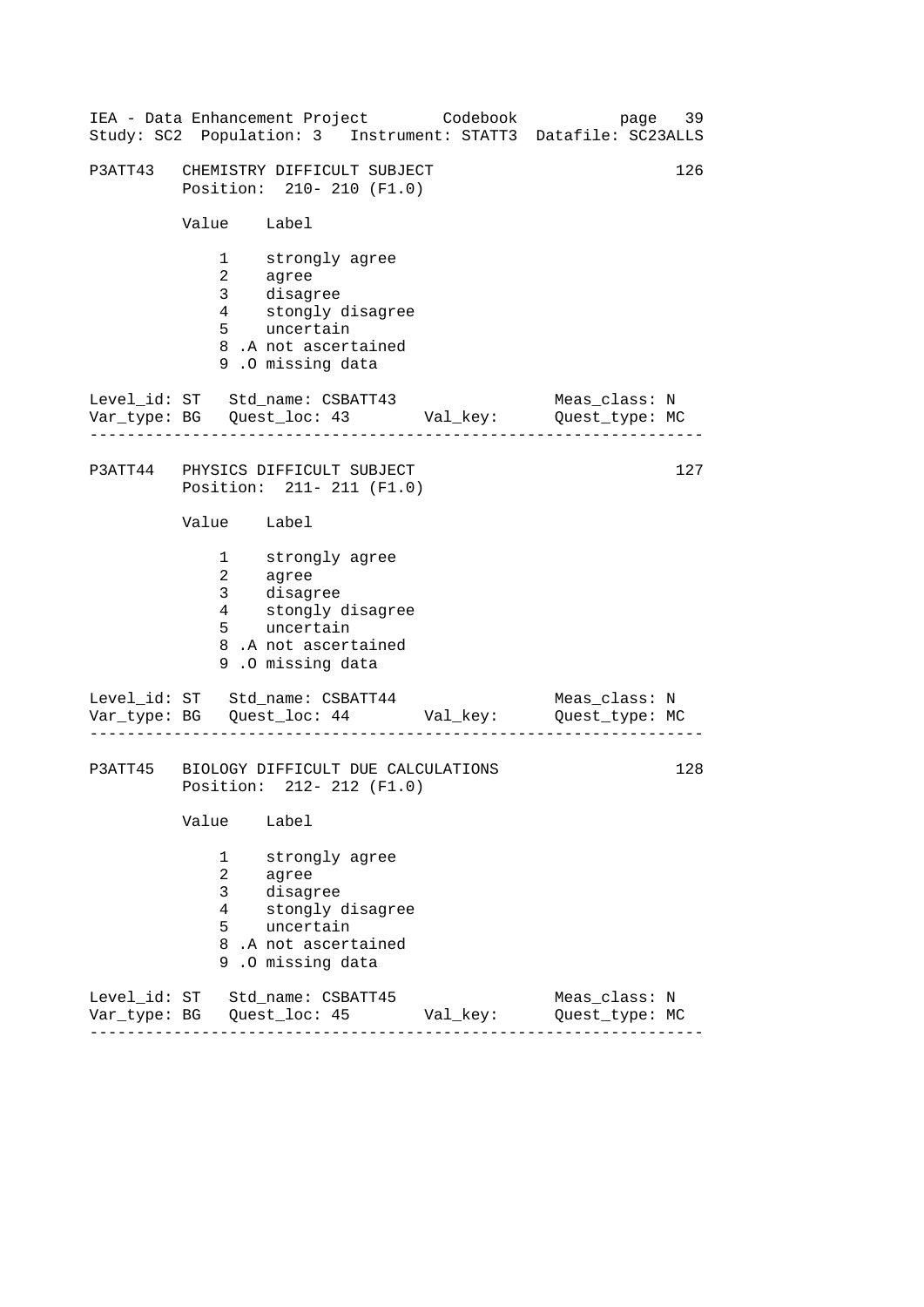|         |                                         | IEA - Data Enhancement Project Codebook                                                                             |  | 40<br>page<br>Study: SC2 Population: 3 Instrument: STATT3 Datafile: SC23ALLS |
|---------|-----------------------------------------|---------------------------------------------------------------------------------------------------------------------|--|------------------------------------------------------------------------------|
| P3ATT46 |                                         | CHEMISTRY DIFFICULT DUE CALCULATIONS<br>Position: 213-213 (F1.0)                                                    |  | 129                                                                          |
|         | Value Label                             |                                                                                                                     |  |                                                                              |
|         | $\overline{3}$<br>$4\overline{ }$<br>5  | 1 strongly agree<br>2 agree<br>disagree<br>stongly disagree<br>uncertain<br>8.A not ascertained<br>9.0 missing data |  |                                                                              |
|         |                                         | Level_id: ST Std_name: CSBATT46                                                                                     |  | Meas_class: N<br>Quest_type: MC                                              |
|         |                                         | P3ATT47 PHYSICS DIFFICULT DUE CALCULATIONS<br>Position: 214-214 (F1.0)                                              |  | 130                                                                          |
|         | Value Label                             |                                                                                                                     |  |                                                                              |
|         | 3 <sup>7</sup><br>$4\overline{ }$<br>5  | 1 strongly agree<br>2 agree<br>disagree<br>stongly disagree<br>uncertain<br>8.A not ascertained<br>9.0 missing data |  |                                                                              |
|         |                                         | Level_id: ST Std_name: CSBATT47                                                                                     |  | Meas_class: N<br>Quest_type: MC                                              |
|         |                                         | P3ATT48 BIOLOGY DIFFICULT DUE APPARATUS<br>Position: 215-215 (F1.0)                                                 |  | 131                                                                          |
|         | Value                                   | Label                                                                                                               |  |                                                                              |
|         | 1<br>2<br>3<br>4<br>5 <sup>1</sup><br>9 | strongly agree<br>agree<br>disagree<br>stongly disagree<br>uncertain<br>8.A not ascertained<br>.O missing data      |  |                                                                              |
|         |                                         | Level_id: ST Std_name: CSBATT48                                                                                     |  | Meas_class: N<br>Quest_type: MC                                              |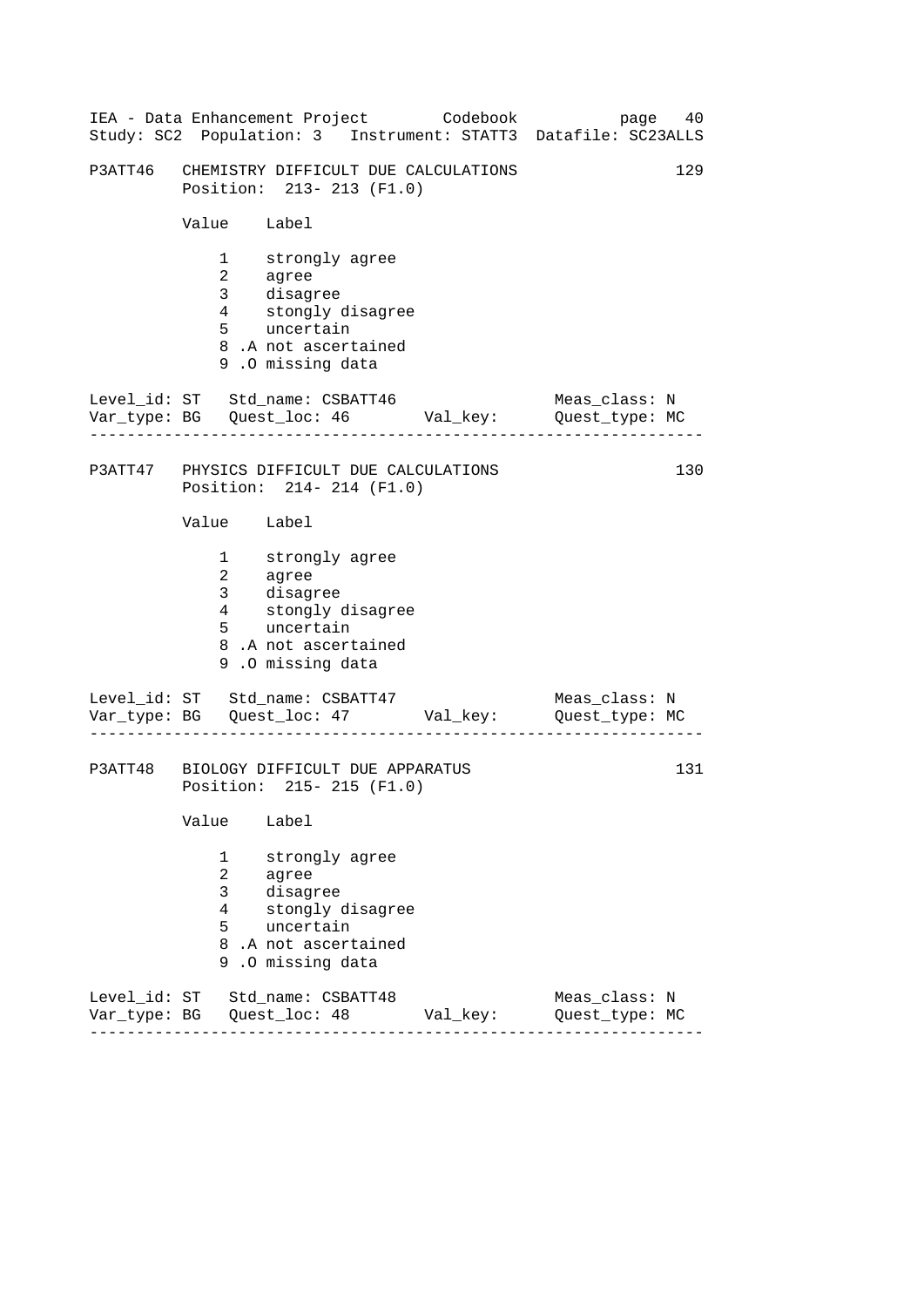|                        |                                                     | IEA - Data Enhancement Project Codebook                                                                                           |          | 41<br>page<br>Study: SC2 Population: 3 Instrument: STATT3 Datafile: SC23ALLS |
|------------------------|-----------------------------------------------------|-----------------------------------------------------------------------------------------------------------------------------------|----------|------------------------------------------------------------------------------|
| P3ATT49                |                                                     | CHEMISTRY DIFFICULT DUE APPARATUS<br>Position: 216-216 (F1.0)                                                                     |          | 132                                                                          |
|                        | Value Label                                         |                                                                                                                                   |          |                                                                              |
|                        | 3 <sup>7</sup><br>$4\overline{ }$<br>5 <sup>1</sup> | 1 strongly agree<br>2 agree<br>disagree<br>stongly di<br>uncertain<br>stongly disagree<br>8.A not ascertained<br>9.0 missing data |          |                                                                              |
|                        |                                                     | Level_id: ST Std_name: CSBATT49<br>Var_type: BG    Quest_loc: 49    Val_key:    Quest_type: MC                                    |          | Meas_class: N                                                                |
|                        |                                                     | P3ATT50 PHYSICS DIFFICULT DUE APPARATUS<br>Position: 217- 217 (F1.0)                                                              |          | 133                                                                          |
|                        | Value Label                                         |                                                                                                                                   |          |                                                                              |
|                        | 3 <sup>7</sup><br>$4\overline{ }$<br>5              | 1 strongly agree<br>2 agree<br>disagree<br>stongly disagree<br>uncertain<br>8.A not ascertained<br>9.0 missing data               |          |                                                                              |
|                        |                                                     | Level_id: ST Std_name: CSBATT50                                                                                                   |          | Meas_class: N<br>Quest_type: MC                                              |
|                        |                                                     | P3ATT51 TOO MANY FACTS IN BIOLOGY<br>Position: 218-218 (F1.0)                                                                     |          | 134                                                                          |
|                        | Value                                               | Label                                                                                                                             |          |                                                                              |
|                        | 1<br>2<br>3<br>4<br>5<br>8<br>9                     | strongly agree<br>agree<br>disagree<br>stongly disagree<br>uncertain<br>.A not ascertained<br>.0 missing data                     |          |                                                                              |
| Level_id:<br>Var_type: | SТ<br>BG                                            | Std name: CSBATT51<br>Quest_loc: 51                                                                                               | Val_key: | Meas_class: N<br>Quest_type: MC                                              |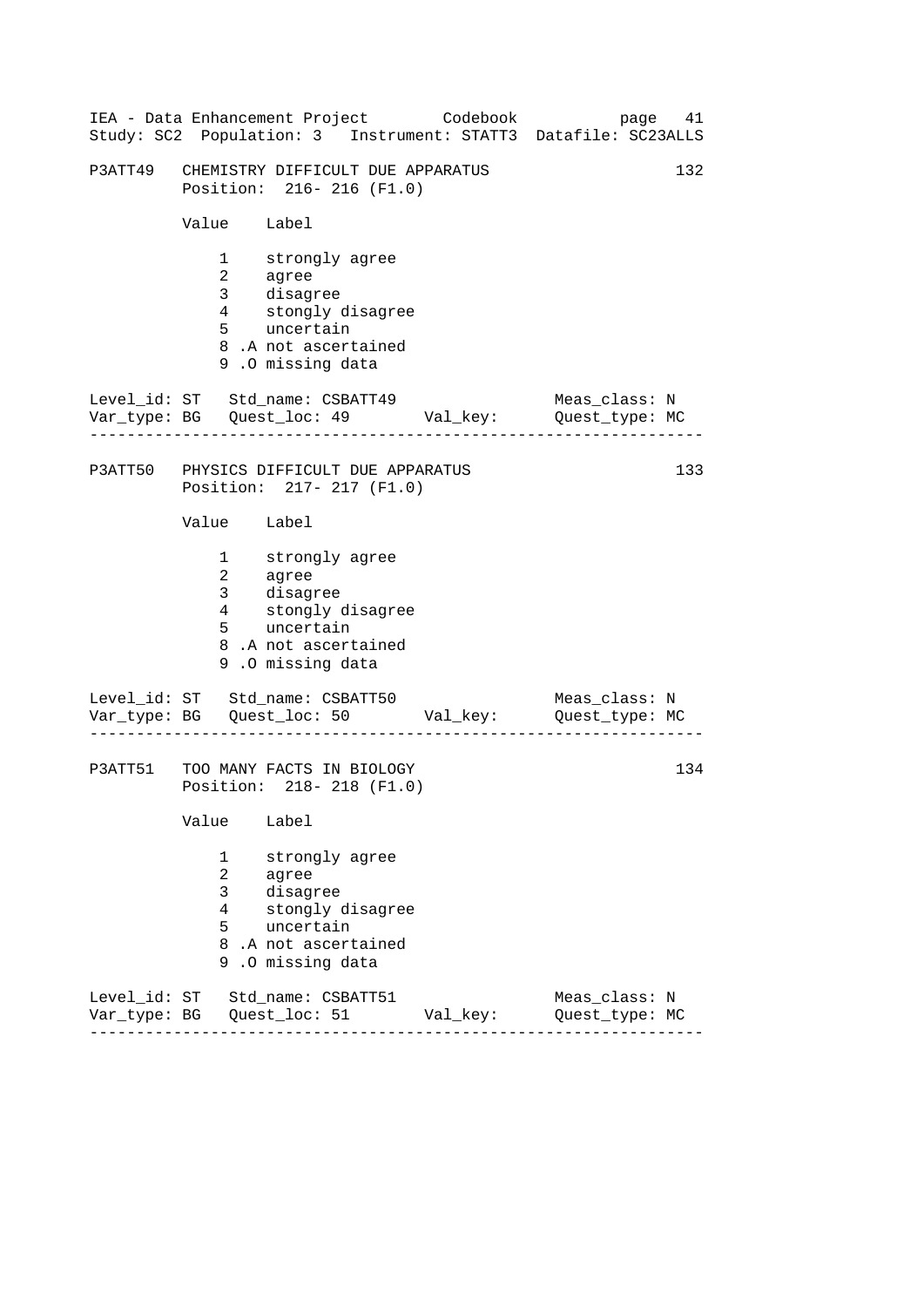|                           |                                                                                              | IEA - Data Enhancement Project Codebook                                                                             |          | 42<br>page<br>Study: SC2 Population: 3 Instrument: STATT3 Datafile: SC23ALLS |
|---------------------------|----------------------------------------------------------------------------------------------|---------------------------------------------------------------------------------------------------------------------|----------|------------------------------------------------------------------------------|
| P3ATT52                   |                                                                                              | TOO MANY FACTS IN CHEMISTRY<br>Position: 219- 219 (F1.0)                                                            |          | 135                                                                          |
|                           | Value Label                                                                                  |                                                                                                                     |          |                                                                              |
|                           | $1 \quad \blacksquare$<br>$\overline{a}$<br>3 <sup>7</sup><br>$4\overline{ }$<br>$5^{\circ}$ | strongly agree<br>agree<br>disagree<br>stongly disagree<br>uncertain<br>8.A not ascertained<br>9.0 missing data     |          |                                                                              |
|                           |                                                                                              | Level_id: ST Std_name: CSBATT52<br>Var_type: BG    Quest_loc: 52    Val_key:    Quest_type: MC                      |          | Meas_class: N                                                                |
| P3ATT53                   |                                                                                              | TOO MANY FACTS IN PHYSICS<br>Position: 220- 220 (F1.0)                                                              |          | 136                                                                          |
|                           | Value Label                                                                                  |                                                                                                                     |          |                                                                              |
|                           | 3 <sup>7</sup><br>$4\overline{ }$<br>5                                                       | 1 strongly agree<br>2 agree<br>disagree<br>stongly disagree<br>uncertain<br>8.A not ascertained<br>9.0 missing data |          |                                                                              |
|                           |                                                                                              | Level_id: ST Std_name: CSBATT53<br>Var_type: BG    Quest_loc: 53    Val_key:    Quest_type: MC                      |          | Meas_class: N                                                                |
|                           |                                                                                              | P3ATT54 BIOLOGY RELEVANT EVERYDAY LIFE<br>Position: 221- 221 (F1.0)                                                 |          | 137                                                                          |
|                           | Value                                                                                        | Label                                                                                                               |          |                                                                              |
|                           | 1<br>2<br>3<br>4<br>5<br>8<br>9                                                              | strongly agree<br>agree<br>disagree<br>stongly disagree<br>uncertain<br>.A not ascertained<br>.0 missing data       |          |                                                                              |
| Level id: ST<br>Var_type: | BG                                                                                           | Std name: CSBATT54<br>Quest_loc: 54                                                                                 | Val_key: | Meas class: N<br>Quest_type: MC                                              |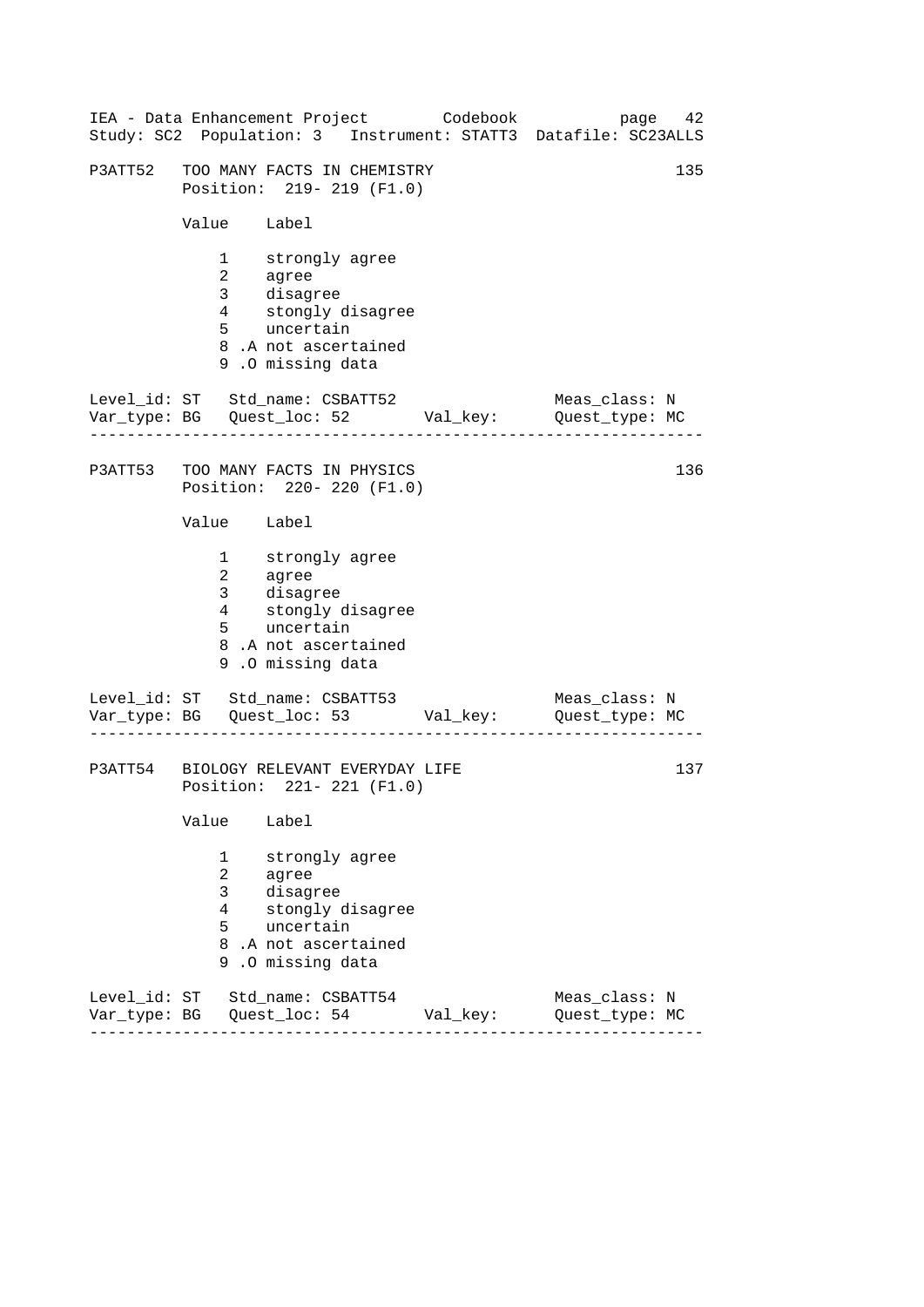| IEA - Data Enhancement Project Codebook<br>Study: SC2 Population: 3 Instrument: STATT3 Datafile: SC23ALLS                 | page 43                         |
|---------------------------------------------------------------------------------------------------------------------------|---------------------------------|
| P3ATT55 CHEMISTRY RELEVANT EVERYDAY LIFE<br>Position: 222- 222 (F1.0)                                                     | 138                             |
| Value Label                                                                                                               |                                 |
| 1 strongly agree<br>2 agree<br>3 disagree<br>4 stongly disagree<br>5 uncertain<br>8.A not ascertained<br>9.0 missing data |                                 |
| Level_id: ST Std_name: CSBATT55<br>Var_type: BG    Quest_loc: 55    Val_key:    Quest_type: MC                            | Meas class: N                   |
| P3ATT56 PHYSICS RELEVANT EVERYDAY LIFE<br>Position: 223- 223 (F1.0)                                                       | 139                             |
| Value Label                                                                                                               |                                 |
| 1 strongly agree<br>2 agree<br>3 disagree<br>4 stongly disagree<br>5 uncertain<br>8.A not ascertained<br>9.0 missing data |                                 |
| Level_id: ST Std_name: CSBATT56                                                                                           | Meas_class: N<br>Quest type: MC |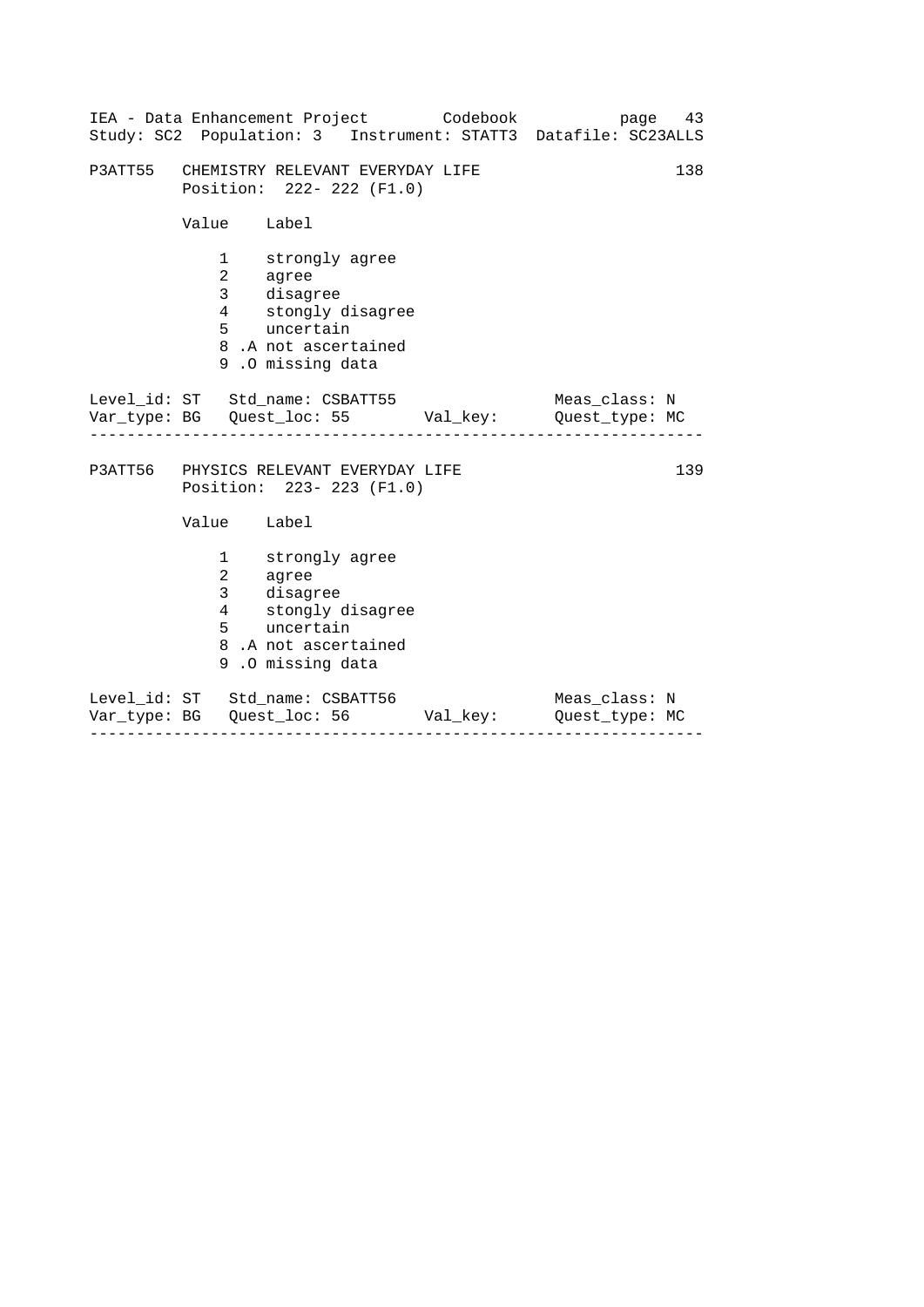------------------------------------------------------------------ ------------------------------------------------------------------ ------------------------------------------------------------------ IEA - Data Enhancement Project Codebook page 44 Study: SC2 Population: 3 Instrument: STDES3 Datafile: SC23ALLS P3DES01 USE TEXTBOOK 140 Position: 224- 224 (F1.0) Value Label 1 Often 2 Sometimes 3 Never 8 .A not ascertained 9 .O missing data Level\_id: ST Std\_name: CSBDES01 Meas\_class: N Var\_type: BG Quest\_loc: I/1 Val\_key: Quest\_type: MC P3DES02 USE LIBRARY BOOKS Position: 225- 225 (F1.0) Value Label 1 Often 2 Sometimes 3 Never 8 .A not ascertained 9 .O missing data Level\_id: ST Std\_name: CSBDES02 Var\_type: BG Quest\_loc: I/2 Val\_key: Quest\_type: MC Meas\_class: N P3DES03 START WITH REMINDER Position: 226- 226 (F1.0) Value Label 1 Often 2 Sometimes 3 Never 8 .A not ascertained 9 .O missing data Level\_id: ST Std\_name: CSBDES03 Meas\_class: N Var\_type: BG Quest\_loc: I/3 Val\_key: Quest\_type: MC 141 142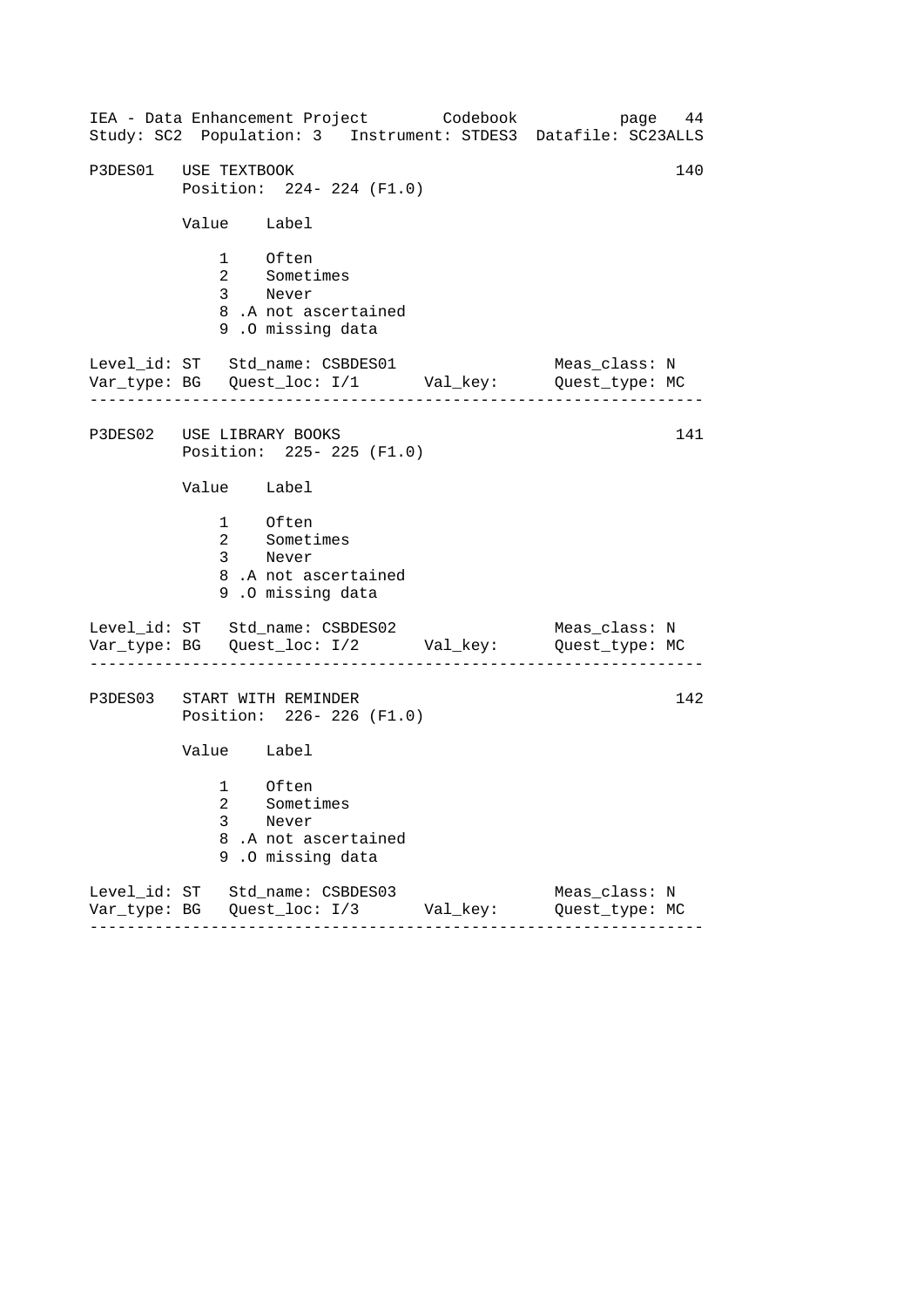| IEA - Data Enhancement Project Codebook<br>Study: SC2 Population: 3 Instrument: STDES3 Datafile: SC23ALLS |          | page 45                         |
|-----------------------------------------------------------------------------------------------------------|----------|---------------------------------|
| P3DES04 START WITH EXPLAIN<br>Position: 227- 227 (F1.0)                                                   |          | 143                             |
| Value Label                                                                                               |          |                                 |
| 1 Often<br>2 Sometimes<br>3 Never<br>8.A not ascertained<br>9.0 missing data                              |          |                                 |
| Level_id: ST Std_name: CSBDES04<br>Var_type: BG    Quest_loc: I/4    Val_key:    Quest_type: MC           |          | Meas_class: N                   |
| P3DES05 FINISH WITH SUMMARY<br>Position: 228- 228 (F1.0)                                                  |          | 144                             |
| Value Label                                                                                               |          |                                 |
| 1 Often<br>2 Sometimes<br>3 Never<br>8.A not ascertained<br>9.0 missing data                              |          |                                 |
| Level_id: ST Std_name: CSBDES05<br>Var_type: BG    Quest_loc: I/5    Val_key:    Quest_type: MC           |          | Meas_class: N                   |
| P3DES06 CHOOSE TOPICS FOR STUDY<br>Position: 229- 229 (F1.0)                                              |          | 145                             |
| Value Label                                                                                               |          |                                 |
| 1 Often<br>2 Sometimes<br>3<br>Never<br>8<br>.A not ascertained<br>.0 missing data<br>9                   |          |                                 |
| Level_id: ST Std_name: CSBDES06<br>------<br>---------                                                    | Val_key: | Meas_class: N<br>Quest_type: MC |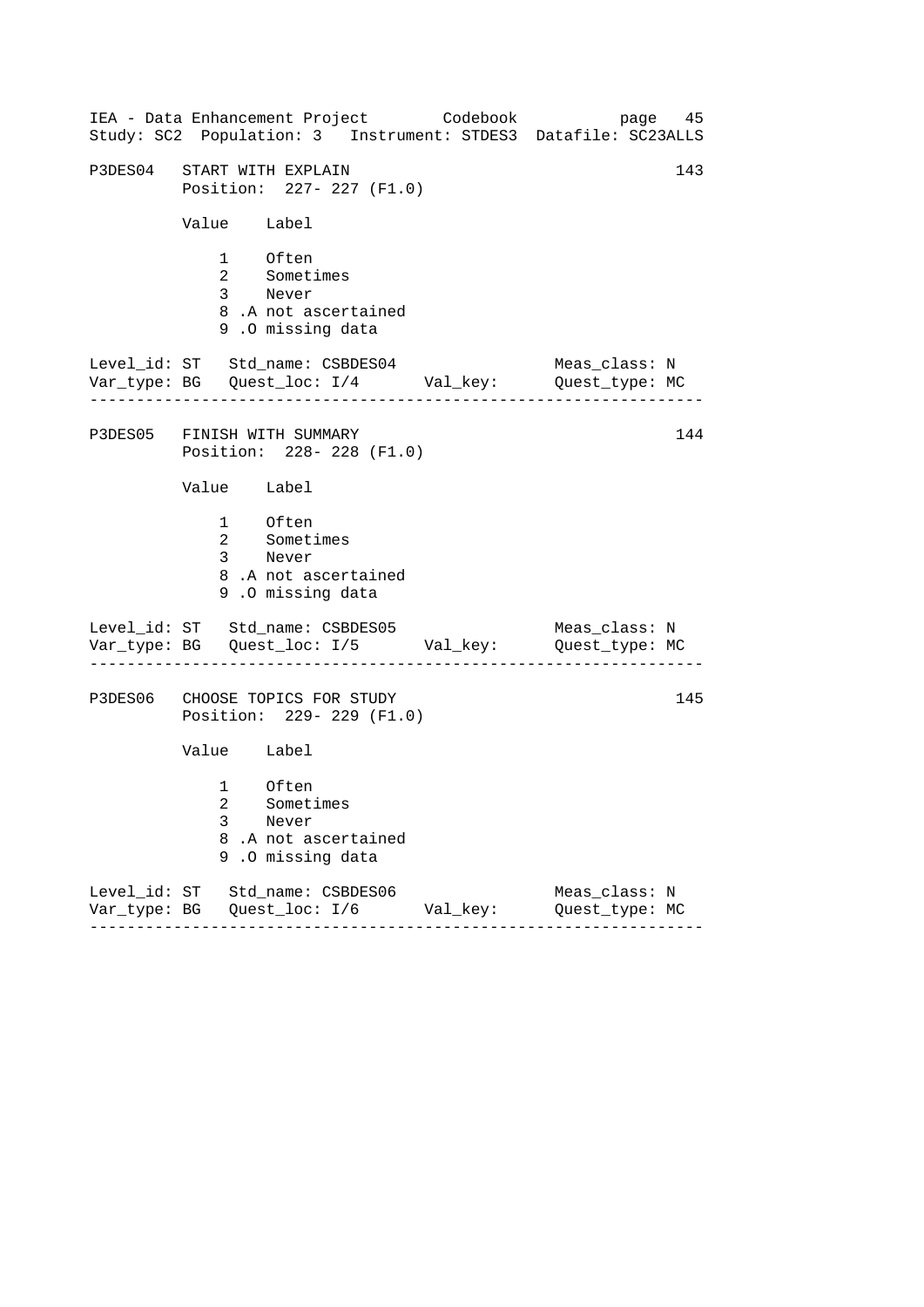| IEA - Data Enhancement Project Codebook<br>Study: SC2 Population: 3 Instrument: STDES3 Datafile: SC23ALLS |          | page 46                         |
|-----------------------------------------------------------------------------------------------------------|----------|---------------------------------|
| P3DES07 TEACHER USES IDEAS<br>Position: 230- 230 (F1.0)                                                   |          | 146                             |
| Value Label                                                                                               |          |                                 |
| 1 Often<br>2 Sometimes<br>3 Never<br>8.A not ascertained<br>9.0 missing data                              |          |                                 |
| Level_id: ST Std_name: CSBDES07<br>Var_type: BG    Quest_loc: I/7    Val_key:    Quest_type: MC           |          | Meas_class: N                   |
| P3DES08 WATCH TEACHER EXPERIMENTS<br>Position: 231- 231 (F1.0)                                            |          | 147                             |
| Value Label                                                                                               |          |                                 |
| 1 Often<br>2 Sometimes<br>3 Never<br>8.A not ascertained<br>9.0 missing data                              |          |                                 |
| Level_id: ST Std_name: CSBDES08<br>Var_type: BG    Quest_loc: I/8    Val_key:    Quest_type: MC           |          | Meas_class: N                   |
| P3DES09 SCIENCE LESSONS INTERESTING<br>Position: 232- 232 (F1.0)                                          |          | 148                             |
| Value Label                                                                                               |          |                                 |
| 1 Often<br>2 Sometimes<br>3<br>Never<br>8.A not ascertained<br>9.0 missing data                           |          |                                 |
| Level_id: ST Std_name: CSBDES09                                                                           | Val_key: | Meas_class: N<br>Quest_type: MC |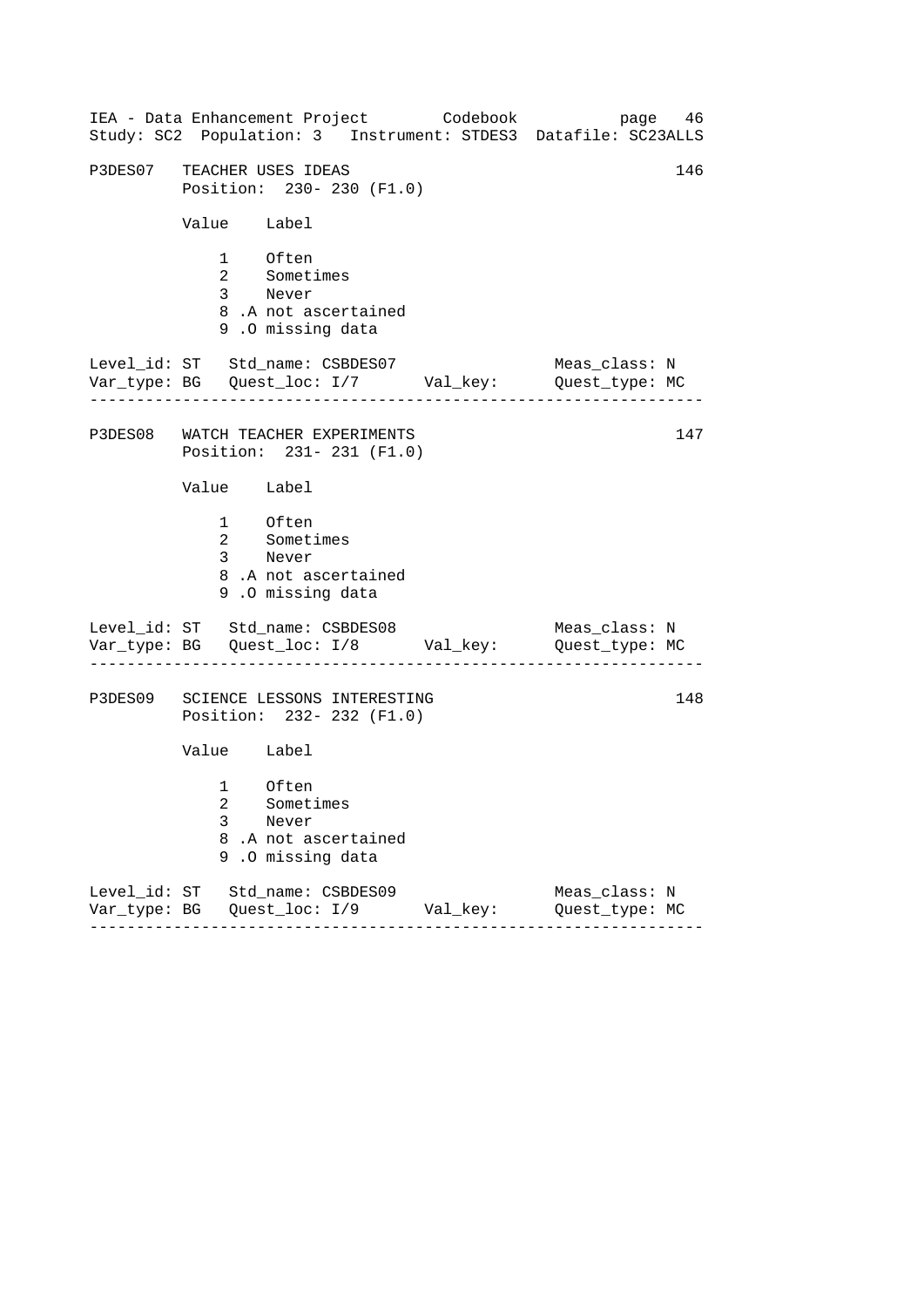|               | IEA - Data Enhancement Project Codebook                                        | page 47<br>Study: SC2 Population: 3 Instrument: STDES3 Datafile: SC23ALLS      |  |
|---------------|--------------------------------------------------------------------------------|--------------------------------------------------------------------------------|--|
|               | P3DES10 COPY BLACKBOARD NOTES<br>Position: 233- 233 (F1.0)                     | 149                                                                            |  |
| Value Label   |                                                                                |                                                                                |  |
|               | 1 Often<br>2 Sometimes<br>3 Never<br>8.A not ascertained<br>9.0 missing data   |                                                                                |  |
|               | Level_id: ST Std_name: CSBDES10                                                | Meas_class: N<br>Var_type: BG    Quest_loc: I/10    Val_key:    Quest_type: MC |  |
|               | P3DES11 HOMEWORK WRITE UP REPORTS OF LAB WORK<br>Position: 234-234 (F1.0)      | 150                                                                            |  |
| Value Label   |                                                                                |                                                                                |  |
|               | 1 Often<br>2 Sometimes<br>3 Never<br>8.A not ascertained<br>9.0 missing data   |                                                                                |  |
|               | Level_id: ST Std_name: CSBDES11                                                | Meas_class: N<br>Var_type: BG    Quest_loc: I/11    Val_key:    Quest_type: MC |  |
|               | P3DES12 TEACHER EXPLAINS RELEVANCE<br>Position: 235- 235 (F1.0)                | 151                                                                            |  |
| Value Label   |                                                                                |                                                                                |  |
| 3<br>8<br>9   | 1 Often<br>2 Sometimes<br>Never<br>.A not ascertained<br>.O missing data       |                                                                                |  |
| $- - - - - -$ | Level_id: ST Std_name: CSBDES12<br>Var_type: BG    Quest_loc: I/12    Val_key: | Meas_class: N<br>Quest_type: MC                                                |  |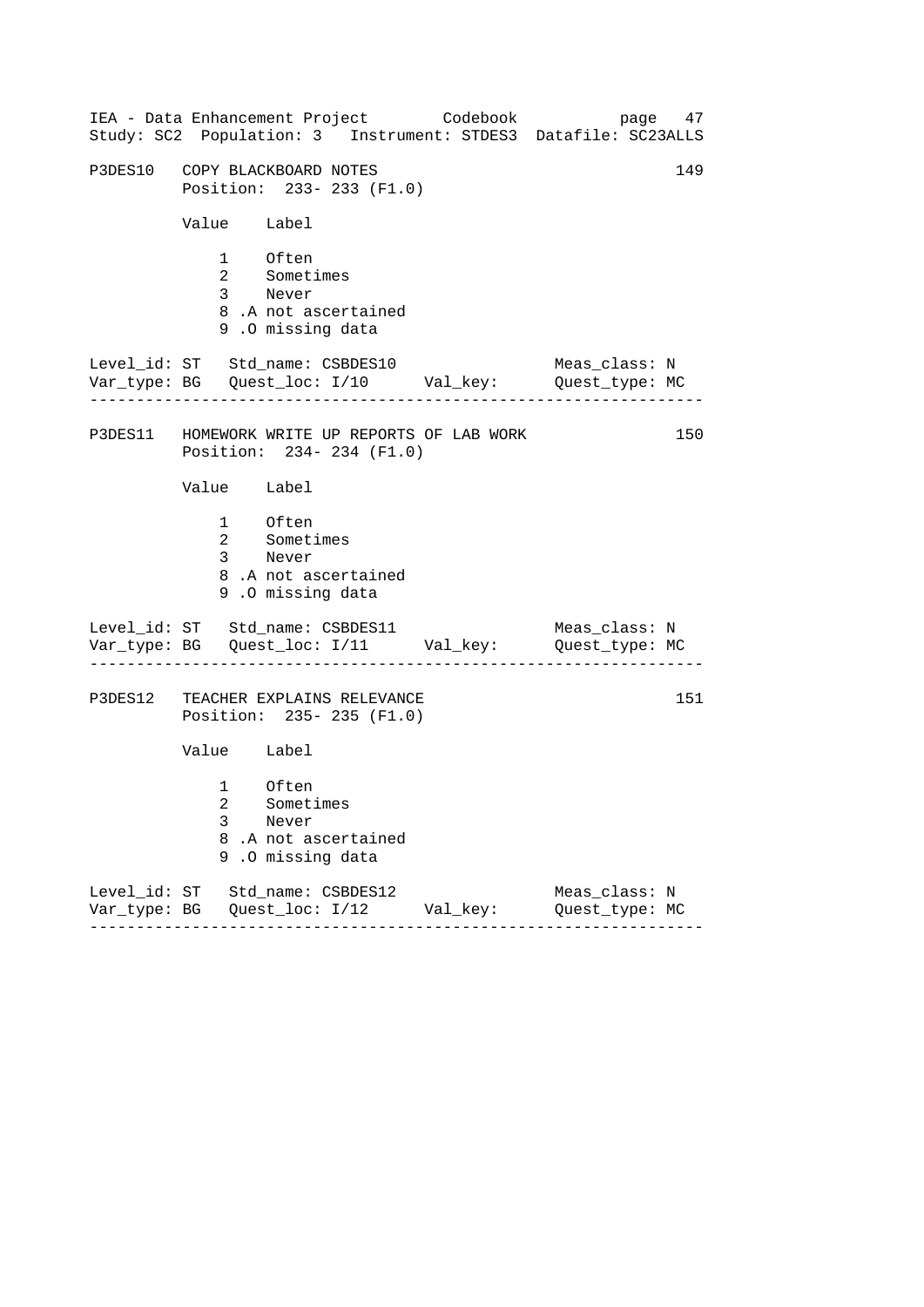| IEA - Data Enhancement Project Codebook<br>Study: SC2 Population: 3 Instrument: STDES3 Datafile: SC23ALLS | page 48                         |
|-----------------------------------------------------------------------------------------------------------|---------------------------------|
| P3DES13 TEACHER DISCUSSES CAREER<br>Position: 236-236 (F1.0)                                              | 152                             |
| Value Label                                                                                               |                                 |
| 1 Often<br>2 Sometimes<br>3 Never<br>8.A not ascertained<br>9.0 missing data                              |                                 |
| Level_id: ST Std_name: CSBDES13<br>Var_type: BG    Quest_loc: I/13    Val_key:    Quest_type: MC          | Meas_class: N                   |
| P3DES14 SCIENCE TESTS<br>Position: 237- 237 (F1.0)                                                        | 153                             |
| Value Label                                                                                               |                                 |
| 1 Often<br>2 Sometimes<br>3 Never<br>8.A not ascertained<br>9.0 missing data                              |                                 |
| Level_id: ST Std_name: CSBDES14<br>Var_type: BG    Quest_loc: I/14    Val_key:    Quest_type: MC          | Meas_class: N                   |
| P3DES15 TEACHER HELPS DIFFICULTIES<br>Position: 238-238 (F1.0)                                            | 154                             |
| Value Label                                                                                               |                                 |
| 1 Often<br>2 Sometimes<br>3<br>Never<br>8<br>.A not ascertained<br>.0 missing data<br>9                   |                                 |
| Level_id: ST Std_name: CSBDES15<br>Var_type: BG    Quest_loc: I/15    Val_key:                            | Meas_class: N<br>Quest_type: MC |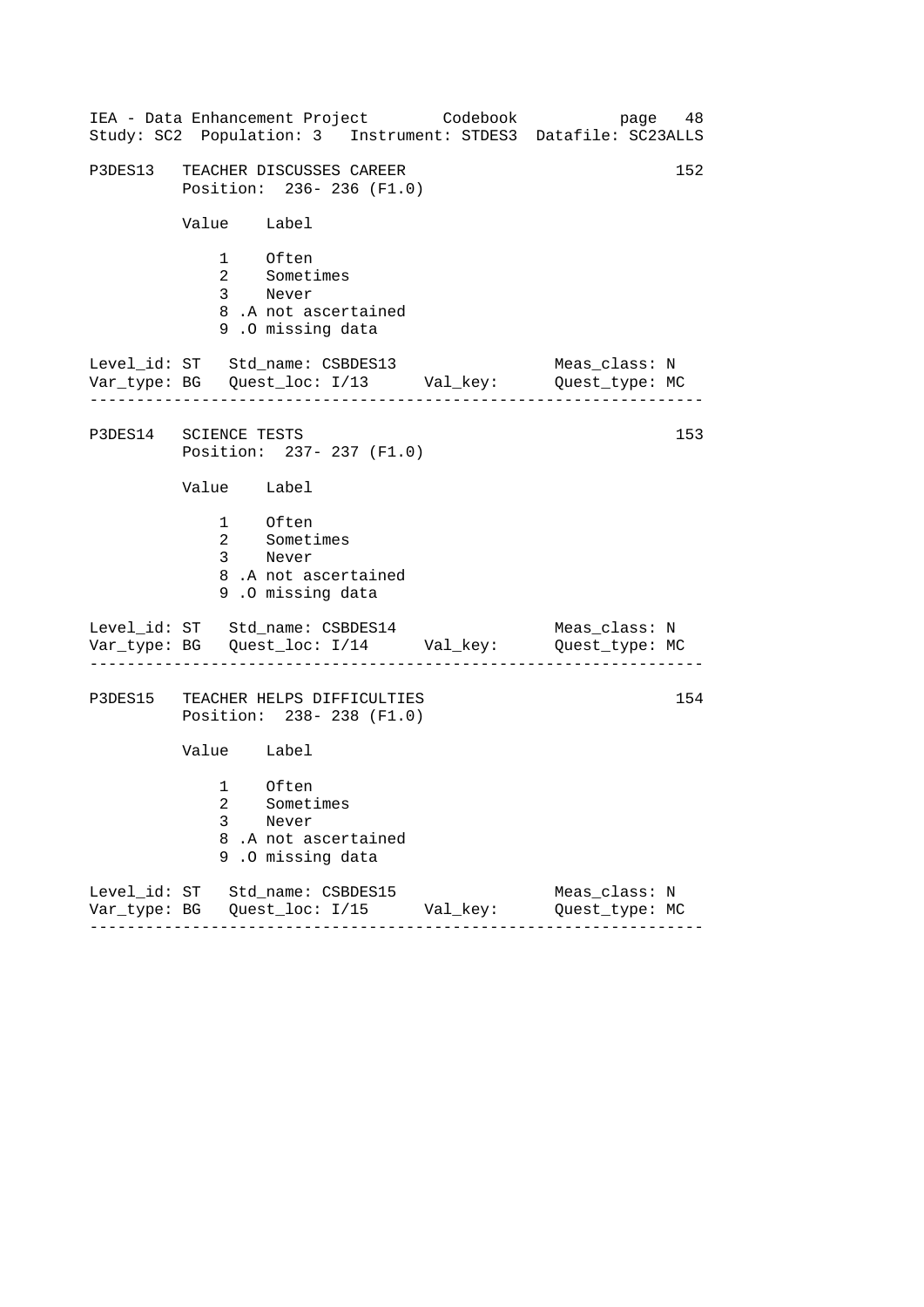|             | IEA - Data Enhancement Project Codebook<br>Study: SC2 Population: 3 Instrument: STDES3 Datafile: SC23ALLS | page 49                         |     |
|-------------|-----------------------------------------------------------------------------------------------------------|---------------------------------|-----|
|             | P3DES16 USE HAND CALCULATORS<br>Position: 239- 239 (F1.0)                                                 |                                 | 155 |
| Value Label |                                                                                                           |                                 |     |
|             | 1 Often<br>2 Sometimes<br>3 Never<br>8.A not ascertained<br>9.0 missing data                              |                                 |     |
|             | Level_id: ST Std_name: CSBDES16<br>Var_type: BG    Quest_loc: I/16    Val_key:    Quest_type: MC          | Meas_class: N                   |     |
|             | P3DES17 OUTSIDE FIELD WORK<br>Position: 240- 240 (F1.0)                                                   |                                 | 156 |
| Value Label |                                                                                                           |                                 |     |
|             | 1 Often<br>2 Sometimes<br>3 Never<br>8.A not ascertained<br>9.0 missing data                              |                                 |     |
|             | Level_id: ST Std_name: CSBDES17<br>Var_type: BG    Quest_loc: I/17    Val_key:    Quest_type: MC          | Meas_class: N                   |     |
|             | P3DES18 STUDENTS DO EXPERIMENTS<br>Position: 241- 241 (F1.0)                                              |                                 | 157 |
| Value Label |                                                                                                           |                                 |     |
| 3<br>8<br>9 | 1 Often<br>2 Sometimes<br>Never<br>.A not ascertained<br>.O missing data                                  |                                 |     |
| ------      | Level_id: ST Std_name: CSBDES18<br>Var_type: BG    Quest_loc: I/18    Val_key:<br>--------                | Meas_class: N<br>Quest_type: MC |     |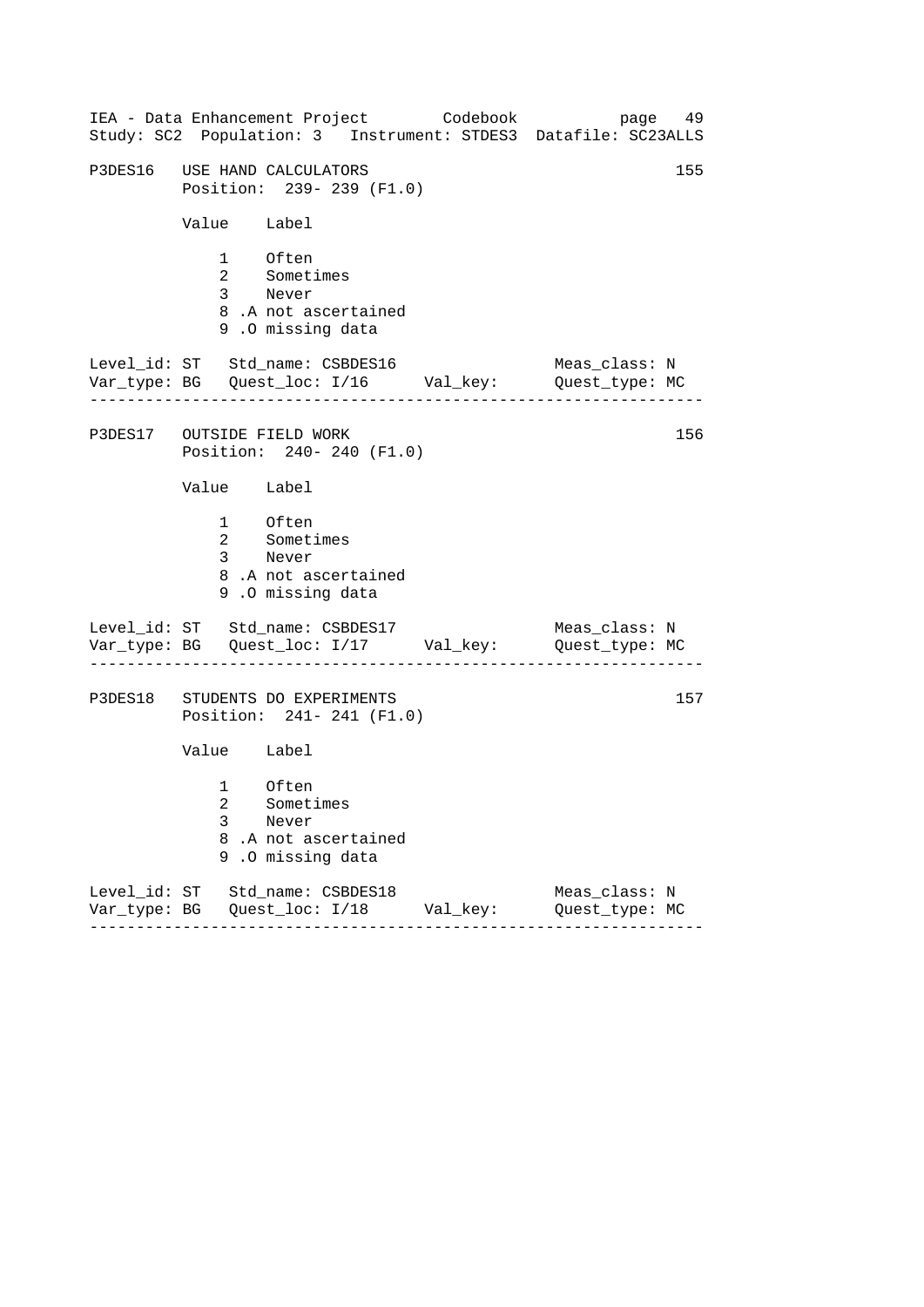|                                 |             |                                                       |                                 | IEA - Data Enhancement Project Codebook      | Study: SC2 Population: 3 Instrument: STDES3 Datafile: SC23ALLS                 | page 50 |
|---------------------------------|-------------|-------------------------------------------------------|---------------------------------|----------------------------------------------|--------------------------------------------------------------------------------|---------|
| P3DES19 SMALL GROUP EXPERIMENTS |             |                                                       | Position: 242- 242 (F1.0)       |                                              |                                                                                | 158     |
|                                 |             | Value Label                                           |                                 |                                              |                                                                                |         |
|                                 |             | 1 Often<br>2 Sometimes<br>3 Never<br>9.0 missing data | 8.A not ascertained             |                                              |                                                                                |         |
|                                 |             |                                                       | Level_id: ST Std_name: CSBDES19 |                                              | Meas_class: N<br>Var_type: BG    Quest_loc: I/19    Val_key:    Quest_type: MC |         |
|                                 |             |                                                       | Position: 243-243 (F1.0)        | P3DES20 TEACHER INSTRUCTIONS FOR EXPERIMENTS |                                                                                | 159     |
|                                 |             | Value Label                                           |                                 |                                              |                                                                                |         |
|                                 |             | 1 Often<br>2 Sometimes<br>3 Never<br>9.0 missing data | 8.A not ascertained             |                                              |                                                                                |         |
| Level_id: ST Std_name: CSBDES20 |             |                                                       |                                 |                                              | Meas_class: N<br>Var_type: BG    Quest_loc: I/20    Val_key:    Quest_type: MC |         |
|                                 |             |                                                       | Position: 244- 244 (F1.0)       | P3DES21 WRITTEN INSTRUCTIONS FOR EXPERIMENTS |                                                                                | 160     |
|                                 |             | Value Label                                           |                                 |                                              |                                                                                |         |
|                                 | 3<br>8<br>9 | 1 Often<br>2 Sometimes<br>Never<br>.0 missing data    | .A not ascertained              |                                              |                                                                                |         |
| Level_id: ST Std_name: CSBDES21 | .           |                                                       | --------------                  | Val_key:<br><u>. List List List</u>          | Meas_class: N<br>Quest_type: MC                                                |         |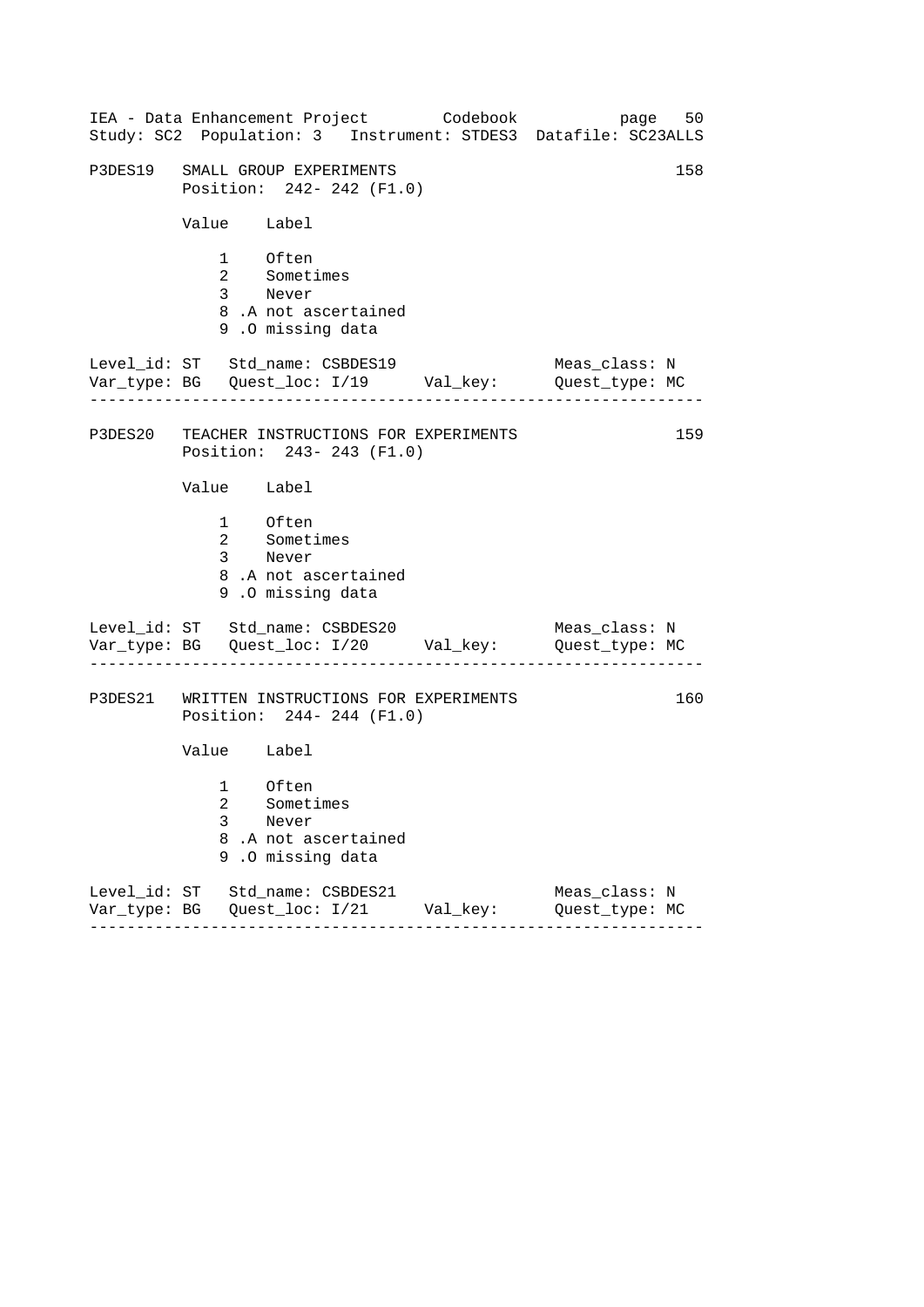| IEA - Data Enhancement Project Codebook<br>Study: SC2 Population: 3 Instrument: STDES3 Datafile: SC23ALLS |                   | page 51                         |
|-----------------------------------------------------------------------------------------------------------|-------------------|---------------------------------|
| P3DES22 OWN PROBLEMS, TEACHER HELPS<br>Position: 245- 245 (F1.0)                                          |                   | 161                             |
| Value Label                                                                                               |                   |                                 |
| 1 Often<br>2 Sometimes<br>3 Never<br>8.A not ascertained<br>9.0 missing data                              |                   |                                 |
| Level_id: ST Std_name: CSBDES22<br>Var_type: BG    Quest_loc: I/22    Val_key:    Quest_type: MC          |                   | Meas_class: N                   |
| P3DES23 TEACHER PROBLEMS, OWN SOLUTIONS<br>Position: 246-246 (F1.0)                                       |                   | 162                             |
| Value Label                                                                                               |                   |                                 |
| 1 Often<br>2 Sometimes<br>3 Never<br>8.A not ascertained<br>9.0 missing data                              |                   |                                 |
| Level_id: ST Std_name: CSBDES23<br>Var_type: BG    Quest_loc: I/23    Val_key:    Quest_type: MC          |                   | Meas_class: N                   |
| P3DES24 OWN PROBLEMS, OWN SOLUTIONS<br>Position: 247- 247 (F1.0)                                          |                   | 163                             |
| Value Label                                                                                               |                   |                                 |
| 1 Often<br>2 Sometimes<br>3<br>Never<br>8.A not ascertained<br>.O missing data<br>9                       |                   |                                 |
| Level_id: ST Std_name: CSBDES24<br>Var_type: BG    Quest_loc: I/24    Val_key:<br>------                  | - - - - - - - - - | Meas_class: N<br>Quest_type: MC |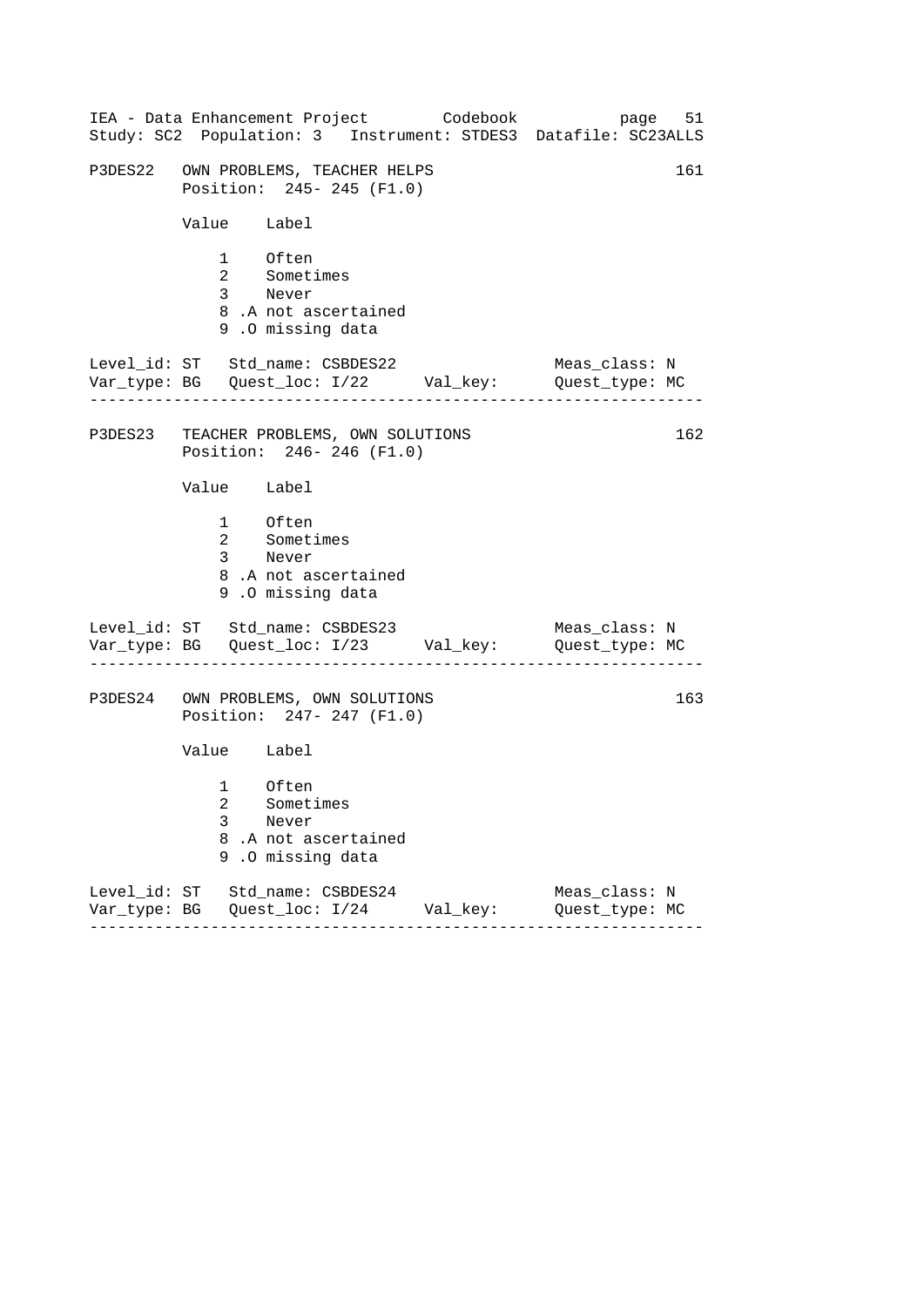|                              | IEA - Data Enhancement Project Codebook<br>Study: SC2 Population: 3 Instrument: STDES3 Datafile: SC23ALLS                                                                                                       | 52<br>page                      |
|------------------------------|-----------------------------------------------------------------------------------------------------------------------------------------------------------------------------------------------------------------|---------------------------------|
|                              | P3DES25 TEACHER ASKS YOU QUESTION<br>Position: 248- 248 (F1.0)                                                                                                                                                  | 164                             |
|                              | Value Label                                                                                                                                                                                                     |                                 |
|                              | $1 \quad$<br>Teacher never ask<br>2 Always try to answer<br>3 <sup>7</sup><br>Usually try<br>4<br>Usually don't try<br>5 <sub>5</sub><br>Never try<br>8.A not ascertained<br>9.0 missing data                   |                                 |
|                              | Level_id: ST Std_name: CSBDES25<br>Var_type: BG    Quest_loc: II/25    Val_key:    Quest_type: MC                                                                                                               | Meas_class: N                   |
|                              | P3DES26 TEACHER ASKS SOMEONE ELSE<br>Position: 249- 249 (F1.0)                                                                                                                                                  | 165                             |
|                              | Value Label                                                                                                                                                                                                     |                                 |
|                              | Teacher never ask<br>$1 \quad \blacksquare$<br>2 Always try to answer<br>3 <sup>7</sup><br>Usually try<br>Usually don't try<br>$4\overline{ }$<br>$5 -$<br>Never try<br>8.A not ascertained<br>9.0 missing data |                                 |
|                              | Level_id: ST Std_name: CSBDES26<br>Var_type: BG    Quest_loc: II/26    Val_key:    Quest_type: MC                                                                                                               | Meas_class: N                   |
|                              | P3DES27 PAY ATTENTION<br>Position: 250- 250 (F1.0)                                                                                                                                                              | 166                             |
|                              | Value<br>Label                                                                                                                                                                                                  |                                 |
|                              | Always pay attention<br>1<br>2<br>Usually<br>3<br>Sometimes<br>4<br>Usually don't<br>5<br>Never<br>8.A not ascertained<br>.0 missing data<br>9.                                                                 |                                 |
| Level id: ST<br>Var_type: BG | Std name: CSBDES27<br>Quest_loc: II/27<br>Val_key:                                                                                                                                                              | Meas class: N<br>Quest_type: MC |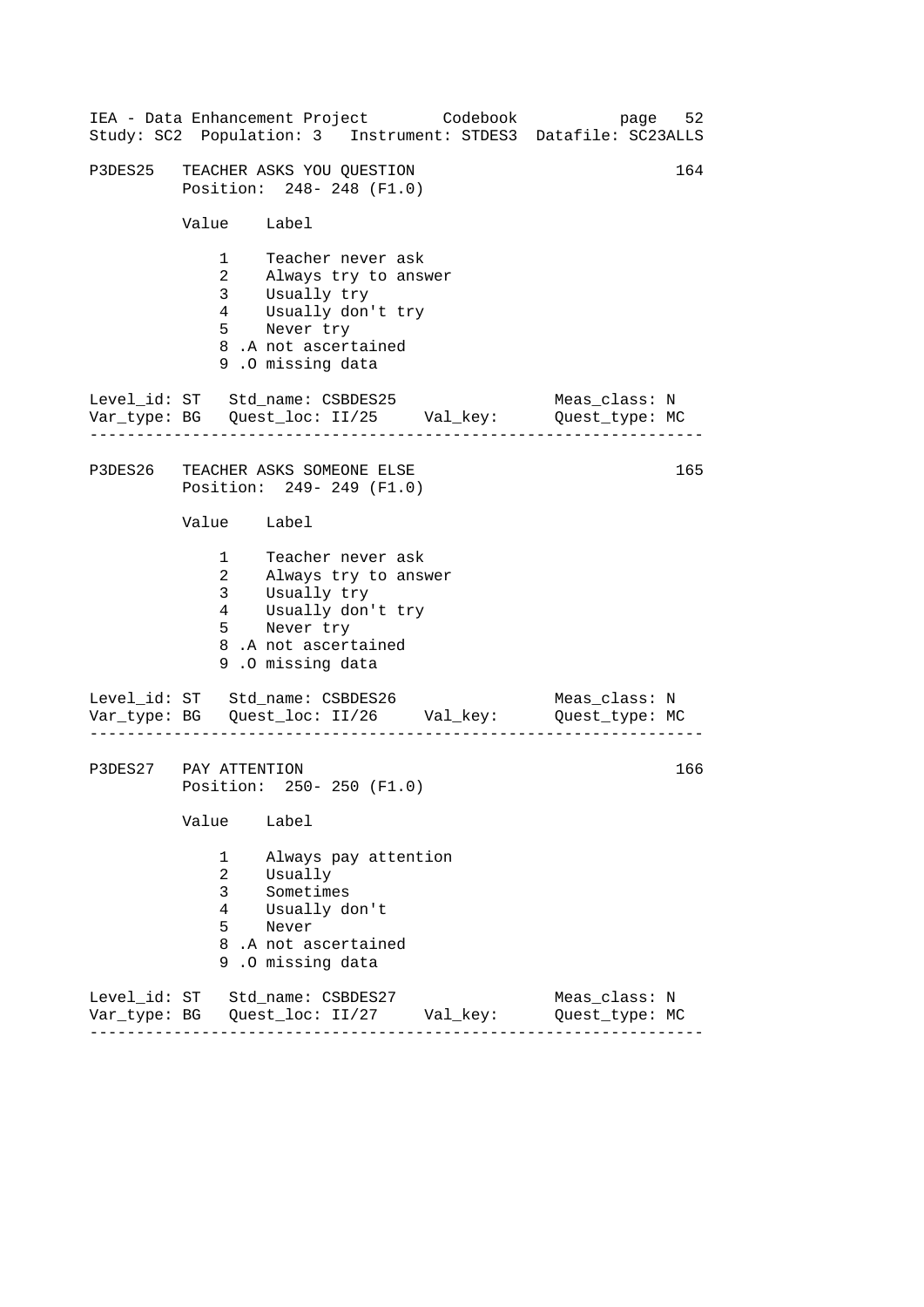|                              |                                 | IEA - Data Enhancement Project Codebook                                                                                                                 |          | Study: SC2 Population: 3 Instrument: STDES3 Datafile: SC23ALLS                  | page 53 |
|------------------------------|---------------------------------|---------------------------------------------------------------------------------------------------------------------------------------------------------|----------|---------------------------------------------------------------------------------|---------|
|                              |                                 | P3DES28 FAMILY HELP ASSIGNMENT<br>Position: 251- 251 (F1.0)                                                                                             |          |                                                                                 | 167     |
|                              | Value Label                     |                                                                                                                                                         |          |                                                                                 |         |
|                              | 5 <sub>5</sub>                  | 1 Never assignments<br>2 Never need to ask<br>3 Usually ask<br>4 Usually don't ask<br>Never do assignments<br>8.A not ascertained<br>9.0 missing data   |          |                                                                                 |         |
|                              |                                 | Level_id: ST Std_name: CSBDES28                                                                                                                         |          | Meas_class: N<br>Var_type: BG    Quest_loc: II/28    Val_key:    Quest_type: MC |         |
|                              |                                 | P3DES29 FRIEND HELP ASSIGNMENT<br>Position: 252- 252 (F1.0)                                                                                             |          |                                                                                 | 168     |
|                              | Value Label                     |                                                                                                                                                         |          |                                                                                 |         |
|                              |                                 | 1 Never assignments<br>2 Never need to ask<br>3 Usually ask<br>4 Usually don't ask<br>5 Never do assignments<br>8.A not ascertained<br>9.0 missing data |          |                                                                                 |         |
|                              |                                 | Level_id: ST Std_name: CSBDES29                                                                                                                         |          | Meas_class: N<br>Var_type: BG    Quest_loc: II/29    Val_key:    Quest_type: MC |         |
| P3DES30 LOOK UP BOOKS        |                                 | Position: 253- 253 (F1.0)                                                                                                                               |          |                                                                                 | 169     |
|                              | Value                           | Label                                                                                                                                                   |          |                                                                                 |         |
|                              | 1<br>2<br>3<br>4<br>5<br>8<br>9 | Every day<br>Often<br>Sometimes<br>Seldom<br>Never<br>.A not ascertained<br>.0 missing data                                                             |          |                                                                                 |         |
| Level_id: ST<br>Var_type: BG |                                 | Std_name: CSBDES30<br>Quest_loc: II/30                                                                                                                  | Val_key: | Meas_class: N<br>Quest_type: MC                                                 |         |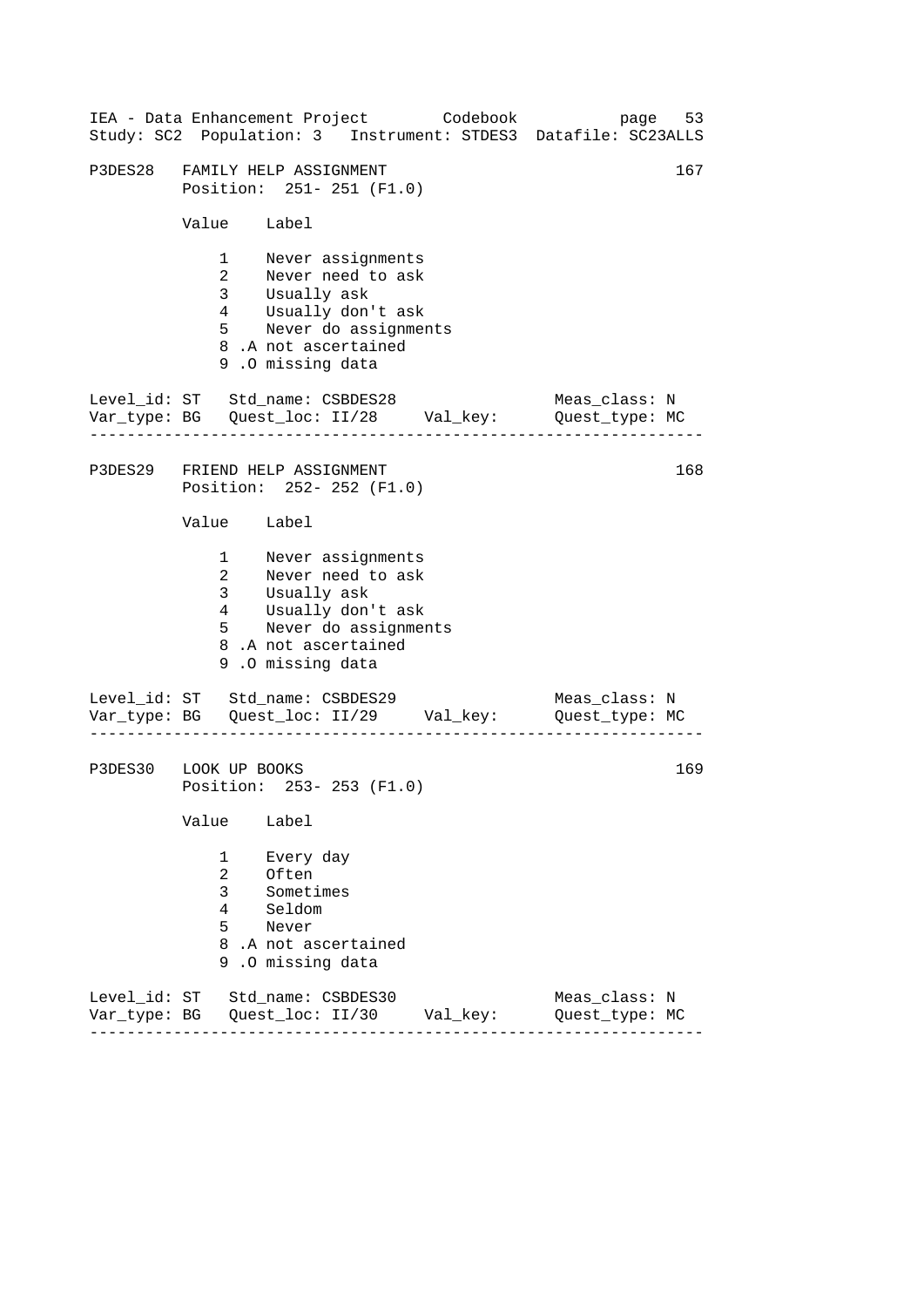| IEA - Data Enhancement Project Codebook<br>Study: SC2 Population: 3 Instrument: STDES3 Datafile: SC23ALLS                                                        | page 54                         |
|------------------------------------------------------------------------------------------------------------------------------------------------------------------|---------------------------------|
| P3DES31 READ NOT ASSIGNED<br>Position: 254- 254 (F1.0)                                                                                                           | 170                             |
| Value Label                                                                                                                                                      |                                 |
| 1 Don't have a book<br>--<br>Often<br>Sometimes<br>$\overline{2}$<br>$\overline{3}$<br>4 Seldom<br>5 Never<br>8.A not ascertained<br>9.0 missing data            |                                 |
| Level_id: ST Std_name: CSBDES31<br>Var_type: BG    Quest_loc: II/31    Val_key:    Quest_type: MC                                                                | Meas_class: N                   |
| P3DES32 CHECK ASSIGNMENT WHEN FINISHED<br>Position: 255- 255 (F1.0)                                                                                              | 171                             |
| Value Label                                                                                                                                                      |                                 |
| 1 Never assignments<br>2 Usually<br>3 Sometimes<br>Usually don't<br>$4\overline{ }$<br>-<br>5 Never do assignments<br>8.A not ascertained<br>9.0 missing data    |                                 |
| Level_id: ST Std_name: CSBDES32<br>Var_type: BG    Quest_loc: II/32    Val_key:    Quest_type: MC<br>. Lie Lie Lie Lie Lie Lie Lie                               | Meas_class: N                   |
| P3DES33 DO BEST IN ASSIGNMENT<br>Position: 256-256 (F1.0)                                                                                                        | 172                             |
| Value<br>Label                                                                                                                                                   |                                 |
| Never assignments<br>1<br>$\overline{2}$<br>Always<br>3<br>Usually<br>4<br>Usually don't<br>5<br>Never do assignments<br>8.A not ascertained<br>9.0 missing data |                                 |
| Level_id: ST Std_name: CSBDES33                                                                                                                                  | Meas_class: N<br>Quest_type: MC |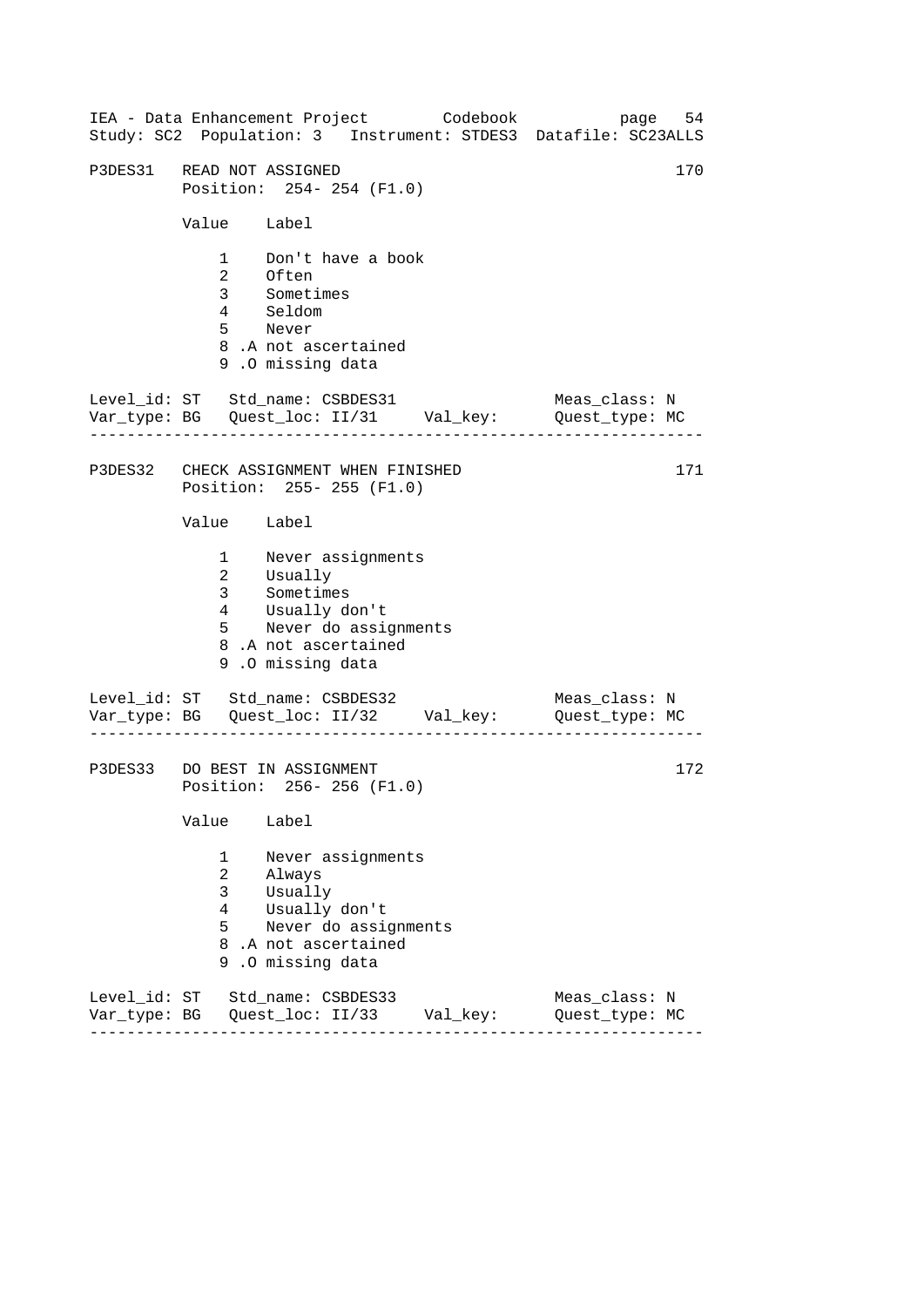|                                                 | IEA - Data Enhancement Project Codebook                                                                                            | page 55<br>Study: SC2 Population: 3 Instrument: STDES3 Datafile: SC23ALLS |
|-------------------------------------------------|------------------------------------------------------------------------------------------------------------------------------------|---------------------------------------------------------------------------|
|                                                 | P3DES34 HOW OFTEN HOMEWORK<br>Position: 257- 257 (F1.0)                                                                            | 173                                                                       |
| Value Label                                     |                                                                                                                                    |                                                                           |
|                                                 | 1 Almost every day<br>2 Often<br>3 Sometimes<br>4 Seldom<br>5 Never<br>8.A not ascertained<br>9.0 missing data                     |                                                                           |
|                                                 | Level_id: ST Std_name: CSBDES34                                                                                                    | Meas_class: N                                                             |
|                                                 | P3DES35 HOW LONG START HOMEWORK<br>Position: 258-258 (F1.0)                                                                        | 174                                                                       |
| Value Label                                     |                                                                                                                                    |                                                                           |
|                                                 | 1 Never have homework<br>2 Begin right away<br>3 After long time<br>4 Never do homework<br>8.A not ascertained<br>9.0 missing data |                                                                           |
|                                                 | Level_id: ST Std_name: CSBDES35<br>Var_type: BG    Quest_loc: II/35    Val_key:    Quest_type: MC<br>.                             | Meas_class: N                                                             |
|                                                 | P3DES36 DISTURBED DURING HOMEWORK<br>Position: 259- 259 (F1.0)                                                                     | 175                                                                       |
| Value Label                                     |                                                                                                                                    |                                                                           |
| 1<br>$\overline{2}$<br>3 <sup>7</sup><br>4<br>5 | Never have homework<br>Almost never<br>Usually not<br>Often<br>Never do homework<br>8.A not ascertained<br>9.0 missing data        |                                                                           |
|                                                 | Level_id: ST Std_name: CSBDES36                                                                                                    | Meas_class: N<br>Quest_type: MC                                           |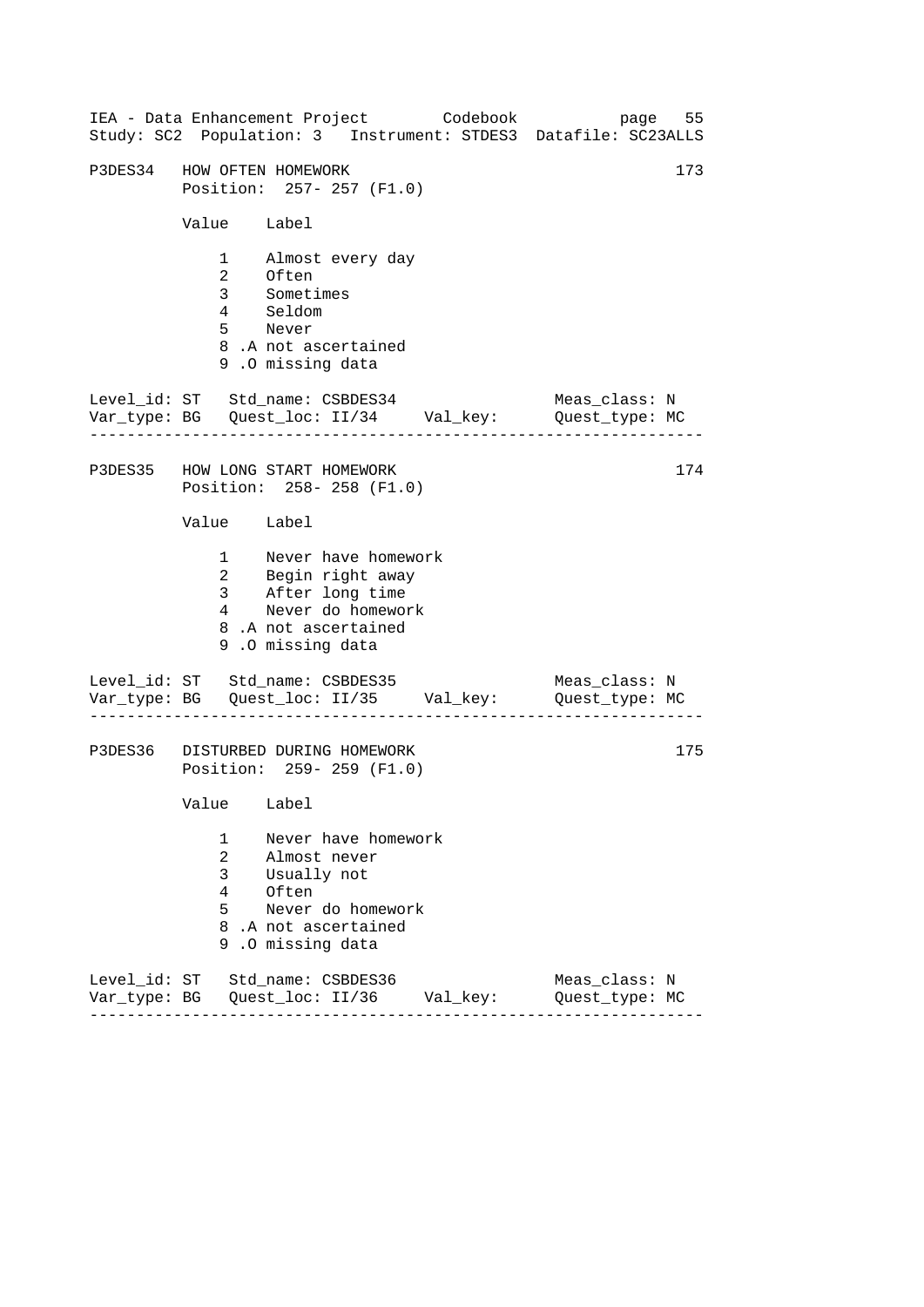------------------------------------------------------------------ ------------------------------------------------------------------ ------------------------------------------------------------------ IEA - Data Enhancement Project Codebook page 56 Study: SC2 Population: 3 Instrument: STDES3 Datafile: SC23ALLS P3DES37 DO ALL HOMEWORK 176 Position: 260- 260 (F1.0) Value Label 1 Never have homework 2 All 3 Most 4 Some 5 Never do homework 8 .A not ascertained 9 .O missing data Level\_id: ST Std\_name: CSBDES37 Meas\_class: N Var\_type: BG Quest\_loc: II/37 Val\_key: Quest\_type: MC P3DES38 HAND HOMEWORK ON TIME Position: 261- 261 (F1.0) Value Label 1 Never have homework 2 3 Usually Sometimes 4 5 Usually don't Never do homework 8 .A not ascertained 9 .O missing data Level\_id: ST Std\_name: CSBDES38 Meas\_class: N Var\_type: BG Quest\_loc: II/38 Val\_key: Quest\_type: MC P3DES39 MAKE UP MISSED LESSON Position: 262- 262 (F1.0) Value Label 1 I am never absent 2 Always 3 Usually 4 Usually don't 5 Never 8 .A not ascertained 9 .O missing data Level\_id: ST Std\_name: CSBDES39 Meas\_class: N Var\_type: BG Quest\_loc: II/39 Val\_key: Quest\_type: MC 177 178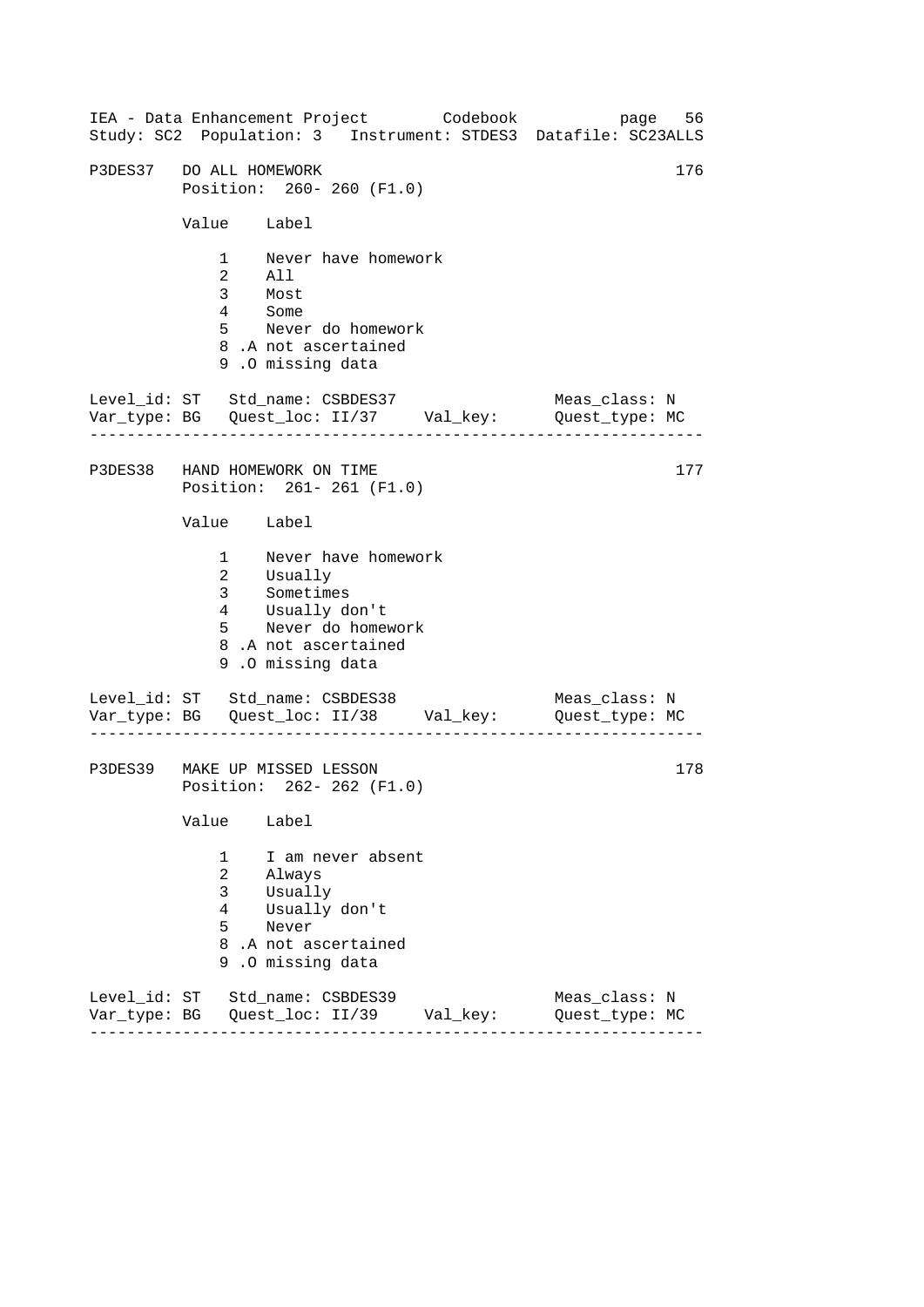|                                  |                           |                                                                                                          | Study: SC2 Population: 3 Instrument: STDES3 Datafile: SC23ALLS |                                 | page 57 |
|----------------------------------|---------------------------|----------------------------------------------------------------------------------------------------------|----------------------------------------------------------------|---------------------------------|---------|
| P3DES40 DELIBERATELY MISS LESSON | Position: 263- 263 (F1.0) |                                                                                                          |                                                                |                                 | 179     |
|                                  | Value                     | Label                                                                                                    |                                                                |                                 |         |
|                                  | $\mathbf{1}$<br>2         | Never<br>Seldom<br>3 Sometimes<br>4 Often<br>5 Whenever I can<br>8.A not ascertained<br>9.0 missing data |                                                                |                                 |         |
| Level_id: ST Std_name: CSBDES40  |                           |                                                                                                          | Val key:                                                       | Meas class: N<br>Quest type: MC |         |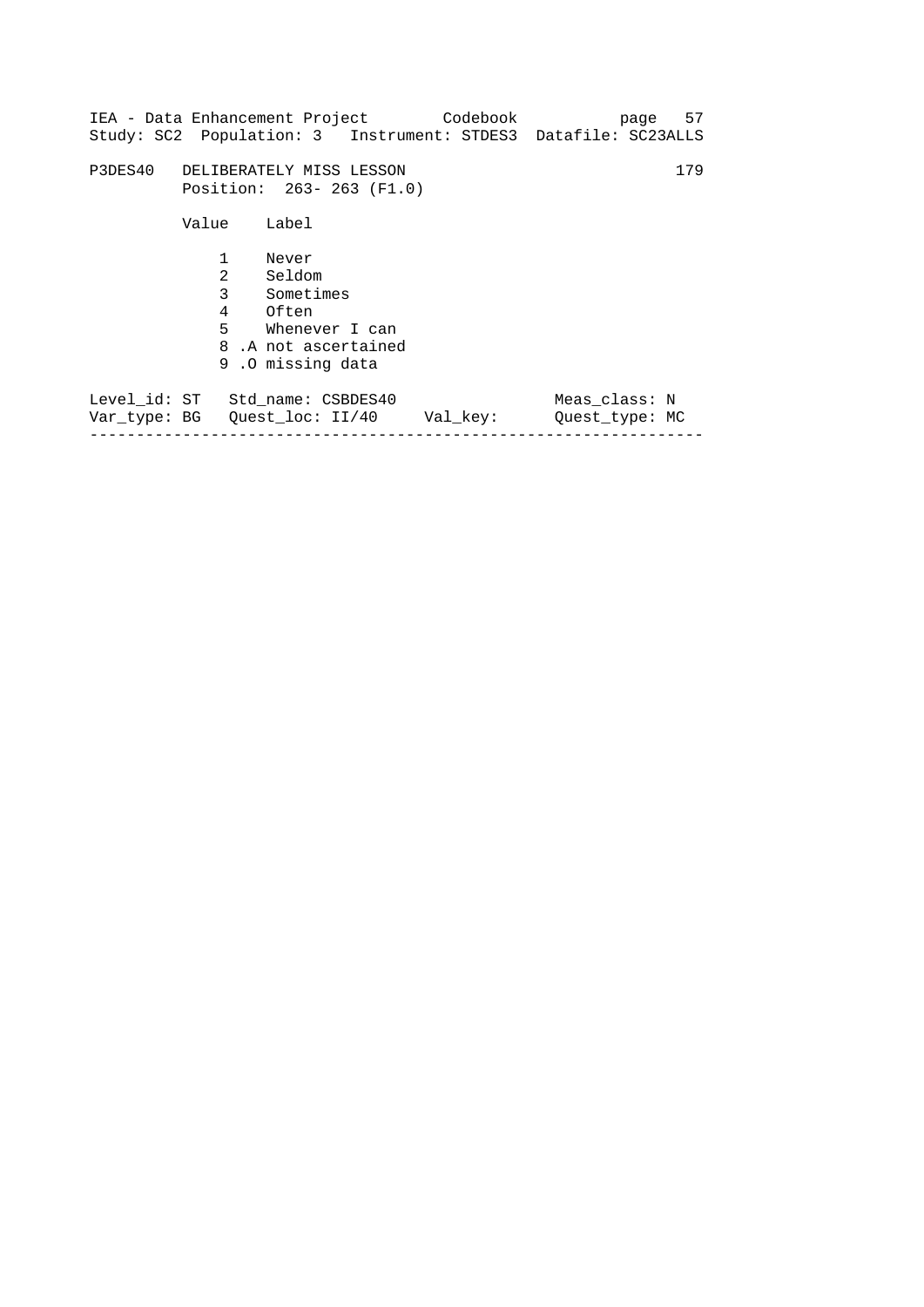------------------------------------------------------------------ ------------------------------------------------------------------ ------------------------------------------------------------------ ------------------------------------------------------------------ IEA - Data Enhancement Project Codebook page 58 Study: SC2 Population: 3 Instrument: STV\_3 Datafile: SC23ALLS P3V01 ACOUIRE/DISPEL 180 Position: 264- 264 (F1.0) Value Label 1 Same<br>2 Oppos Opposite 8 .A not ascertained 9 .O missing data Level\_id: ST Std\_name: CSTV01 Meas\_class: N Var\_type: TI Quest\_loc: 1 Val\_key: 2 Quest\_type: MC P3V02 ADORNED/EMBELLISHED Position: 265- 265 (F1.0) Value Label 1 Same 2 Opposite 8 .A not ascertained 9 .O missing data Level\_id: ST Std\_name: CSTV02 Meas\_class: N Var\_type: TI Quest\_loc: 2 Val\_key: 1 Quest\_type: MC P3V03 INSTALLED/DEPOSED 182 Position: 266- 266 (F1.0) Value Label 1 Same 2 Opposite 8 .A not ascertained 9 .O missing data Level\_id: ST Std\_name: CSTV03 Meas\_class: N Var\_type: TI Quest\_loc: 3 Val\_key: 2 Quest\_type: MC P3V04 LEVEL/PLANE 183 Position: 267- 267 (F1.0) Value Label 1 Same 2 Opposite 8 .A not ascertained 9 .O missing data Level\_id: ST Std\_name: CSTV04 Meas\_class: N Var\_type: TI Quest\_loc: 4 Val\_key: 1 Quest\_type: MC 181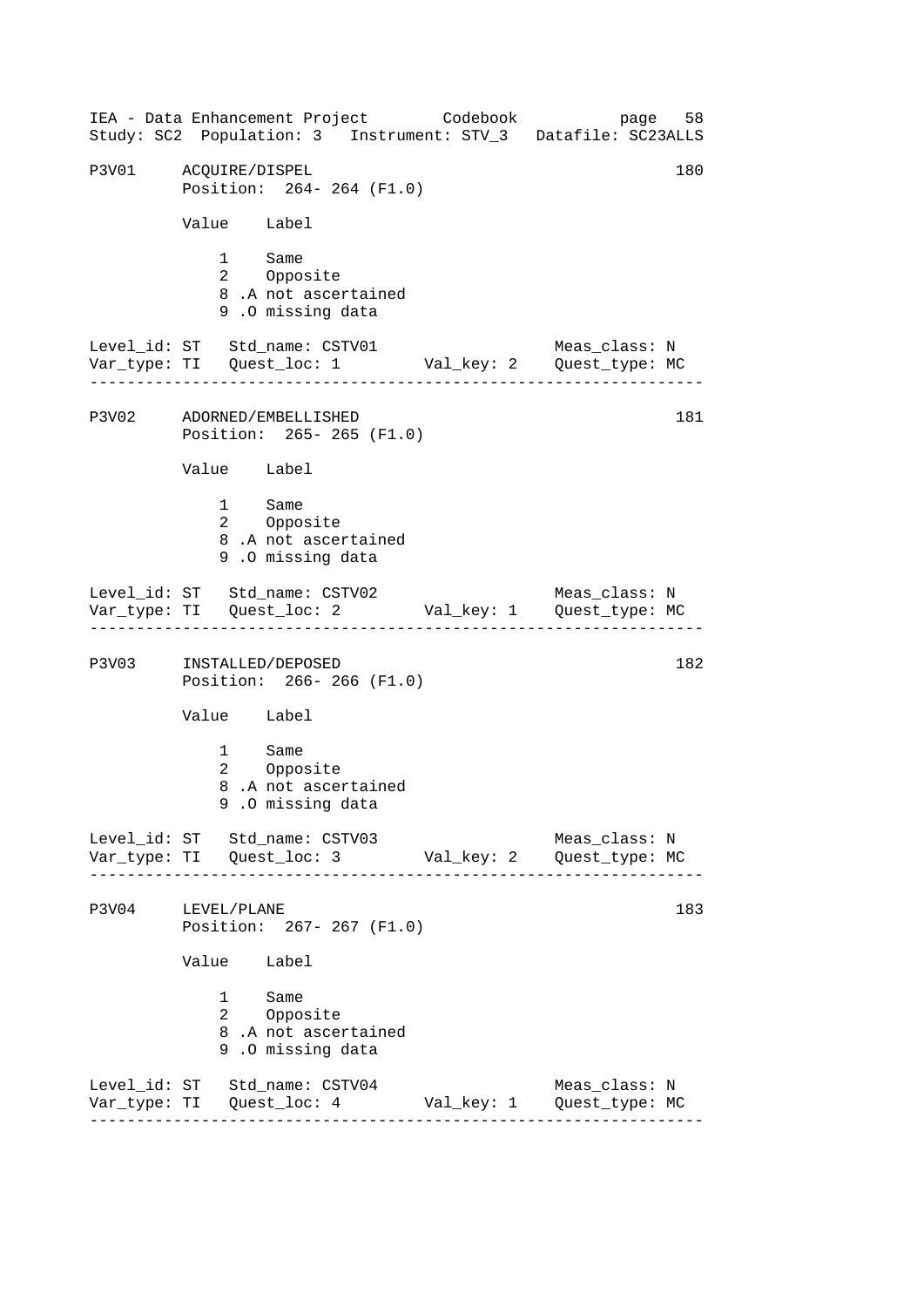------------------------------------------------------------------ ------------------------------------------------------------------ ------------------------------------------------------------------ ------------------------------------------------------------------ IEA - Data Enhancement Project Codebook page 59 Study: SC2 Population: 3 Instrument: STV\_3 Datafile: SC23ALLS P3V05 ABSOLUTE/RELATIVE 184 Position: 268- 268 (F1.0) Value Label 1 Same<br>2 Oppos Opposite 8 .A not ascertained 9 .O missing data Level\_id: ST Std\_name: CSTV05 Meas\_class: N Var\_type: TI Quest\_loc: 5 Val\_key: 2 Quest\_type: MC P3V06 PALTRY/EXORBITANT Position: 269- 269 (F1.0) Value Label 1 Same 2 Opposite 8 .A not ascertained 9 .O missing data Level\_id: ST Std\_name: CSTV06 Meas\_class: N Var\_type: TI Quest\_loc: 6 Val\_key: 2 Quest\_type: MC P3V07 SAVOURY/INSIPID 186 Position: 270- 270 (F1.0) Value Label 1 Same 2 Opposite 8 .A not ascertained 9 .O missing data Level\_id: ST Std\_name: CSTV07 Meas\_class: N Var\_type: TI Quest\_loc: 7 Val\_key: 2 Quest\_type: MC P3V08 PRECARIOUS/STABLE 187 Position: 271- 271 (F1.0) Value Label 1 Same 2 Opposite 8 .A not ascertained 9 .O missing data Level\_id: ST Std\_name: CSTV08 Meas\_class: N Var\_type: TI Quest\_loc: 8 Val\_key: 2 Quest\_type: MC 185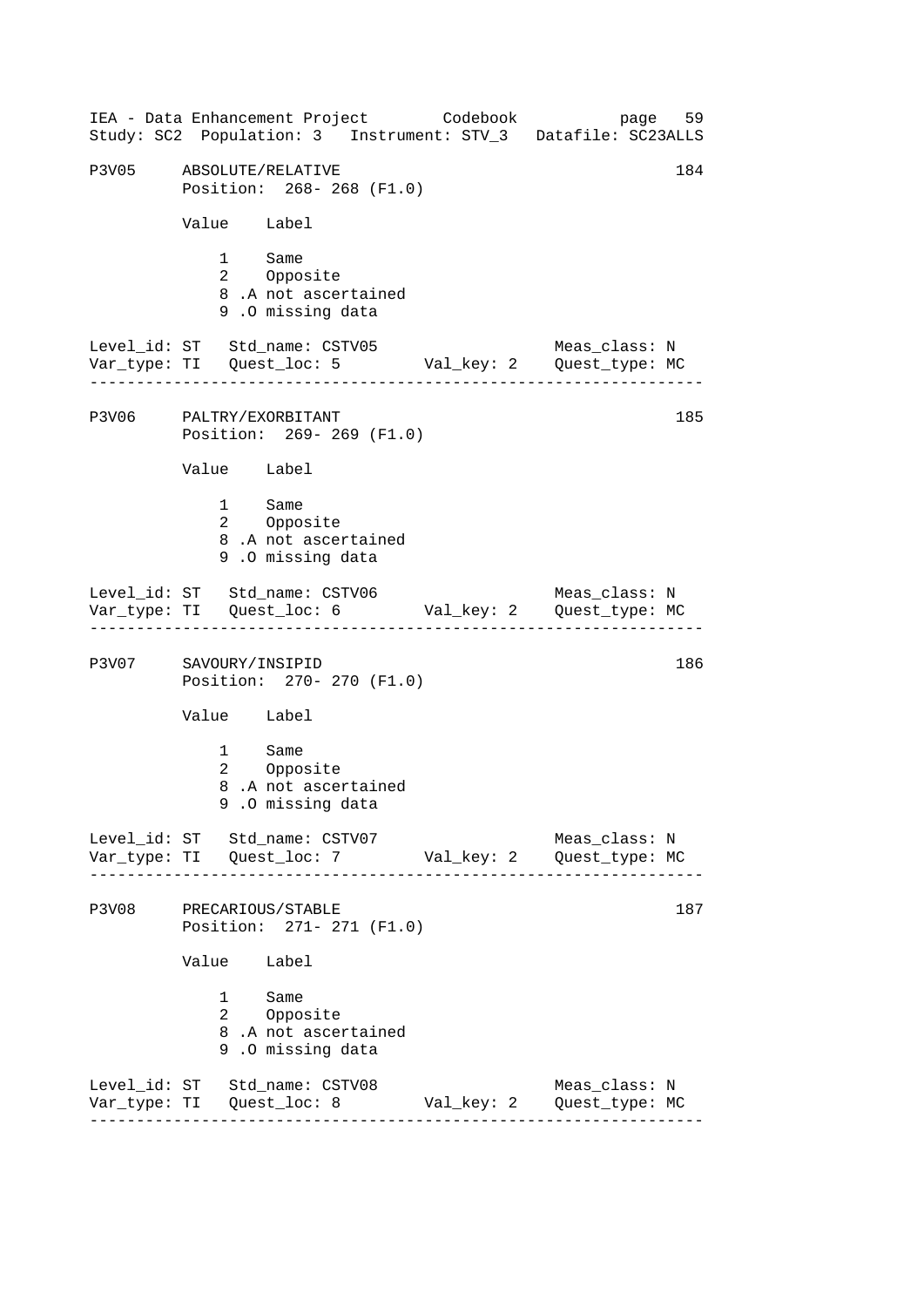|       | IEA - Data Enhancement Project Codebook<br>Study: SC2 Population: 3 Instrument: STV_3 Datafile: SC23ALLS      | page 60                         |
|-------|---------------------------------------------------------------------------------------------------------------|---------------------------------|
| P3V09 | IMPERVIOUS/ACCESSIBLE<br>Position: 272- 272 (F1.0)                                                            | 188                             |
|       | Value Label                                                                                                   |                                 |
|       | $1 \quad \Box$<br>Same<br>2 Opposite<br>8.A not ascertained<br>9.0 missing data                               |                                 |
|       | Level_id: ST Std_name: CSTV09                                                                                 | Meas_class: N                   |
|       | P3V10 CONSECRATE/DEDICATE<br>Position: 273- 273 (F1.0)                                                        | 189                             |
|       | Value Label                                                                                                   |                                 |
|       | 1 Same<br>2 Opposite<br>8.A not ascertained<br>9.0 missing data                                               |                                 |
|       | Level_id: ST Std_name: CSTV10                                                                                 | Meas_class: N                   |
|       | P3V11 CONVERGE/APPROACH<br>Position: 274- 274 (F1.0)                                                          | 190                             |
|       | Value Label                                                                                                   |                                 |
|       | 1 Same<br>2 Opposite<br>8.A not ascertained<br>9.0 missing data                                               |                                 |
|       | Level_id: ST Std_name: CSTV11                                                                                 | Meas_class: N                   |
| P3V12 | SUPPLE/MALLEABLE<br>Position: 275- 275 (F1.0)                                                                 | 191                             |
|       | Value Label                                                                                                   |                                 |
|       | $1 \quad \Box$<br>Same<br>2 Opposite<br>8.A not ascertained<br>9.0 missing data                               |                                 |
|       | Level_id: ST Std_name: CSTV12<br>Var_type: TI Quest_loc: 12 Val_key: 1<br>----------------------------------- | Meas_class: N<br>Quest_type: MC |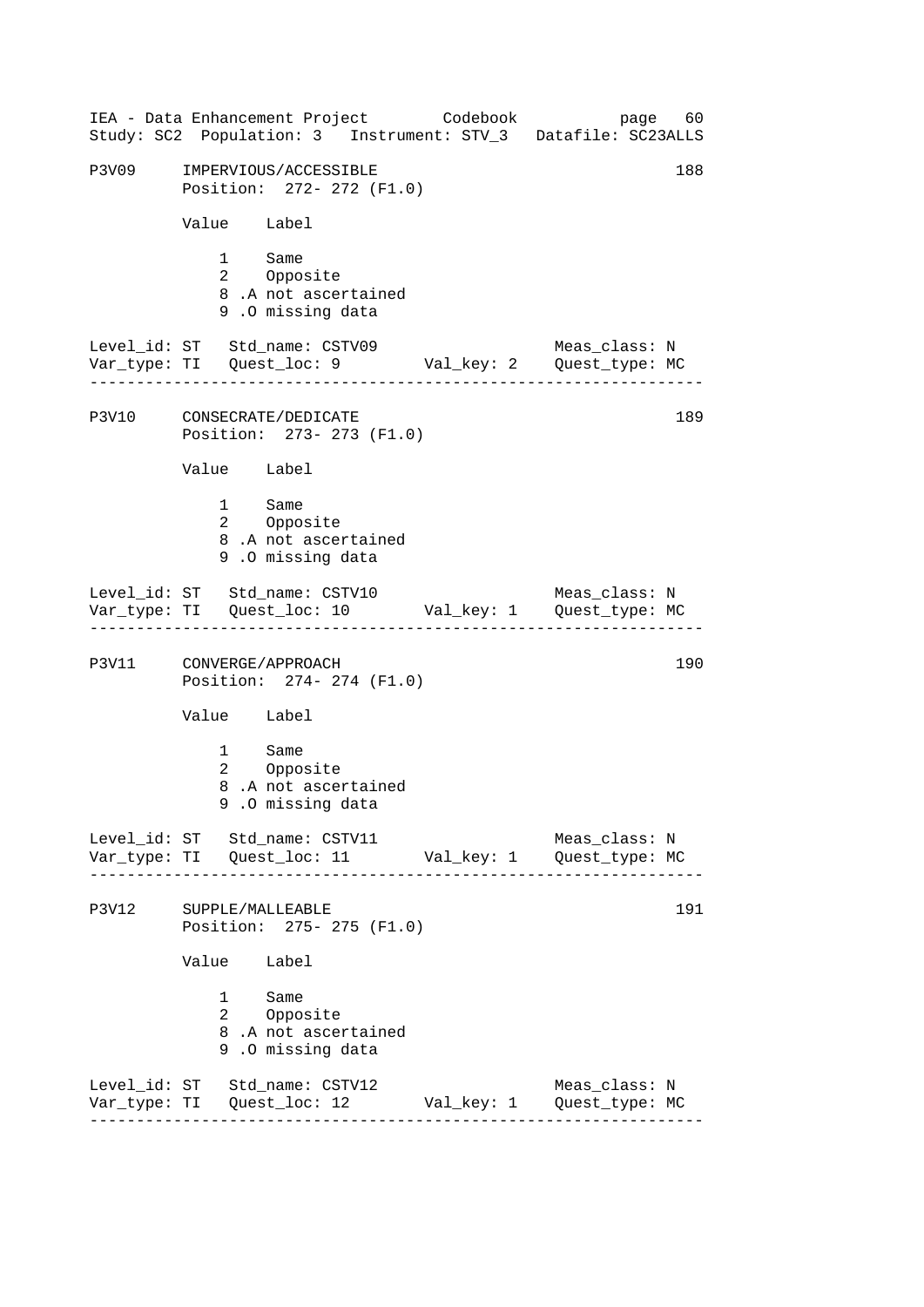------------------------------------------------------------------ ------------------------------------------------------------------ ------------------------------------------------------------------ ------------------------------------------------------------------ IEA - Data Enhancement Project Codebook page 61 Study: SC2 Population: 3 Instrument: STV\_3 Datafile: SC23ALLS P3V13 HILARIOUS/MELANCHOLIC 192 Position: 276- 276 (F1.0) Value Label 1 Same<br>2 Oppos Opposite 8 .A not ascertained 9 .O missing data Level\_id: ST Std\_name: CSTV13 Meas\_class: N Var\_type: TI Quest\_loc: 13 Val\_key: 2 Quest\_type: MC P3V14 DENY/REPEAL Position: 277- 277 (F1.0) Value Label 1 Same 2 Opposite 8 .A not ascertained 9 .O missing data Level\_id: ST Std\_name: CSTV14 Meas\_class: N Var\_type: TI Quest\_loc: 14 Val\_key: 1 Quest\_type: MC P3V15 VARIABLE/INCONSTANT 194 Position: 278- 278 (F1.0) Value Label 1 Same 2 Opposite 8 .A not ascertained 9 .O missing data Level\_id: ST Std\_name: CSTV15 Meas\_class: N Var\_type: TI Quest\_loc: 15 Val\_key: 1 Quest\_type: MC P3V16 MUTE/VOLUBLE 195 Position: 279- 279 (F1.0) Value Label 1 Same 2 Opposite 8 .A not ascertained 9 .O missing data Level\_id: ST Std\_name: CSTV16 Meas\_class: N Var\_type: TI Quest\_loc: 16 Val\_key: 2 Quest\_type: MC 193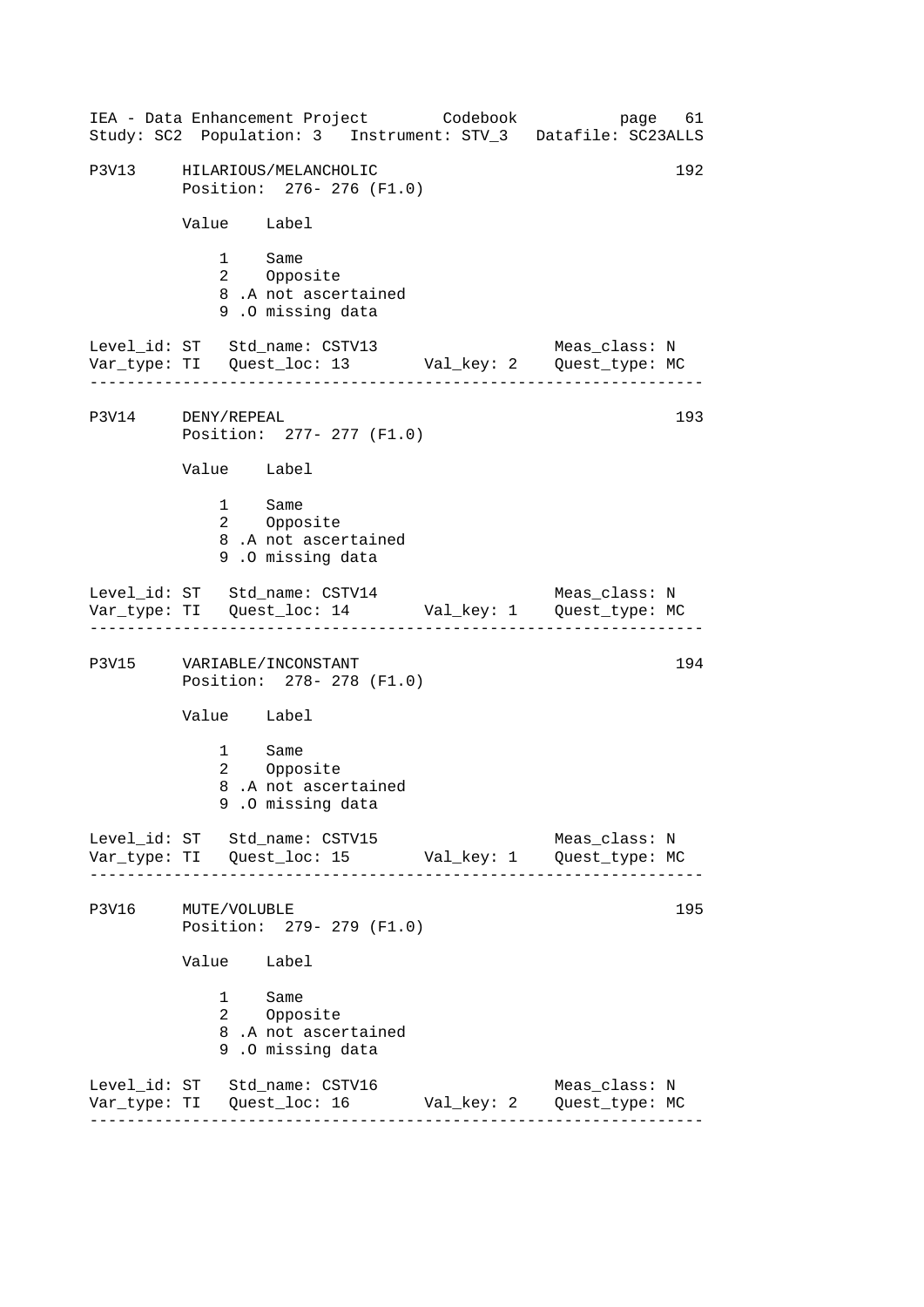------------------------------------------------------------------ ------------------------------------------------------------------ ------------------------------------------------------------------ ------------------------------------------------------------------ IEA - Data Enhancement Project Codebook page 62 Study: SC2 Population: 3 Instrument: STV\_3 Datafile: SC23ALLS P3V17 MISER/PRODIGAL 196 Position: 280- 280 (F1.0) Value Label 1 Same<br>2 Oppos Opposite 8 .A not ascertained 9 .O missing data Level\_id: ST Std\_name: CSTV17 Meas\_class: N Var\_type: TI Quest\_loc: 17 Val\_key: 2 Quest\_type: MC P3V18 REPUDIATE/DISAVOW Position: 281- 281 (F1.0) Value Label 1 Same 2 Opposite 8 .A not ascertained 9 .O missing data Level\_id: ST Std\_name: CSTV18 Meas\_class: N Var\_type: TI Quest\_loc: 18 Val\_key: 1 Quest\_type: MC P3V19 BOLDNESS/EFFRONTERY 198 Position: 282- 282 (F1.0) Value Label 1 Same 2 Opposite 8 .A not ascertained 9 .O missing data Level\_id: ST Std\_name: CSTV19 Meas\_class: N Var\_type: TI Quest\_loc: 19 Val\_key: 1 Quest\_type: MC P3V20 BOUNTY/GENEROSITY 199 Position: 283- 283 (F1.0) Value Label 1 Same 2 Opposite 8 .A not ascertained 9 .O missing data Level\_id: ST Std\_name: CSTV20 Meas\_class: N Var\_type: TI Quest\_loc: 20 Val\_key: 1 Quest\_type: MC 197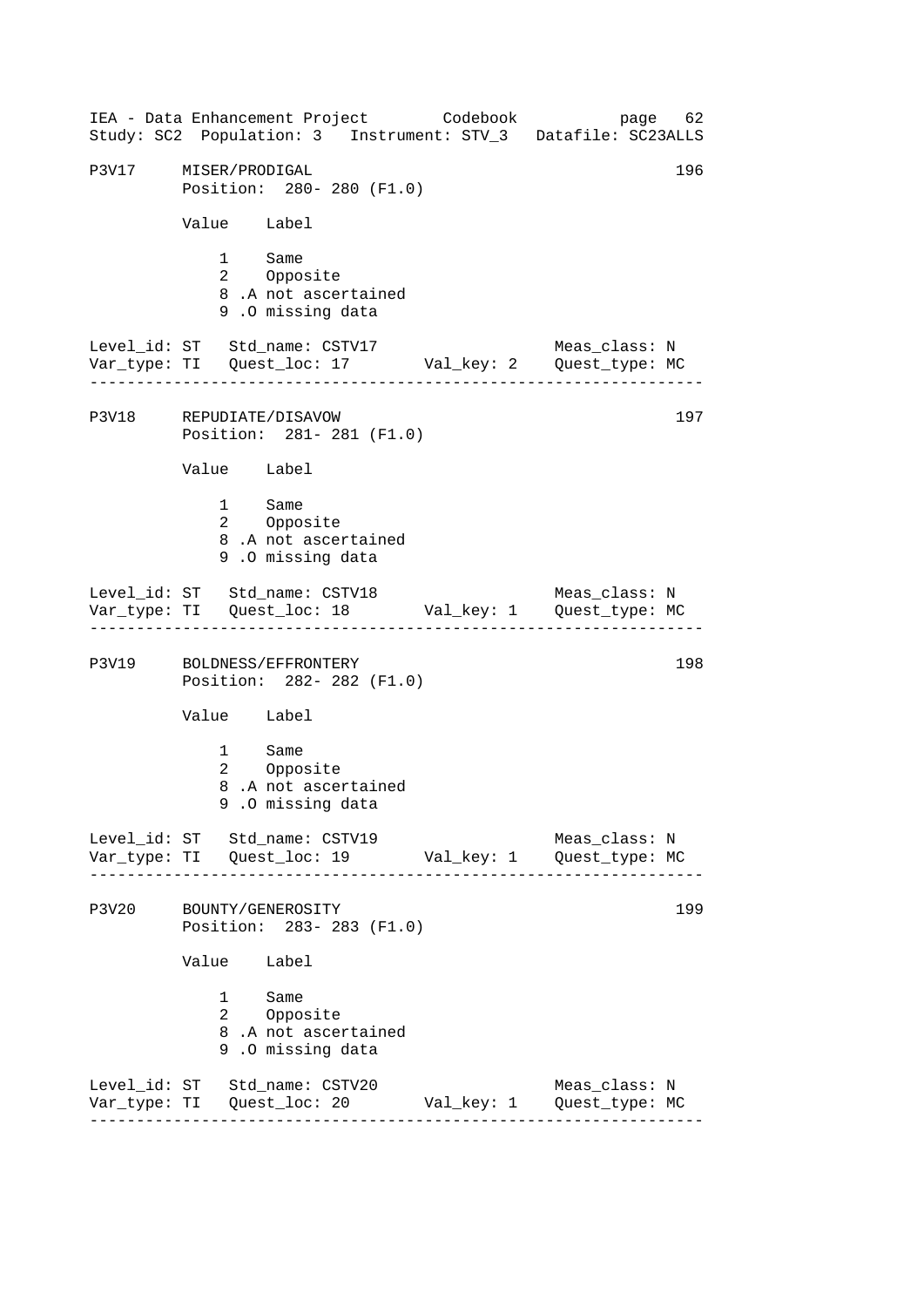------------------------------------------------------------------ ------------------------------------------------------------------ ------------------------------------------------------------------ ------------------------------------------------------------------ IEA - Data Enhancement Project Codebook page 63 Study: SC2 Population: 3 Instrument: STV\_3 Datafile: SC23ALLS P3V21 DISHONOURABLE/INFAMOUS 200 Position: 284- 284 (F1.0) Value Label 1 Same<br>2 Oppos Opposite 8 .A not ascertained 9 .O missing data Level\_id: ST Std\_name: CSTV21 Meas\_class: N Var\_type: TI Quest\_loc: 21 Val\_key: 1 Quest\_type: MC P3V22 DELICATE/TACTFUL Position: 285- 285 (F1.0) Value Label 1 Same 2 Opposite 8 .A not ascertained 9 .O missing data Level\_id: ST Std\_name: CSTV22 Meas\_class: N Var\_type: TI Quest\_loc: 22 Val\_key: 1 Quest\_type: MC P3V23 ERASURE/EFFACEMENT 202 Position: 286- 286 (F1.0) Value Label 1 Same 2 Opposite 8 .A not ascertained 9 .O missing data Level id: ST Std name: CSTV23 Meas class: N Var\_type: TI Quest\_loc: 23 Val\_key: 1 Quest\_type: MC P3V24 COMPLIANT/CONTENTIOUS 203 Position: 287- 287 (F1.0) Value Label 1 Same 2 Opposite 8 .A not ascertained 9 .O missing data Level\_id: ST Std\_name: CSTV24 Meas\_class: N Var\_type: TI Quest\_loc: 24 Val\_key: 2 Quest\_type: MC 201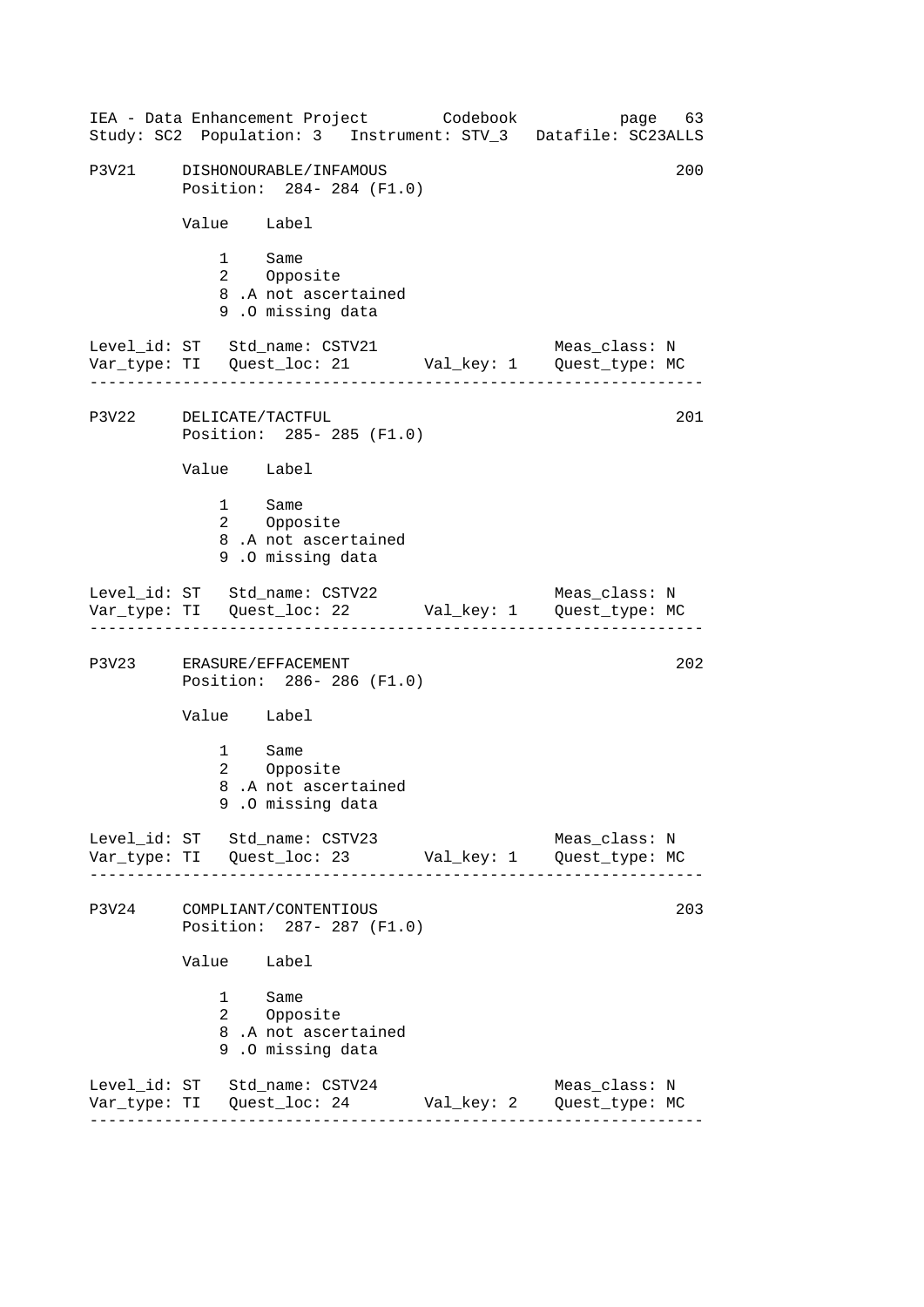------------------------------------------------------------------ ------------------------------------------------------------------ ------------------------------------------------------------------ ------------------------------------------------------------------ IEA - Data Enhancement Project Codebook page 64 Study: SC2 Population: 3 Instrument: STV\_3 Datafile: SC23ALLS P3V25 PROSPERITY/OPULENCE 204 Position: 288- 288 (F1.0) Value Label 1 Same<br>2 Oppos Opposite 8 .A not ascertained 9 .O missing data Level\_id: ST Std\_name: CSTV25 Meas\_class: N Var\_type: TI Quest\_loc: 25 Val\_key: 1 Quest\_type: MC P3V26 ADJACENT/CONTIGUOUS Position: 289- 289 (F1.0) Value Label 1 Same 2 Opposite 8 .A not ascertained 9 .O missing data Level\_id: ST Std\_name: CSTV26 Meas\_class: N Var\_type: TI Quest\_loc: 26 Val\_key: 1 Quest\_type: MC P3V27 UNRESERVED/UNCONDITIONAL 206 Position: 290- 290 (F1.0) Value Label 1 Same 2 Opposite 8 .A not ascertained 9 .O missing data Level\_id: ST Std\_name: CSTV27 Meas\_class: N Var\_type: TI Quest\_loc: 27 Val\_key: 1 Quest\_type: MC P3V28 GARRULOUS/TACITURN 207 Position: 291- 291 (F1.0) Value Label 1 Same 2 Opposite 8 .A not ascertained 9 .O missing data Level\_id: ST Std\_name: CSTV28 Meas\_class: N Var\_type: TI Quest\_loc: 28 Val\_key: 2 Quest\_type: MC 205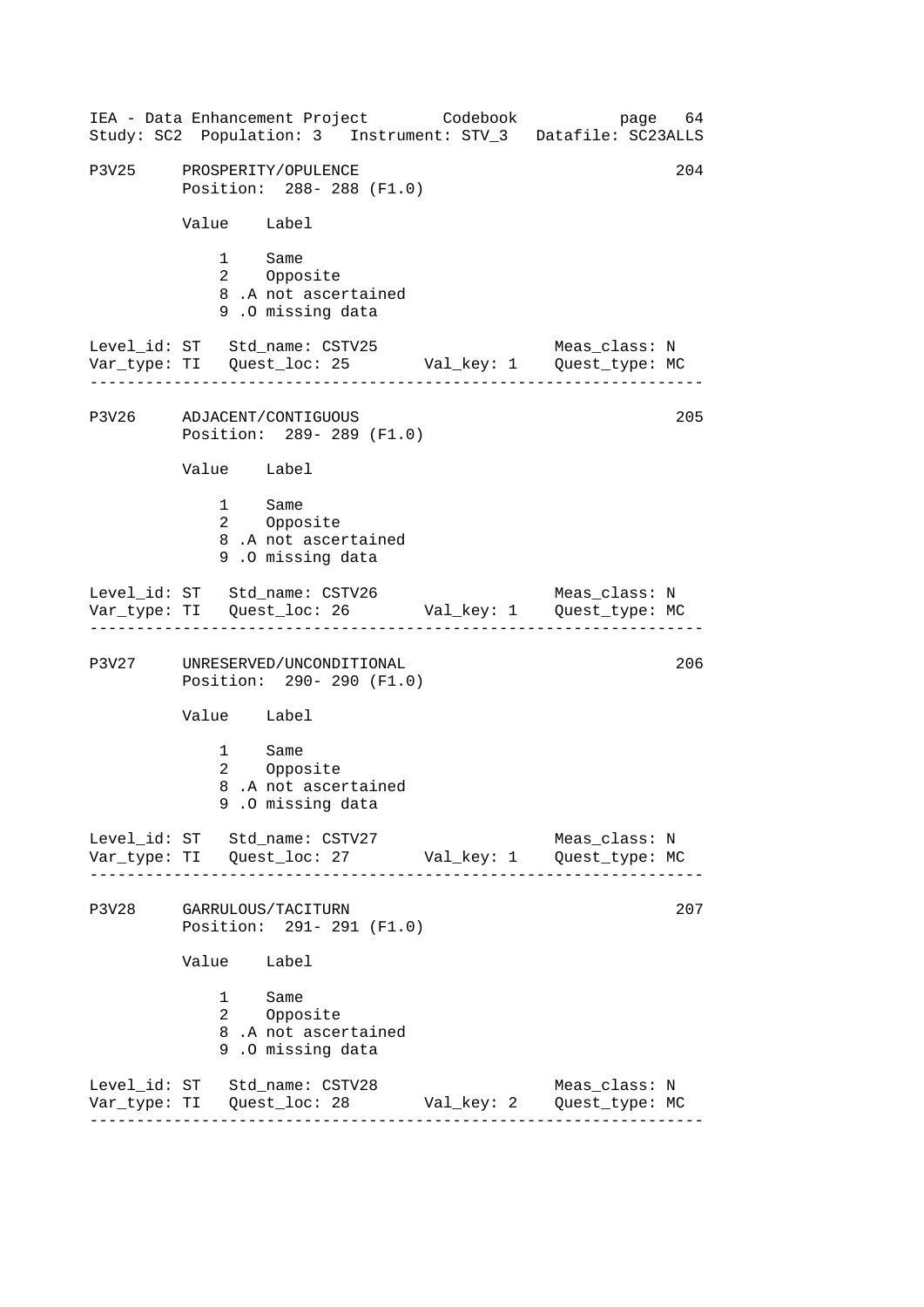|       | IEA - Data Enhancement Project Codebook<br>Study: SC2 Population: 3 Instrument: STV_3 Datafile: SC23ALLS |            | page 65                         |
|-------|----------------------------------------------------------------------------------------------------------|------------|---------------------------------|
|       | P3V29 IMMUTABLE/FLUCTUATING<br>Position: 292- 292 (F1.0)                                                 |            | 208                             |
|       | Value Label                                                                                              |            |                                 |
|       | 1 Same<br>2 Opposite<br>8.A not ascertained<br>9.0 missing data                                          |            |                                 |
|       | Level_id: ST Std_name: CSTV29                                                                            |            | Meas_class: N                   |
|       | P3V30 OBVIOUS/INDISPUTABLE<br>Position: 293- 293 (F1.0)                                                  |            | 209                             |
|       | Value Label                                                                                              |            |                                 |
|       | 1 Same<br>2 Opposite<br>8.A not ascertained<br>9.0 missing data                                          |            |                                 |
|       | Level_id: ST Std_name: CSTV30 Meas_class: N<br>Var_type: TI Quest_loc: 30 Val_key: 1 Quest_type: MC      |            |                                 |
|       | P3V31 EXPATIATE/HARANGUE<br>Position: 294- 294 (F1.0)                                                    |            | 210                             |
|       | Value Label                                                                                              |            |                                 |
|       | 1 Same<br>Opposite<br>$\mathbf{2}$<br>8.A not ascertained<br>9.0 missing data                            |            |                                 |
|       | Level_id: ST Std_name: CSTV31                                                                            |            | Meas_class: N                   |
| P3V32 | HOSTILE/BELLICOSE<br>Position: 295- 295 (F1.0)                                                           |            | 211                             |
|       | Value Label                                                                                              |            |                                 |
|       | 1<br>Same<br>2 Opposite<br>8.A not ascertained<br>9.0 missing data                                       |            |                                 |
|       | Level_id: ST Std_name: CSTV32<br>Var_type: TI Quest_loc: 32                                              | Val_key: 1 | Meas_class: N<br>Quest_type: MC |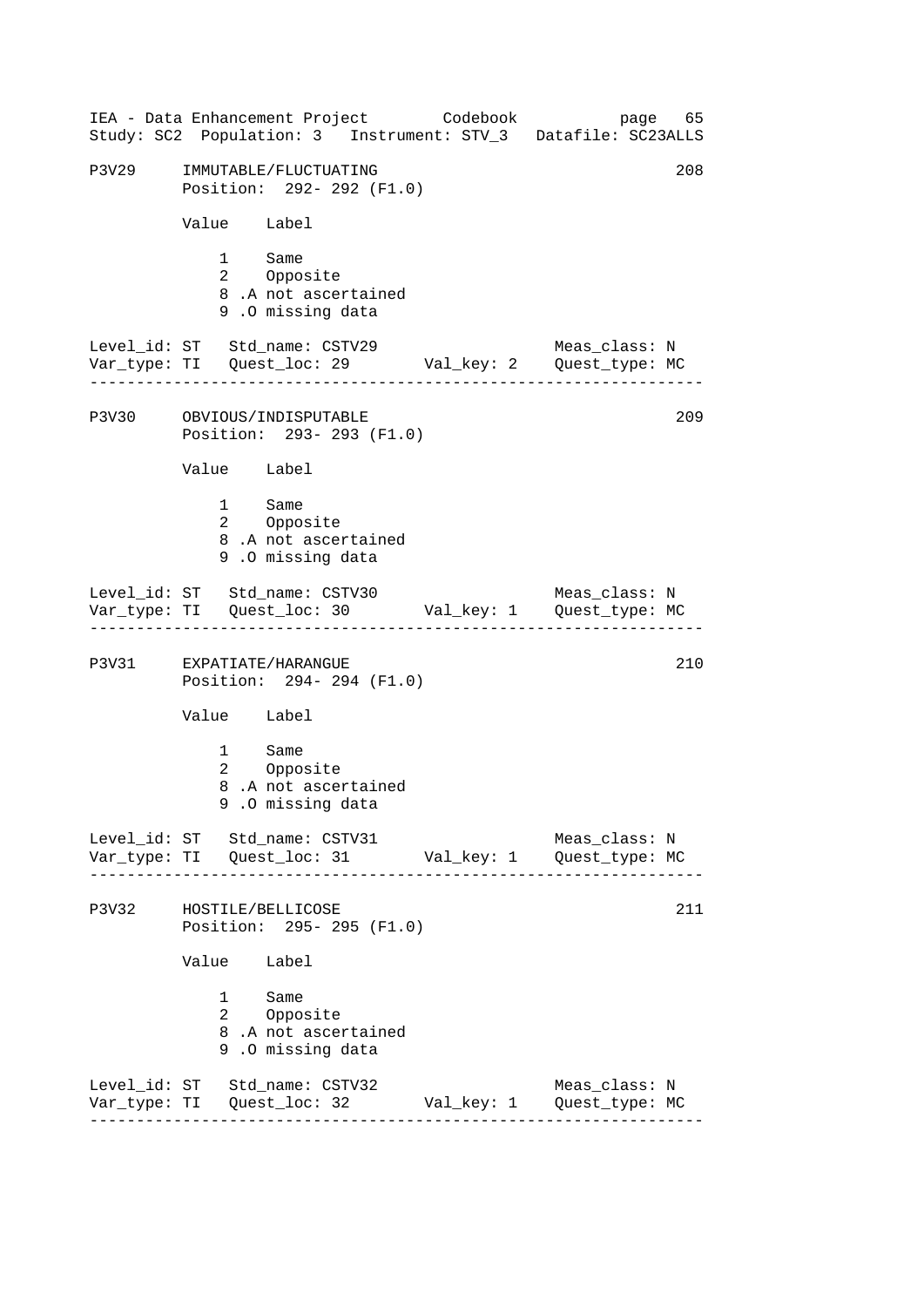------------------------------------------------------------------ ------------------------------------------------------------------ ------------------------------------------------------------------ ------------------------------------------------------------------ IEA - Data Enhancement Project Codebook page 66 Study: SC2 Population: 3 Instrument: STV\_3 Datafile: SC23ALLS P3V33 ABSTRUSE/EXPLICIT 212 Position: 296- 296 (F1.0) Value Label 1 Same<br>2 Oppos Opposite 8 .A not ascertained 9 .O missing data Level\_id: ST Std\_name: CSTV33 Meas\_class: N Var\_type: TI Quest\_loc: 33 Val\_key: 2 Quest\_type: MC P3V34 FETISHISM/IDOLATRY Position: 297- 297 (F1.0) Value Label 1 Same 2 Opposite 8 .A not ascertained 9 .O missing data Level\_id: ST Std\_name: CSTV34 Meas\_class: N Var\_type: TI Quest\_loc: 34 Val\_key: 1 Quest\_type: MC P3V35 ABOLISH/ABROGATE 214 Position: 298- 298 (F1.0) Value Label 1 Same 2 Opposite 8 .A not ascertained 9 .O missing data Level\_id: ST Std\_name: CSTV35 Meas\_class: N Var\_type: TI Quest\_loc: 35 Val\_key: 1 Quest\_type: MC P3V36 FLAGRANT/OBVIOUS 215 Position: 299- 299 (F1.0) Value Label 1 Same 2 Opposite 8 .A not ascertained 9 .O missing data Level\_id: ST Std\_name: CSTV36 Meas\_class: N Var\_type: TI Quest\_loc: 36 Val\_key: 1 Quest\_type: MC 213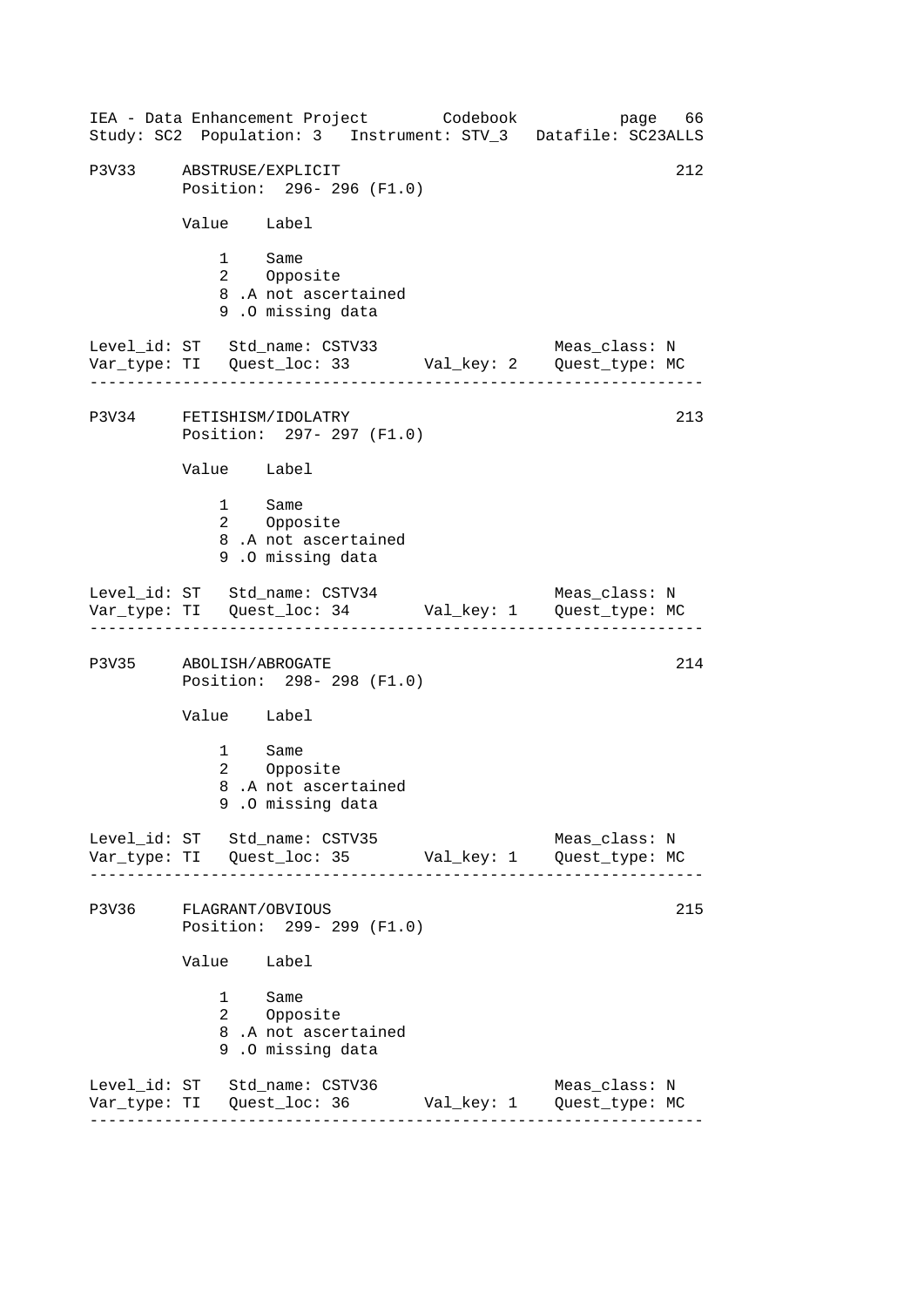------------------------------------------------------------------ ------------------------------------------------------------------ ------------------------------------------------------------------ ------------------------------------------------------------------ IEA - Data Enhancement Project Codebook page 67 Study: SC2 Population: 3 Instrument: STV\_3 Datafile: SC23ALLS P3V37 DIAPHONOUS/TRANSLUCENT 216 Position: 300- 300 (F1.0) Value Label 1 Same<br>2 Oppos Opposite 8 .A not ascertained 9 .O missing data Level\_id: ST Std\_name: CSTV37 Meas\_class: N Var\_type: TI Quest\_loc: 37 Val\_key: 1 Quest\_type: MC P3V38 MISANTHROPIC/SOCIABLE Position: 301- 301 (F1.0) Value Label 1 Same 2 Opposite 8 .A not ascertained 9 .O missing data Level\_id: ST Std\_name: CSTV38 Meas\_class: N Var\_type: TI Quest\_loc: 38 Val\_key: 2 Quest\_type: MC P3V39 ABNEGATION/EGOISM 218 Position: 302- 302 (F1.0) Value Label 1 Same 2 Opposite 8 .A not ascertained 9 .O missing data Level\_id: ST Std\_name: CSTV39 Meas\_class: N Var\_type: TI Quest\_loc: 39 Val\_key: 2 Quest\_type: MC P3V40 EPHEMERAL/ETERNAL 219 Position: 303- 303 (F1.0) Value Label 1 Same 2 Opposite 8 .A not ascertained 9 .O missing data Level\_id: ST Std\_name: CSTV40 Meas\_class: N Var\_type: TI Quest\_loc: 40 Val\_key: 2 Quest\_type: MC 217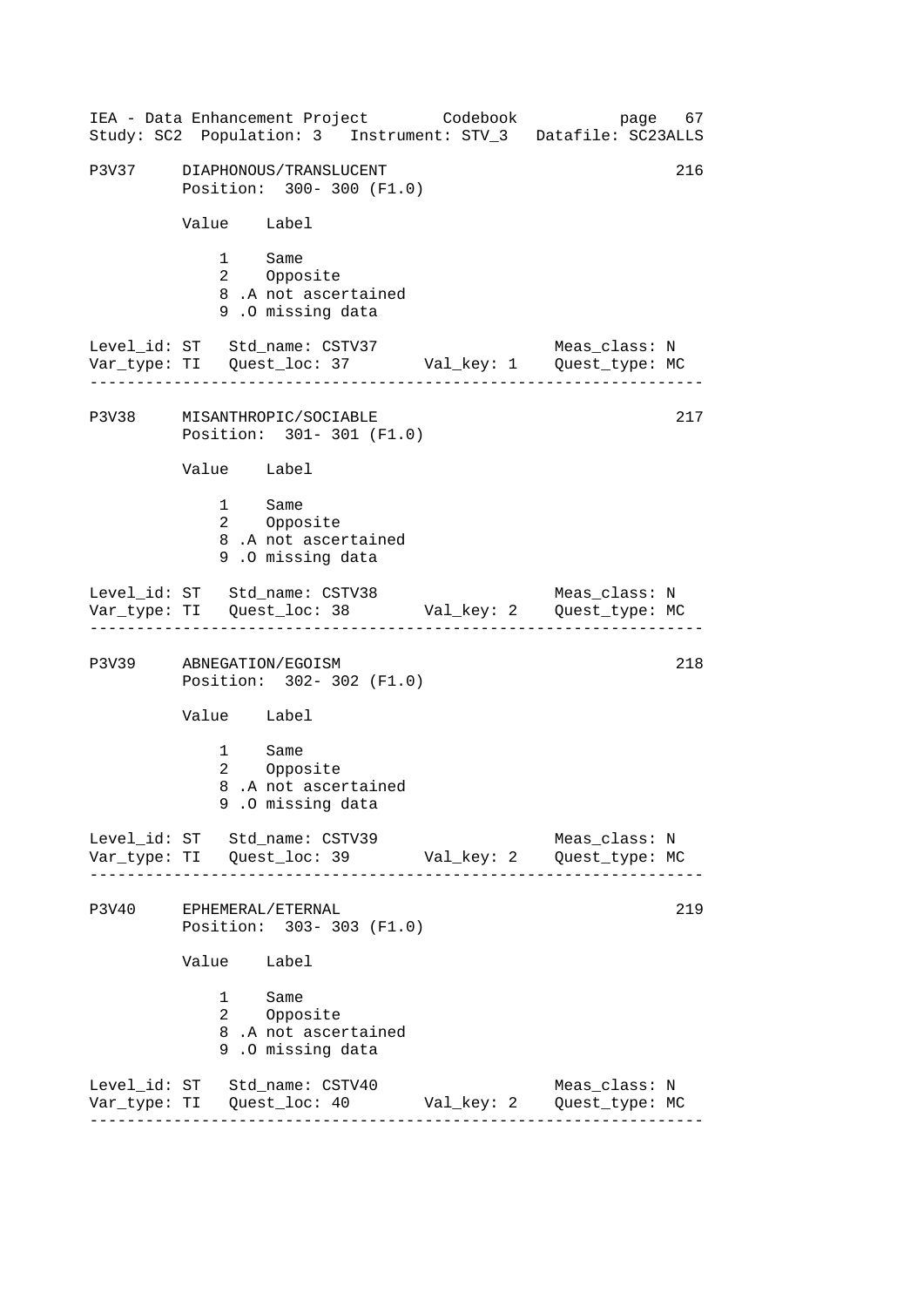------------------------------------------------------------------ ------------------------------------------------------------------ IEA - Data Enhancement Project Codebook page 68 Study: SC2 Population: 3 Instrument: STQ\_3 Datafile: SC23ALLS P3Q01 8265-5437 220 Position: 304- 304 (F1.0) Value Label 1 2828 2 2832 3 3228 4 3232 5 3838 8 .A not ascertained 9 .O missing data Level\_id: ST Std\_name: CSTQ01 Meas\_class: N Var\_type: TI Quest\_loc: 1 Val\_key: 1 Quest\_type: MC P3Q02 SQ ROOT 12 X 75 Position: 305- 305 (F1.0) Value Label 1 6.25 2 30 3 87  $4 \overline{625}$ 5 900 8 .A not ascertained 9 .O missing data Level\_id: ST Std\_name: CSTQ02 Var\_type: TI Quest\_loc: 2 Val\_key: 2 Quest\_type: MC Meas\_class: N P3Q03 POLYNOMIAL 62709 Position: 306- 306 (F1.0) Value Label 1 6 279 2 62 709 3 602 709 4 627 009 5 6 020 709 8 .A not ascertained 9 .O missing data Level\_id: ST Std\_name: CSTQ03 Meas\_class: N Var\_type: TI Quest\_loc: 3 Val\_key: 4 Quest\_type: MC 221 222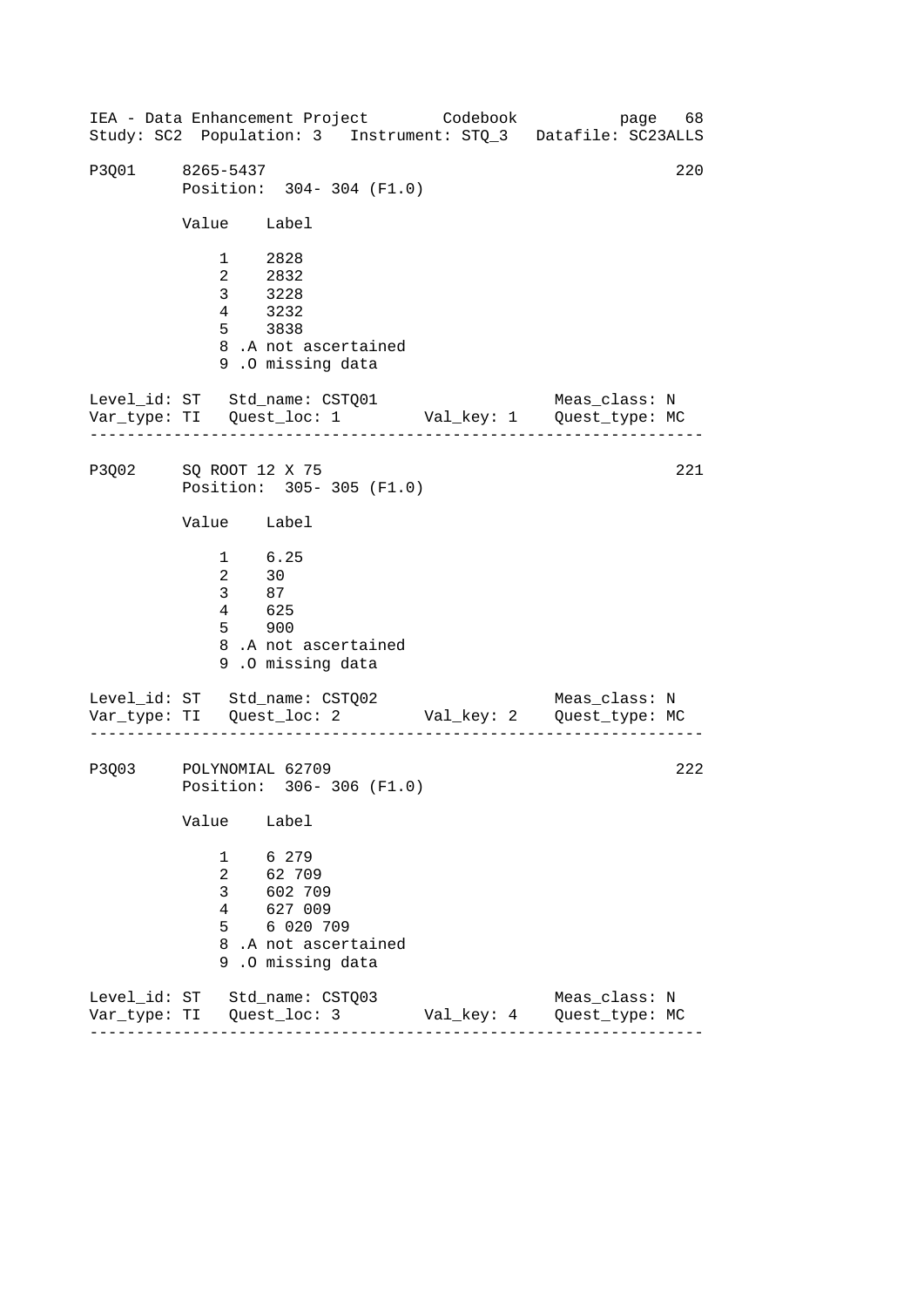------------------------------------------------------------------ ------------------------------------------------------------------ IEA - Data Enhancement Project Codebook page 69 Study: SC2 Population: 3 Instrument: STQ\_3 Datafile: SC23ALLS P3Q04 4 X N = 24-N 223 Position: 307- 307 (F1.0) Value Label 1 5 2 6 3 8 4 12 5 18 8 .A not ascertained 9 .O missing data Level\_id: ST Std\_name: CSTQ04 Meas\_class: N Var\_type: TI Quest\_loc: 4 Val\_key: 3 Quest\_type: MC P3Q05 0.00046 Position: 308- 308 (F1.0) Value Label  $1 \t 4.6 \t x \t (10)-5$ 2  $4.6 \times (10)-4$ 3 46 x (10)-4 4 46 x (10)-3 5 0.46 x (10)3 8 .A not ascertained 9 .O missing data Level\_id: ST Std\_name: CSTQ05 Var\_type: TI Quest\_loc: 5 Val\_key: 2 Quest\_type: MC Meas\_class: N P3Q06 227 STUDENTS IN CLUBS Position: 309- 309 (F1.0) Value Label 1 84 2 107 3 120 4 143 5 191 8 .A not ascertained 9 .O missing data Level\_id: ST Std\_name: CSTQ06 Meas\_class: N Var\_type: TI Quest\_loc: 6 Val\_key: 4 Quest\_type: MC 224 225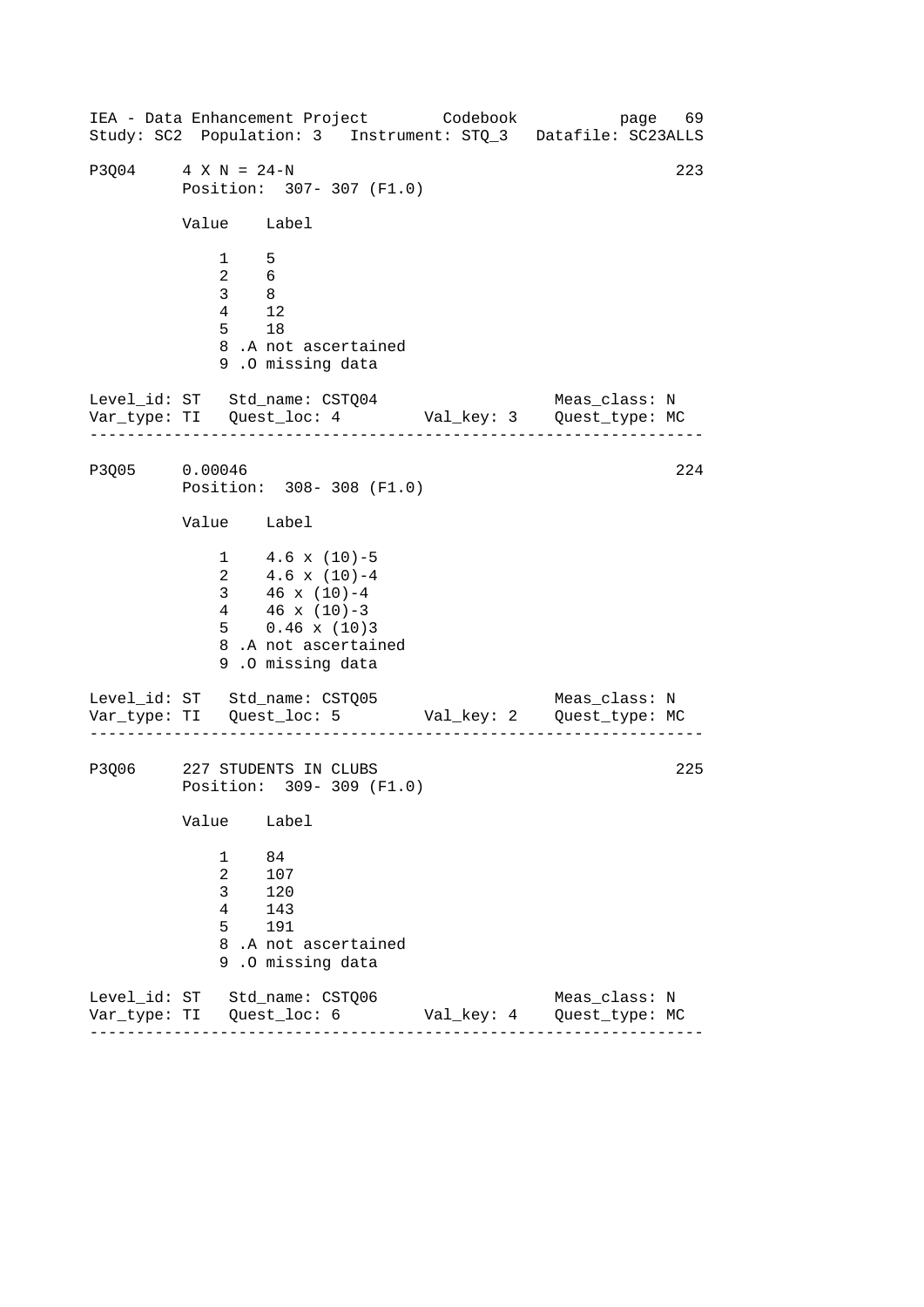------------------------------------------------------------------ ------------------------------------------------------------------ IEA - Data Enhancement Project Codebook page 70 Study: SC2 Population: 3 Instrument: STQ\_3 Datafile: SC23ALLS P3O07 3/7 X 7/9 226 Position: 310- 310 (F1.0) Value Label  $1 \quad 3/7 \times 7/9 = 63/21 = 3$ 2 3/7 x 7/9=21/16=1 5/16<br>3 3/7 x 7/9=10/16=5/8 3 3/7 x 7/9=10/16=5/8 4 3/7 x 7/9=21/63=1/3 5 3/7 x 7/9=27/49 8 .A not ascertained 9 .O missing data Level\_id: ST Std\_name: CSTQ07 Meas\_class: N Var\_type: TI Quest\_loc: 7 Val\_key: 4 Quest\_type: MC P3008 A/15 - B/5 227 Position: 311- 311 (F1.0) Value Label 1 (a - 3b) / 15 2 (5a - 15b) / 15 3 (a - b) / 10 4 (a - b) / 75 5 (3a - 5b) / 75 8 .A not ascertained 9 .O missing data Level\_id: ST Std\_name: CSTQ08 Meas\_class: N Var\_type: TI Quest\_loc: 8 Val\_key: 1 Quest\_type: MC P3Q09 RAINFALL GRAPH 228 Position: 312- 312 (F1.0) Value Label 1 1 cm 2 2 cm 3 3 cm 4 4 cm 5 5 cm 8 .A not ascertained 9 .O missing data Level\_id: ST Std\_name: CSTQ09 Meas\_class: N Var\_type: TI Quest\_loc: 9 Val\_key: 2 Quest\_type: MC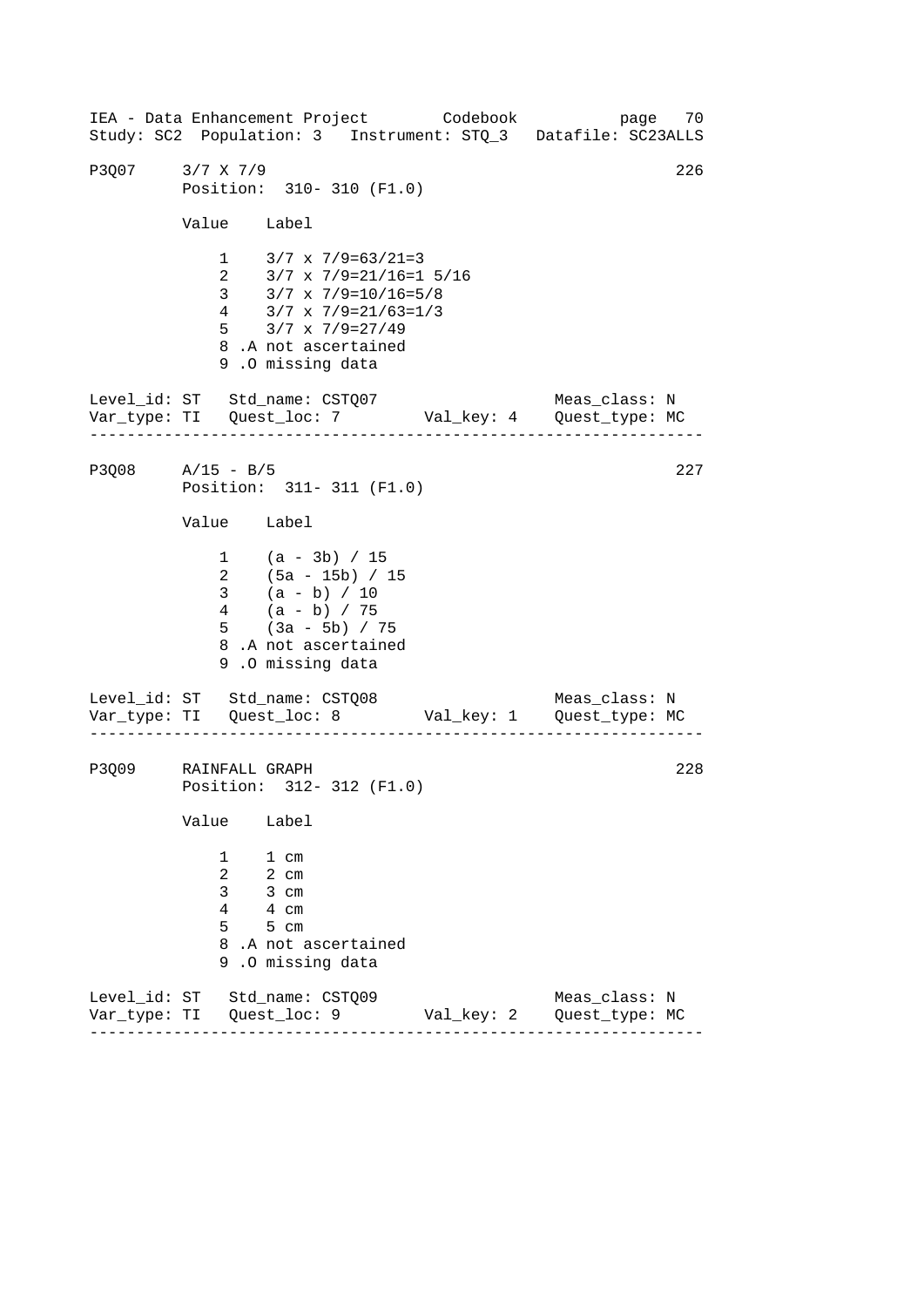------------------------------------------------------------------ ------------------------------------------------------------------ IEA - Data Enhancement Project Codebook page 71 Study: SC2 Population: 3 Instrument: STQ\_3 Datafile: SC23ALLS P3O10 TEMPERATURE GRAPH 229 Position: 313- 313 (F1.0) Value Label 1 9.5 cm 2 10 cm 3 10.5 cm 4 21 cm 5 42 cm 8 .A not ascertained 9 .O missing data Level\_id: ST Std\_name: CSTQ10 Meas\_class: N Var\_type: TI Quest\_loc: 10 Val\_key: 3 Quest\_type: MC P3011 GRAPH EQUATION 230 Position: 314- 314 (F1.0) Value Label 1  $y = x + 1$ 2  $y = x + 2$ 3  $y = 2x + 2$  $4 \quad y = 2x + 2$ 5  $y = 3x - 2$ 8 .A not ascertained 9 .O missing data Level\_id: ST Std\_name: CSTQ11 Meas\_class: N Var\_type: TI Quest\_loc: 11 Val\_key: 2 Quest\_type: MC P3Q12 SERIES 2,4,...,48,120 231 Position: 315- 315 (F1.0) Value Label [1 8](#page-73-0)  2 12 3 16 4 24 5 32 8 .A not ascertained 9 .O missing data Level\_id: ST Std\_name: CSTQ12 Meas\_class: N Var\_type: TI Quest\_loc: 12 Val\_key: 2 Quest\_type: MC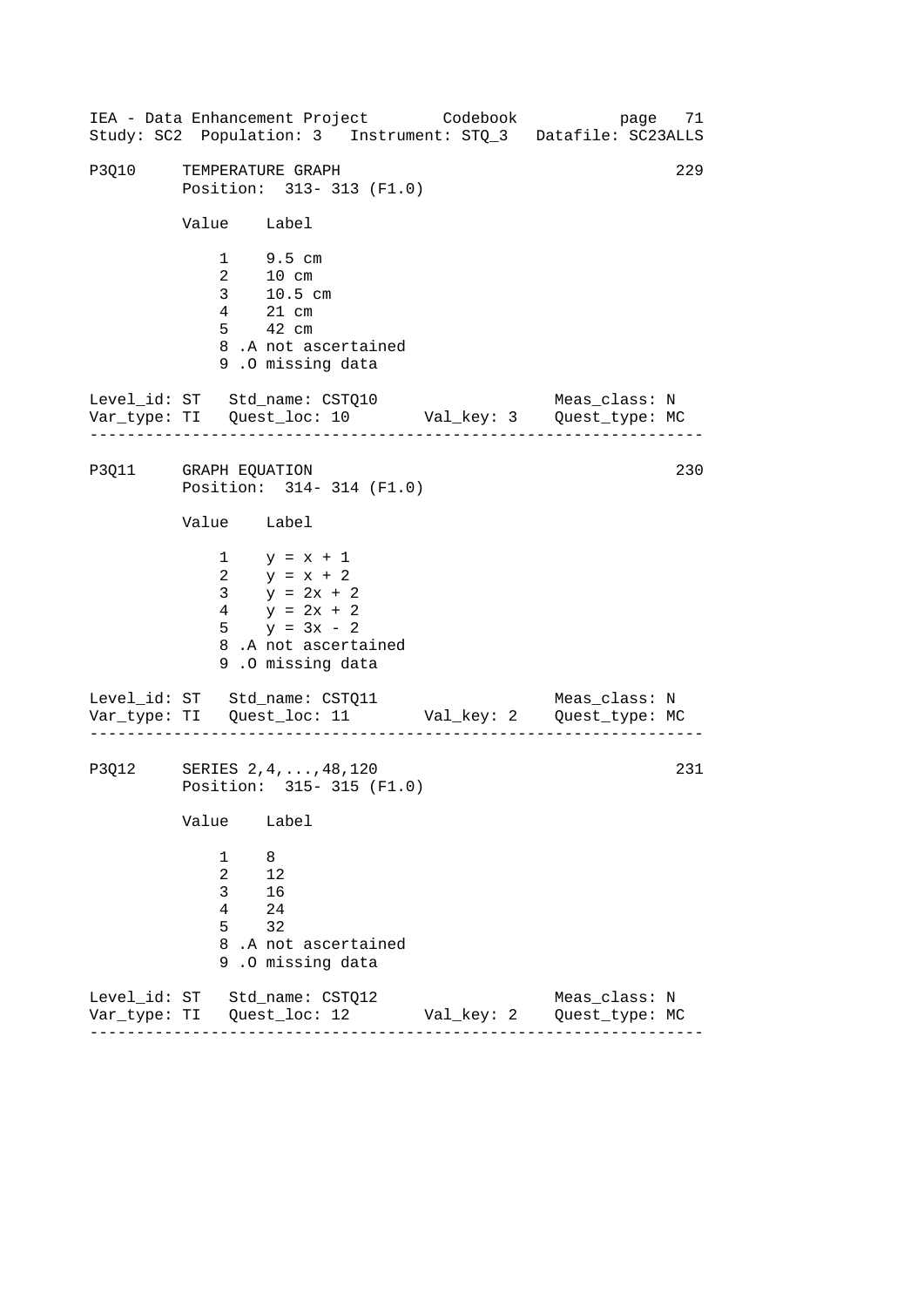------------------------------------------------------------------ ------------------------------------------------------------------ IEA - Data Enhancement Project Codebook page 72 Study: SC2 Population: 3 Instrument: STQ\_3 Datafile: SC23ALLS P3013 SOLID PLASTIC CUBE 232 Position: 316- 316 (F1.0) Value Label 1 16 grams 2 8 grams 3 4 grams 4 3 grams 5 2 grams 8 .A not ascertained 9 .O missing data Level\_id: ST Std\_name: CSTQ13 Meas\_class: N Var\_type: TI Quest\_loc: 13 Val\_key: 2 Quest\_type: MC P3Q14 PERIMETER Position: 317- 317 (F1.0) Value Label 1 4 cm 2 12 cm 3 16 cm 4 20 cm 5 24 cm 8 .A not ascertained 9 .O missing data Level\_id: ST Std\_name: CSTQ14 Var\_type: TI Quest\_loc: 14 Val\_key: 5 Quest\_type: MC Meas\_class: N P3Q15 HEIGHT OF TREE Position: 318- 318 (F1.0) Value Label 1 8 metres 2 10 metres 3 15 metres 4 18 metres 5 20 metres 8 .A not ascertained 9 .O missing data Level\_id: ST Std\_name: CSTQ15 Meas\_class: N Var\_type: TI Quest\_loc: 15 Val\_key: 2 Quest\_type: MC 233 234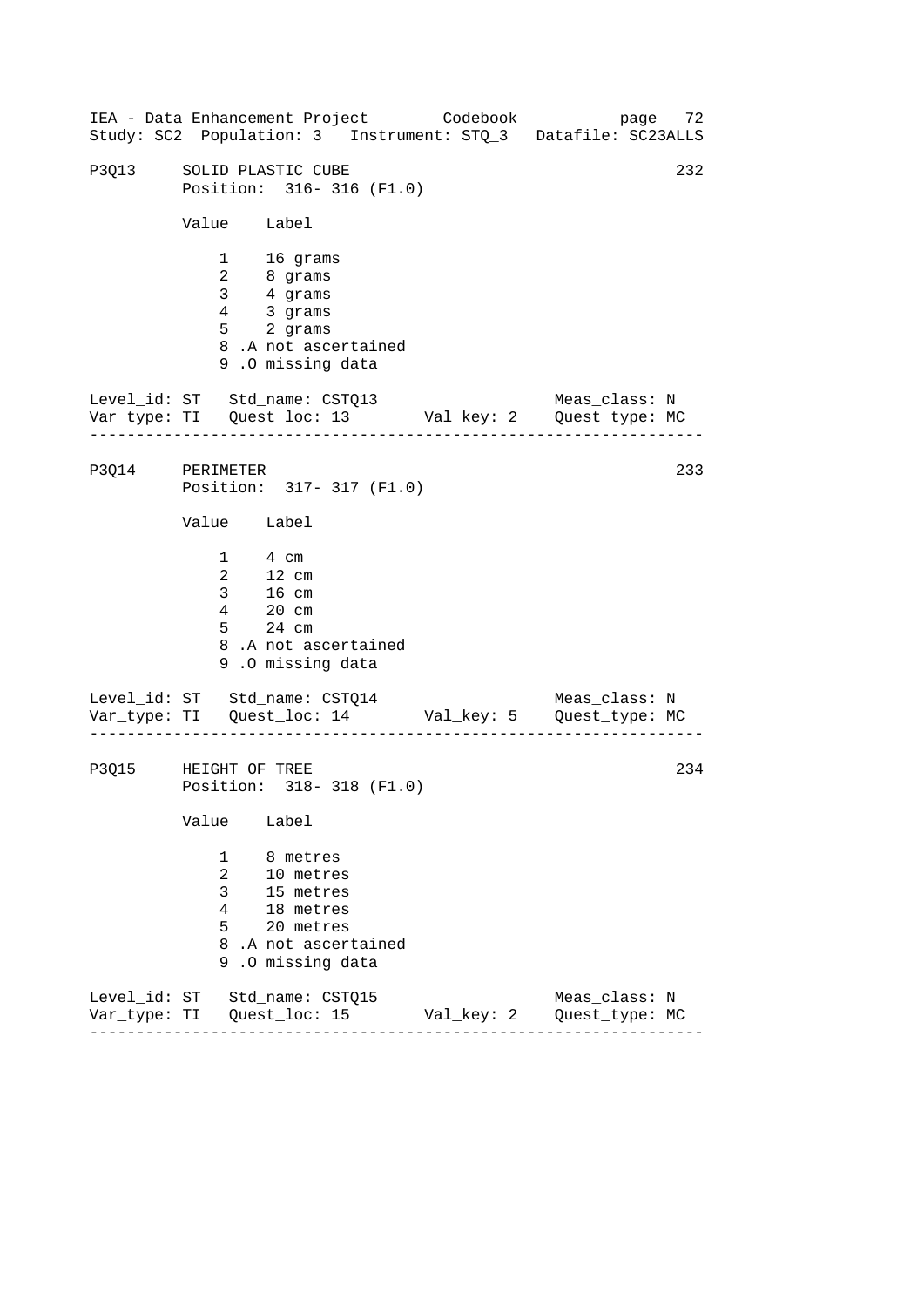------------------------------------------------------------------ ------------------------------------------------------------------ IEA - Data Enhancement Project Codebook page 73 Study: SC2 Population: 3 Instrument: STQ\_3 Datafile: SC23ALLS P3016 X/2 LESS THAN 7 235 Position: 319- 319 (F1.0) Value Label  $1 \times < 7/2$ 2 x < 5 3 x < 14 4 x > 5 5 x > 14 8 .A not ascertained 9 .O missing data Level\_id: ST Std\_name: CSTQ16 Meas\_class: N Var\_type: TI Quest\_loc: 16 Val\_key: 3 Quest\_type: MC P3Q17  $2/* = * / 8$ Position: 320- 320 (F1.0) Value Label 1 1 2 2 3 4 4 8 5 16 8 .A not ascertained 9 .O missing data Level\_id: ST Std\_name: CSTQ17 Var\_type: TI Quest\_loc: 17 Val\_key: 3 Quest\_type: MC Meas\_class: N P3Q18 XY=1 AND X GT 0 Position: 321- 321 (F1.0) Value Label 1 x > 1 , y negative 2 x > 1, y > 1 3  $x < 1, y < 1$ 4 x increases, y increases 5 x increases, y decreases 8 .A not ascertained 9 .O missing data Level\_id: ST Std\_name: CSTQ18 Meas\_class: N Var\_type: TI Quest\_loc: 18 Val\_key: 5 Quest\_type: MC 236 237

------------------------------------------------------------------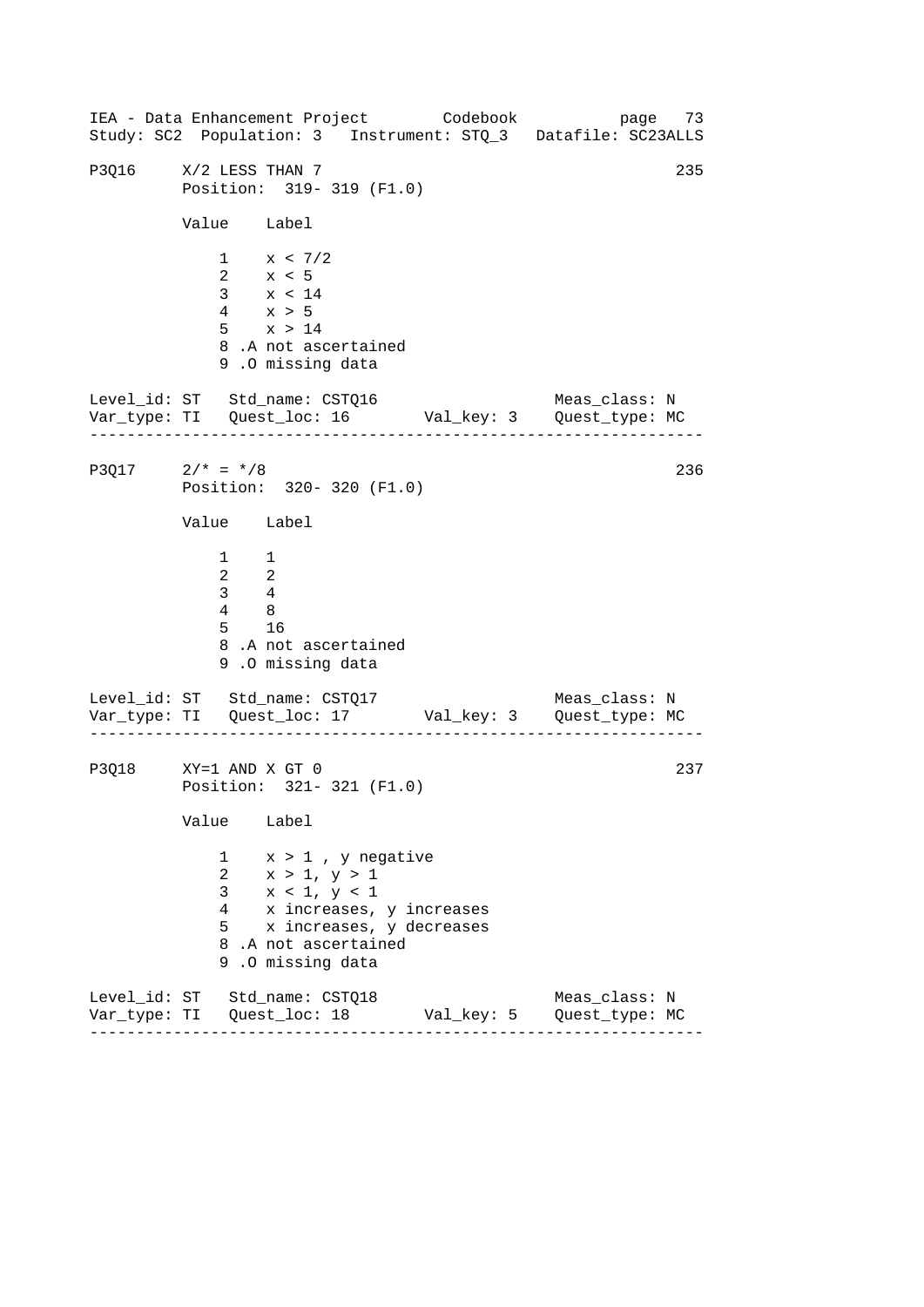------------------------------------------------------------------ ------------------------------------------------------------------ IEA - Data Enhancement Project Codebook page 74 Study: SC2 Population: 3 Instrument: STQ\_3 Datafile: SC23ALLS  $P3Q19$   $5*B = 2/5$  238 Position: 322- 322 (F1.0) Value Label  $\begin{array}{ccc} 1 & 2 \\ 2 & 3 \end{array}$ 2 3 3 5 4 7 5 9 8 .A not ascertained 9 .O missing data Level\_id: ST Std\_name: CSTQ19 Meas\_class: N Var\_type: TI Quest\_loc: 19 Val\_key: 4 Quest\_type: MC P3Q20 FACTORY M CARS 239 Position: 323- 323 (F1.0) Value Label 1 100p + m 2 100m + mp 3 (m + mp) / 100 4 m + mp/100 5 p/100 + m 8 .A not ascertained 9 .O missing data Level\_id: ST Std\_name: CSTQ20 Meas\_class: N Var\_type: TI Quest\_loc: 20 Val\_key: 4 Quest\_type: MC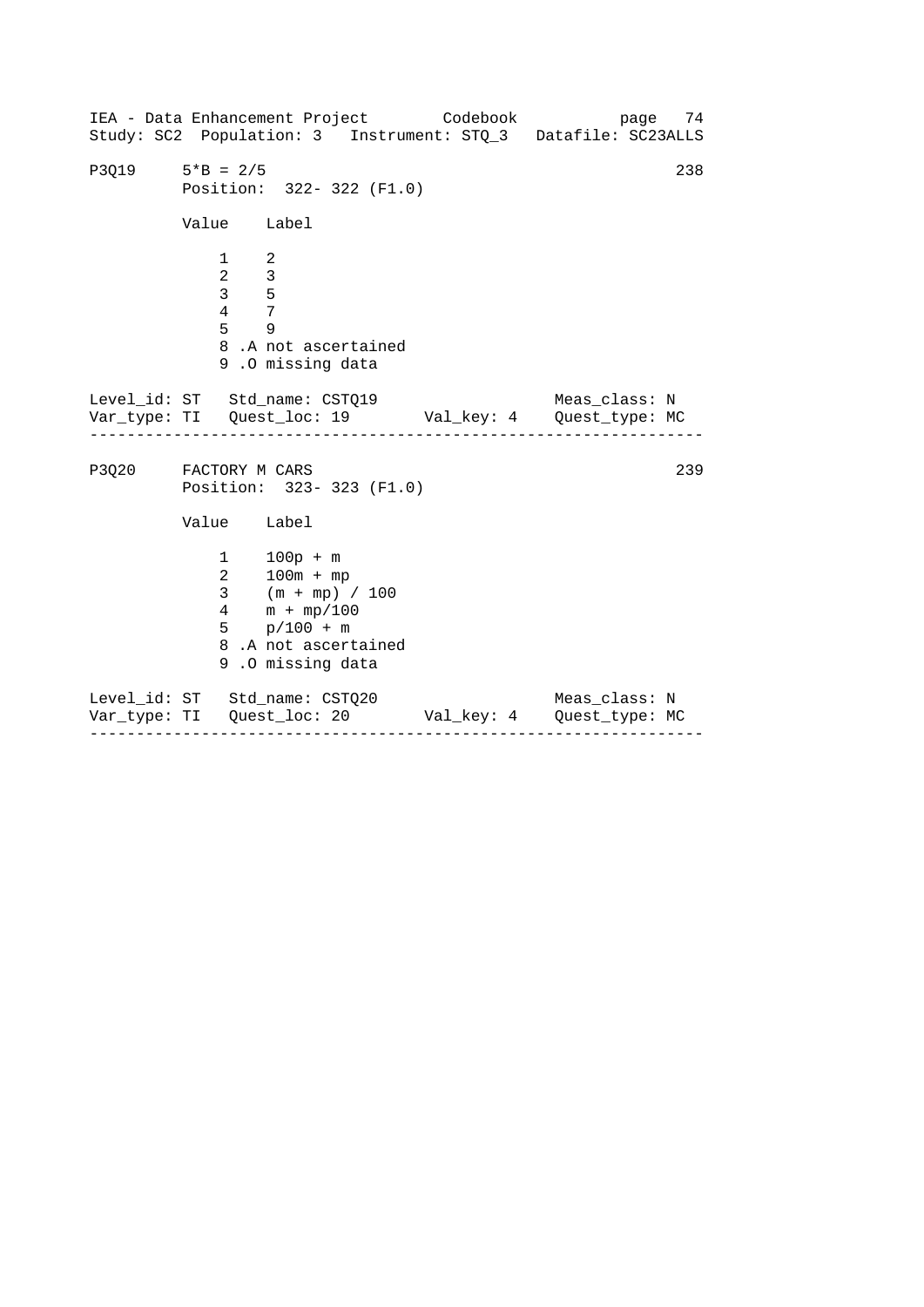------------------------------------------------------------------ ------------------------------------------------------------------ ------------------------------------------------------------------ IEA - Data Enhancement Project Codebook page 75 Study: SC2 Population: 3 Instrument: STM\_3 Datafile: SC23ALLS P3M01 SATURN AROUND SUN 240 Position: 324- 324 (F1.0) Value Label 1 300 days 2 10 years 3 30 years 4 100 years 5 500 years 7 .I non-standard 8 .A not ascertained 9 .O missing data Level\_id: ST Std\_name: CSTM01 Meas\_class: N Var\_type: TI Quest\_loc: 1 Val\_key: 3 Quest\_type: MC P3M02 FOSSILS IN MOUNTAIN Position: 325- 325 (F1.0) Value Label 1 Live in sea or on land 2 Organs for breathing 3 Rocks formed in sea 4 5 Migrate on to land Evolved to land forms 7 .I non-standard 8 .A not ascertained 9 .O missing data Level\_id: ST Std\_name: CSTM02 Meas\_class: N Var\_type: TI Quest\_loc: 2 Val\_key: 3 Quest\_type: MC P3M03 STAR PROPERTIES Position: 326- 326 (F1.0) Value Label 1 Order brightness, colour 2 Order brightness, distance Earth 3 Dinstance Earth, colour 4 Order brightness, surface temp 5 Colour, surface temp 7 .I non-standard 8 .A not ascertained 9 .O missing data Level\_id: ST Std\_name: CSTM03 Meas\_class: N Var\_type: TI Quest\_loc: 3 Val\_key: 5 Quest\_type: MC 241 242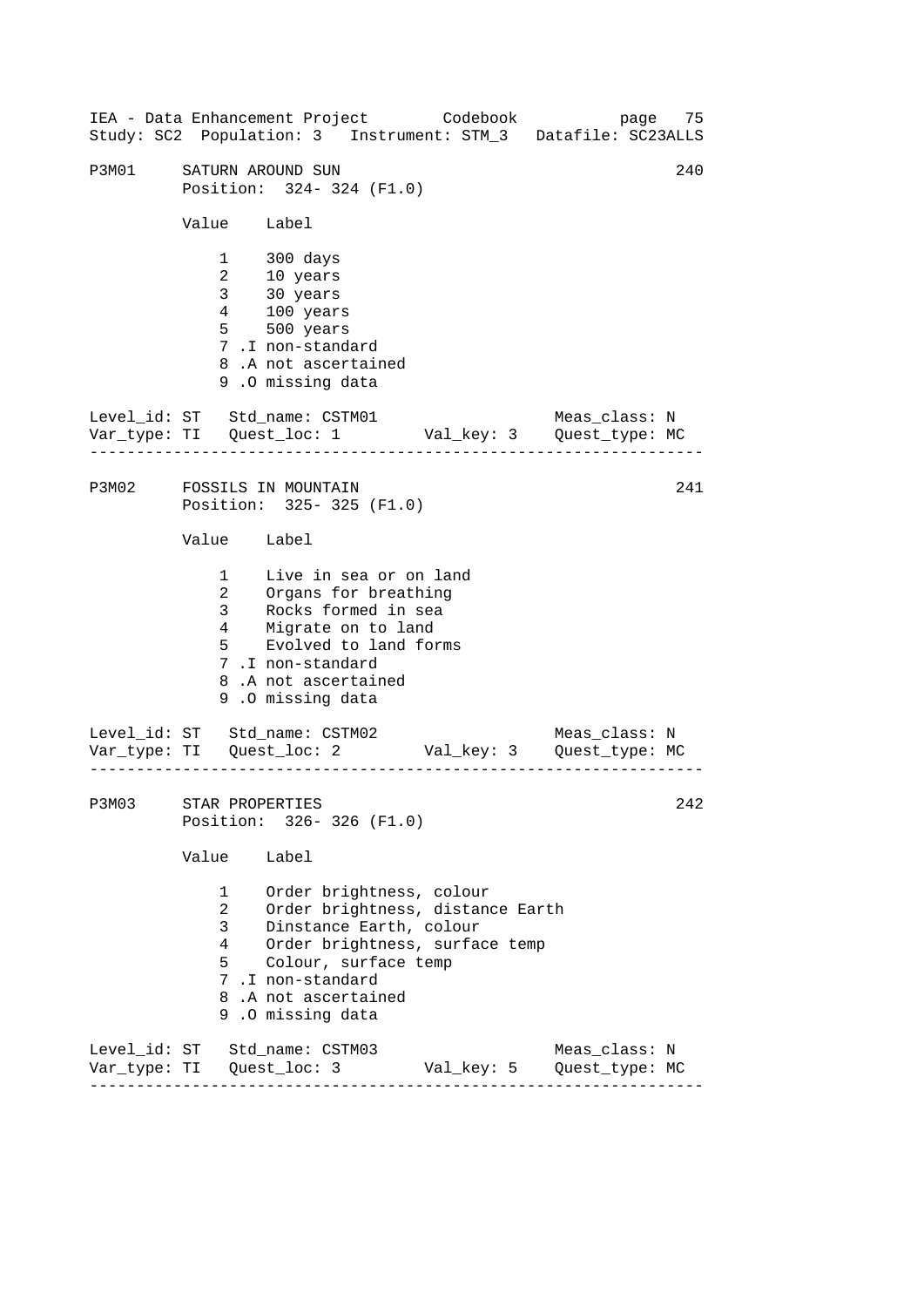------------------------------------------------------------------ ------------------------------------------------------------------ ------------------------------------------------------------------ 243 IEA - Data Enhancement Project Codebook page 76 Study: SC2 Population: 3 Instrument: STM\_3 Datafile: SC23ALLS P3M04 POISONOUS COMPOUND Position: 327- 327 (F1.0) Value Label 1 Both poisonous 2 At least 1 poisonous 3 One poisonous, other not 4 Neither poisonous 5 Neither need poisonous 7 .I non-standard 8 .A not ascertained 9 .O missing data Level\_id: ST Std\_name: CSTM04 Meas\_class: N Var\_type: TI Quest\_loc: 4 Val\_key: 5 Quest\_type: MC P3M05 MOUNTAIN Position: 328- 328 (F1.0) Value Label 1 2 3 4 5 A dry region A jungle A glacier A large lake A rain forest 7 .I non-standard 8 .A not ascertained 9 .O missing data Level\_id: ST Std\_name: CSTM05 Meas\_class: N Var\_type: TI Quest\_loc: 5 Val\_key: 1 Quest\_type: MC P3M06 HEAT ZINC IN SULPHUR Position: 329- 329 (F1.0) Value Label 1 Twice as much 2 1 g sulpher left 3 1 g zinc left 4 1 g of each left 5 No reaction 7 .I non-standard 8 .A not ascertained 9 .O missing data Level\_id: ST Std\_name: CSTM06 Meas\_class: N Var\_type: TI Quest\_loc: 6 Val\_key: 2 Quest\_type: MC 244 245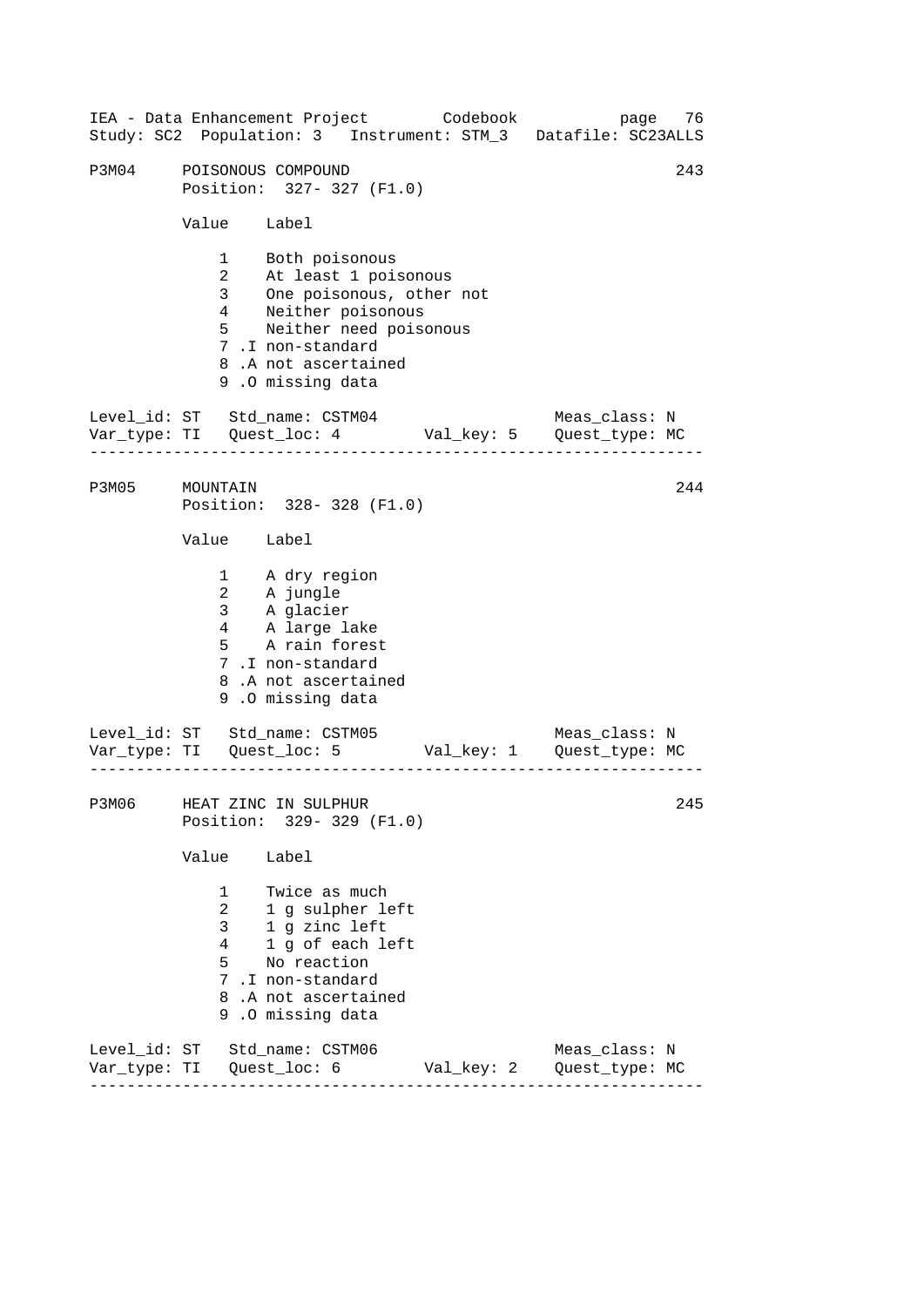|              |                                                                                      | IEA - Data Enhancement Project Codebook<br>Study: SC2 Population: 3 Instrument: STM_3 Datafile: SC23ALLS                                                                                            |            | page                            | 77  |
|--------------|--------------------------------------------------------------------------------------|-----------------------------------------------------------------------------------------------------------------------------------------------------------------------------------------------------|------------|---------------------------------|-----|
| P3M07        |                                                                                      | AQUATIC ORGANISMS<br>Position: 330-330 (F1.0)                                                                                                                                                       |            |                                 | 246 |
|              | Value Label                                                                          |                                                                                                                                                                                                     |            |                                 |     |
|              | $1 \quad \Box$<br>$\overline{a}$<br>3 <sup>7</sup><br>$4\overline{ }$<br>$5^{\circ}$ | Oxygen, carbon dioxide<br>Oxygen, carbohydrate<br>Nitrogen, carbon dioxide<br>Carbon dioxide, oxygen<br>Carbon dioxide, carbohydrate<br>7.I non-standard<br>8.A not ascertained<br>9.0 missing data |            |                                 |     |
|              |                                                                                      | Level_id: ST Std_name: CSTM07                                                                                                                                                                       |            | Meas_class: N                   |     |
| P3M08        | HUMAN NERVE CELL                                                                     | Position: 331-331 (F1.0)                                                                                                                                                                            |            |                                 | 247 |
|              | Value Label                                                                          |                                                                                                                                                                                                     |            |                                 |     |
|              |                                                                                      | 1 Picture A<br>2 Picture B<br>3 Picture C<br>4 Picture D<br>5 Picture E<br>7.I non-standard<br>8.A not ascertained<br>9.0 missing data                                                              |            |                                 |     |
|              |                                                                                      | Level_id: ST Std_name: CSTM08<br>Var_type: TI Quest_loc: 8 Val_key: 1 Quest_type: MC                                                                                                                |            | Meas_class: N                   |     |
| <b>P3M09</b> |                                                                                      | CERTAIN FERTILIZATION<br>Position: 332- 332 (F1.0)                                                                                                                                                  |            |                                 | 248 |
|              | Value                                                                                | Label                                                                                                                                                                                               |            |                                 |     |
|              | 1<br>$\overline{a}$<br>3<br>4<br>5                                                   | Find a mate<br>Reproductive organs<br>Gametes fuse<br>Spermatozoon, egg cell<br>Store food for embryo<br>7.I non-standard<br>8.A not ascertained<br>9.0 missing data                                |            |                                 |     |
| Var_type: TI |                                                                                      | Level_id: ST Std_name: CSTM09<br>Quest_loc: 9                                                                                                                                                       | Val_key: 3 | Meas_class: N<br>Quest_type: MC |     |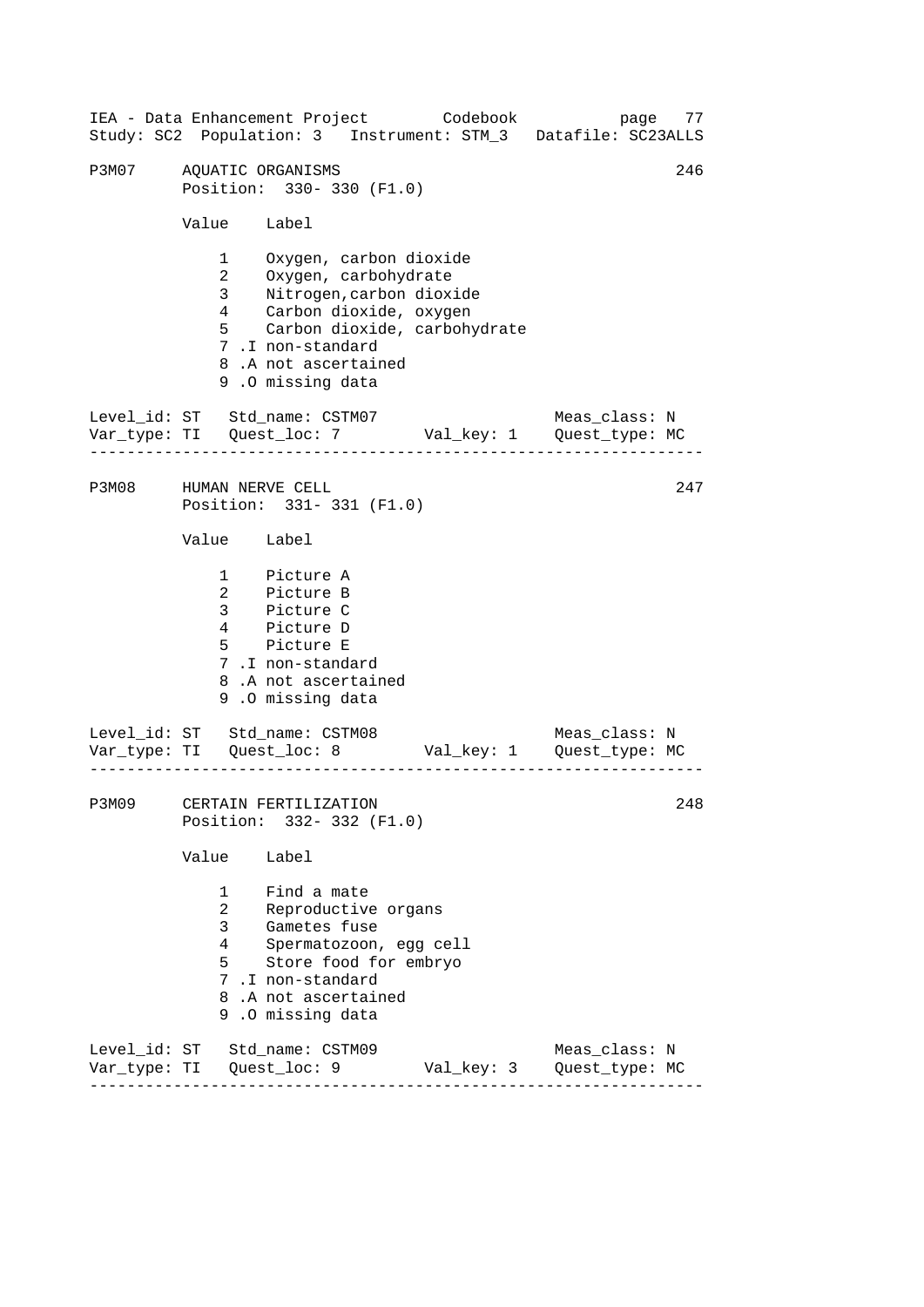------------------------------------------------------------------ ------------------------------------------------------------------ ------------------------------------------------------------------ IEA - Data Enhancement Project Codebook page 78 Study: SC2 Population: 3 Instrument: STM\_3 Datafile: SC23ALLS P3M10 INSECT CO2 APPARATUS 249 Position: 333- 333 (F1.0) Value Label 1 Rate of movement 2 Amount of heat 3 Rate of respiration 4 Effect carbon dioxide 5 Amount carbon dioxide 7 .I non-standard 8 .A not ascertained 9 .O missing data Level id: ST Std name: CSTM10 Meas class: N Var\_type: TI Quest\_loc: 10 Val\_key: 3 Quest\_type: MC P3M11 STERILE MALE INSECTS Position: 334- 334 (F1.0) Value Label 1 No, female lay eggs 2 No, insects mate 3 No, offspring mutation Yes, decrease reproduction 5 Yes, male would die 7 .I non-standard 8 .A not ascertained 9 .O missing data Level\_id: ST Std\_name: CSTM11 Meas\_class: N Var\_type: TI Quest\_loc: 11 Val\_key: 4 Quest\_type: MC P3M12 RESPIRATION APPARATUS Position: 335- 335 (F1.0) Value Label 1 Small container 2 Large container 3 Bright light 4 Dark cloth 5 Kept moist, cotton wool 7 .I non-standard 8 .A not ascertained 9 .O missing data Level\_id: ST Std\_name: CSTM12 Meas\_class: N Var\_type: TI Quest\_loc: 12 Val\_key: 1 Quest\_type: MC 250 251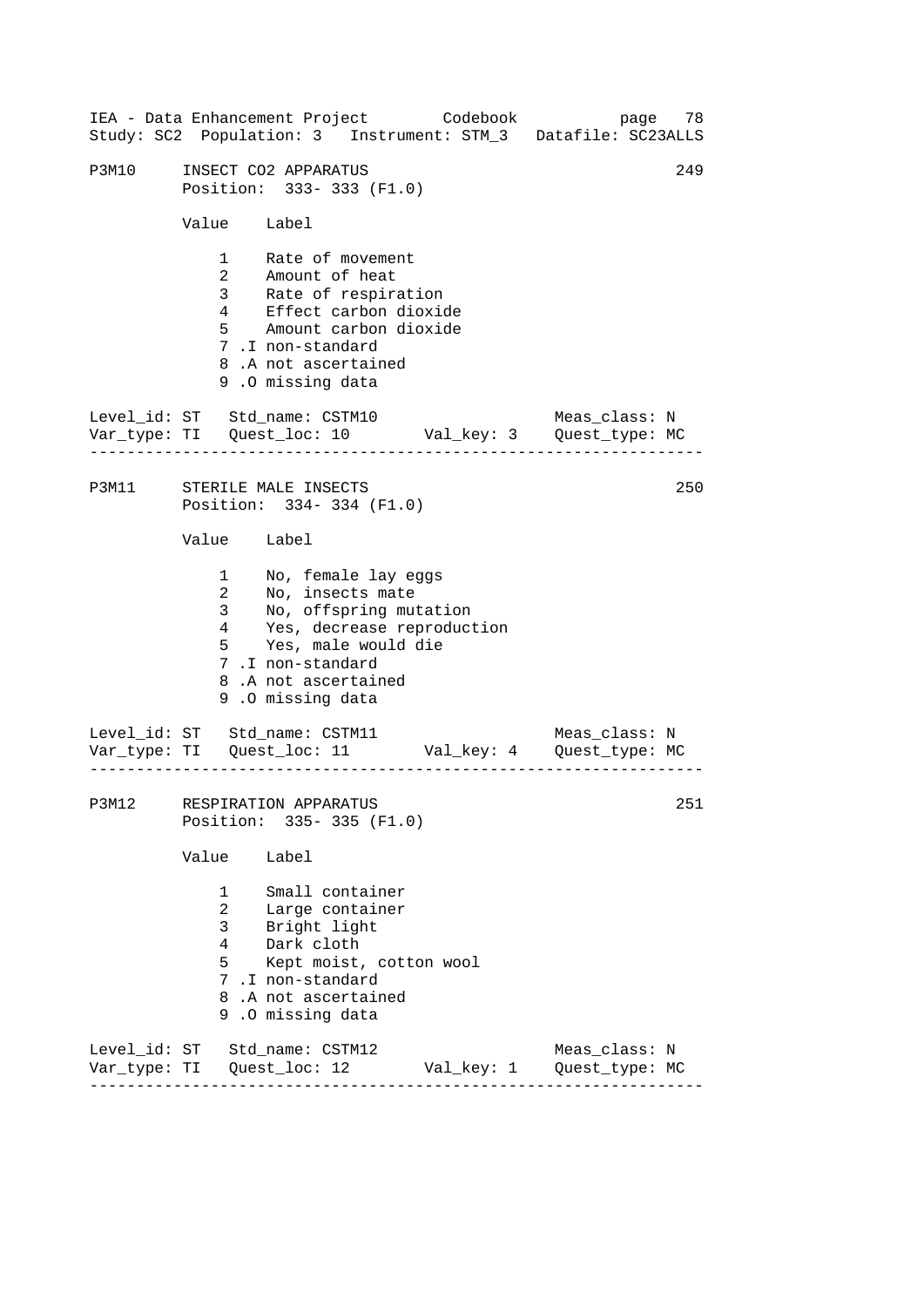------------------------------------------------------------------ ------------------------------------------------------------------ ------------------------------------------------------------------ IEA - Data Enhancement Project Codebook page 79 Study: SC2 Population: 3 Instrument: STM\_3 Datafile: SC23ALLS P3M13 BODY TEMPERATURE 252 Position: 336- 336 (F1.0) Value Label 1 Blood distributes heat 2 Respiration 3 Absorbed from sun 4 Hot meals 5 Warm clothes 7 .I non-standard 8 .A not ascertained 9 .O missing data Level id: ST Std name: CSTM13 Meas class: N Var\_type: TI Quest\_loc: 13 Val\_key: 2 Quest\_type: MC P3M14 MYRTLE OAK LEAVES Position: 337- 337 (F1.0) Value Label 1 Myrtle leaves 15/27 C 2 Myrtle stems/leaves 3 Myrtle leaves red/orange 4 Oak leaves orange/blue 5 Oak leaves 15/27 C 7 .I non-standard 8 .A not ascertained 9 .O missing data Level\_id: ST Std\_name: CSTM14 Meas\_class: N Var\_type: TI Quest\_loc: 14 Val\_key: 1 Quest\_type: MC P3M15 FOOD WEB SNAKES Position: 338- 338 (F1.0) Value Label 1 Nematodes increase 2 Frogs decrease 3 Insect larvae decrease 4 Cetipedes decrease 5 No change 7 .I non-standard 8 .A not ascertained 9 .O missing data Level\_id: ST Std\_name: CSTM15 Meas\_class: N Var\_type: TI Quest\_loc: 15 Val\_key: 4 Quest\_type: MC 253 254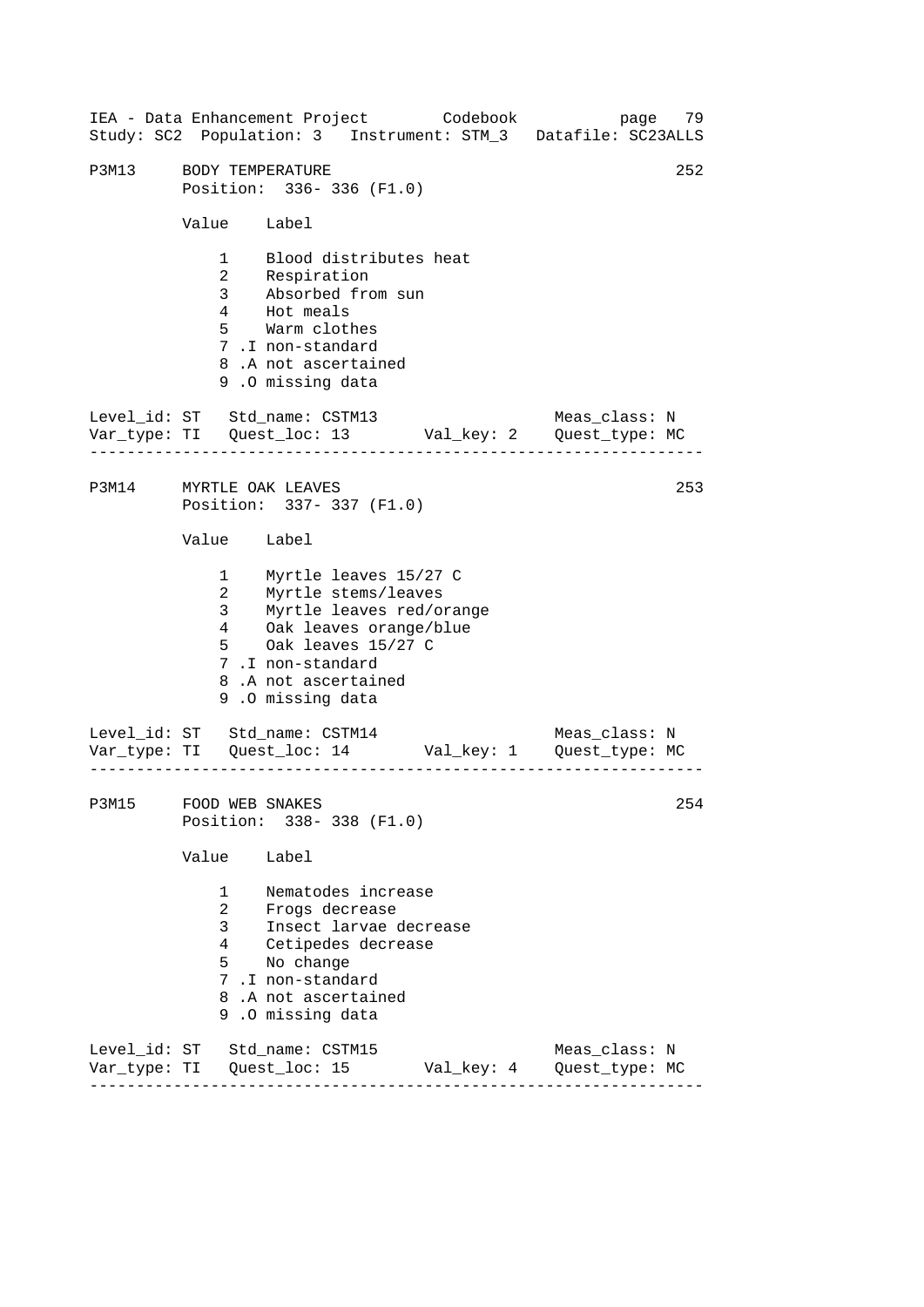------------------------------------------------------------------ ------------------------------------------------------------------ ------------------------------------------------------------------ IEA - Data Enhancement Project Codebook page 80 Study: SC2 Population: 3 Instrument: STM\_3 Datafile: SC23ALLS P3M16 ALCOHOL BURNED IN AIR 255 Position: 339- 339 (F1.0) Value Label 1 I and II 2 I, II and III  $\frac{2}{3}$  I and III 4 II and III 5 I only 7 .I non-standard 8 .A not ascertained 9 .O missing data Level\_id: ST Std\_name: CSTM16 Meas\_class: N Var\_type: TI Quest\_loc: 16 Val\_key: 1 Quest\_type: MC P3M17 ZINC STRIPS Position: 340- 340 (F1.0) Value Label 1 2 I + IV strong acids II acid 3 III no acid  $4$  III H2SO4 5 I + IV alkaline solutions 7 .I non-standard 8 .A not ascertained 9 .O missing data Level\_id: ST Std\_name: CSTM17 Meas\_class: N Var\_type: TI Quest\_loc: 17 Val\_key: 2 Quest\_type: MC P3M18 MOL FORMULA HYDROCARBON Position: 341- 341 (F1.0) Value Label 1 CH2 2 CH2N 3 C2H4 4 C3H6N 5 C4H8 7 .I non-standard 8 .A not ascertained 9 .O missing data Level\_id: ST Std\_name: CSTM18 Meas\_class: N Var\_type: TI Quest\_loc: 18 Val\_key: 3 Quest\_type: MC 256 257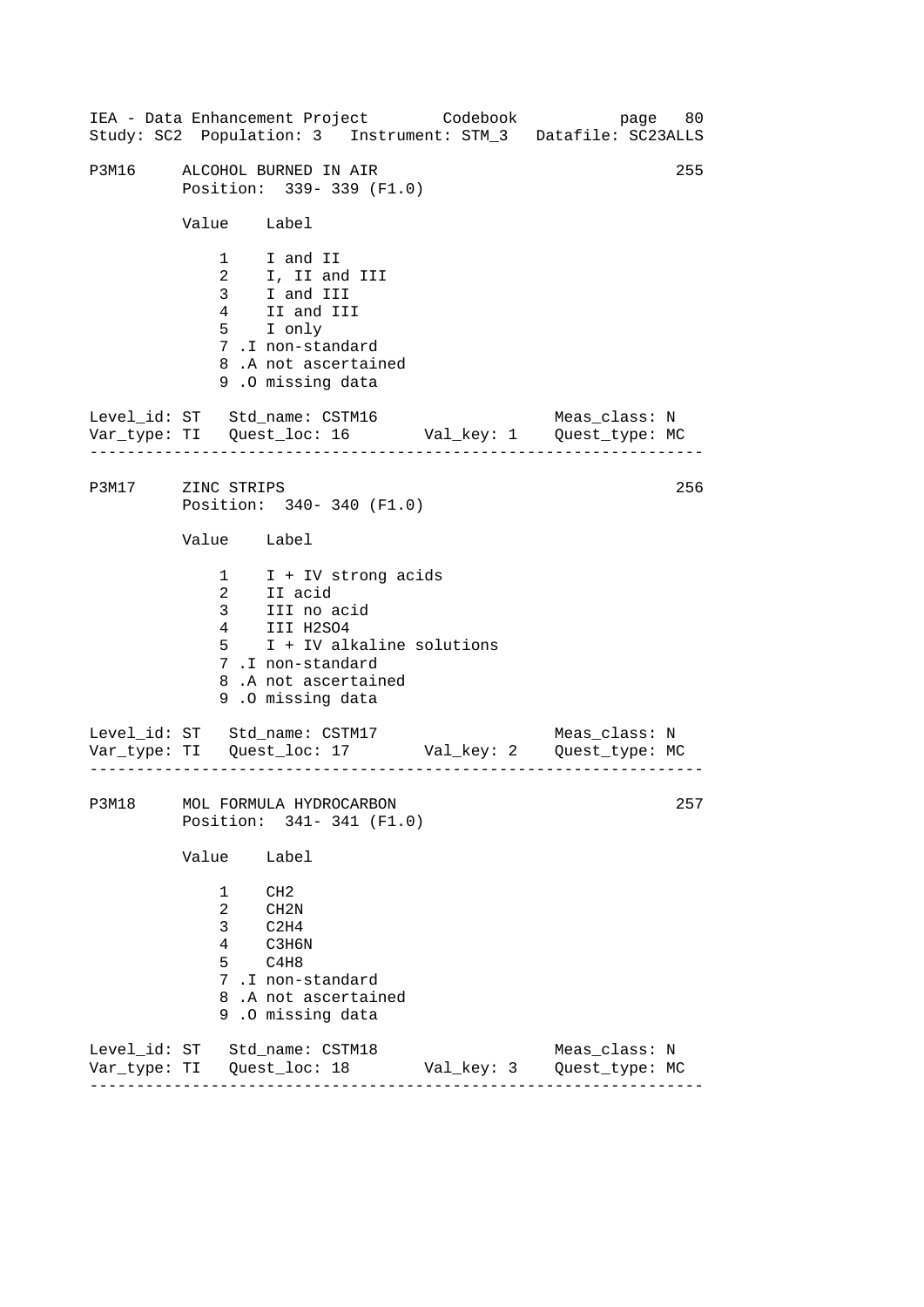|                       |                                                                              | IEA - Data Enhancement Project Codebook<br>Study: SC2 Population: 3 Instrument: STM_3 Datafile: SC23ALLS                                                               | page 81       |     |
|-----------------------|------------------------------------------------------------------------------|------------------------------------------------------------------------------------------------------------------------------------------------------------------------|---------------|-----|
| P3M19                 |                                                                              | PARTICLES IN CHEM CHANGE<br>Position: 342-342 (F1.0)                                                                                                                   |               | 258 |
|                       | Value Label                                                                  |                                                                                                                                                                        |               |     |
|                       | $1 \quad \blacksquare$<br>$\overline{a}$<br>3 <sup>7</sup><br>$\overline{4}$ | Electron furthest nucleus<br>Electron closest nucleus<br>Electron from nucleus<br>Protons<br>5 Neutrons<br>7.I non-standard<br>8.A not ascertained<br>9.0 missing data |               |     |
|                       |                                                                              | Level_id: ST Std_name: CSTM19                                                                                                                                          | Meas_class: N |     |
| P3M20 FLOUR EXPLOSION |                                                                              | Position: 343-343 (F1.0)                                                                                                                                               |               | 259 |
|                       | Value Label                                                                  |                                                                                                                                                                        |               |     |
|                       | 3 <sup>7</sup><br>4                                                          | 1 Produced heat<br>2 Change composition<br>Greater surface area<br>More energy<br>5 Burn completely<br>7.I non-standard<br>8.A not ascertained<br>9.0 missing data     |               |     |
|                       |                                                                              | Level_id: ST Std_name: CSTM20                                                                                                                                          | Meas_class: N |     |
| P3M21                 |                                                                              | SULPHURIC ACID + ZINC<br>Position: 344- 344 (F1.0)                                                                                                                     |               | 260 |
|                       | Value                                                                        | Label                                                                                                                                                                  |               |     |
|                       | $1 \quad$<br>$\overline{2}$<br>3 <sup>7</sup><br>4<br>5                      | More than 19 g.<br>Less than 19 g.<br>Equal to 19 g.<br>Less than 16 g.<br>Equal to $16$ g.<br>7.I non-standard<br>8.A not ascertained<br>9.0 missing data             |               |     |
|                       |                                                                              | Level_id: ST Std_name: CSTM21                                                                                                                                          | Meas_class: N |     |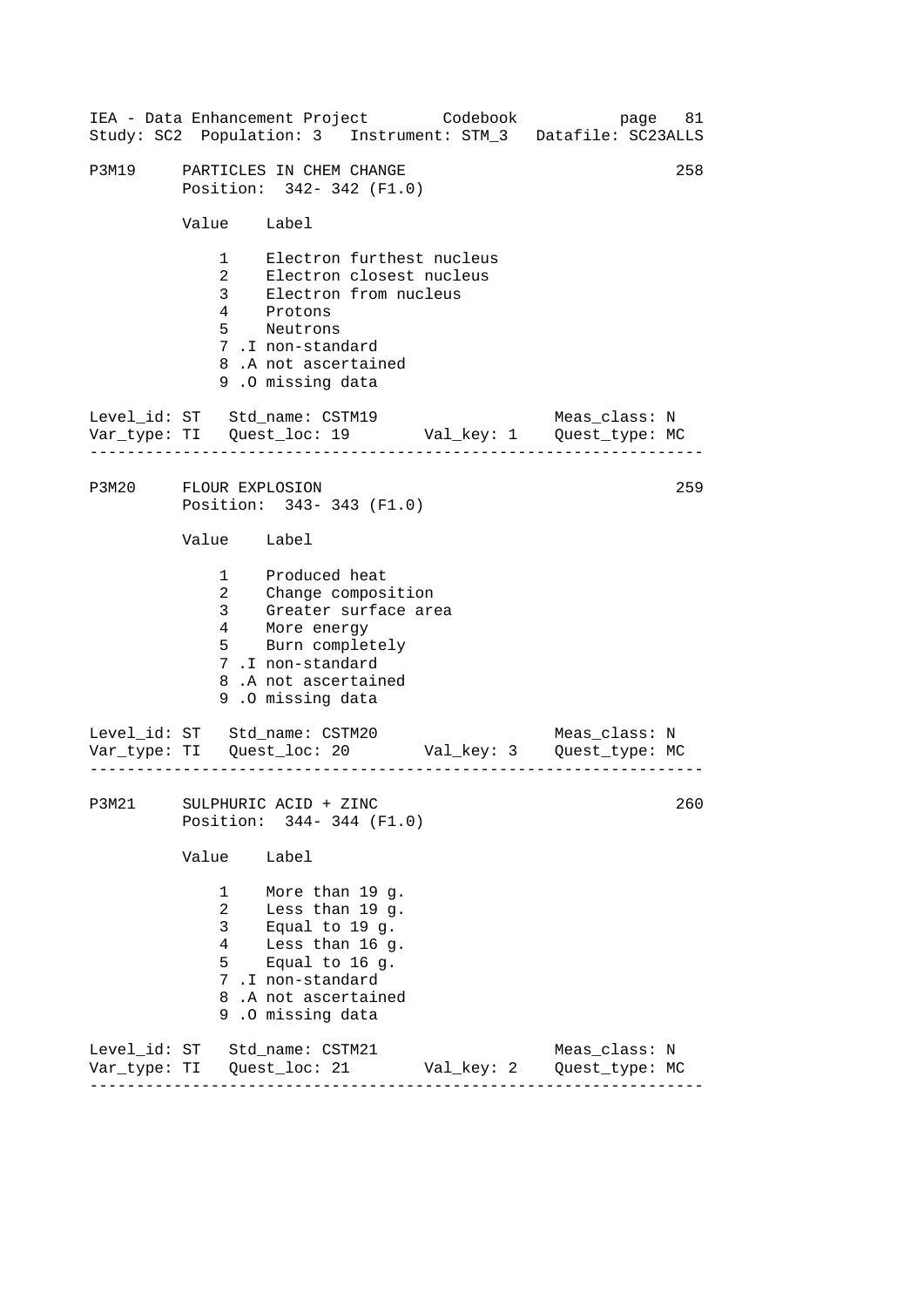|                      |                                                                                              |                                                                                                                                                                                                            | IEA - Data Enhancement Project Codebook | Study: SC2 Population: 3 Instrument: STM_3 Datafile: SC23ALLS | page 82 |
|----------------------|----------------------------------------------------------------------------------------------|------------------------------------------------------------------------------------------------------------------------------------------------------------------------------------------------------------|-----------------------------------------|---------------------------------------------------------------|---------|
| P3M22                |                                                                                              | MAMMAL BIRTHWEIGHT<br>Position: 345-345 (F1.0)                                                                                                                                                             |                                         |                                                               | 261     |
|                      | Value Label                                                                                  |                                                                                                                                                                                                            |                                         |                                                               |         |
|                      | $1 \quad \blacksquare$<br>$\overline{a}$<br>3 <sup>7</sup><br>$4\overline{ }$<br>$5^{\circ}$ | Larger mammal, greater perc<br>Smaller mammal, greater per<br>Greater perc, slower double<br>Greater perc, faster double<br>No relationship<br>7.I non-standard<br>8.A not ascertained<br>9.0 missing data |                                         |                                                               |         |
|                      |                                                                                              | Level_id: ST Std_name: CSTM22                                                                                                                                                                              |                                         | Meas_class: N                                                 |         |
| P3M23 INCLINED PLANE |                                                                                              | Position: 346-346 (F1.0)                                                                                                                                                                                   |                                         |                                                               | 262     |
|                      | Value Label                                                                                  |                                                                                                                                                                                                            |                                         |                                                               |         |
|                      |                                                                                              | 1 Picture A<br>2 Picture B<br>3 Picture C<br>4 Picture D<br>5 Picture E<br>7.I non-standard<br>8.A not ascertained<br>9.0 missing data                                                                     |                                         |                                                               |         |
|                      |                                                                                              | Level_id: ST Std_name: CSTM23                                                                                                                                                                              |                                         | Meas_class: N                                                 |         |
| P3M24                |                                                                                              | HYDROGEN IN CONTAINER<br>Position: 347- 347 (F1.0)                                                                                                                                                         |                                         |                                                               | 263     |
|                      | Value                                                                                        | Label                                                                                                                                                                                                      |                                         |                                                               |         |
|                      | $1 \quad \blacksquare$<br>$\overline{a}$<br>3 <sup>7</sup><br>4<br>5                         | Less<br>Greater<br>The same<br>Depends on volume<br>Depends on temperature<br>7 .I non-standard<br>8.A not ascertained<br>9.0 missing data                                                                 |                                         |                                                               |         |
|                      |                                                                                              | Level_id: ST Std_name: CSTM24                                                                                                                                                                              |                                         | Meas_class: N                                                 |         |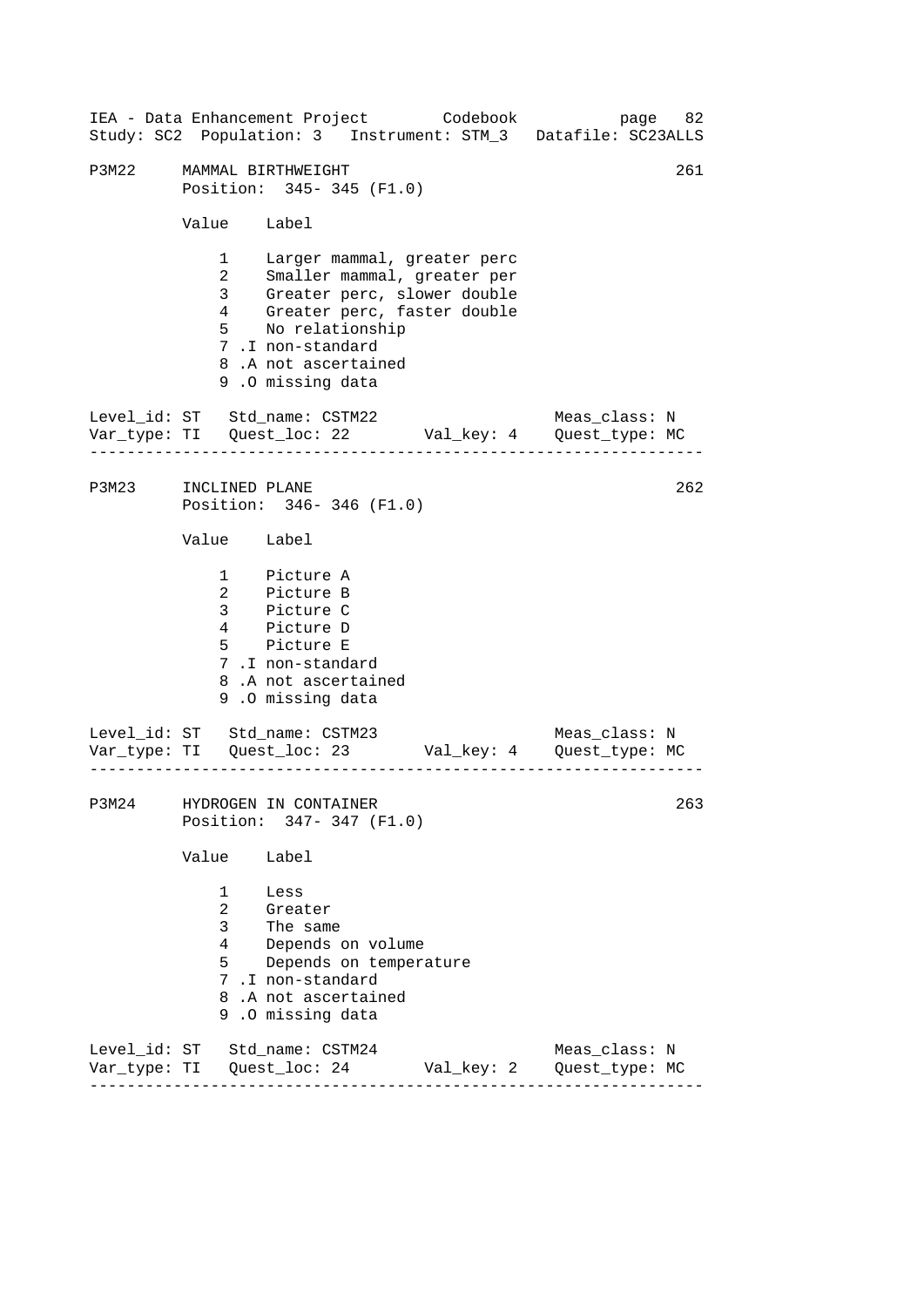------------------------------------------------------------------ ------------------------------------------------------------------ ------------------------------------------------------------------ IEA - Data Enhancement Project Codebook page 83 Study: SC2 Population: 3 Instrument: STM\_3 Datafile: SC23ALLS P3M25 OBJECTS ON THREAD 264 Position: 348- 348 (F1.0) Value Label 1 42 N 2 35 N<br>3 27 N 3 27 N 4 15 N 5 7 N 7 .I non-standard 8 .A not ascertained 9 .O missing data Level id: ST Std name: CSTM25 Meas class: N Var\_type: TI Quest\_loc: 25 Val\_key: 3 Quest\_type: MC P3M26 WATER TO STEAM 265 Position: 349- 349 (F1.0) Value Label 1 Molecules further apart 2 Molecules bigger<br>3 Water molecules 3 Water molecules increase<br>4 Less atmospheric pressure 4 Less atmospheric pressure 5 Water molecules repel each other 7 .I non-standard 8 .A not ascertained 9 .O missing data Level\_id: ST Std\_name: CSTM26 Meas\_class: N Var\_type: TI Quest\_loc: 26 Val\_key: 1 Quest\_type: MC P3M27 CIRCUIT IN BOX 266 Position: 350- 350 (F1.0) Value Label 1 Picture A 2 Picture B 3 Picture C 4 Picture D 5 Picture E 7 .I non-standard 8 .A not ascertained 9 .O missing data Level\_id: ST Std\_name: CSTM27 Meas\_class: N Var\_type: TI Quest\_loc: 27 Val\_key: 4 Quest\_type: MC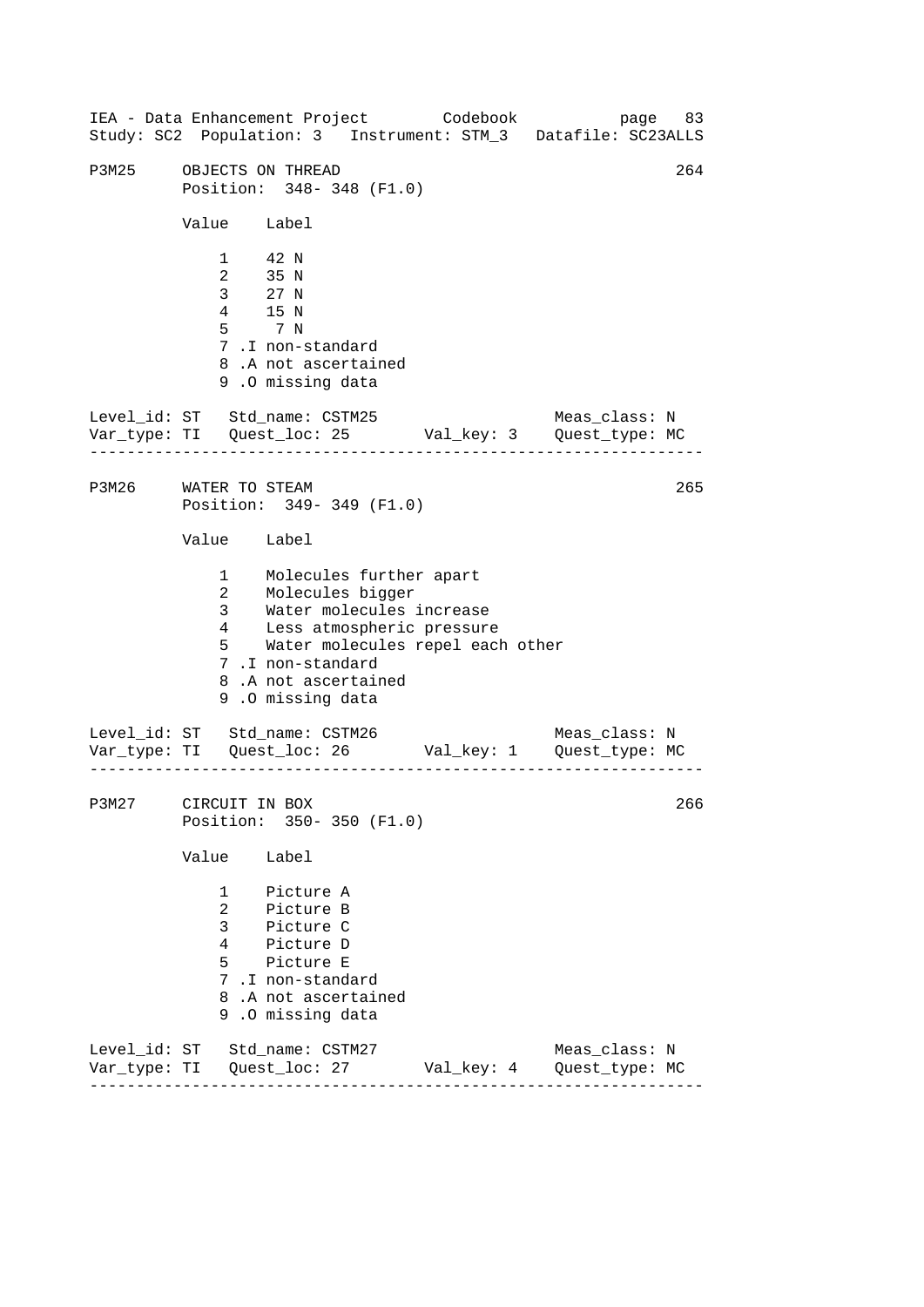|                        |                                                                   | IEA - Data Enhancement Project Codebook<br>Study: SC2 Population: 3 Instrument: STM_3 Datafile: SC23ALLS                               | page 84       |     |
|------------------------|-------------------------------------------------------------------|----------------------------------------------------------------------------------------------------------------------------------------|---------------|-----|
| P3M28                  |                                                                   | HEAT FLOW APPARATUS<br>Position: 351-351 (F1.0)                                                                                        |               | 267 |
|                        | Value Label                                                       |                                                                                                                                        |               |     |
|                        |                                                                   | 1 Picture A<br>2 Picture B<br>3 Picture C<br>4 picture D<br>5 Picture E<br>7.I non-standard<br>8.A not ascertained<br>9.0 missing data |               |     |
|                        |                                                                   | Level_id: ST Std_name: CSTM28<br>Var_type: TI    Quest_loc: 28    Val_key: 2    Quest_type: MC                                         | Meas_class: N |     |
| P3M29 LAMPS IN CIRCUIT |                                                                   | Position: 352-352 (F1.0)                                                                                                               |               | 268 |
|                        | Value Label                                                       |                                                                                                                                        |               |     |
|                        |                                                                   | 1 Picture A<br>2 Picture B<br>3 Picture C<br>4 Picture D<br>5 Picture E<br>7.I non-standard<br>8.A not ascertained<br>9.0 missing data |               |     |
|                        |                                                                   | Level_id: ST Std_name: CSTM29                                                                                                          | Meas_class: N |     |
|                        |                                                                   | P3M30 RADIOACTIVE ELEMENT<br>Position: 353-353 (F1.0)                                                                                  |               | 269 |
|                        | Value                                                             | Label                                                                                                                                  |               |     |
|                        | $1 \quad$<br>$\overline{2}$<br>3 <sup>7</sup><br>4<br>$5^{\circ}$ | None of it<br>1/36<br>1/12<br>1/4<br>1/2<br>7.I non-standard<br>8.A not ascertained<br>9.0 missing data                                |               |     |
|                        |                                                                   | Level_id: ST Std_name: CSTM30                                                                                                          | Meas_class: N |     |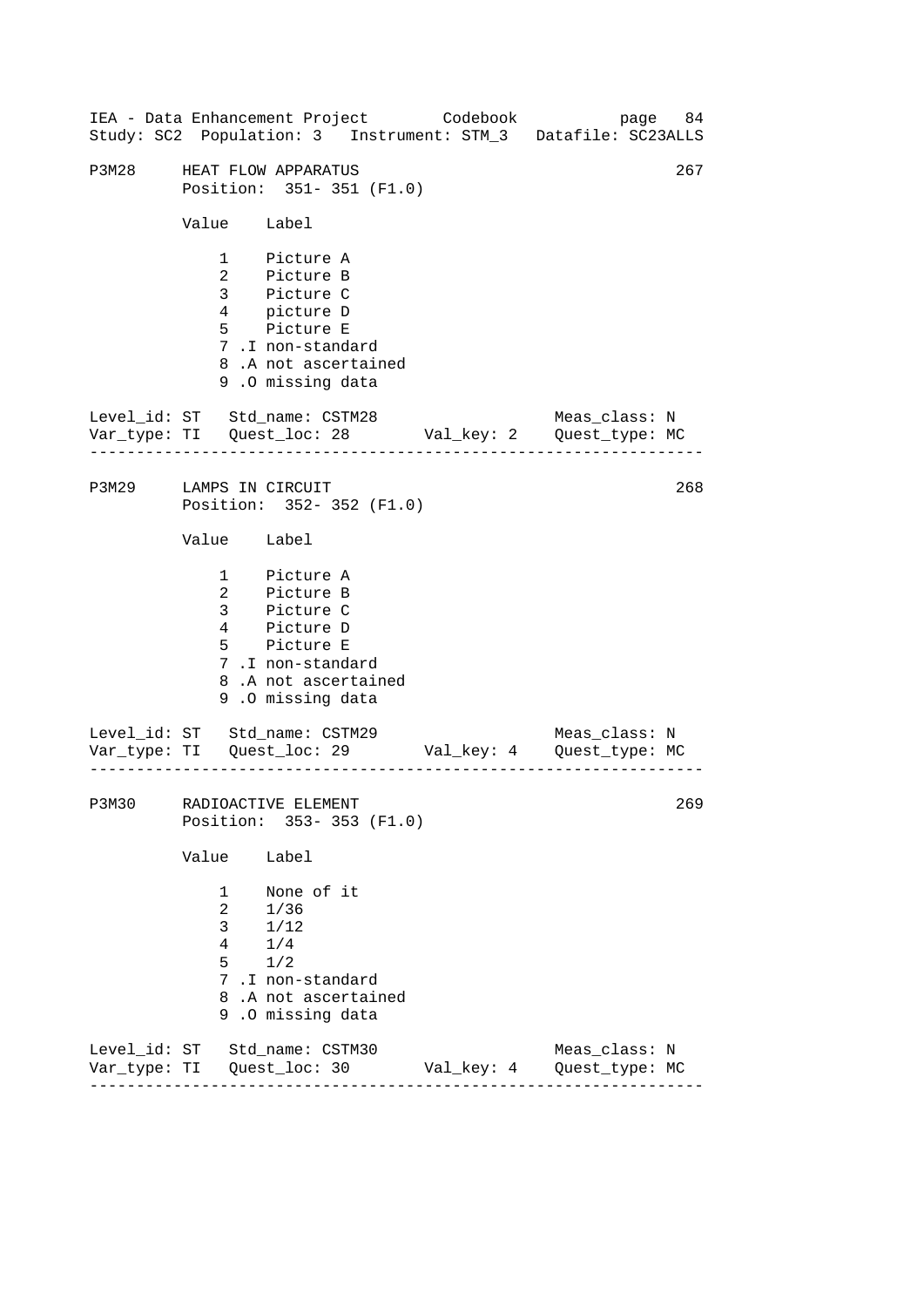|       |                                                              |                                                 | IEA - Data Enhancement Project Codebook bage 85<br>Study: SC2 Population: 3 Instrument: STM_3 Datafile: SC23ALLS |
|-------|--------------------------------------------------------------|-------------------------------------------------|------------------------------------------------------------------------------------------------------------------|
|       | P3M31 NATIONAL OPTION/ITEM 31<br>Position: 354-354 (F1.0)    |                                                 | 270                                                                                                              |
|       | Value Label                                                  |                                                 |                                                                                                                  |
|       | 7.I non-standard<br>8.A not ascertained<br>9.0 missing data  |                                                 |                                                                                                                  |
|       | Level_id: ST Std_name: CSTM31                                |                                                 | Meas class: N                                                                                                    |
|       | P3M32 NATIONAL OPTION/ITEM 32<br>Position: 355-355 (F1.0)    |                                                 | 271                                                                                                              |
|       | Value Label                                                  |                                                 |                                                                                                                  |
|       | 7.I non-standard<br>8.A not ascertained<br>9.0 missing data  |                                                 |                                                                                                                  |
|       | Level_id: ST Std_name: CSTM32                                | Var_type: TI Quest_loc: Val_key: Quest_type: MC | Meas_class: N                                                                                                    |
|       | P3M33 NATIONAL OPTION/ITEM 33<br>Position: 356-356 (F1.0)    |                                                 | 272                                                                                                              |
|       | Value Label                                                  |                                                 |                                                                                                                  |
|       | 7.I non-standard<br>8.A not ascertained<br>9.0 missing data  |                                                 |                                                                                                                  |
|       | Level_id: ST Std_name: CSTM33                                |                                                 | Meas_class: N<br>Quest_type: MC                                                                                  |
| P3M34 | NATIONAL OPTION/ITEM 34<br>Position: 357-357 (F1.0)          |                                                 | 273                                                                                                              |
|       | Value Label                                                  |                                                 |                                                                                                                  |
|       | 7 .I non-standard<br>8.A not ascertained<br>9.0 missing data |                                                 |                                                                                                                  |
|       | Level_id: ST Std_name: CSTM34<br>----------------------      | Val_key:                                        | Meas_class: N<br>Quest_type: MC                                                                                  |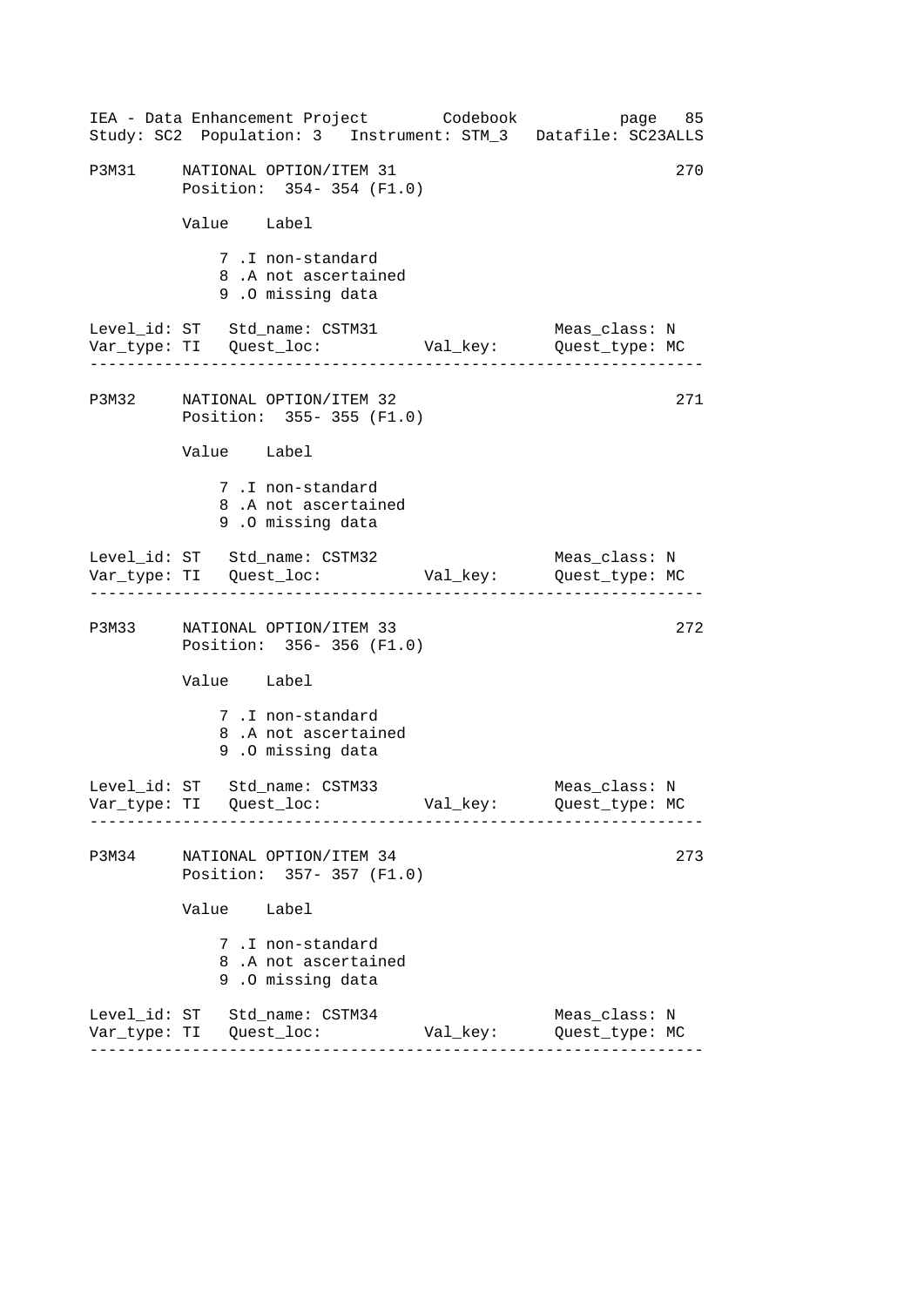|              |       | IEA - Data Enhancement Project                              | Codebook<br>Study: SC2 Population: 3 Instrument: STM_3 Datafile: SC23ALLS |                                 | 86<br>page |
|--------------|-------|-------------------------------------------------------------|---------------------------------------------------------------------------|---------------------------------|------------|
| P3M35        |       | NATIONAL OPTION/ITEM 35<br>Position: 358-358 (F1.0)         |                                                                           |                                 | 274        |
|              | Value | Label                                                       |                                                                           |                                 |            |
|              |       | 7.I non-standard<br>8.A not ascertained<br>9.0 missing data |                                                                           |                                 |            |
| Level id: ST |       | Std name: CSTM35<br>Var type: TI – Ouest loc:               | Val key:                                                                  | Meas class: N<br>Ouest type: MC |            |
|              |       |                                                             |                                                                           |                                 |            |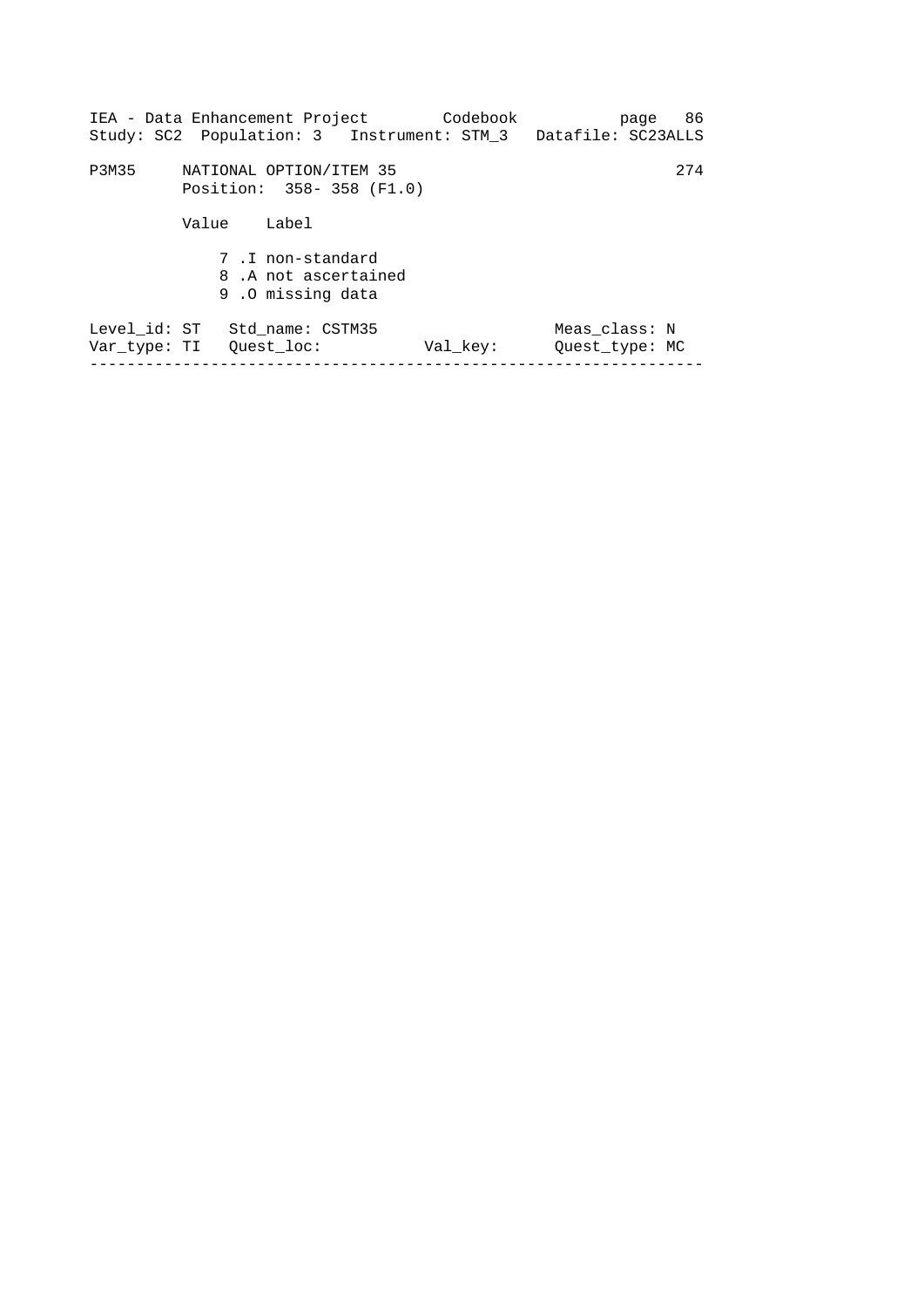------------------------------------------------------------------ ------------------------------------------------------------------ ------------------------------------------------------------------ IEA - Data Enhancement Project Codebook page 87 Study: SC2 Population: 3 Instrument: STE\_3 Datafile: SC23ALLS P3E01 SOLAR COLLECTOR 275 Position: 359- 359 (F1.0) Value Label 1 Position A 2 Position B 3 Position C 4 Position D 5 Position E 7 .I non-standard 8 .A not ascertained 9 .O missing data Level\_id: ST Std\_name: CSTE01 Meas\_class: N Var\_type: TI Quest\_loc: 1 Val\_key: 3 Quest\_type: MC P3E02 PLANT DISTANCE Position: 360- 360 (F1.0) Value Label 1 Mass 2 3 4 Orbital period Surface gravity Period of rotation 5 Density 7 .I non-standard 8 .A not ascertained 9 .O missing data Level\_id: ST Std\_name: CSTE02 Meas\_class: N Var\_type: TI Quest\_loc: 2 Val\_key: 2 Quest\_type: MC P3E03 CONTOUR MAP Position: 361- 361 (F1.0) Value Label 1 North 2 South 3 East 4 West 5 South-east 7 .I non-standard 8 .A not ascertained 9 .O missing data Level\_id: ST Std\_name: CSTE03 Meas\_class: N Var\_type: TI Quest\_loc: 3 Val\_key: 4 Quest\_type: MC 276 277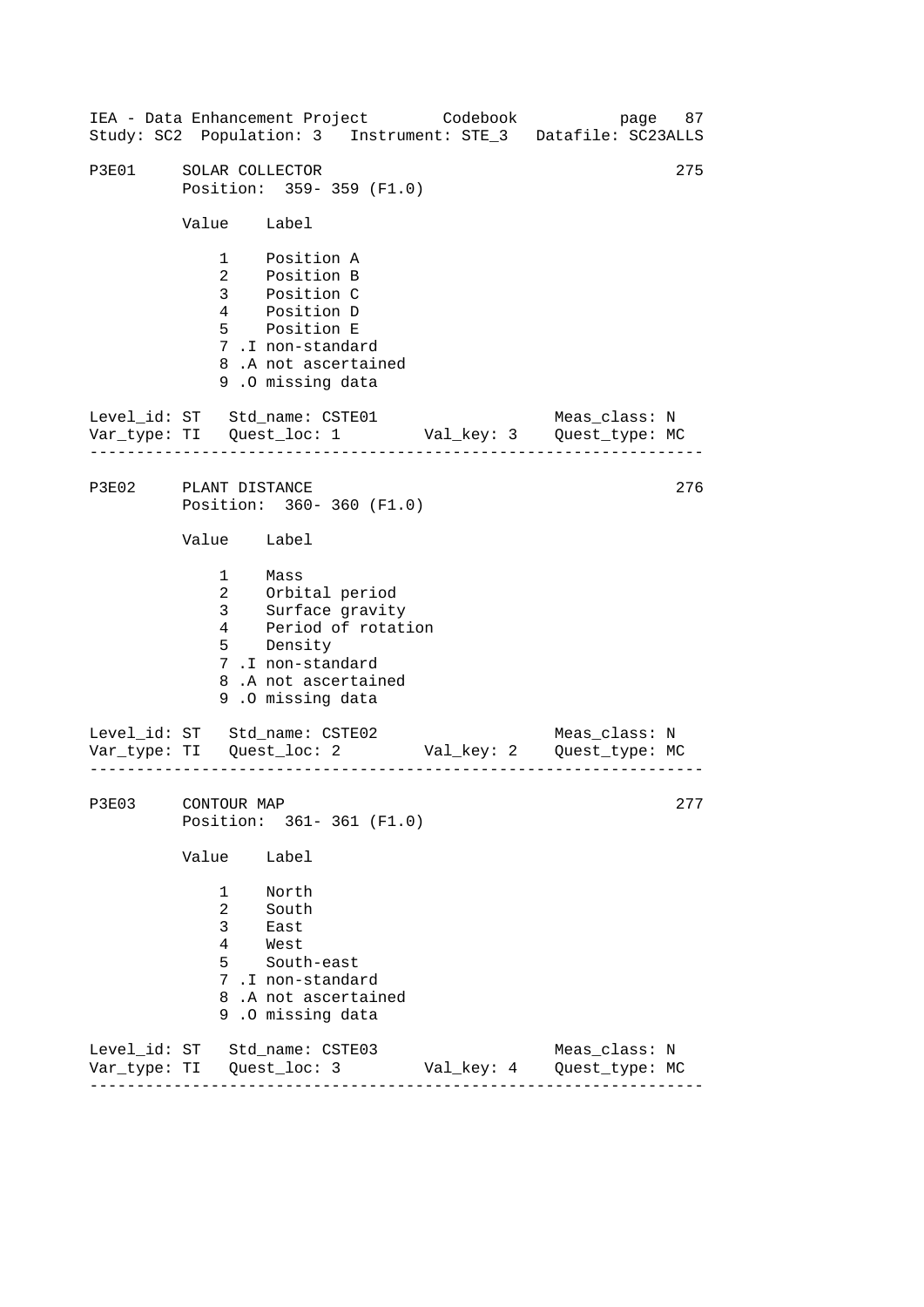|                             |                                              |                                                                                                                                                                            |            | IEA - Data Enhancement Project Codebook bage 88<br>Study: SC2 Population: 3 Instrument: STE_3 Datafile: SC23ALLS |     |
|-----------------------------|----------------------------------------------|----------------------------------------------------------------------------------------------------------------------------------------------------------------------------|------------|------------------------------------------------------------------------------------------------------------------|-----|
| P3E04 PERIOD REVOLUTION     |                                              | Position: 362-362 (F1.0)                                                                                                                                                   |            |                                                                                                                  | 278 |
|                             | Value Label                                  |                                                                                                                                                                            |            |                                                                                                                  |     |
|                             |                                              | 1 Increase 4 times<br>2 Increase 2 times<br>3 Decrease factor 2<br>4 Decrease factor 4<br>5 Remain the same<br>7.I non-standard<br>8.A not ascertained<br>9.0 missing data |            |                                                                                                                  |     |
|                             |                                              | Level_id: ST Std_name: CSTE04                                                                                                                                              |            | Meas_class: N<br>Var_type: TI Quest_loc: 4 Val_key: 5 Quest_type: MC                                             |     |
|                             |                                              | P3E05 LATITUDE LONGITUDE<br>Position: 363-363 (F1.0)                                                                                                                       |            |                                                                                                                  | 279 |
|                             | Value Label                                  |                                                                                                                                                                            |            |                                                                                                                  |     |
|                             |                                              | 1 Position A<br>2 Position B<br>3 Position C<br>4 Position D<br>5 Position E<br>7.I non-standard<br>8.A not ascertained<br>9.0 missing data                                |            |                                                                                                                  |     |
|                             |                                              | Level_id: ST Std_name: CSTE05                                                                                                                                              |            | Meas_class: N                                                                                                    |     |
| P3E06 SATELLITE             |                                              | Position: 364-364 (F1.0)                                                                                                                                                   |            |                                                                                                                  | 280 |
|                             | Value                                        | Label                                                                                                                                                                      |            |                                                                                                                  |     |
|                             | $\mathbf{1}$<br>$\overline{2}$<br>3<br>5 - 1 | Position A<br>Position B<br>Posotion C<br>4 Position D<br>Position E<br>7.I non-standard<br>8.A not ascertained<br>9.0 missing data                                        |            |                                                                                                                  |     |
| Var_type: TI   Quest_loc: 6 |                                              | Level_id: ST Std_name: CSTE06                                                                                                                                              | Val_key: 1 | Meas_class: N<br>Quest_type: MC                                                                                  |     |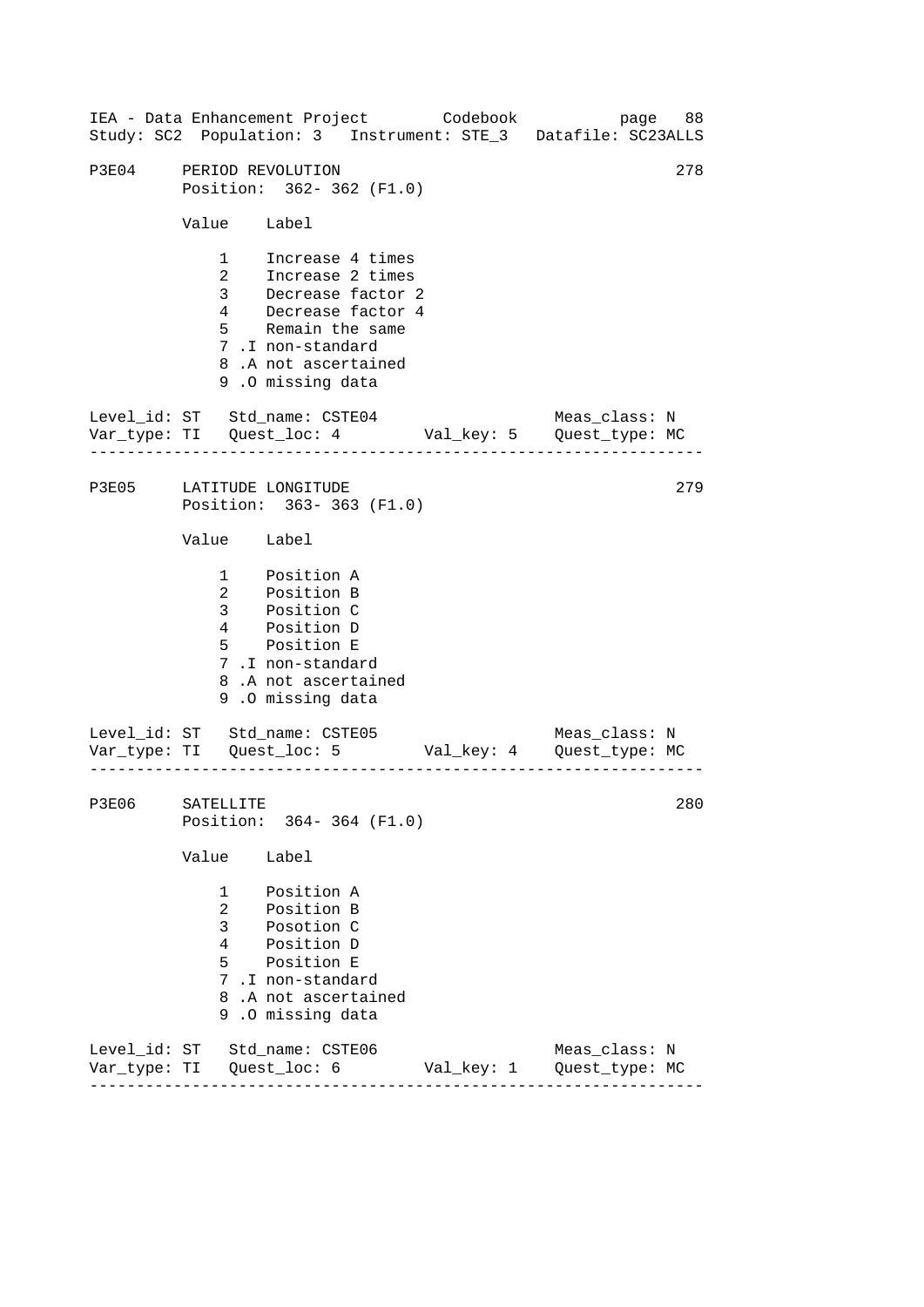|              |                                                        | IEA - Data Enhancement Project Codebook                                                                                                                                                                             |  | page<br>Study: SC2 Population: 3 Instrument: STE_3 Datafile: SC23ALLS | 89  |
|--------------|--------------------------------------------------------|---------------------------------------------------------------------------------------------------------------------------------------------------------------------------------------------------------------------|--|-----------------------------------------------------------------------|-----|
| P3E07        |                                                        | LATITUDE POSITION A<br>Position: 365-365 (F1.0)                                                                                                                                                                     |  |                                                                       | 281 |
|              | Value Label                                            |                                                                                                                                                                                                                     |  |                                                                       |     |
|              | $1 \quad \blacksquare$<br>3 <sup>7</sup><br>$4\degree$ | 20 degrees North<br>2 40 degrees North<br>50 degrees<br>60 degrees North<br>- Tines North<br>5 70 degrees North<br>7.I non-standard<br>8.A not ascertained<br>9.0 missing data                                      |  |                                                                       |     |
|              |                                                        | Level_id: ST Std_name: CSTE07                                                                                                                                                                                       |  | Meas_class: N                                                         |     |
| <b>P3E08</b> | ORIGIN OF ROCK                                         | Position: 366-366 (F1.0)                                                                                                                                                                                            |  |                                                                       | 282 |
|              | Value Label                                            |                                                                                                                                                                                                                     |  |                                                                       |     |
|              | $\overline{a}$<br>3 <sup>7</sup><br>4<br>$5^{\circ}$   | 1 Colour and shape<br>Size and mass<br>Density and hardness<br>Composition and texture<br>Colour and mass<br>7.I non-standard<br>8.A not ascertained<br>9.0 missing data                                            |  |                                                                       |     |
|              |                                                        | Level_id: ST Std_name: CSTE08                                                                                                                                                                                       |  | Meas_class: N                                                         |     |
| <b>P3E09</b> |                                                        | PURPOSE INSULATION<br>Position: 367-367 (F1.0)                                                                                                                                                                      |  |                                                                       | 283 |
|              | Value                                                  | Label                                                                                                                                                                                                               |  |                                                                       |     |
|              | $1 \quad$<br>$\overline{2}$<br>3<br>4<br>5             | Decr energy lost<br>Decr energy received<br>Incr energy reflected by plate<br>Incr energy transfer through plate<br>Incr energy transmitted by glass<br>7.I non-standard<br>8.A not ascertained<br>9.0 missing data |  |                                                                       |     |
|              |                                                        | Level_id: ST Std_name: CSTE09                                                                                                                                                                                       |  | Meas_class: N                                                         |     |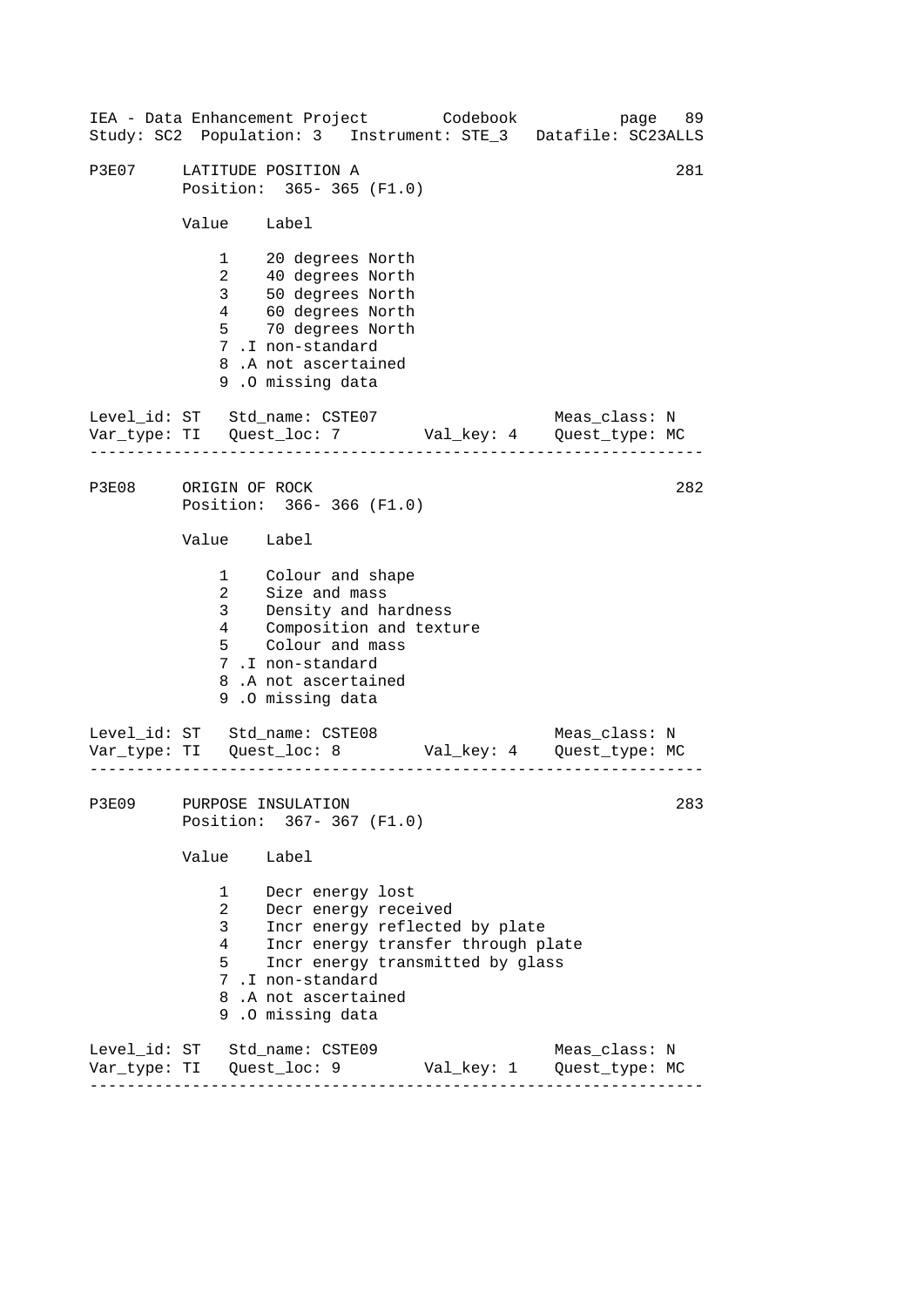------------------------------------------------------------------ ------------------------------------------------------------------ ------------------------------------------------------------------ 284 IEA - Data Enhancement Project Codebook page 90 Study: SC2 Population: 3 Instrument: STE\_3 Datafile: SC23ALLS P3E10 MOST DAYLIGHT Position: 368- 368 (F1.0) Value Label 1 23 degrees North latitude 2 70 degrees North latitude 3 23 degrees South latitude 4 60 degrees South latitude 5 70 degrees South latitude 7 .I non-standard 8 .A not ascertained 9 .O missing data Level id: ST Std name: CSTE10 Meas class: N Var\_type: TI Quest\_loc: 10 Val\_key: 2 Quest\_type: MC P3E11 STREAM DRAINAGE Position: 369- 369 (F1.0) Value Label 1 Section A 2 Section B 3 Section C 4 Section D 5 Section E 7 .I non-standard 8 .A not ascertained 9 .O missing data Level\_id: ST Std\_name: CSTE11 Var\_type: TI Quest\_loc: 11 Val\_key: 1 Quest\_type: MC Meas\_class: N P3E12 TRANSITION ZONE Position: 370- 370 (F1.0) Value Label 1 Region A 2 Region B 3 Region C 4 Region D 5 Region E 7 .I non-standard 8 .A not ascertained 9 .O missing data Level\_id: ST Std\_name: CSTE12 Meas\_class: N Var\_type: TI Quest\_loc: 12 Val\_key: 2 Quest\_type: MC 285 286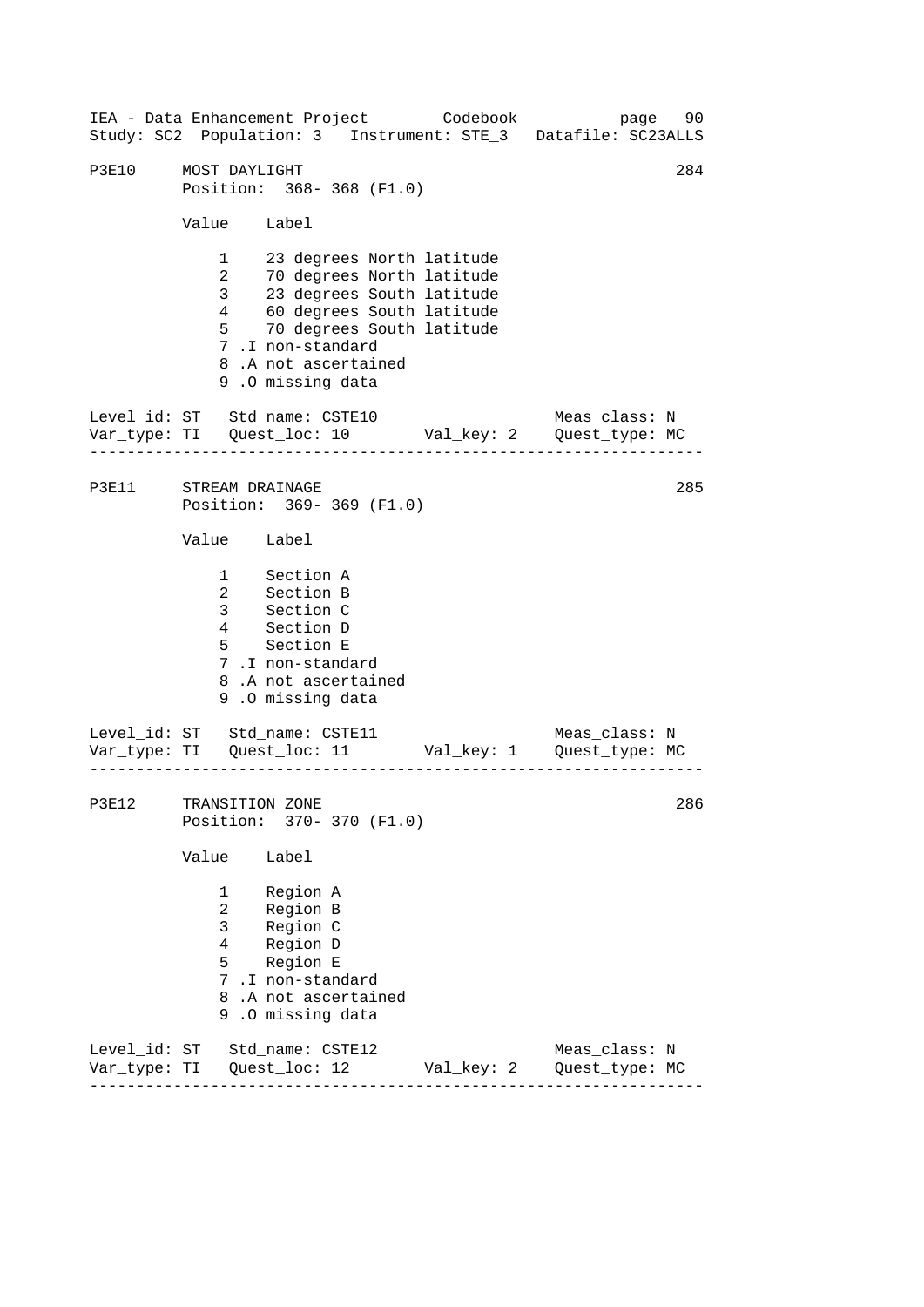------------------------------------------------------------------ ------------------------------------------------------------------ ------------------------------------------------------------------ IEA - Data Enhancement Project Codebook page 91 Study: SC2 Population: 3 Instrument: STE\_3 Datafile: SC23ALLS P3E13 RELATIVE HUMIDITY 287 Position: 371- 371 (F1.0) Value Label 1 Chance of rain 2 50 pounds water/cubic mile 3 50 gr water/cubic meter 4 Saturated with water 5 50 per cent water as much 7 .I non-standard 8 .A not ascertained 9 .O missing data Level id: ST Std name: CSTE13 Meas class: N Var\_type: TI Quest\_loc: 13 Val\_key: 5 Quest\_type: MC P3E14 NOT FIND FOSSILS Position: 372- 372 (F1.0) Value Label 1 M and G 2 H and J 3 P and N  $\begin{array}{ccc} 4 & & \text{M} & \text{and} & \text{P} \\ 1 & & \text{M} & \text{and} & \text{P} \end{array}$ 5 G and N 7 .I non-standard 8 .A not ascertained 9 .O missing data Level\_id: ST Std\_name: CSTE14 Var\_type: TI Quest\_loc: 14 Val\_key: 2 Quest\_type: MC Meas\_class: N P3E15 CRYSTALS IN MINERAL Position: 373- 373 (F1.0) Value Label 1 Formed in volcano 2 Contains valuable metal 3 Cooled instantly under water 4 Cleavage in three directions 5 Solidified from hot liquid 7 .I non-standard 8 .A not ascertained 9 .O missing data Level\_id: ST Std\_name: CSTE15 Meas\_class: N Var\_type: TI Quest\_loc: 15 Val\_key: 5 Quest\_type: MC 288 289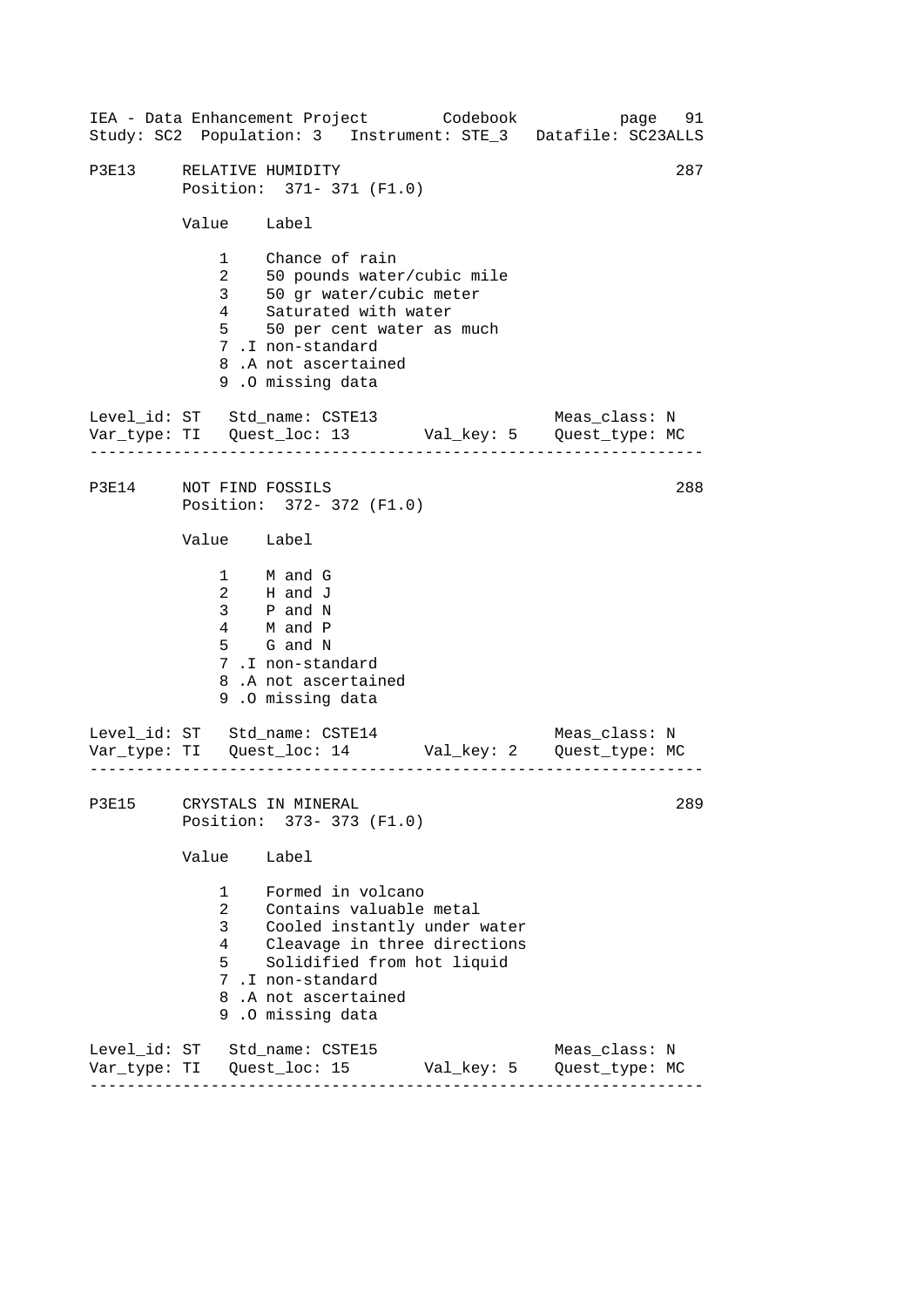------------------------------------------------------------------ ------------------------------------------------------------------ ------------------------------------------------------------------ IEA - Data Enhancement Project Codebook page 92 Study: SC2 Population: 3 Instrument: STE\_3 Datafile: SC23ALLS P3E16 WATER INTO TUNNEL 290 Position: 374- 374 (F1.0) Value Label 1 Position A 2 Position B 3 Position C 4 Position D 5 Position E 7 .I non-standard 8 .A not ascertained 9 .O missing data Level id: ST Std name: CSTE16 Meas class: N Var\_type: TI Quest\_loc: 16 Val\_key: 4 Quest\_type: MC P3E17 SURFACE CHANGE 291 Position: 375- 375 (F1.0) Value Label 1 Pushed up into mountains 2 Mountains wear down<br>3 Mountains wear down, Mountains wear down, pushed up 4 Mountains, flat plains don't change 5 Mountains pulled down by gravity, pushed up 7 .I non-standard 8 .A not ascertained 9 .O missing data Level\_id: ST Std\_name: CSTE17 Meas\_class: N Var\_type: TI Quest\_loc: 17 Val\_key: 3 Quest\_type: MC P3E18 EXPOSED OUTCROP 292 Position: 376- 376 (F1.0) Value Label 1 Intrusion of A 2 Fault along line B 3 Folding at C 4 Deposition of sand at D 5 Deposition of gravel at E 7 .I non-standard 8 .A not ascertained 9 .O missing data Level\_id: ST Std\_name: CSTE18 Meas\_class: N Var\_type: TI Quest\_loc: 18 Val\_key: 1 Quest\_type: MC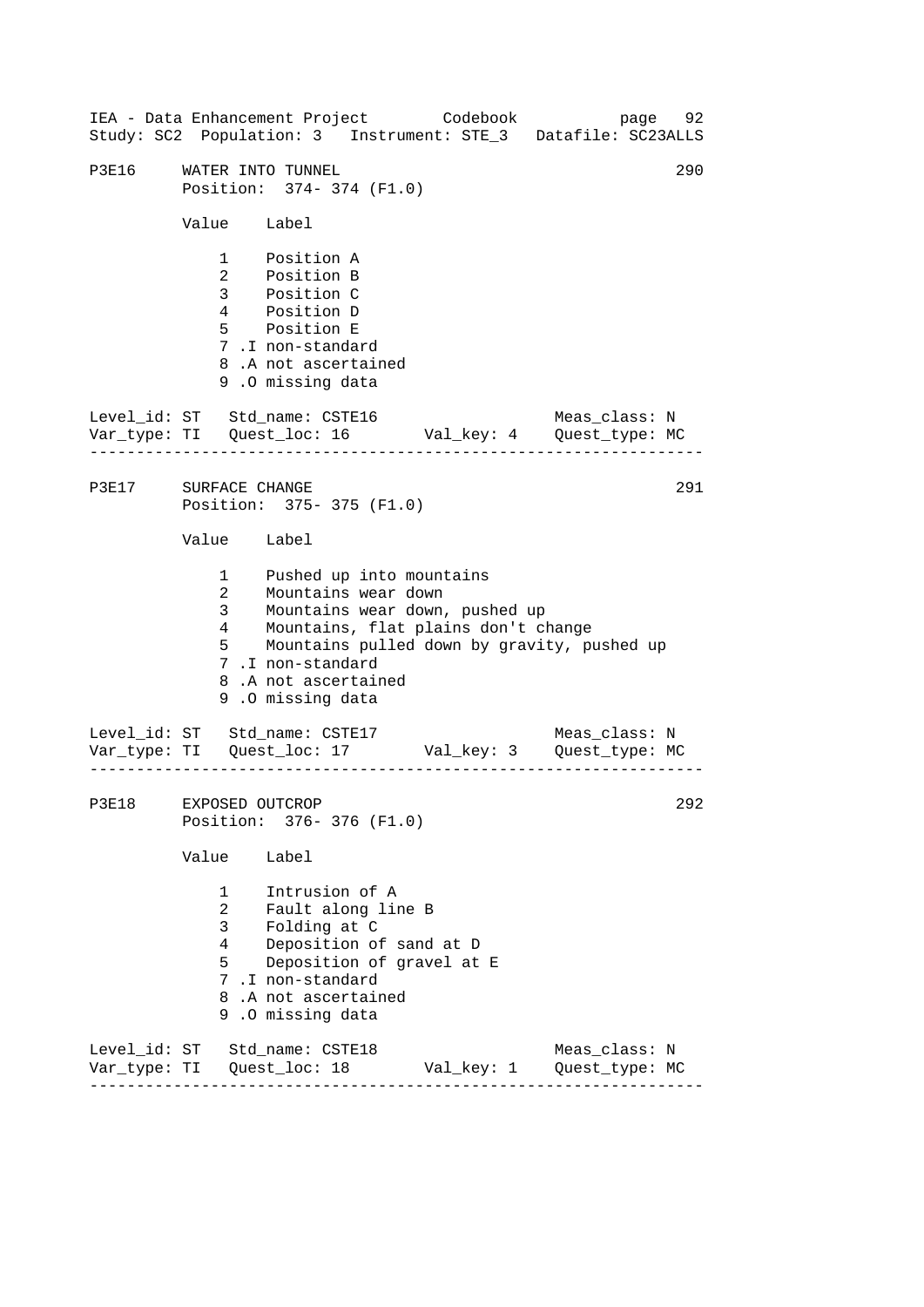------------------------------------------------------------------ ------------------------------------------------------------------ ------------------------------------------------------------------ IEA - Data Enhancement Project Codebook page 93 Study: SC2 Population: 3 Instrument: STE\_3 Datafile: SC23ALLS P3E19 STREAM BED 293 Position: 377- 377 (F1.0) Value Label 1 Position A 2 Position B 3 Position C 4 Position D 5 Position E 7 .I non-standard 8 .A not ascertained 9 .O missing data Level\_id: ST Std\_name: CSTE19 Meas\_class: N Var\_type: TI Quest\_loc: 19 Val\_key: 2 Quest\_type: MC P3E20 STREAM CROSS SECTION Position: 378- 378 (F1.0) Value Label 1 Picture A 2 Picture B 3 Picture C 4 Picture D 5 Picture E 7 .I non-standard 8 .A not ascertained 9 .O missing data Level\_id: ST Std\_name: CSTE20 Var\_type: TI Quest\_loc: 20 Val\_key: 2 Quest\_type: MC Meas\_class: N P3E21 PERCENT OCEAN Position: 379- 379 (F1.0) Value Label 1 10 per cent 2 30 per cent 3 50 per cent 4 70 per cent 5 90 per cent 7 .I non-standard 8 .A not ascertained 9 .O missing data Level\_id: ST Std\_name: CSTE21 Meas\_class: N Var\_type: TI Quest\_loc: 21 Val\_key: 4 Quest\_type: MC 294 295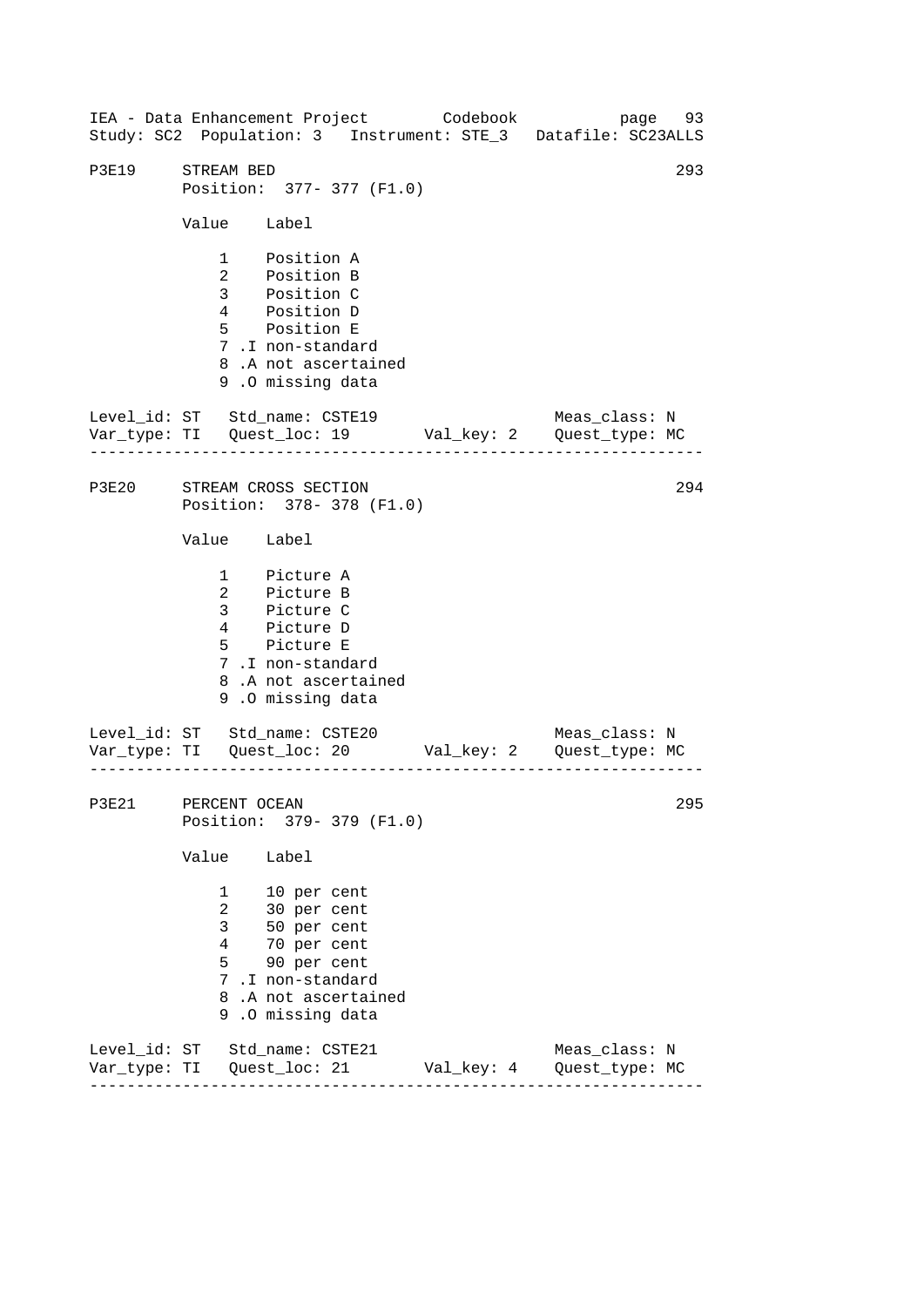------------------------------------------------------------------ ------------------------------------------------------------------ ------------------------------------------------------------------ 296 IEA - Data Enhancement Project Codebook page 94 Study: SC2 Population: 3 Instrument: STE\_3 Datafile: SC23ALLS P3E22 SUN OVERHEAD Position: 380- 380 (F1.0) Value Label 1 23.5 degrees N 2 40 degrees N 3 23.5 degrees S 4 40 degrees S 5 0 degrees (the equator) 7 .I non-standard 8 .A not ascertained 9 .O missing data Level id: ST Std name: CSTE22 Meas class: N Var\_type: TI Quest\_loc: 22 Val\_key: 1 Quest\_type: MC P3E23 WATER VAPOUR IN AIR Position: 381- 381 (F1.0) Value Label 1 Dew point 2 Vapor pressure 3 Relative humidity 4 Saturation vapor pressure 5 Absolute humidity 7 .I non-standard 8 .A not ascertained 9 .O missing data Level\_id: ST Std\_name: CSTE23 Meas\_class: N Var\_type: TI Quest\_loc: 23 Val\_key: 3 Quest\_type: MC P3E24 TEMP DECREASE POLES Position: 382- 382 (F1.0) Value Label 1 Air movement toward the equator 2 Cold air masses prevent surface heating 3 Cold surfaces absorb energy less readily 4 Less solar energy 5 Surfaces are oceanic 7 .I non-standard 8 .A not ascertained 9 .O missing data Level\_id: ST Std\_name: CSTE24 Meas\_class: N Var\_type: TI Quest\_loc: 24 Val\_key: 4 Quest\_type: MC 297 298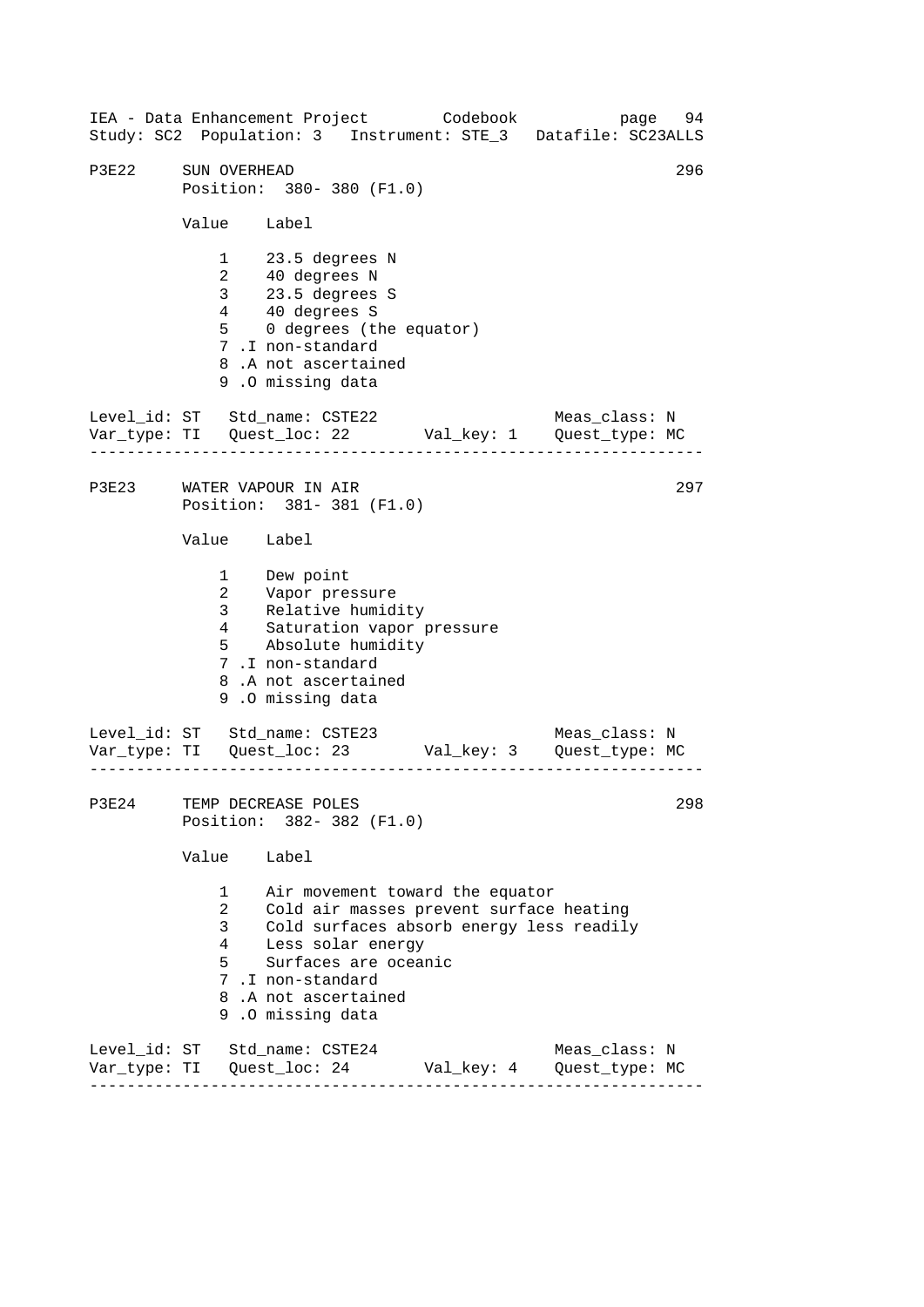------------------------------------------------------------------ ------------------------------------------------------------------ ------------------------------------------------------------------ IEA - Data Enhancement Project Codebook page 95 Study: SC2 Population: 3 Instrument: STE\_3 Datafile: SC23ALLS P3E25 SURFACE IRREGULAR 299 Position: 383- 383 (F1.0) Value Label 1 It is slow and inefficient 2 Part of crust have been uplifted 3 Doesn't reduce elevation differences 4 Deposition re-elevates continent 5 Surface originally irregular 7 .I non-standard 8 .A not ascertained 9 .O missing data Level id: ST Std name: CSTE25 Meas class: N Var\_type: TI Quest\_loc: 25 Val\_key: 2 Quest\_type: MC P3E26 PHYSICAL WATERING 300 Position: 384- 384 (F1.0) Value Label 1 CW changes composition particles 2 CW changes size particles 3 PW changes composition particles 4 PW changes size particles 5 PW at and beneath surface 7 .I non-standard 8 .A not ascertained 9 .O missing data Level\_id: ST Std\_name: CSTE26 Meas\_class: N Var\_type: TI Quest\_loc: 26 Val\_key: 1 Quest\_type: MC P3E27 ROCK RECORD ASSUMPTION 301 Position: 385- 385 (F1.0) Value Label 1 Atmosphere, oceans not changed 2 Temp Earth was higher 3 Processes only in past 4 Rocks produced the same 5 Rocks produced quit different 7 .I non-standard 8 .A not ascertained 9 .O missing data Level\_id: ST Std\_name: CSTE27 Meas\_class: N Var\_type: TI Quest\_loc: 27 Val\_key: 4 Quest\_type: MC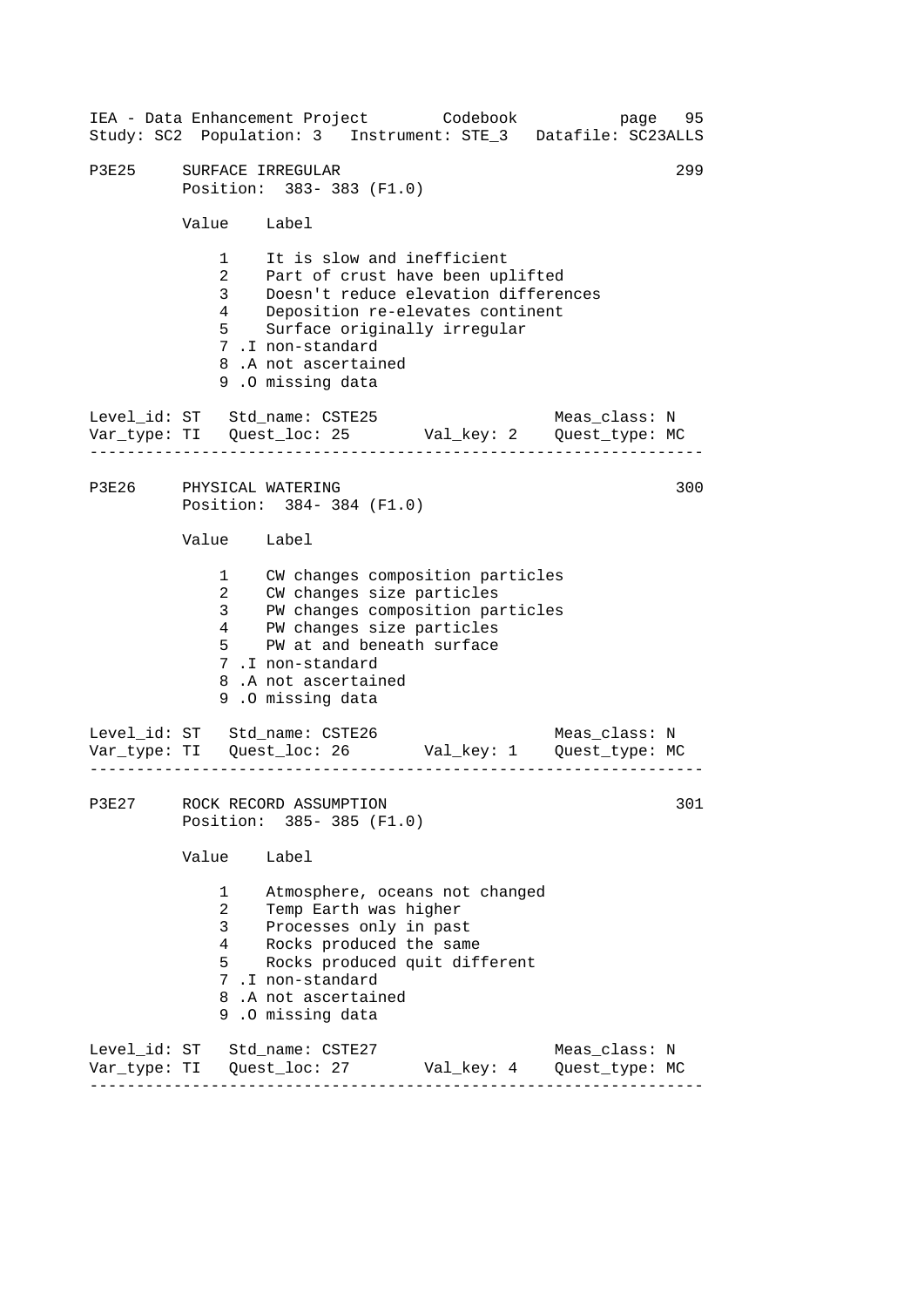------------------------------------------------------------------ ------------------------------------------------------------------ ------------------------------------------------------------------ IEA - Data Enhancement Project Codebook page 96 Study: SC2 Population: 3 Instrument: STE\_3 Datafile: SC23ALLS P3E28 HALF LIFE C14 302 Position: 386- 386 (F1.0) Value Label  $1 \t1/4$ 2 1/2 3 3/4 4 7/8 5 15/16 7 .I non-standard 8 .A not ascertained 9 .O missing data Level id: ST Std name: CSTE28 Meas class: N Var\_type: TI Quest\_loc: 28 Val\_key: 1 Quest\_type: MC P3E29 WAVE CUT TERRACES 303 Position: 387- 387 (F1.0) Value Label 1 Land has risen 2 Tides were higher 3 Storm waves were higher 4 Land, sea aren't changed 5 They were cut by stream action 7 .I non-standard 8 .A not ascertained 9 .O missing data Level\_id: ST Std\_name: CSTE29 Meas\_class: N Var\_type: TI Quest\_loc: 29 Val\_key: 4 Quest\_type: MC P3E30 DECREASE KE STREAM 304 Position: 388- 388 (F1.0) Value Label 1 Down-cutting decrease 2 Turbulent flow develop 3 Suspended material increase 4 Dissolved material increase 5 Potential energy stream increase 7 .I non-standard 8 .A not ascertained 9 .O missing data Level\_id: ST Std\_name: CSTE30 Meas\_class: N Var\_type: TI Quest\_loc: 30 Val\_key: 1 Quest\_type: MC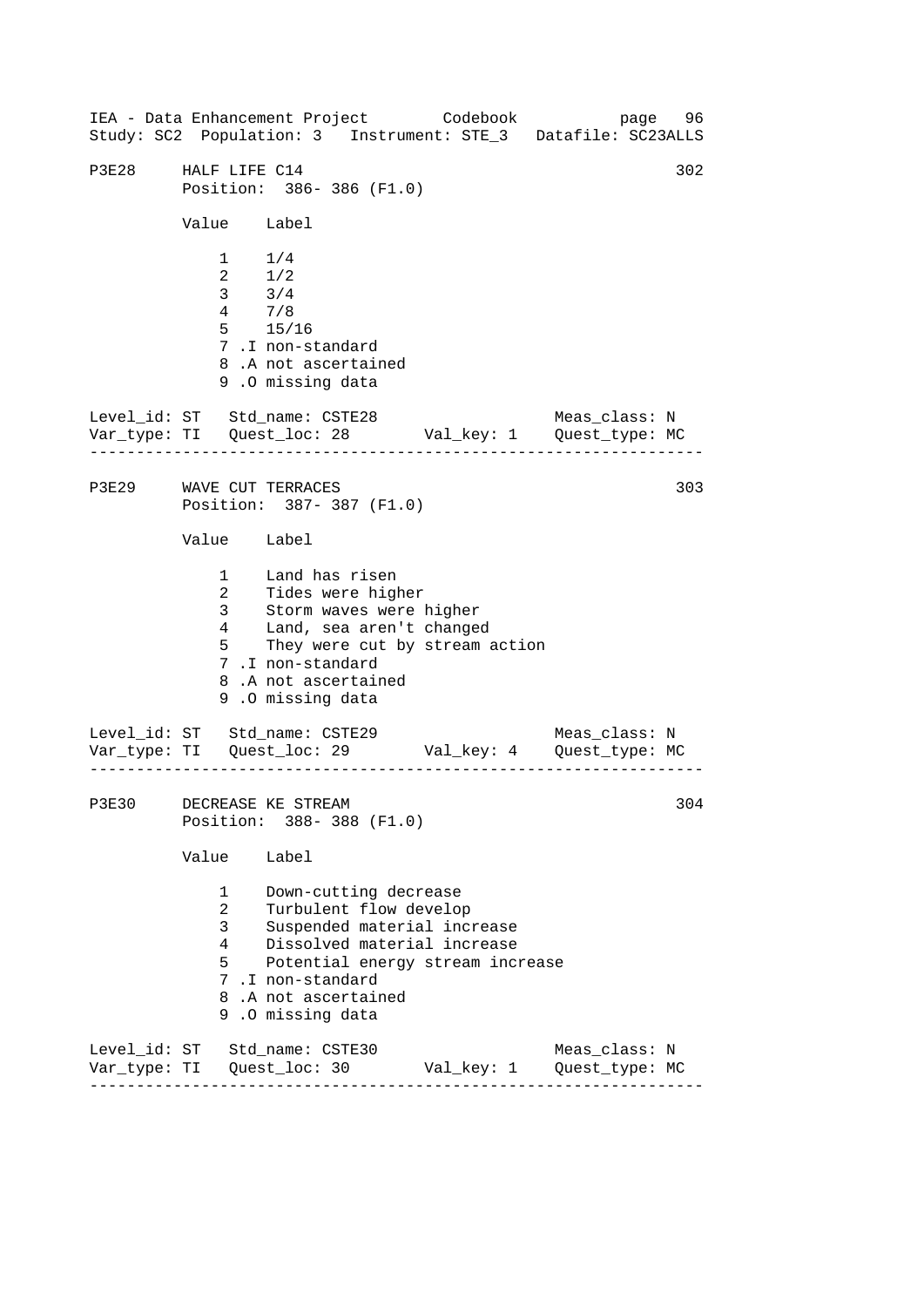|       | IEA - Data Enhancement Project Codebook<br>Study: SC2 Population: 3 Instrument: STE_3 Datafile: SC23ALLS |          | page 97                         |
|-------|----------------------------------------------------------------------------------------------------------|----------|---------------------------------|
| P3E31 | NATIONAL OPTION/ITEM 31<br>Position: 389-389 (F1.0)                                                      |          | 305                             |
|       | Value Label                                                                                              |          |                                 |
|       | 7.I non-standard<br>8.A not ascertained<br>9.0 missing data                                              |          |                                 |
|       | Level_id: ST Std_name: CSTE31<br>Var_type: TI     Quest_loc:     Val_key:     Quest_type: MC             |          | Meas_class: N                   |
|       | P3E32 NATIONAL OPTION/ITEM 32<br>Position: 390-390 (F1.0)                                                |          | 306                             |
|       | Value Label                                                                                              |          |                                 |
|       | 7.I non-standard<br>8.A not ascertained<br>9.0 missing data                                              |          |                                 |
|       | Level_id: ST Std_name: CSTE32                                                                            |          | Meas_class: N                   |
|       | P3E33 NATIONAL OPTION/ITEM 33<br>Position: 391-391 (F1.0)                                                |          | 307                             |
|       | Value Label                                                                                              |          |                                 |
|       | 7.I non-standard<br>8.A not ascertained<br>9.0 missing data                                              |          |                                 |
|       | Level_id: ST Std_name: CSTE33                                                                            |          | Meas_class: N<br>Quest_type: MC |
| P3E34 | NATIONAL OPTION/ITEM 34<br>Position: 392- 392 (F1.0)                                                     |          | 308                             |
|       | Value Label                                                                                              |          |                                 |
|       | 7.I non-standard<br>8.A not ascertained<br>9.0 missing data                                              |          |                                 |
|       | Level_id: ST Std_name: CSTE34<br>____________________________                                            | Val_key: | Meas_class: N<br>Quest_type: MC |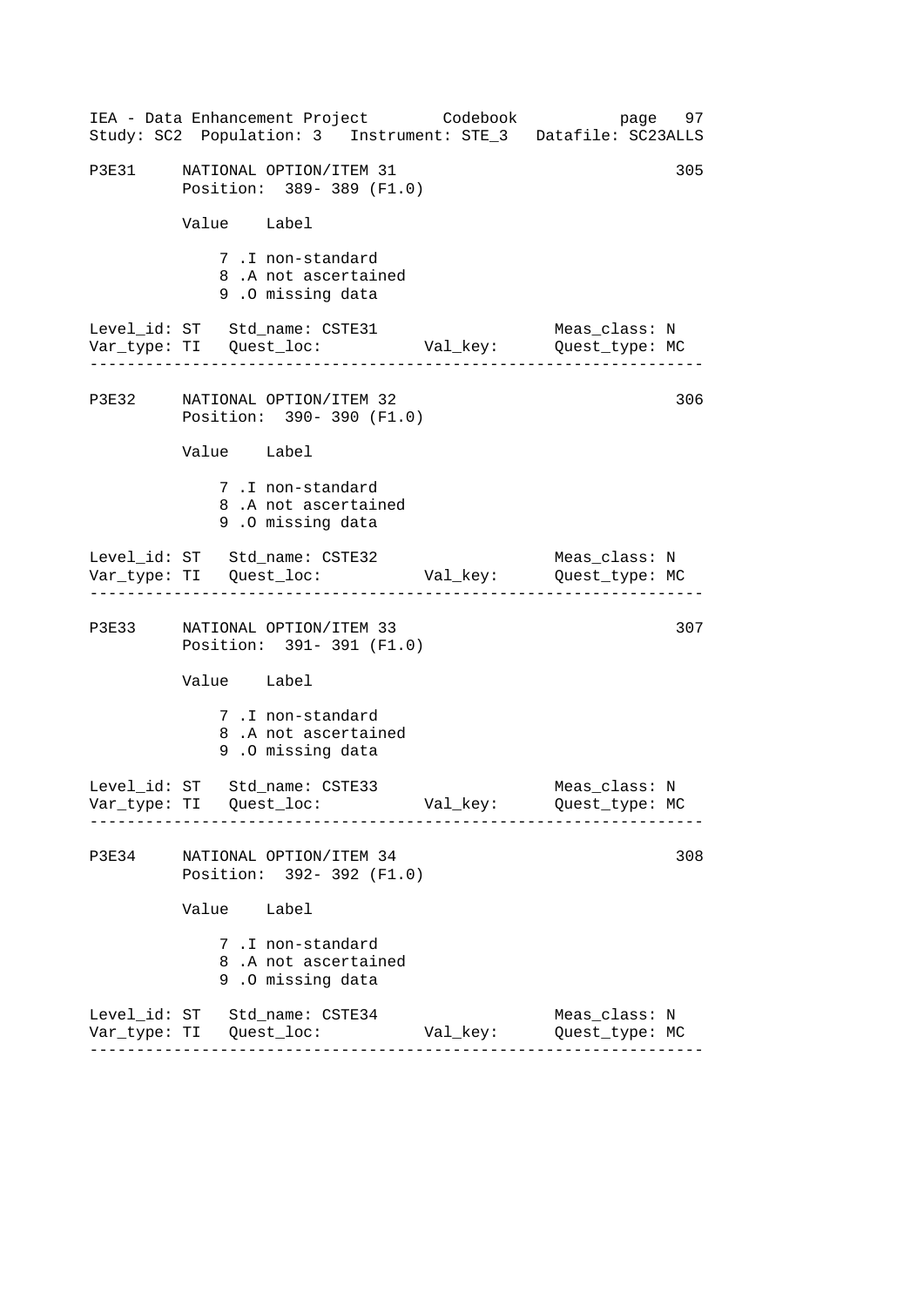| IEA - Data Enhancement Project                              | Codebook                                  | 98<br>page                                                                                |
|-------------------------------------------------------------|-------------------------------------------|-------------------------------------------------------------------------------------------|
| NATIONAL OPTION/ITEM 35                                     |                                           | 309                                                                                       |
| Value<br>Label                                              |                                           |                                                                                           |
| 7.I non-standard<br>8.A not ascertained<br>9.0 missing data |                                           |                                                                                           |
| Std name: CSTE35                                            | Val key:                                  | Meas class: N<br>Ouest type: MC                                                           |
|                                                             | Level id: ST<br>Var type: TI – Ouest loc: | Study: SC2 Population: 3 Instrument: STE_3 Datafile: SC23ALLS<br>Position: 393-393 (F1.0) |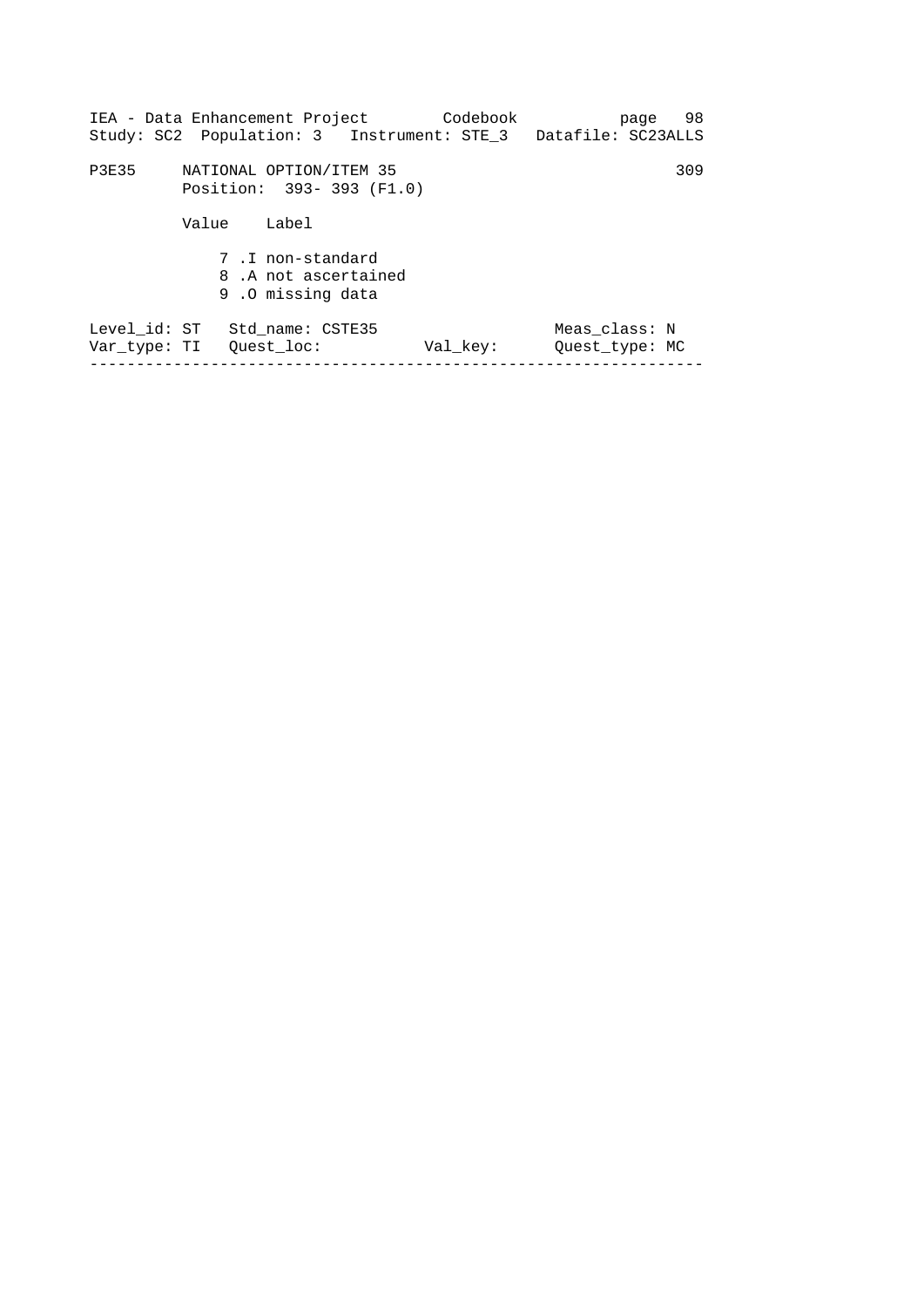------------------------------------------------------------------ ------------------------------------------------------------------ ------------------------------------------------------------------ IEA - Data Enhancement Project Codebook page 99 Study: SC2 Population: 3 Instrument: STB\_3 Datafile: SC23ALLS P3B01 CELL PROCESS 310 Position: 394- 394 (F1.0) Value Label 1 1 2 2 3 4 4 8 5 16 7 .I non-standard 8 .A not ascertained 9 .O missing data Level id: ST Std name: CSTB01 Meas class: N Var\_type: TI Quest\_loc: 1 Val\_key: 3 Quest\_type: MC P3B02 SEX DETERMINANT HUMAN Position: 395- 395 (F1.0) Value Label 1 DNA in sperm 2 DNA in egg 3 RNA in sperm 4 RNA in egg 5 DNA, RNA in sperm, egg 7 .I non-standard 8 .A not ascertained 9 .O missing data Level\_id: ST Std\_name: CSTB02 Meas\_class: N Var\_type: TI Quest\_loc: 2 Val\_key: 1 Quest\_type: MC P3B03 LOCATION CELL PROCESS Position: 396- 396 (F1.0) Value Label 1 Uterus 2 Ovary 3 Testis 4 Oviduct 5 Vagina 7 .I non-standard 8 .A not ascertained 9 .O missing data Level\_id: ST Std\_name: CSTB03 Meas\_class: N Var\_type: TI Quest\_loc: 3 Val\_key: 4 Quest\_type: MC 311 312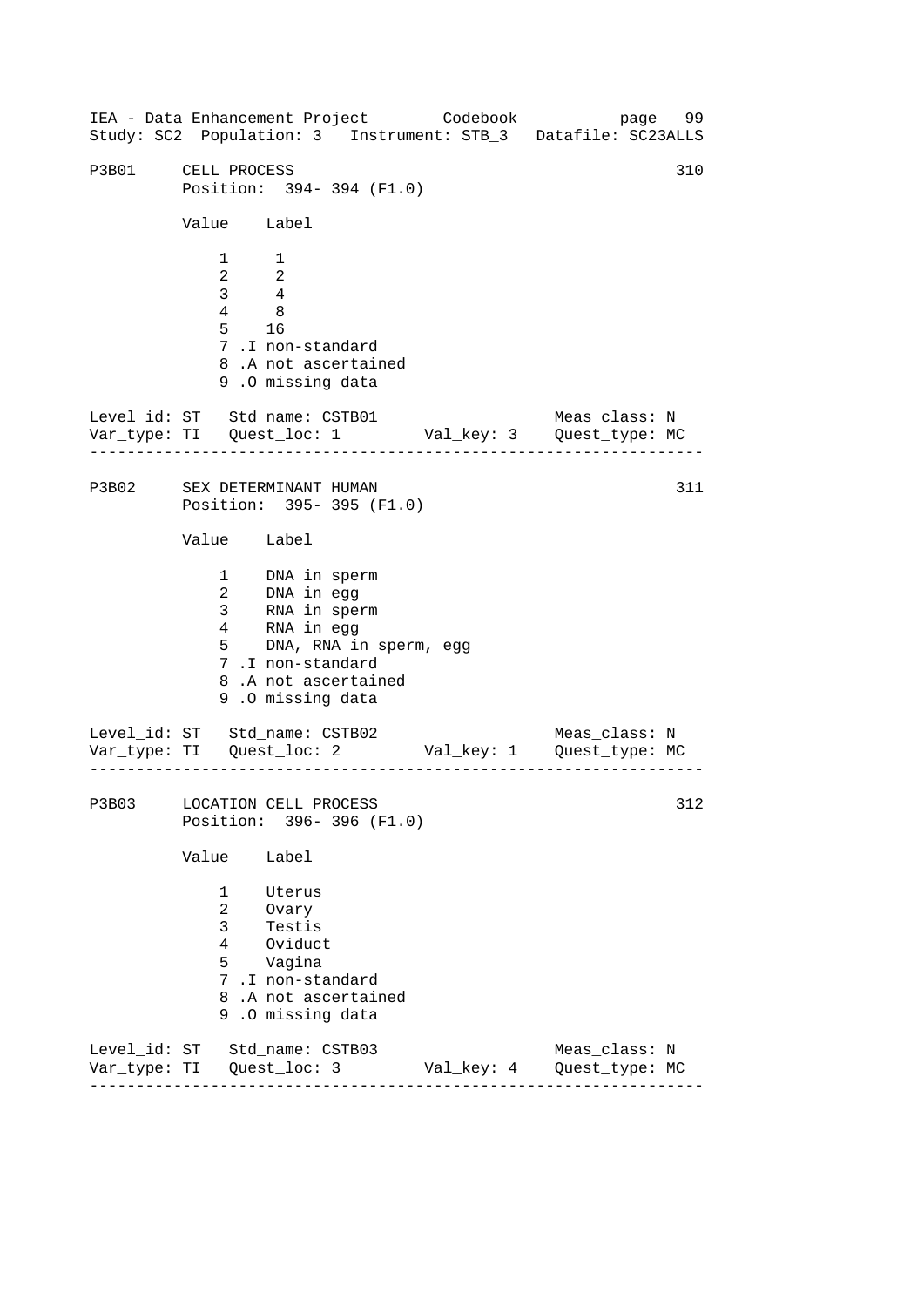|       | IEA - Data Enhancement Project Codebook<br>Study: SC2 Population: 3 Instrument: STB_3 Datafile: SC23ALLS                                                                                                                                                  |            | page 100                        |
|-------|-----------------------------------------------------------------------------------------------------------------------------------------------------------------------------------------------------------------------------------------------------------|------------|---------------------------------|
| P3B04 | PERMEABLE MEMBRANE<br>Position: 397-397 (F1.0)<br>Value Label<br>1 1 only<br>$\begin{tabular}{ll} 2 & 2 only \\ 3 & 1 and 2 only \\ 4 & 2 and 3 only \end{tabular}$<br>$5$ 1, 2 and 3 only<br>7.I non-standard<br>8.A not ascertained<br>9.0 missing data |            | 313                             |
|       | Level_id: ST Std_name: CSTB04<br>Var_type: TI    Quest_loc: 4    Val_key: 2    Quest_type: MC                                                                                                                                                             |            | Meas_class: N                   |
|       | P3B05 PLANT TISSUE IN SUGAR<br>Position: 398-398 (F1.0)<br>Value Label<br>1 Water<br>2 Air<br>3 Salt solution<br>4 Ectoplasm<br>5 Cell sap<br>7.I non-standard<br>8.A not ascertained<br>9.0 missing data                                                 |            | 314                             |
|       | Level_id: ST Std_name: CSTB05<br>Var_type: TI    Quest_loc: 5    Val_key: 3    Quest_type: MC                                                                                                                                                             |            | Meas_class: N                   |
|       | P3B06 COLOR BLIND PEDIGREE<br>Position: 399- 399 (F1.0)<br>Value<br>Label<br>1<br>2 only<br>$\overline{2}$<br>3 only<br>3 <sup>7</sup><br>$2$ and $3$<br>3 and 6<br>4<br>5 6 only<br>7.I non-standard<br>8.A not ascertained<br>9.0 missing data          |            | 315                             |
|       | Level_id: ST Std_name: CSTB06<br>Var_type: TI   Quest_loc: 6                                                                                                                                                                                              | Val_key: 2 | Meas_class: N<br>Quest_type: MC |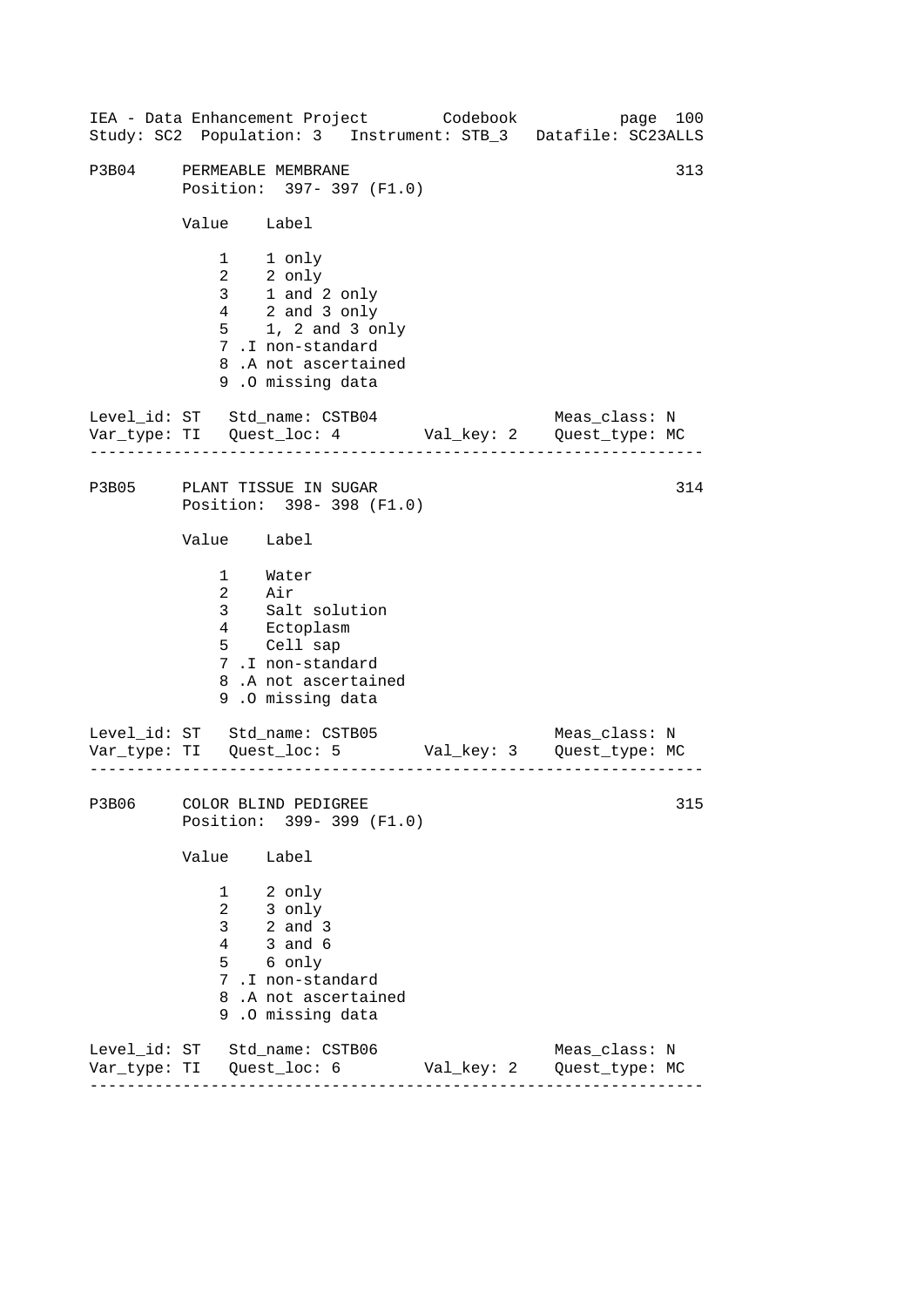------------------------------------------------------------------ ------------------------------------------------------------------ ------------------------------------------------------------------ IEA - Data Enhancement Project Codebook page 101 Study: SC2 Population: 3 Instrument: STB\_3 Datafile: SC23ALLS P3B07 MICE BREEDING 316 Position: 400- 400 (F1.0) Value Label 1 50 hooded: none white 2 50 white : none hooded 3 38 white : 12 hooded 4 24 white : 26 hooded 5 10 white : 40 hooded 7 .I non-standard 8 .A not ascertained 9 .O missing data Level\_id: ST Std\_name: CSTB07 Meas\_class: N Var\_type: TI Quest\_loc: 7 Val\_key: 5 Quest\_type: MC P3B08 FRUIT FLIES Position: 401- 401 (F1.0) Value Label 1 15 per cent 2 34 per cent 3 51 per cent 4 68 per cent 5 75 per cent 7 .I non-standard 8 .A not ascertained 9 .O missing data Level\_id: ST Std\_name: CSTB08 Meas\_class: N Var\_type: TI Quest\_loc: 8 Val\_key: 2 Quest\_type: MC P3B09 POLLED CATTLE Position: 402- 402 (F1.0) Value Label 1 Pol red x horn white 2 Horn roan x horn road 3 Horn red x horn white 4 Pol roan x horn roan 5 Pol white x horn roan 7 .I non-standard 8 .A not ascertained 9 .O missing data Level\_id: ST Std\_name: CSTB09 Meas\_class: N Var\_type: TI Quest\_loc: 9 Val\_key: 3 Quest\_type: MC 317 318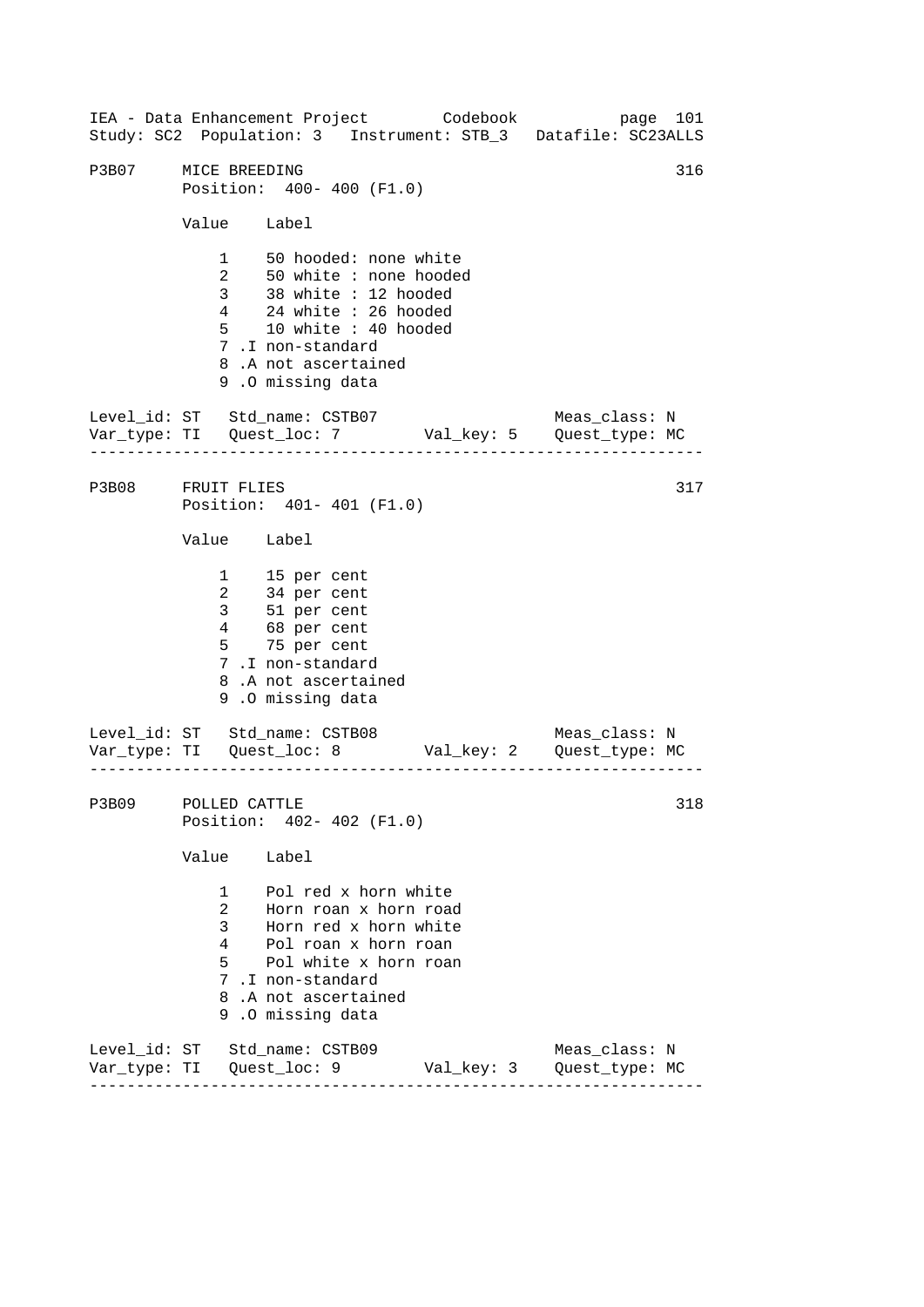| IEA - Data Enhancement Project Codebook |                                               |                                                                                                                                                                              |  | Study: SC2 Population: 3 Instrument: STB_3 Datafile: SC23ALLS | page 102 |
|-----------------------------------------|-----------------------------------------------|------------------------------------------------------------------------------------------------------------------------------------------------------------------------------|--|---------------------------------------------------------------|----------|
| P3B10                                   |                                               | LIVING CELL SUBSTANCE<br>Position: 403-403 (F1.0)                                                                                                                            |  |                                                               | 319      |
|                                         | Value Label                                   |                                                                                                                                                                              |  |                                                               |          |
|                                         |                                               | 1 Protein<br>2 Chlorophyll<br>3 Cellulose<br>4 Starch<br>5 Heamoglobin<br>7.I non-standard<br>8.A not ascertained<br>9.0 missing data                                        |  |                                                               |          |
| Level_id: ST Std_name: CSTB10           |                                               |                                                                                                                                                                              |  | Meas_class: N                                                 |          |
| P3B11 LYMPH INTO BLOOD                  |                                               | Position: 404-404 (F1.0)                                                                                                                                                     |  |                                                               | 320      |
|                                         | Value Label                                   |                                                                                                                                                                              |  |                                                               |          |
|                                         |                                               | 1 Blood pressure<br>2 Action of the liver<br>3 Intestinal villi<br>4 Action of kidney<br>5 Diffusion gradient<br>7.I non-standard<br>8.A not ascertained<br>9.0 missing data |  |                                                               |          |
| Level_id: ST Std_name: CSTB11           |                                               |                                                                                                                                                                              |  | Meas_class: N                                                 |          |
| P3B12 PHOTOSYNTHETIC RATE               |                                               | Position: 405- 405 (F1.0)                                                                                                                                                    |  |                                                               | 321      |
|                                         | Value                                         | Label                                                                                                                                                                        |  |                                                               |          |
|                                         | $\mathbf{1}$<br>$\overline{2}$<br>3<br>4<br>5 | Light intensity<br>Temperature<br>Both A and B<br>Water status<br>No factor<br>7.I non-standard<br>8.A not ascertained<br>9.0 missing data                                   |  |                                                               |          |
| Level_id: ST Std_name: CSTB12           |                                               |                                                                                                                                                                              |  | Meas_class: N                                                 |          |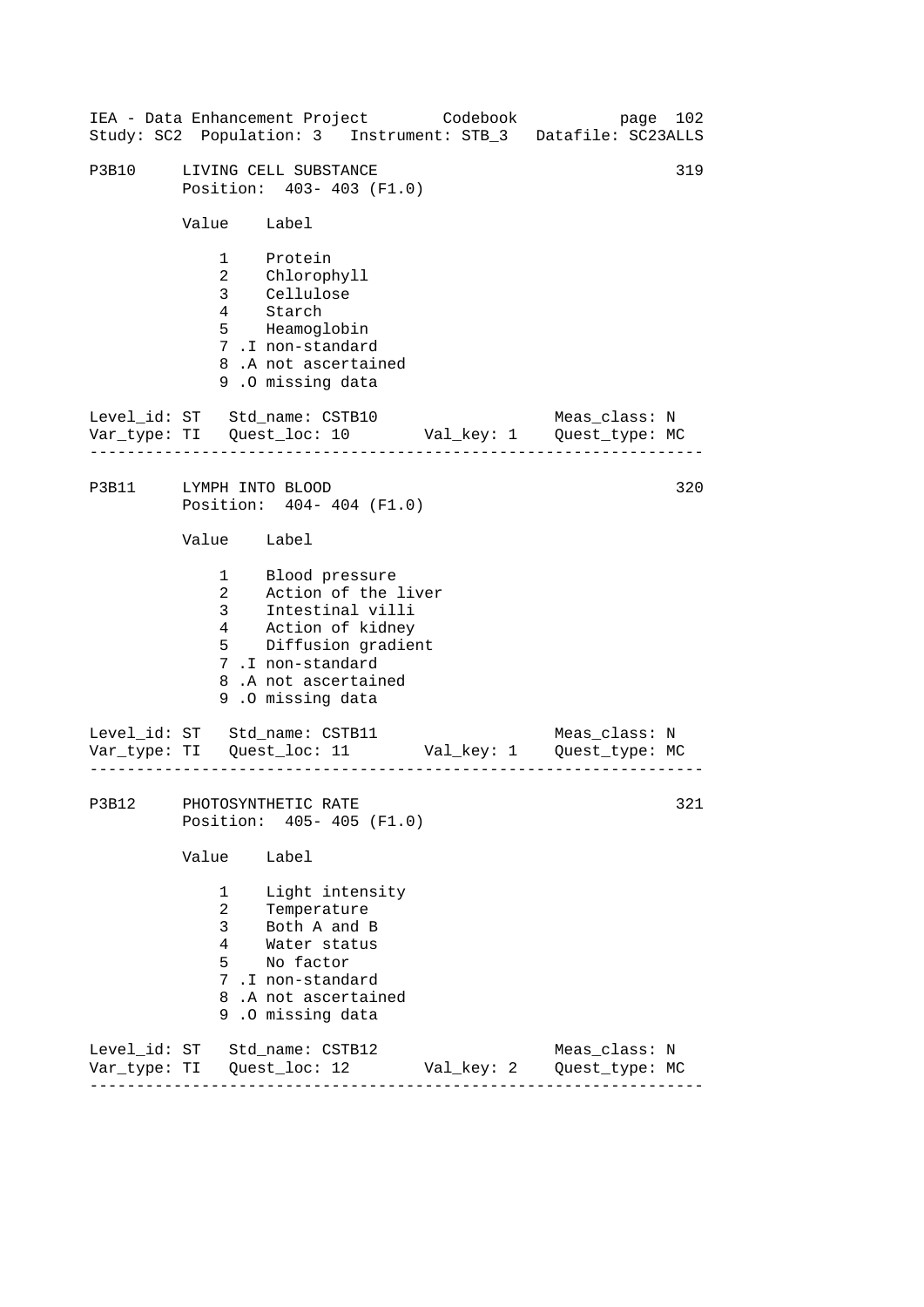|                                                                      | IEA - Data Enhancement Project Codebook                                                                                                                               |            | page 103<br>Study: SC2 Population: 3 Instrument: STB_3 Datafile: SC23ALLS                           |  |  |
|----------------------------------------------------------------------|-----------------------------------------------------------------------------------------------------------------------------------------------------------------------|------------|-----------------------------------------------------------------------------------------------------|--|--|
| 322<br>P3B13 CHLOROPHYLL ABSORBS<br>Position: 406-406 (F1.0)         |                                                                                                                                                                       |            |                                                                                                     |  |  |
| Value Label                                                          |                                                                                                                                                                       |            |                                                                                                     |  |  |
| $\overline{2}$                                                       | 1 Phosphoglyceric acid<br>Carbohydrates<br>3 ATP becomes ADP<br>4 ADP becomes ATP<br>5 Oxygen released<br>7.I non-standard<br>8.A not ascertained<br>9.0 missing data |            |                                                                                                     |  |  |
|                                                                      |                                                                                                                                                                       |            | Level_id: ST Std_name: CSTB13 Meas_class: N<br>Var_type: TI Quest_loc: 13 Val_key: 4 Quest_type: MC |  |  |
| P3B14 KIDNEY TABULES<br>323<br>Position: 407- 407 (F1.0)             |                                                                                                                                                                       |            |                                                                                                     |  |  |
| Value Label                                                          |                                                                                                                                                                       |            |                                                                                                     |  |  |
| $1 \quad 1$<br>$\begin{array}{ccc} 2 & 2 \end{array}$<br>$3^3$ 3     | 4 Warm/cold blooded<br>5 herbivore/carnivore<br>7.I non-standard<br>8.A not ascertained<br>9.0 missing data                                                           |            |                                                                                                     |  |  |
|                                                                      |                                                                                                                                                                       |            | Level_id: ST Std_name: CSTB14 Meas_class: N<br>Var_type: TI Quest_loc: 14 Val_key: 3 Quest_type: MC |  |  |
| P3B15 COW TISSUE<br>324<br>Position: 408-408 (F1.0)                  |                                                                                                                                                                       |            |                                                                                                     |  |  |
| Value                                                                | Label                                                                                                                                                                 |            |                                                                                                     |  |  |
| 1<br>$\overline{a}$<br>$\mathbf{3}$<br>$\overline{4}$<br>$5^{\circ}$ | Muscles<br>Kidney<br>Liver<br>Heart<br>Brain<br>7.I non-standard<br>8.A not ascertained<br>9.0 missing data                                                           |            |                                                                                                     |  |  |
|                                                                      | Level_id: ST Std_name: CSTB15<br>Var_type: TI Quest_loc: 15                                                                                                           | Val_key: 3 | Meas_class: N<br>Quest_type: MC                                                                     |  |  |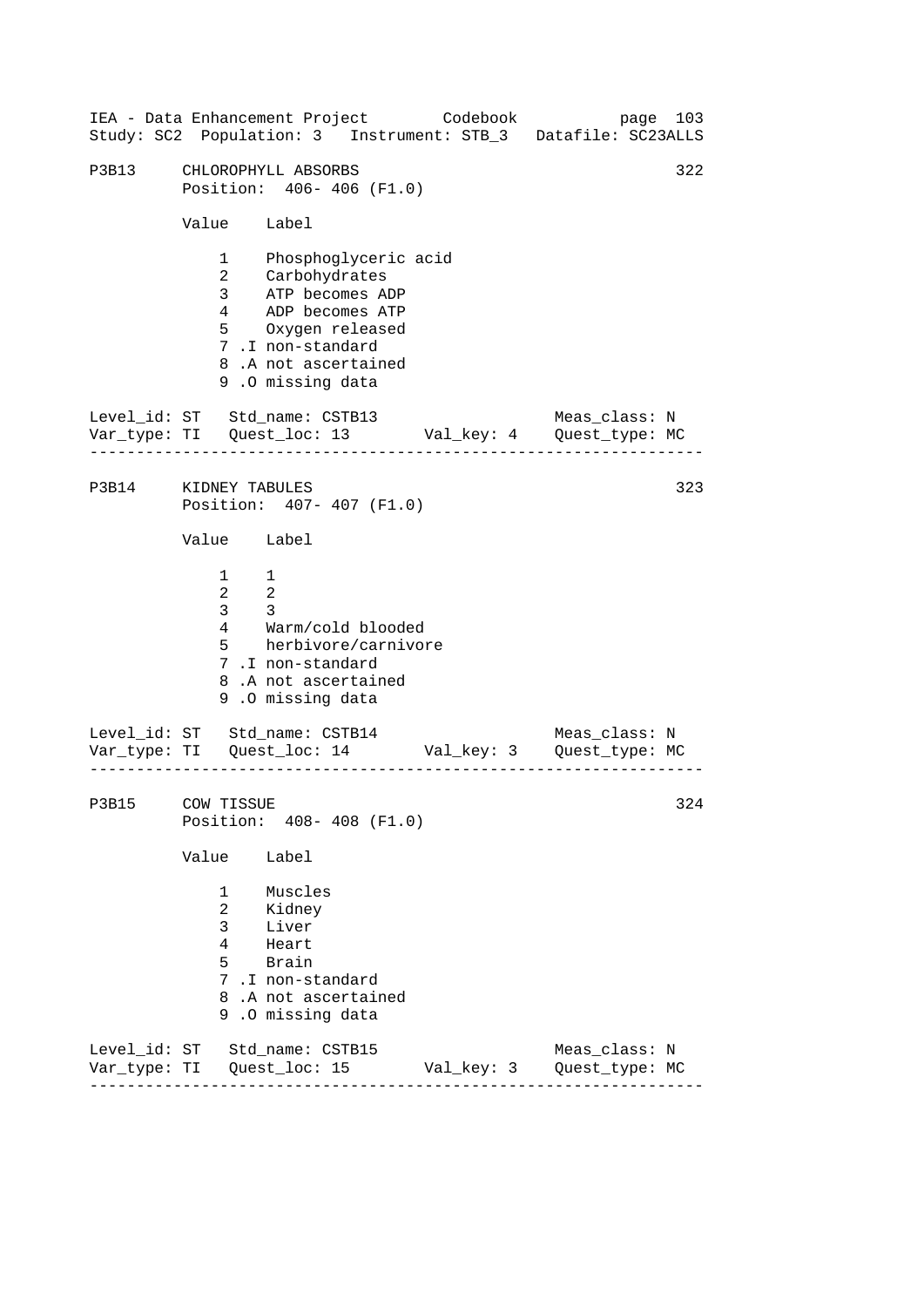------------------------------------------------------------------ ------------------------------------------------------------------ ------------------------------------------------------------------ IEA - Data Enhancement Project Codebook page 104 Study: SC2 Population: 3 Instrument: STB\_3 Datafile: SC23ALLS P3B16 MARINE WORM GUNDA 325 Position: 409- 409 (F1.0) Value Label 1 Incomplete oxidation 2 Water absorption 3 Water is poisonous 4 Not enough energy 5 Increase of surface 7 .I non-standard 8 .A not ascertained 9 .O missing data Level id: ST Std name: CSTB16 Meas class: N Var\_type: TI Quest\_loc: 16 Val\_key: 4 Quest\_type: MC P3B17 NOT HORMONE CONTROL Position: 410- 410 (F1.0) Value Label 1 2 3 4 5 Water uplift Downward growth Flowering Ealling of leaves Shoot orientation 7 .I non-standard 8 .A not ascertained 9 .O missing data Level\_id: ST Std\_name: CSTB17 Meas\_class: N Var\_type: TI Quest\_loc: 17 Val\_key: 1 Quest\_type: MC P3B18 ENDOCRINE SECRETIONS Position: 411- 411 (F1.0) Value Label 1 Calcium metabolism 2 Adrenal cortex 3 Uterine lining 4 Body temperature 5 Body growth 7 .I non-standard 8 .A not ascertained 9 .O missing data Level\_id: ST Std\_name: CSTB18 Meas\_class: N Var\_type: TI Quest\_loc: 18 Val\_key: 4 Quest\_type: MC 326 327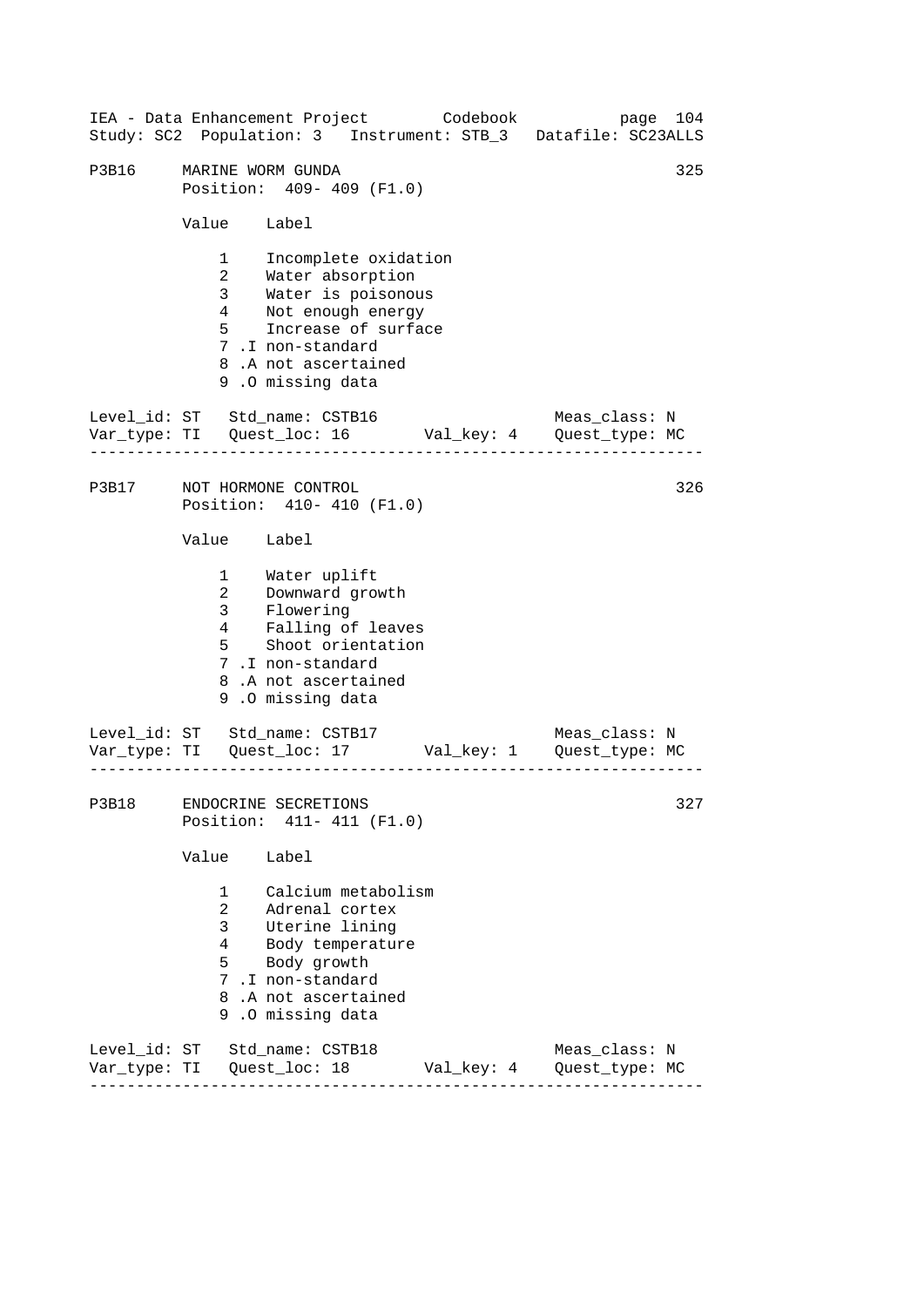| IEA - Data Enhancement Project Codebook<br>page 105<br>Study: SC2 Population: 3 Instrument: STB_3 Datafile: SC23ALLS |                                                                  |                                                                                                                                                                          |            |                                 |  |  |
|----------------------------------------------------------------------------------------------------------------------|------------------------------------------------------------------|--------------------------------------------------------------------------------------------------------------------------------------------------------------------------|------------|---------------------------------|--|--|
| P3B19                                                                                                                | COBALT CHLORIDE PAPER<br>328<br>Position: 412- 412 (F1.0)        |                                                                                                                                                                          |            |                                 |  |  |
|                                                                                                                      | Value Label                                                      |                                                                                                                                                                          |            |                                 |  |  |
|                                                                                                                      | $\overline{2}$                                                   | 1 More stomata low<br>2 No water vapour<br>3 More vapour high<br>4 Both water vapour<br>5 No stomata high<br>7.I non-standard<br>8.A not ascertained<br>9.0 missing data |            |                                 |  |  |
|                                                                                                                      |                                                                  | Level_id: ST Std_name: CSTB19                                                                                                                                            |            | Meas_class: N                   |  |  |
|                                                                                                                      | P3B20 FAILED GERMINATION<br>329<br>Position: 413- 413 (F1.0)     |                                                                                                                                                                          |            |                                 |  |  |
|                                                                                                                      | Value Label                                                      |                                                                                                                                                                          |            |                                 |  |  |
|                                                                                                                      | $\overline{3}$                                                   | 1 Germination<br>2 Maturation<br>3 Substances<br>4 Low temperature<br>5 Data are inadequate<br>7.I non-standard<br>8.A not ascertained<br>9.0 missing data               |            |                                 |  |  |
|                                                                                                                      |                                                                  | Level_id: ST Std_name: CSTB20                                                                                                                                            |            | Meas_class: N                   |  |  |
|                                                                                                                      | 330<br>P3B21 STRUCTURE CHICK EMBRYO<br>Position: 414- 414 (F1.0) |                                                                                                                                                                          |            |                                 |  |  |
|                                                                                                                      | Value                                                            | Label                                                                                                                                                                    |            |                                 |  |  |
|                                                                                                                      | 1<br>$\overline{2}$<br>3<br>4<br>5                               | Structure A<br>Structure B<br>Structure C<br>Structure D<br>Structure E<br>7.I non-standard<br>8.A not ascertained<br>9.0 missing data                                   |            |                                 |  |  |
|                                                                                                                      |                                                                  | Level_id: ST Std_name: CSTB21                                                                                                                                            | Val_key: 2 | Meas_class: N<br>Quest_type: MC |  |  |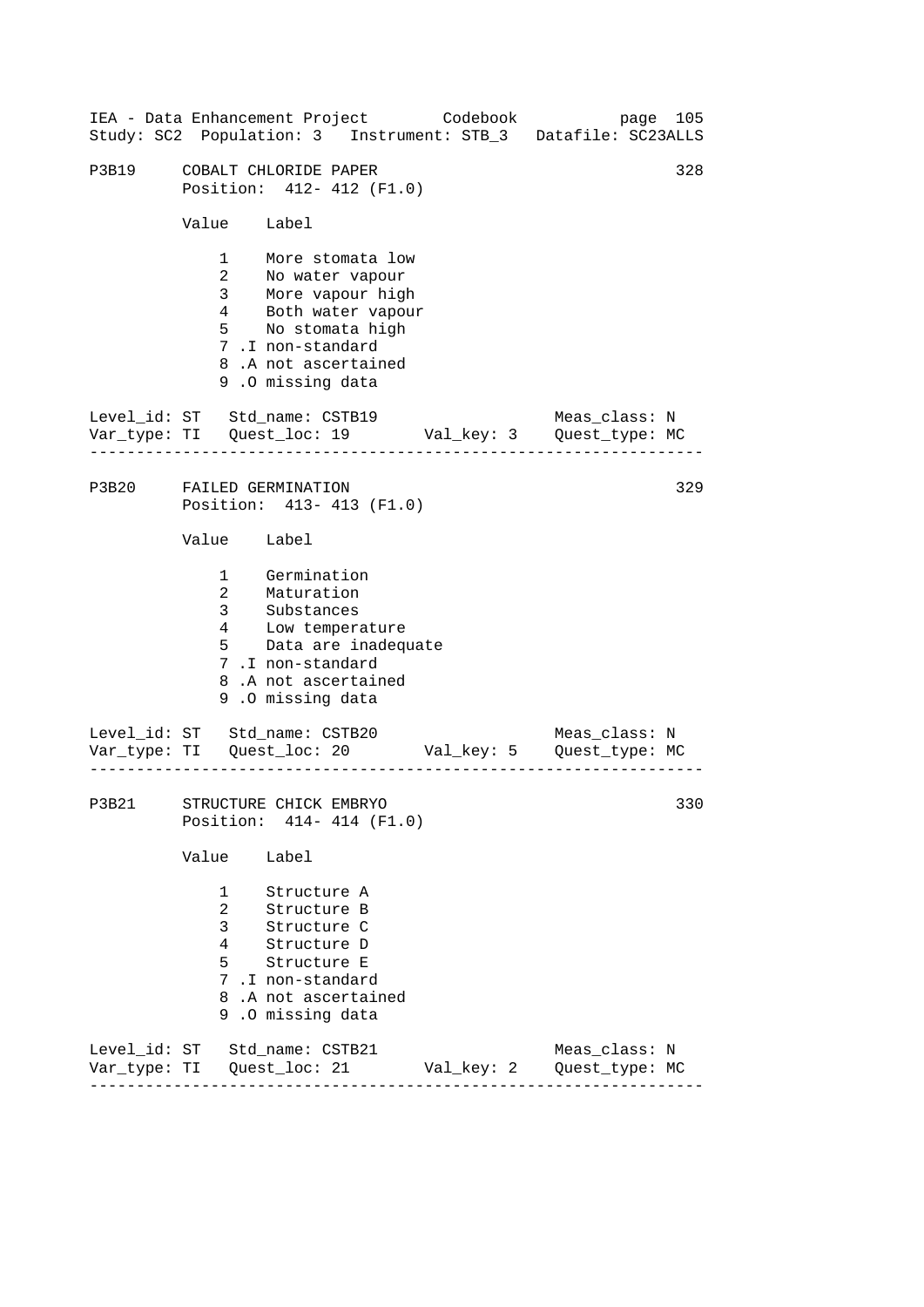------------------------------------------------------------------ ------------------------------------------------------------------ ------------------------------------------------------------------ IEA - Data Enhancement Project Codebook page 106 Study: SC2 Population: 3 Instrument: STB\_3 Datafile: SC23ALLS P3B22 SAME BLOOD TYPE 331 Position: 415- 415 (F1.0) Value Label 1 Wrong 2 No agreement 3 Not enough facts 4 Disagreement 5 Justified 7 .I non-standard 8 .A not ascertained 9 .O missing data Level id: ST Std name: CSTB22 Meas class: N Var\_type: TI Quest\_loc: 22 Val\_key: 3 Quest\_type: MC P3B23 PHYSICAL DIGESTION Position: 416- 416 (F1.0) Value Label 1 Mouth, oesophagus 2 Oesophagus, stomach 3 Small intestine, stomach 4 Mouth, stomach 5 Small/large intestine 7 .I non-standard 8 .A not ascertained 9 .O missing data Level\_id: ST Std\_name: CSTB23 Meas\_class: N Var\_type: TI Quest\_loc: 23 Val\_key: 4 Quest\_type: MC P3B24 POPULATION GROWTH CURVE Position: 417- 417 (F1.0) Value Label 1 Yes, infinite food supply 2 Yes, migrate other planets 3 Yes, other energy sources 4 No, never 5 No, limit food supply 7 .I non-standard 8 .A not ascertained 9 .O missing data Level\_id: ST Std\_name: CSTB24 Meas\_class: N Var\_type: TI Quest\_loc: 24 Val\_key: 5 Quest\_type: MC 332 333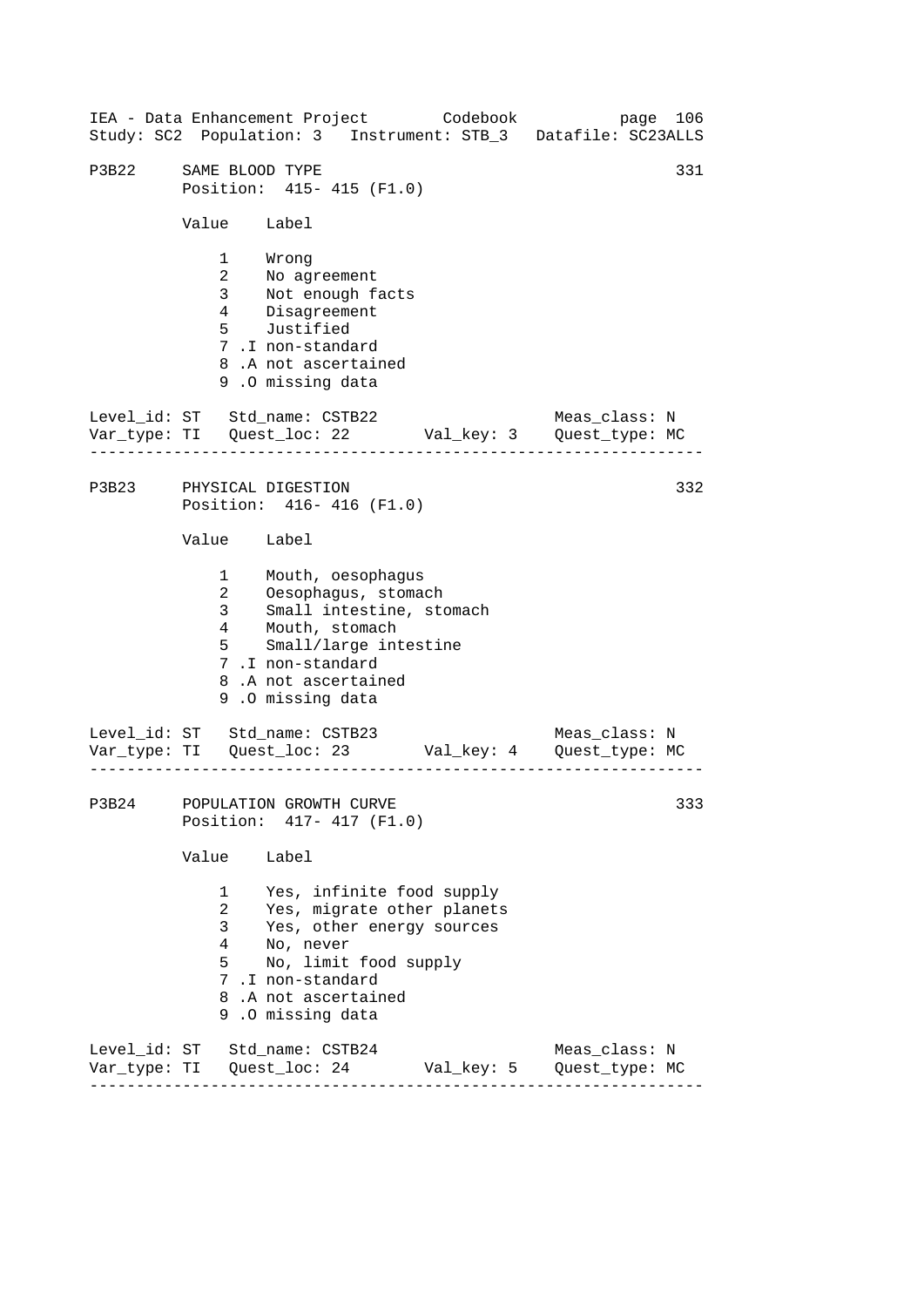------------------------------------------------------------------ ------------------------------------------------------------------ ------------------------------------------------------------------ IEA - Data Enhancement Project Codebook page 107 Study: SC2 Population: 3 Instrument: STB\_3 Datafile: SC23ALLS P3B25 DESERT ADAPTATION 334 Position: 418- 418 (F1.0) Value Label 1 Large leaf, thick impermeable leaf 2 Large leaf, large absorbimng root 3 Small leaf, large absorbing root 4 Small leaf, thin permeable leaf 5 Small leaf, small absorbing root 7 .I non-standard 8 .A not ascertained 9 .O missing data Level id: ST Std name: CSTB25 Meas class: N Var\_type: TI Quest\_loc: 25 Val\_key: 3 Quest\_type: MC P3B26 EXPOSURE INSECTICIDES Position: 419- 419 (F1.0) Value Label 1 New environment 2 3 Pass on immunity Elimination 4 5 Change in habits Favourable mutation 7 .I non-standard 8 .A not ascertained 9 .O missing data Level\_id: ST Std\_name: CSTB26 Meas\_class: N Var\_type: TI Quest\_loc: 26 Val\_key: 3 Quest\_type: MC P3B27 GALAPAGOS Position: 420- 420 (F1.0) Value Label 1 Supported 2 Not supported 3 Contradicted 4 Known to be false 5 No relevant info 7 .I non-standard 8 .A not ascertained 9 .O missing data Level\_id: ST Std\_name: CSTB27 Meas\_class: N Var\_type: TI Quest\_loc: 27 Val\_key: 1 Quest\_type: MC 335 336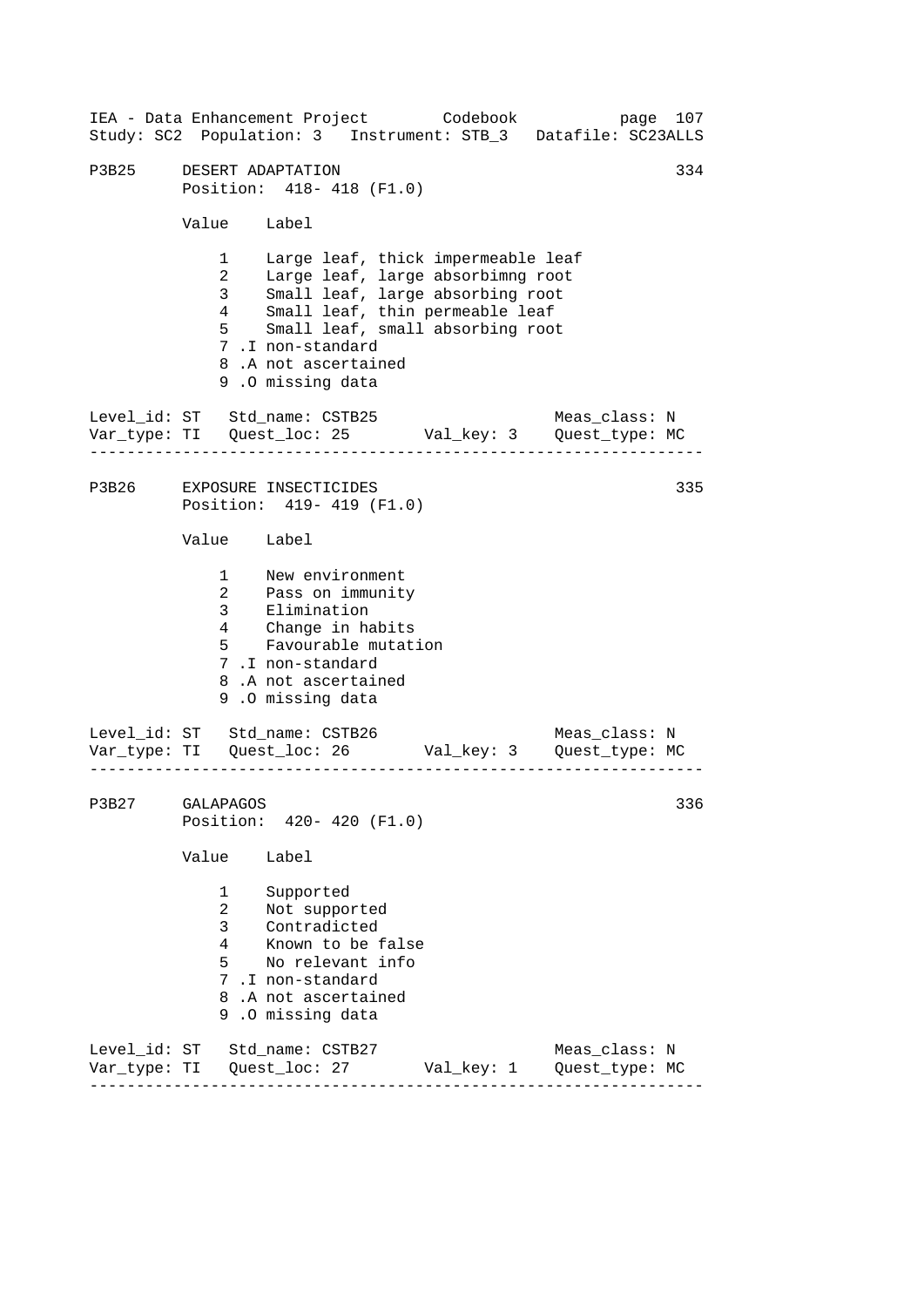------------------------------------------------------------------ ------------------------------------------------------------------ ------------------------------------------------------------------ IEA - Data Enhancement Project Codebook page 108 Study: SC2 Population: 3 Instrument: STB\_3 Datafile: SC23ALLS P3B28 LIGHT AND DARK MOTHS 337 Position: 421- 421 (F1.0) Value Label 1 Air pollution 2 Adapt themselves 3 Pupal stage 4 Mutation 5 Dark moths developed 7 .I non-standard 8 .A not ascertained 9 .O missing data Level id: ST Std name: CSTB28 Meas class: N Var\_type: TI Quest\_loc: 28 Val\_key: 4 Quest\_type: MC P3B29 NATURAL SELECTION Position: 422- 422 (F1.0) Value Label 1 All alike 2 Equally able to survive 3 Only some survive  $\frac{1}{4}$  Do not adapt 5 All adapt 7 .I non-standard 8 .A not ascertained 9 .O missing data Level\_id: ST Std\_name: CSTB29 Meas\_class: N Var\_type: TI Quest\_loc: 29 Val\_key: 3 Quest\_type: MC P3B30 EVIDENCE EVOLUTION Position: 423- 423 (F1.0) Value Label 1 Simple,complex 2 Fish embryo 3 Fossil record 4 Functional caecum 5 Individuals differ 7 .I non-standard 8 .A not ascertained 9 .O missing data Level\_id: ST Std\_name: CSTB30 Meas\_class: N Var\_type: TI Quest\_loc: 30 Val\_key: 5 Quest\_type: MC 338 339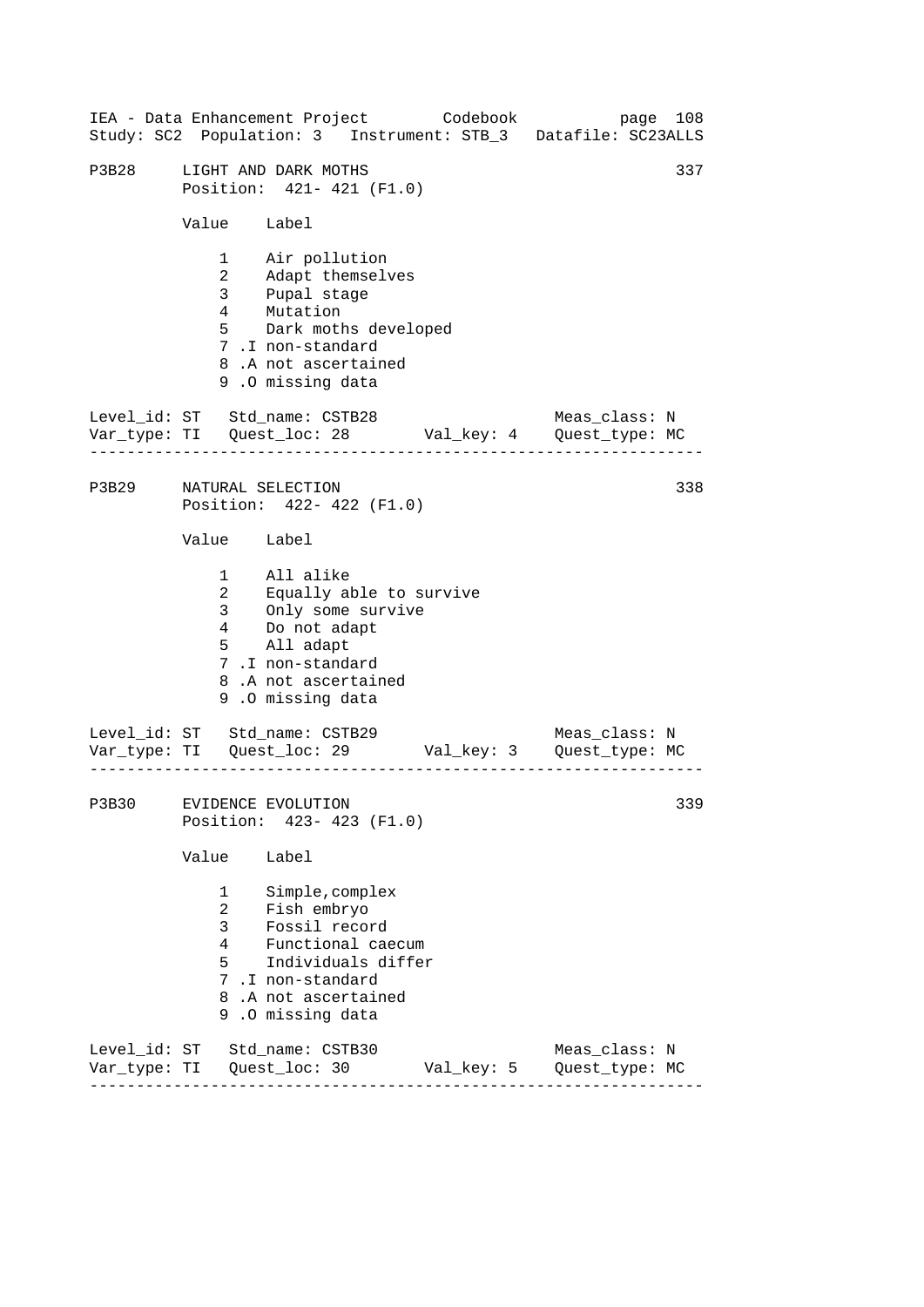|       | IEA - Data Enhancement Project Codebook<br>Study: SC2 Population: 3 Instrument: STB_3 Datafile: SC23ALLS |          | page 109                             |
|-------|----------------------------------------------------------------------------------------------------------|----------|--------------------------------------|
|       | P3B31 NATIONAL OPTION/ITEM 31<br>Position: 424- 424 (F1.0)                                               |          | 340                                  |
|       | Value Label                                                                                              |          |                                      |
|       | 7.I non-standard<br>8.A not ascertained<br>9.0 missing data                                              |          |                                      |
|       | Level_id: ST Std_name: CSTB31<br>Var_type: TI     Quest_loc:     Val_key:     Quest_type: MC             |          | Meas_class: N                        |
|       | P3B32 NATIONAL OPTION/ITEM 32<br>Position: 425- 425 (F1.0)                                               |          | 341                                  |
|       | Value Label                                                                                              |          |                                      |
|       | 7.I non-standard<br>8.A not ascertained<br>9.0 missing data                                              |          |                                      |
|       | Level_id: ST Std_name: CSTB32                                                                            |          | Meas_class: N                        |
|       | P3B33 NATIONAL OPTION/ITEM 33<br>Position: 426- 426 (F1.0)                                               |          | 342                                  |
|       | Value Label                                                                                              |          |                                      |
|       | 7.I non-standard<br>8.A not ascertained<br>9.0 missing data                                              |          |                                      |
|       | Level_id: ST Std_name: CSTB33                                                                            |          | Meas_class: N<br>Quest_type: MC      |
| P3B34 | NATIONAL OPTION/ITEM 34<br>Position: 427- 427 (F1.0)                                                     |          | 343                                  |
|       | Value Label                                                                                              |          |                                      |
|       | 7.I non-standard<br>8.A not ascertained<br>9.0 missing data                                              |          |                                      |
|       | Level_id: ST Std_name: CSTB34                                                                            | Val_key: | Meas_class: N<br>Quest_type: MC<br>. |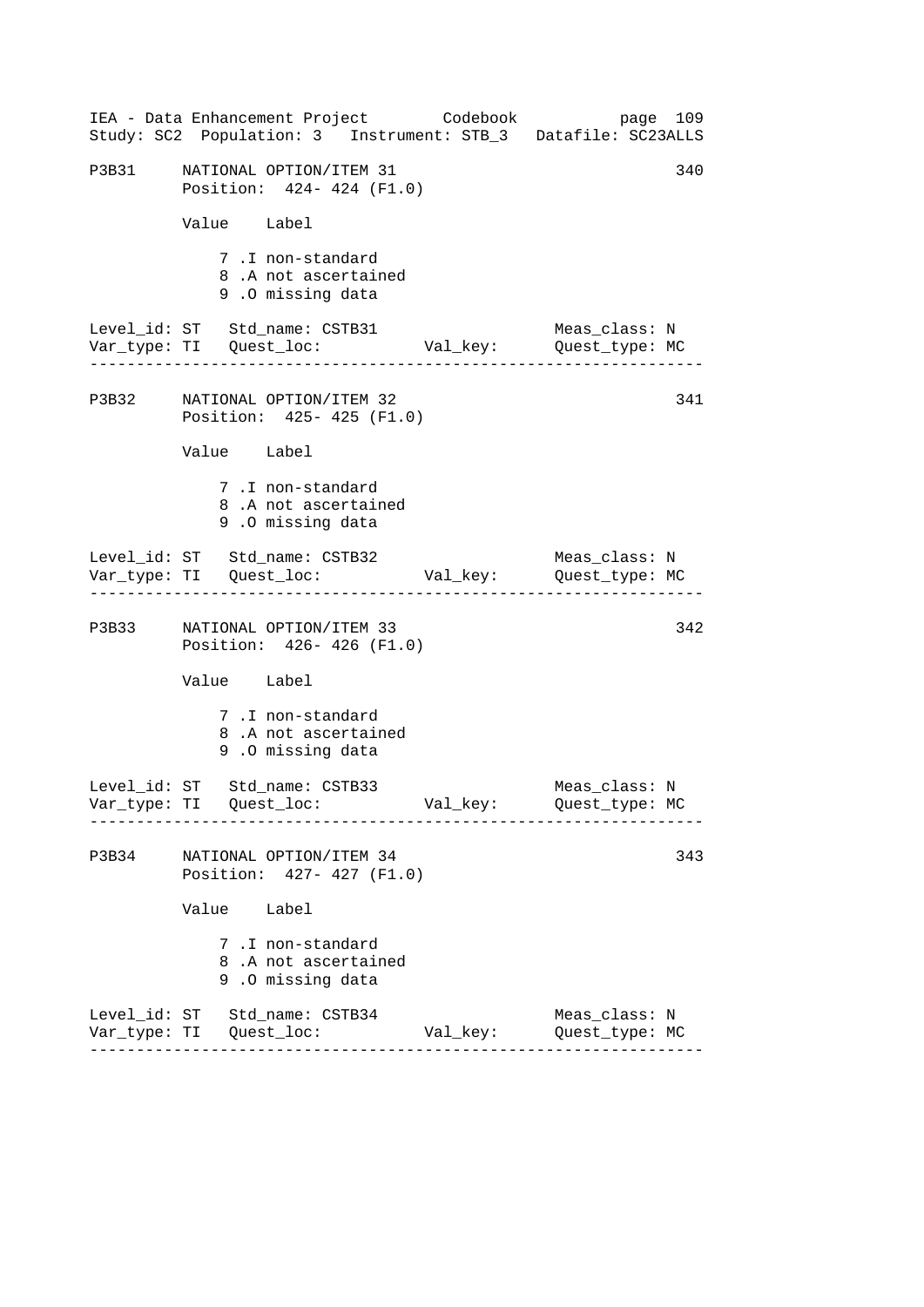|              |       | IEA - Data Enhancement Project Codebook                     | Study: SC2 Population: 3 Instrument: STB_3 Datafile: SC23ALLS |                                 | page 110 |
|--------------|-------|-------------------------------------------------------------|---------------------------------------------------------------|---------------------------------|----------|
| P3B35        |       | NATIONAL OPTION/ITEM 35<br>Position: 428- 428 (F1.0)        |                                                               |                                 | 344      |
|              | Value | Label                                                       |                                                               |                                 |          |
|              |       | 7.I non-standard<br>8.A not ascertained<br>9.0 missing data |                                                               |                                 |          |
| Level id: ST |       | Std name: CSTB35<br>Var type: TI Quest loc:                 | Val key:                                                      | Meas class: N<br>Quest type: MC |          |
|              |       |                                                             |                                                               |                                 |          |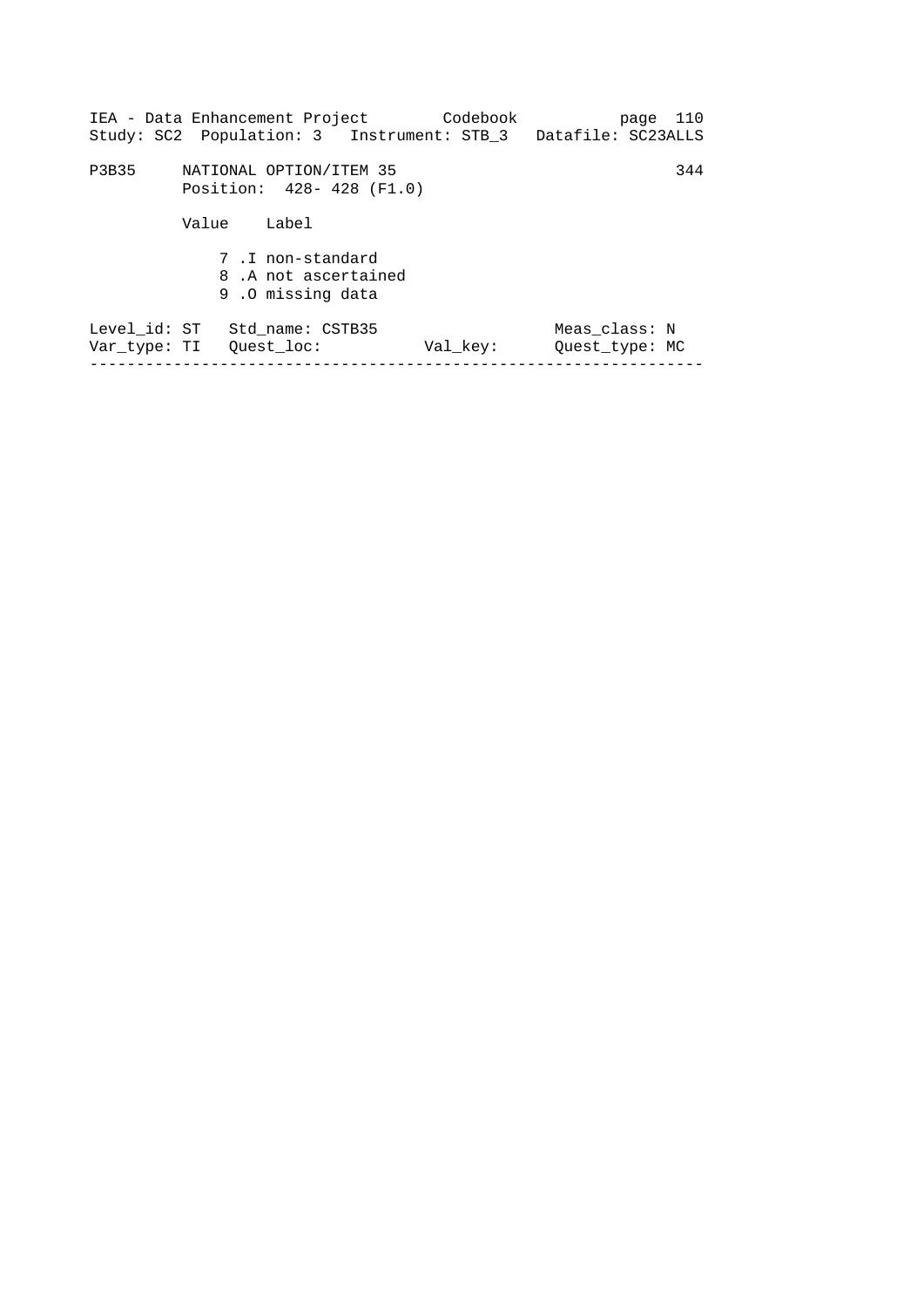|              |                                             | IEA - Data Enhancement Project Codebook                                                                                                                    |            | Study: SC2 Population: 3 Instrument: STC_3 Datafile: SC23ALLS                                      | page 111 |
|--------------|---------------------------------------------|------------------------------------------------------------------------------------------------------------------------------------------------------------|------------|----------------------------------------------------------------------------------------------------|----------|
| P3C01        |                                             | SOLUBILITY DEPENDS ON<br>Position: 429- 429 (F1.0)                                                                                                         |            |                                                                                                    | 345      |
|              | Value Label                                 |                                                                                                                                                            |            |                                                                                                    |          |
|              |                                             | 1 Volume water<br>2 Temp solid<br>3 Density solid<br>4 Mass solid<br>5 Size particles solid<br>7.I non-standard<br>8.A not ascertained<br>9.0 missing data |            |                                                                                                    |          |
|              |                                             |                                                                                                                                                            |            | Level_id: ST Std_name: CSTC01 Meas_class: N<br>Var_type: TI Quest_loc: 1 Val_key: 2 Quest_type: MC |          |
| P3C02        | SOLUBILITY CURVE                            | Position: 430- 430 (F1.0)                                                                                                                                  |            |                                                                                                    | 346      |
|              | Value Label                                 |                                                                                                                                                            |            |                                                                                                    |          |
|              |                                             | 1 95 g X, 15 g Y<br>$\frac{1}{2}$ 55 g X, 75 g Y<br>3 95 g X<br>4 75 g Y<br>5 55 g X<br>7.I non-standard<br>8.A not ascertained<br>9.0 missing data        |            |                                                                                                    |          |
|              |                                             |                                                                                                                                                            |            | Level_id: ST Std_name: CSTC02 Meas_class: N<br>Var_type: TI Quest_loc: 2 Val_key: 5 Quest_type: MC |          |
| P3C03        |                                             | SUBSTANCE NOT EXISTS<br>Position: 431-431 (F1.0)                                                                                                           |            |                                                                                                    | 347      |
|              | Value                                       | Label                                                                                                                                                      |            |                                                                                                    |          |
|              | 1<br>$\overline{a}$<br>3<br>$4\degree$<br>5 | NaH<br>H2S<br>SiO2<br>AlC12<br>O <sub>3</sub><br>7.I non-standard<br>8.A not ascertained<br>9.0 missing data                                               |            |                                                                                                    |          |
| Var_type: TI |                                             | Level_id: ST Std_name: CSTC03<br>Quest_loc: 3                                                                                                              | Val_key: 4 | Meas_class: N<br>Quest_type: MC                                                                    |          |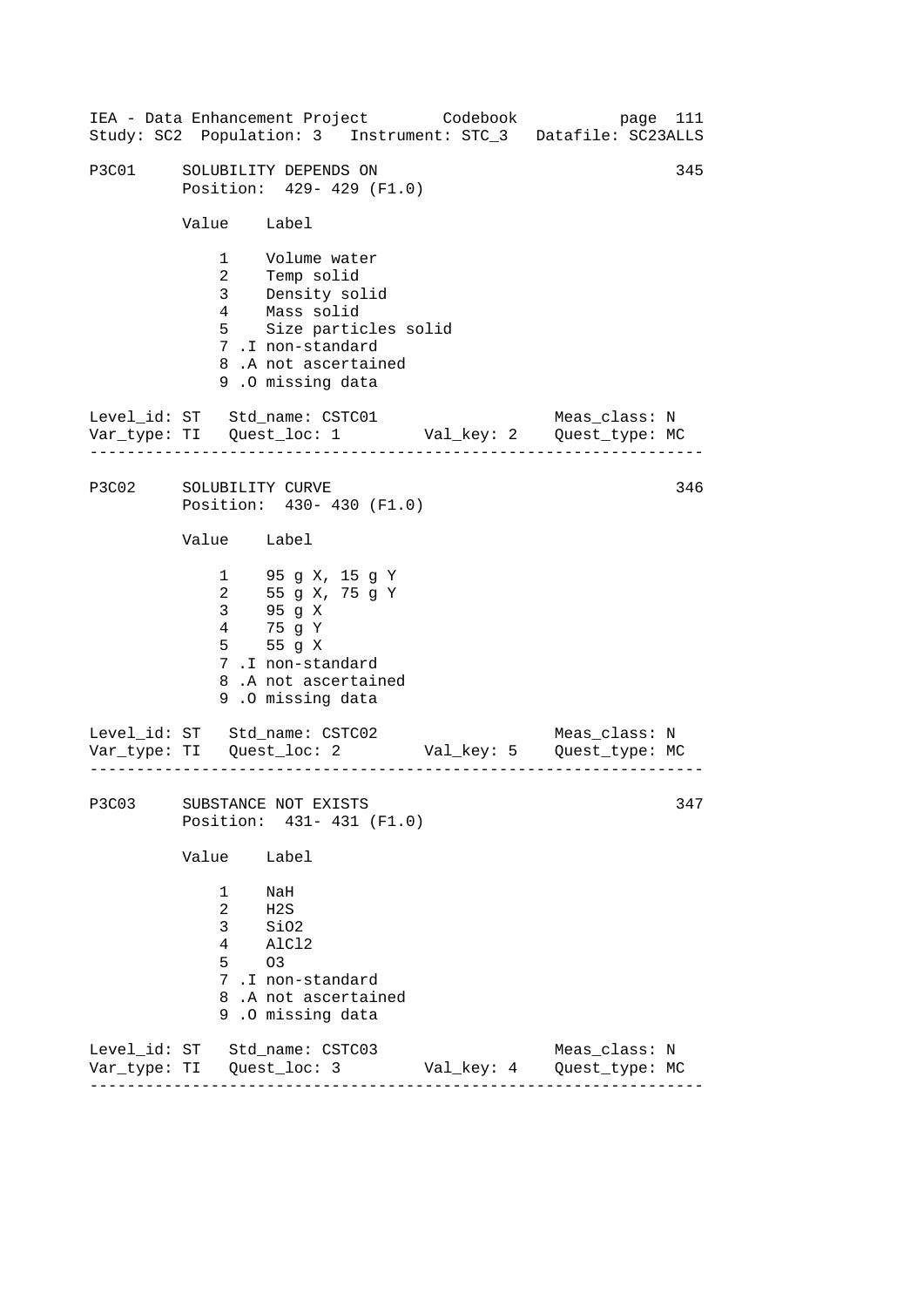------------------------------------------------------------------ ------------------------------------------------------------------ ------------------------------------------------------------------ IEA - Data Enhancement Project Codebook page 112 Study: SC2 Population: 3 Instrument: STC\_3 Datafile: SC23ALLS P3C04 NEUTRALIZATION 348 Position: 432- 432 (F1.0) Value Label 1 Record, mix, record 2 Mix, record temp. 3 All steady, mix, record 4 Equal steady, mix, record 5 Record interval 7 .I non-standard 8 .A not ascertained 9 .O missing data Level id: ST Std name: CSTC04 Meas class: N Var\_type: TI Quest\_loc: 4 Val\_key: 4 Quest\_type: MC P3C05 FARADAY ELECTROLYSIS Position: 433- 433 (F1.0) Value Label 1 1.0 mol H2, H2SO4 2 1.0 mol 02, H2SO4<br>3 1.0 mol Cl2, NaCl 3 1.0 mol Cl2, NaCl<br>4 1.0 mol Cu aroms, 4 1.0 mol Cu aroms, CuSO4 5 1.0 mol Ag atoms, AgNO3 7 .I non-standard 8 .A not ascertained 9 .O missing data Level\_id: ST Std\_name: CSTC05 Meas\_class: N Var\_type: TI Quest\_loc: 5 Val\_key: 5 Quest\_type: MC P3C06 ELIMINATION REACTION Position: 434- 434 (F1.0) Value Label 1 Addition 2 Polymerisation 3 Rearrangement 4 Substitution 5 Elimination 7 .I non-standard 8 .A not ascertained 9 .O missing data Level\_id: ST Std\_name: CSTC06 Meas\_class: N Var\_type: TI Quest\_loc: 6 Val\_key: 5 Quest\_type: MC 349 350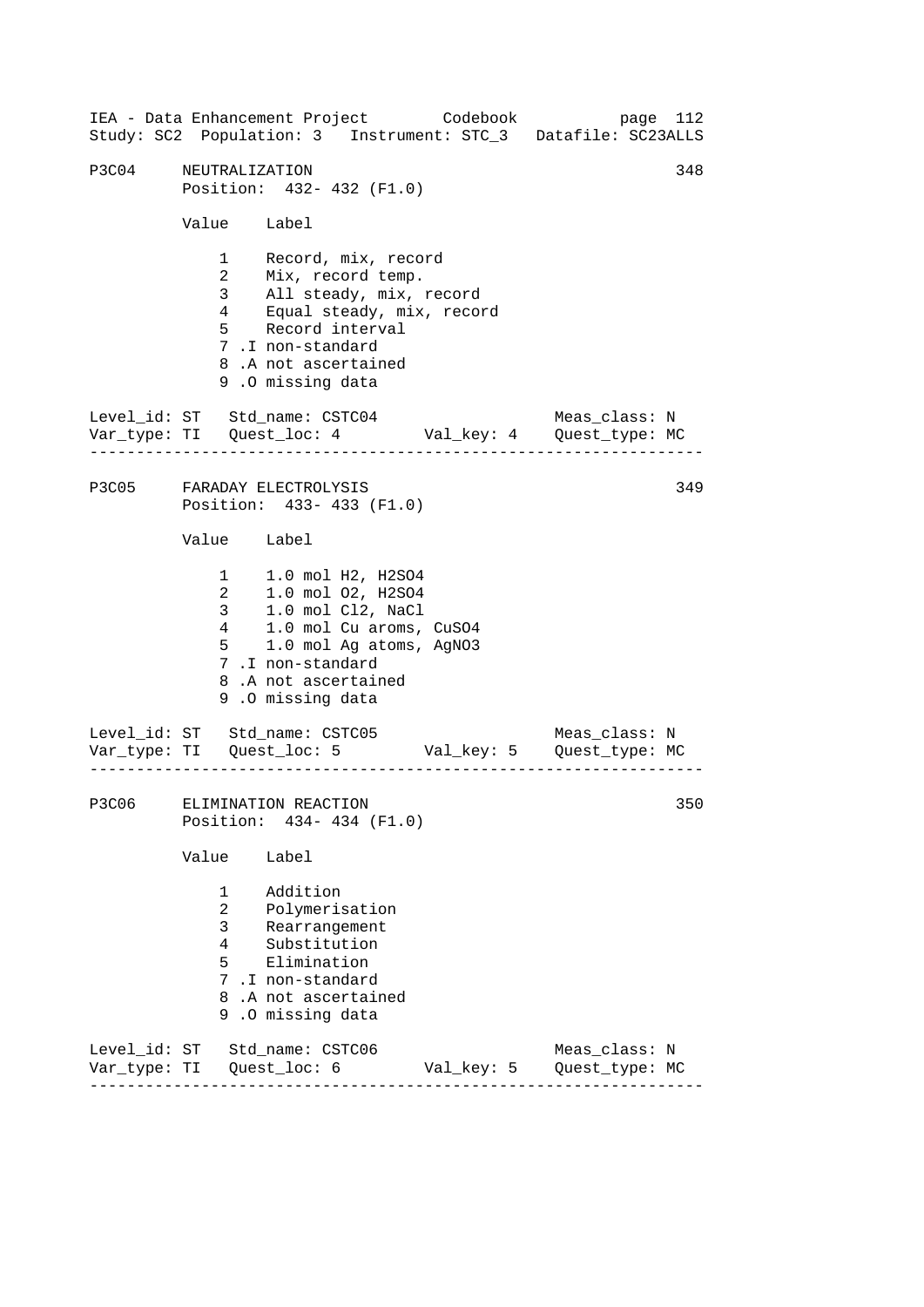|                       |                                                                              | IEA - Data Enhancement Project Codebook                                                                                                                                                            |  |            | page 113<br>Study: SC2 Population: 3 Instrument: STC_3 Datafile: SC23ALLS     |     |  |
|-----------------------|------------------------------------------------------------------------------|----------------------------------------------------------------------------------------------------------------------------------------------------------------------------------------------------|--|------------|-------------------------------------------------------------------------------|-----|--|
| P3C07                 | 351<br>COPPER + SULPHURIC ACID<br>Position: 435- 435 (F1.0)                  |                                                                                                                                                                                                    |  |            |                                                                               |     |  |
|                       | Value Label                                                                  |                                                                                                                                                                                                    |  |            |                                                                               |     |  |
|                       | $1 \quad \blacksquare$<br>$\overline{a}$<br>3 <sup>7</sup><br>5 <sub>5</sub> | Copper oxidized<br>Sulphuric acid oxidezed<br>Sulphuric acid reducing agent<br>4 Copper reduced<br>Hydrogen reducing agent<br>7.I non-standard<br>8.A not ascertained<br>9.0 missing data          |  |            |                                                                               |     |  |
|                       |                                                                              | Level_id: ST Std_name: CSTC07                                                                                                                                                                      |  |            | Meas_class: N                                                                 |     |  |
| P3C08 SOLN X + SOLN Y |                                                                              | Position: 436-436 (F1.0)                                                                                                                                                                           |  |            |                                                                               | 352 |  |
|                       | Value Label                                                                  |                                                                                                                                                                                                    |  |            |                                                                               |     |  |
|                       | $4\overline{ }$<br>$5^{\circ}$                                               | 1 May product soluble in water<br>2 Same in all proportions<br>3 Rise in temp<br>Final liquid neutral<br>Same in all concentrations<br>7.I non-standard<br>8.A not ascertained<br>9.0 missing data |  |            |                                                                               |     |  |
|                       |                                                                              | Level_id: ST Std_name: CSTC08                                                                                                                                                                      |  |            | Meas_class: N<br>Var_type: TI    Quest_loc: 8    Val_key: 3    Quest_type: MC |     |  |
| P3C09                 |                                                                              | COMPOUND X ALKANOL<br>Position: 437- 437 (F1.0)                                                                                                                                                    |  |            |                                                                               | 353 |  |
|                       | Value                                                                        | Label                                                                                                                                                                                              |  |            |                                                                               |     |  |
|                       | $1 \quad$<br>$\overline{a}$<br>3 <sup>7</sup><br>4<br>5                      | Alkanal<br>Tertiary alkanol<br>בוג<br>Alkene<br>Secondary alkanol<br>Ether<br>7 .I non-standard<br>8.A not ascertained<br>9.0 missing data                                                         |  |            |                                                                               |     |  |
|                       |                                                                              | Level_id: ST Std_name: CSTC09                                                                                                                                                                      |  | Val_key: 4 | Meas_class: N<br>Quest_type: MC                                               |     |  |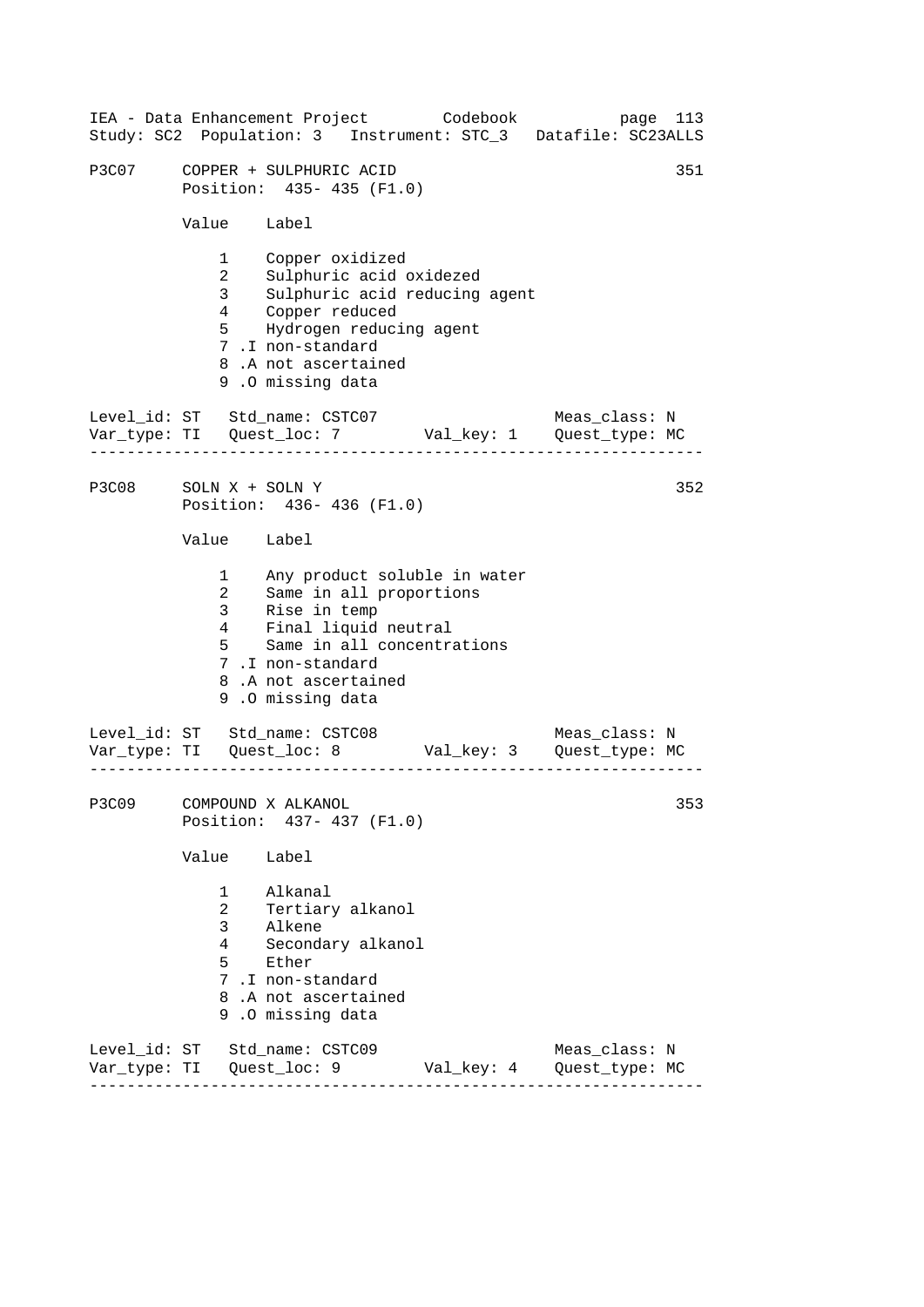|                         |                                                               | IEA - Data Enhancement Project Codebook                                                                                             |            | Study: SC2 Population: 3 Instrument: STC_3 Datafile: SC23ALLS | page 114 |
|-------------------------|---------------------------------------------------------------|-------------------------------------------------------------------------------------------------------------------------------------|------------|---------------------------------------------------------------|----------|
| P3C10                   |                                                               | ELECTROLYSIS COPPER<br>Position: 438-438 (F1.0)                                                                                     |            |                                                               | 354      |
|                         | Value Label                                                   |                                                                                                                                     |            |                                                               |          |
|                         |                                                               | 1 Copper K<br>2 Copper L<br>3 Silver M<br>4 Silver N<br>5 Platinum P<br>7.I non-standard<br>8.A not ascertained<br>9.0 missing data |            |                                                               |          |
|                         |                                                               | Level_id: ST Std_name: CSTC10                                                                                                       |            | Meas_class: N                                                 |          |
| P3C11 FORM ACIDIC OXIDE |                                                               | Position: 439- 439 (F1.0)                                                                                                           |            |                                                               | 355      |
|                         | Value Label                                                   |                                                                                                                                     |            |                                                               |          |
|                         |                                                               | 1 Phosphorus<br>2 Carbon<br>3 Iron<br>4 Sulphur<br>5 Calsium<br>7.I non-standard<br>8.A not ascertained<br>9.0 missing data         |            |                                                               |          |
|                         |                                                               | Level_id: ST Std_name: CSTC11                                                                                                       |            | Meas_class: N                                                 |          |
|                         |                                                               | P3C12 ENERGY DISTRIBUTION<br>Position: 440- 440 (F1.0)                                                                              |            |                                                               | 356      |
|                         | Value                                                         | Label                                                                                                                               |            |                                                               |          |
|                         | $\mathbf{1}$<br>$\overline{a}$<br>$\mathbf{3}$<br>$5^{\circ}$ | Picture A<br>Picture B<br>.<br>Picture C<br>4 Picture D<br>Picture E<br>7.I non-standard<br>8.A not ascertained<br>9.0 missing data |            |                                                               |          |
|                         |                                                               | Level_id: ST Std_name: CSTC12                                                                                                       | Val_key: 3 | Meas_class: N<br>Quest_type: MC                               |          |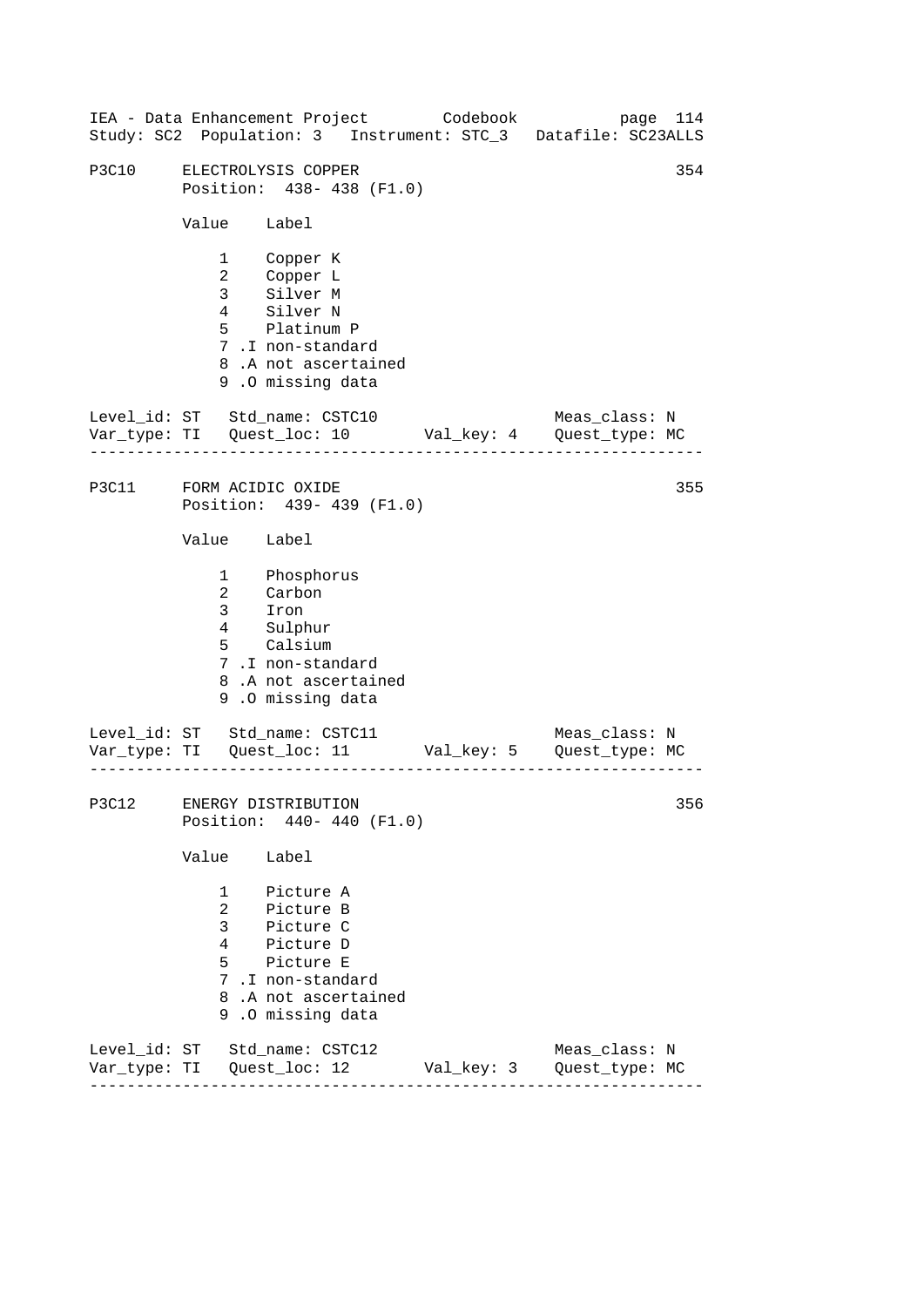------------------------------------------------------------------ ------------------------------------------------------------------ ------------------------------------------------------------------ IEA - Data Enhancement Project Codebook page 115 Study: SC2 Population: 3 Instrument: STC\_3 Datafile: SC23ALLS P3C13 VOLUME CO2 PRODUCED 357 Position: 441- 441 (F1.0) Value Label 1 0.25 dm3 2 5.6 dm3 3 11.0 dm3 4 44.8 dm3 5 67.2 dm3 7 .I non-standard 8 .A not ascertained 9 .O missing data Level\_id: ST Std\_name: CSTC13 Meas\_class: N Var\_type: TI Quest\_loc: 13 Val\_key: 2 Quest\_type: MC P3C14 STAINLESS STEEL Position: 442- 442 (F1.0) Value Label  $1 \t13/52 : 14/56$ 2 13/52 : 86/56 3 13/108 : 86/108 4 13/(100-52) : 87/(100-56) 5 13/100 x 52 : 86/100 x 56 7 .I non-standard 8 .A not ascertained 9 .O missing data Level\_id: ST Std\_name: CSTC14 Meas\_class: N Var\_type: TI Quest\_loc: 14 Val\_key: 2 Quest\_type: MC P3C15 MASS SODIUM CHLORIDE Position: 443- 443 (F1.0) Value Label 1 5.9 g. 2 7.1 g. 3 11.7 g. 4 12.7 g. 5 14.2 g. 7 .I non-standard 8 .A not ascertained 9 .O missing data Level\_id: ST Std\_name: CSTC15 Meas\_class: N Var\_type: TI Quest\_loc: 15 Val\_key: 3 Quest\_type: MC 358 359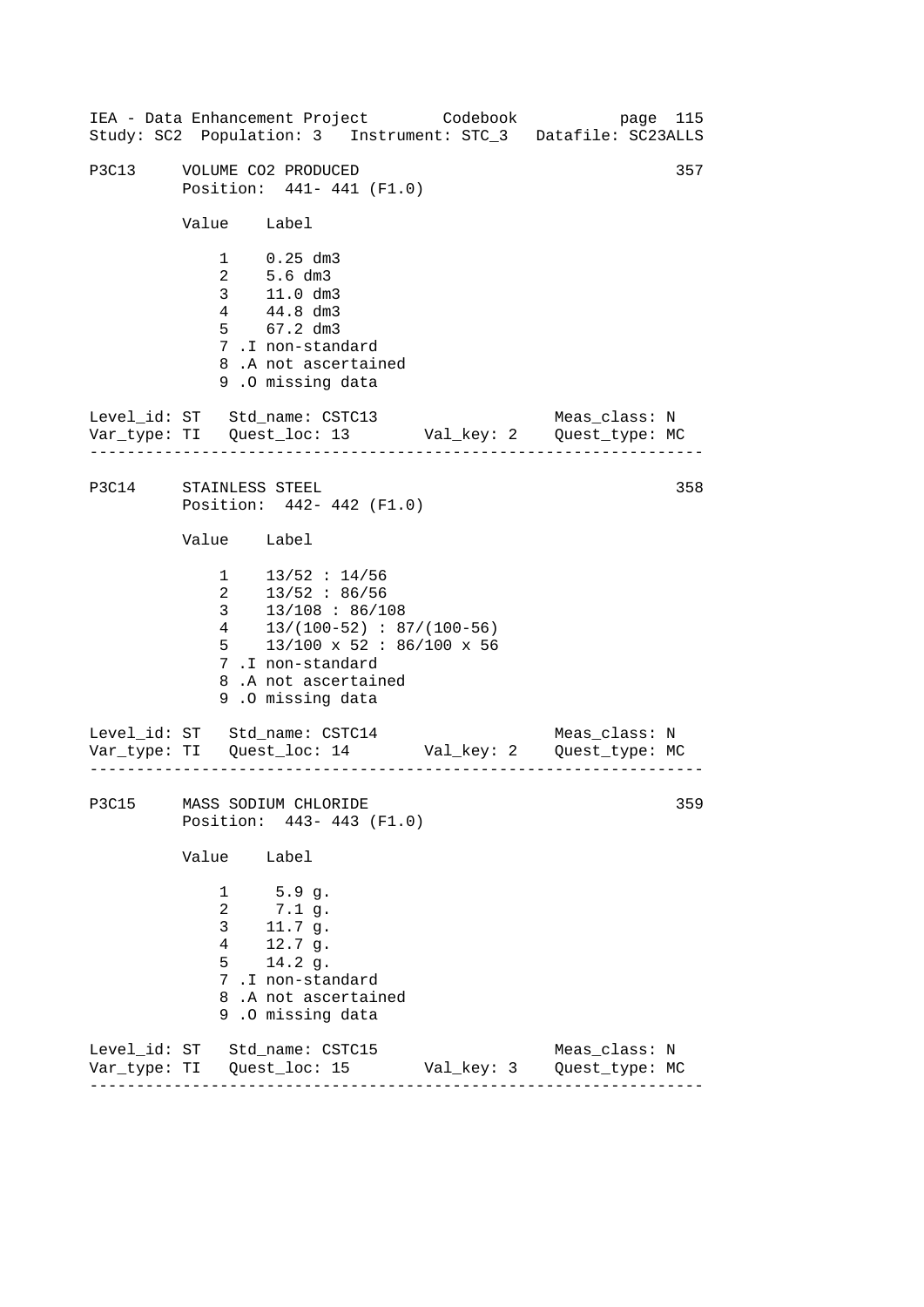|                               |                                               |                                                                                                                                                                                  | IEA - Data Enhancement Project Codebook | page 116<br>Study: SC2 Population: 3 Instrument: STC_3 Datafile: SC23ALLS |  |
|-------------------------------|-----------------------------------------------|----------------------------------------------------------------------------------------------------------------------------------------------------------------------------------|-----------------------------------------|---------------------------------------------------------------------------|--|
| P3C16                         | Value Label                                   | TRANSITION ELEMENT<br>Position: 444- 444 (F1.0)                                                                                                                                  |                                         | 360                                                                       |  |
|                               |                                               | 1 Iodine<br>2 Sulphur<br>3 Fluorine<br>4 Phosphorus<br>5 Hydrogen<br>7.I non-standard<br>8.A not ascertained<br>9.0 missing data                                                 |                                         |                                                                           |  |
| Level_id: ST Std_name: CSTC16 |                                               |                                                                                                                                                                                  |                                         | Meas_class: N                                                             |  |
| P3C17                         |                                               | NEUTRALIZATION BY HCL<br>Position: 445- 445 (F1.0)                                                                                                                               |                                         | 361                                                                       |  |
|                               | Value Label                                   |                                                                                                                                                                                  |                                         |                                                                           |  |
|                               |                                               | 1 NaHCO3<br>2 KOH<br>3 C2H5OH<br>$\frac{1}{4}$ Ba(OH)2<br>5 MgCl2<br>7.I non-standard<br>8.A not ascertained<br>9.0 missing data                                                 |                                         |                                                                           |  |
| Level_id: ST Std_name: CSTC17 |                                               |                                                                                                                                                                                  |                                         | Meas_class: N                                                             |  |
| P3C18 FLUORIDE TOOTHPASTE     |                                               | Position: 446- 446 (F1.0)                                                                                                                                                        |                                         | 362                                                                       |  |
|                               | Value                                         | Label                                                                                                                                                                            |                                         |                                                                           |  |
|                               | $\mathbf{1}$<br>$\overline{2}$<br>3<br>4<br>5 | SnF2 beaker, flask<br>SnF2 beaker, pipette<br>SnF2 flask, dilute<br>250 g water, add SnF2<br>Dissolve SnF2, flask<br>7.I non-standard<br>8.A not ascertained<br>9.0 missing data |                                         |                                                                           |  |
| Level_id: ST Std_name: CSTC18 |                                               |                                                                                                                                                                                  |                                         | Meas_class: N<br>Quest_type: MC                                           |  |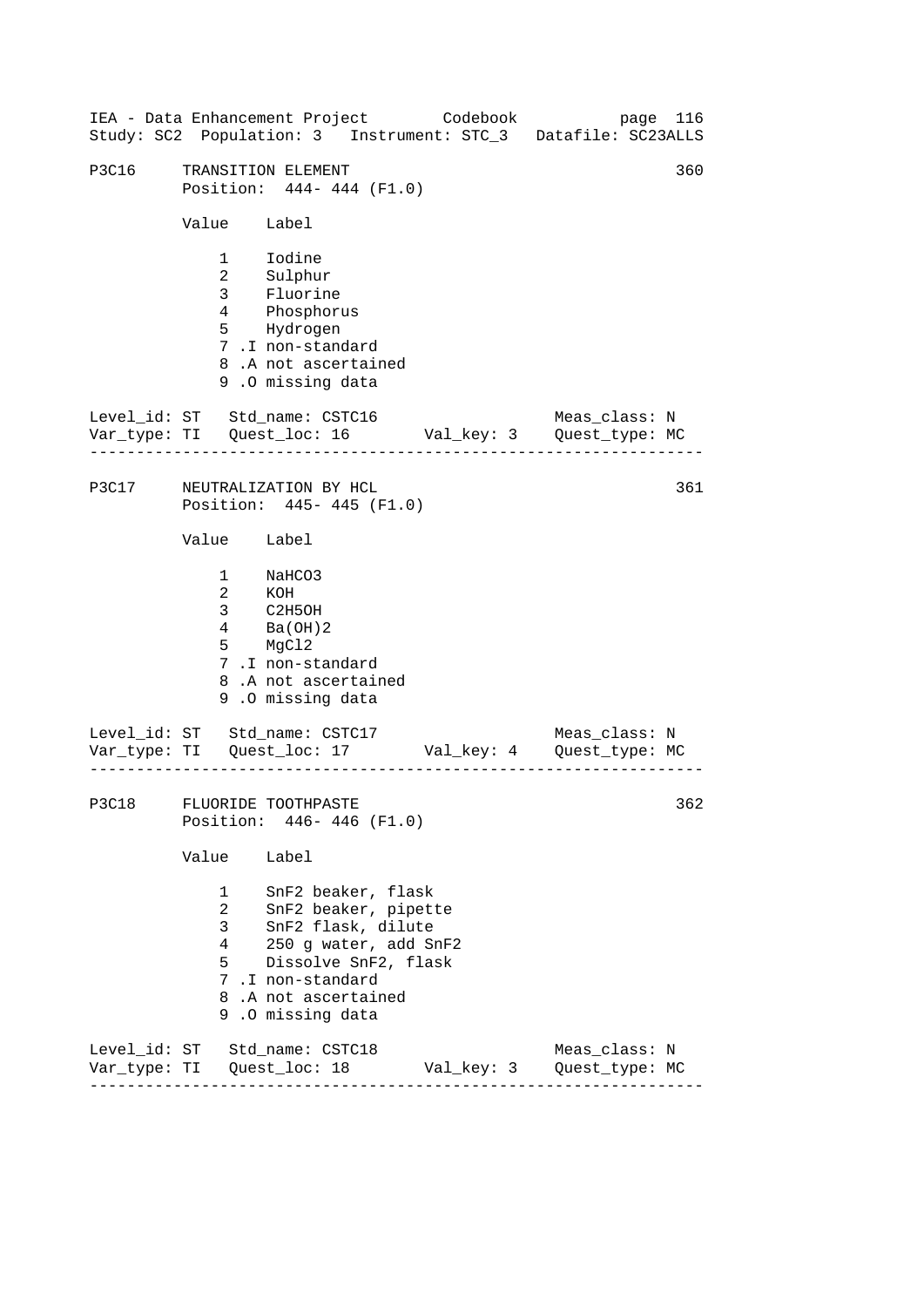------------------------------------------------------------------ ------------------------------------------------------------------ ------------------------------------------------------------------ IEA - Data Enhancement Project Codebook page 117 Study: SC2 Population: 3 Instrument: STC\_3 Datafile: SC23ALLS P3C19 BASIC OXIDE 363 Position: 447- 447 (F1.0) Value Label 1 Al2O3 2 CO 3 P2O5 4 NO2 5 CaO 7 .I non-standard 8 .A not ascertained 9 .O missing data Level\_id: ST Std\_name: CSTC19 Meas\_class: N Var\_type: TI Quest\_loc: 19 Val\_key: 5 Quest\_type: MC P3C20 SELENIUM PROPERTIES Position: 448- 448 (F1.0) Value Label 1 Be a metal 2 Potassium 3 Burn in air 4 Dissolve in acid 5 Form H2Se 7 .I non-standard 8 .A not ascertained 9 .O missing data Level\_id: ST Std\_name: CSTC20 Var\_type: TI Quest\_loc: 20 Val\_key: 5 Quest\_type: MC Meas\_class: N P3C21 ENERGY REACTION GRAPH Position: 449- 449 (F1.0) Value Label 1 W 2 X 3 Y 4 Z 5 Z minus W 7 .I non-standard 8 .A not ascertained 9 .O missing data Level\_id: ST Std\_name: CSTC21 Meas\_class: N Var\_type: TI Quest\_loc: 21 Val\_key: 3 Quest\_type: MC 364 365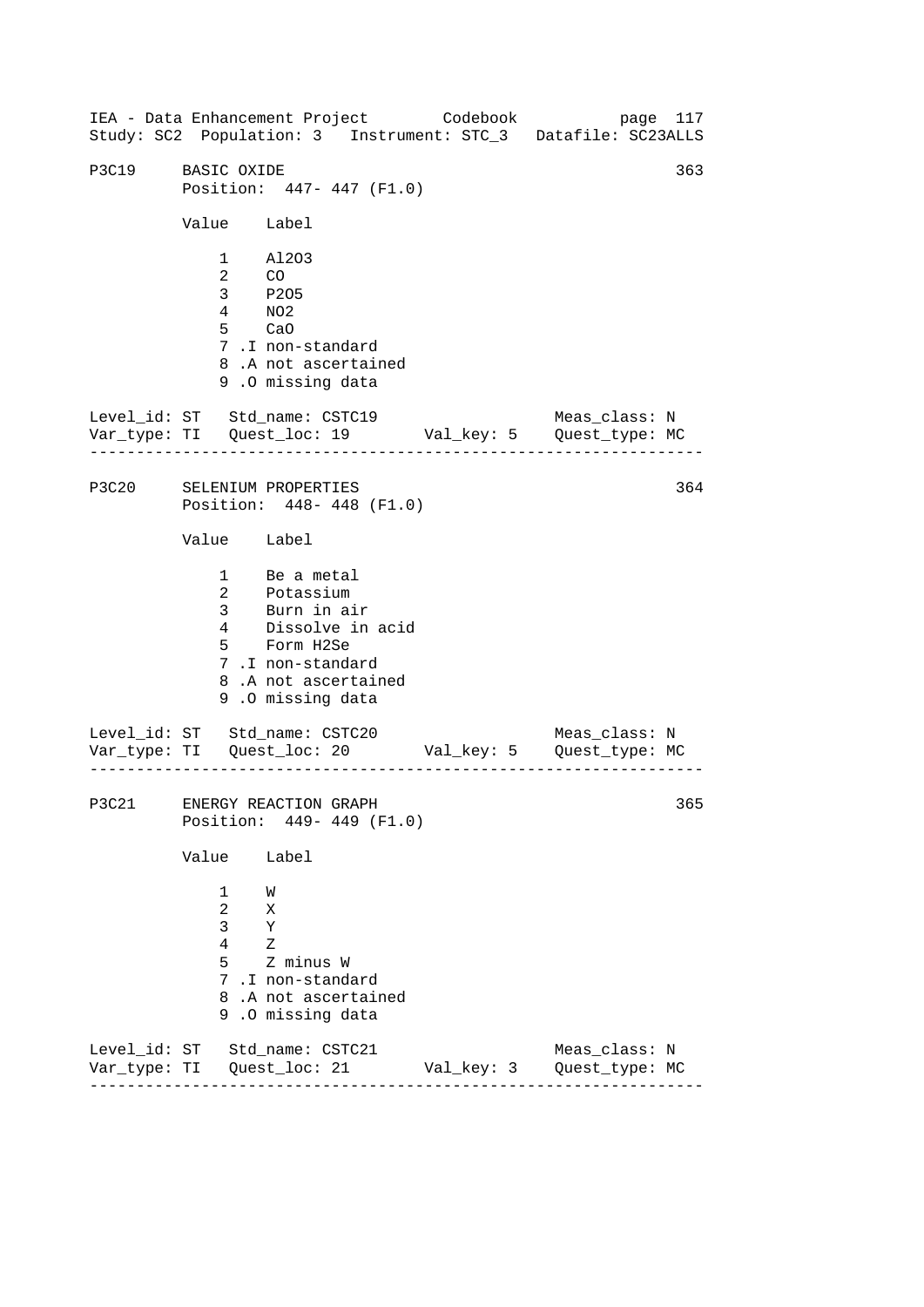------------------------------------------------------------------ ------------------------------------------------------------------ ------------------------------------------------------------------ IEA - Data Enhancement Project Codebook page 118 Study: SC2 Population: 3 Instrument: STC\_3 Datafile: SC23ALLS P3C22 PHOTO REACTION 366 Position: 450- 450 (F1.0) Value Label 1 Provides energy 2 Initiates reaction 3 Acts as catalyst 4 Heat reactant 5 Endothermic 7 .I non-standard 8 .A not ascertained 9 .O missing data Level\_id: ST Std\_name: CSTC22 Meas\_class: N Var\_type: TI Quest\_loc: 22 Val\_key: 2 Quest\_type: MC P3C23 RATE OF REACTION Position: 451- 451 (F1.0) Value Label 1 2 3 4 Proportional X Proportional X+Y Proportional Y Concentration X+Y 5 Unspecified factor 7 .I non-standard 8 .A not ascertained 9 .O missing data Level\_id: ST Std\_name: CSTC23 Meas\_class: N Var\_type: TI Quest\_loc: 23 Val\_key: 1 Quest\_type: MC P3C24 AMMONIA EQUILIBRIUM Position: 452- 452 (F1.0) Value Label 1 Decrease ammonia 2 Decrease ammonia, rise temp 3 Increase ammonia 4 Increase ammonia, temp rise 5 Equilibrium unchanged 7 .I non-standard 8 .A not ascertained 9 .O missing data Level\_id: ST Std\_name: CSTC24 Meas\_class: N Var\_type: TI Quest\_loc: 24 Val\_key: 4 Quest\_type: MC 367 368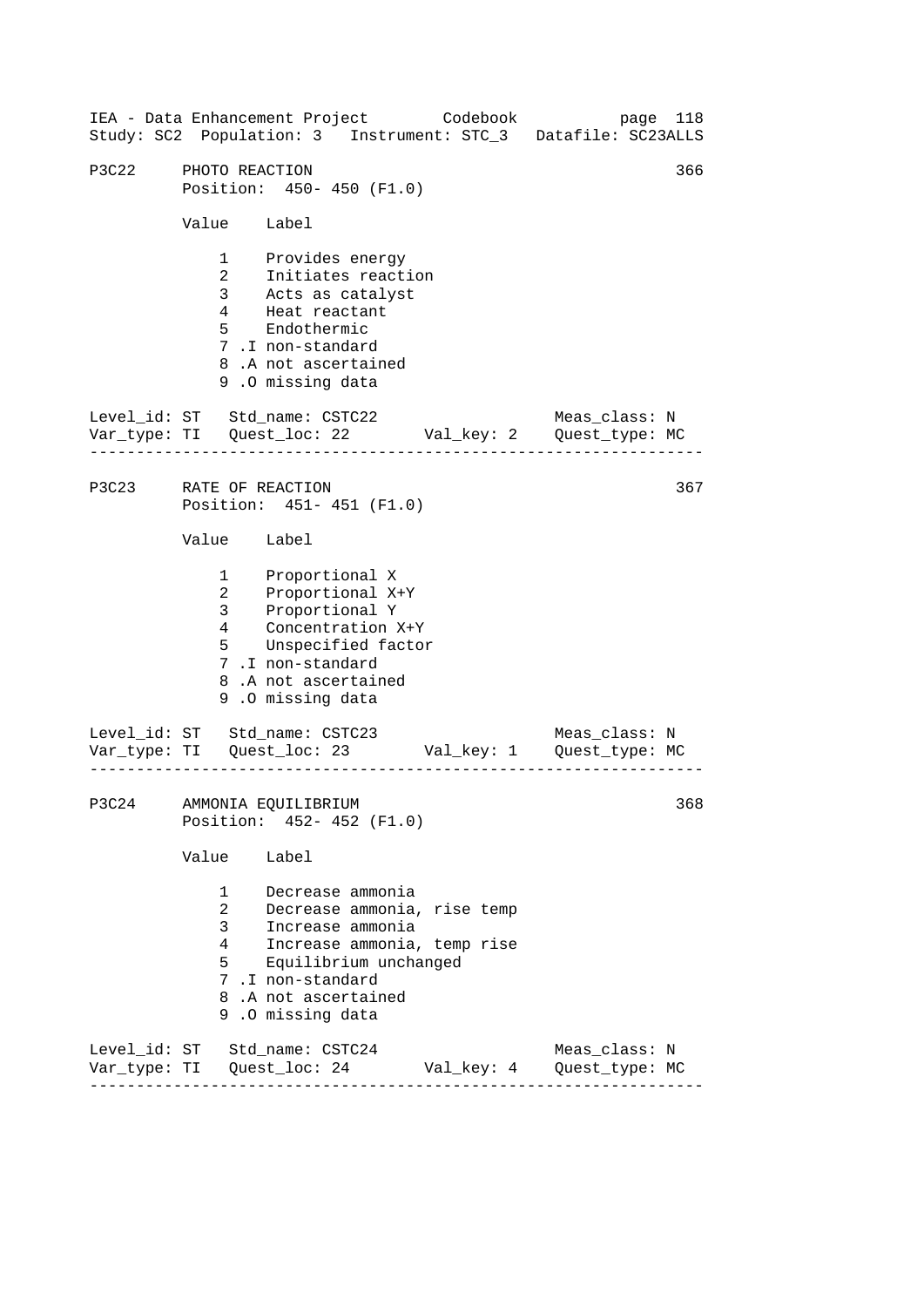| IEA - Data Enhancement Project Codebook |                                                                          |                                                                                                                                                                  |                           | page 119<br>Study: SC2 Population: 3 Instrument: STC_3 Datafile: SC23ALLS      |     |
|-----------------------------------------|--------------------------------------------------------------------------|------------------------------------------------------------------------------------------------------------------------------------------------------------------|---------------------------|--------------------------------------------------------------------------------|-----|
| P3C25                                   | CO2 EQUILIBRIUM                                                          | Position: 453- 453 (F1.0)                                                                                                                                        |                           |                                                                                | 369 |
|                                         | Value Label                                                              |                                                                                                                                                                  |                           |                                                                                |     |
|                                         | $1 \quad \blacksquare$<br>$\overline{a}$<br>3 <sup>7</sup><br>$4\degree$ | Rais temp./pressure<br>Lower temp./pressure<br>Rais temp./lower pressure<br>5 Add catalyst<br>7.I non-standard<br>8.A not ascertained<br>9.0 missing data        | Lower temp./rais pressure |                                                                                |     |
| Level_id: ST Std_name: CSTC25           |                                                                          |                                                                                                                                                                  |                           | Meas_class: N<br>Var_type: TI    Quest_loc: 25    Val_key: 4    Quest_type: MC |     |
| P3C26                                   |                                                                          | ALUMINIUM FROM ALUMINA<br>Position: 454-454 (F1.0)                                                                                                               |                           |                                                                                | 370 |
|                                         | Value Label                                                              |                                                                                                                                                                  |                           |                                                                                |     |
|                                         | $\mathbf{1}$<br>$\overline{a}$<br>3 <sup>7</sup><br>4                    | Supply of air<br>Coke in furnace<br>Water gas<br>Sulphuric<br>Sulphuric acid<br>5 Melted cryolite<br>7.I non-standard<br>8.A not ascertained<br>9.0 missing data |                           |                                                                                |     |
| Level_id: ST Std_name: CSTC26           |                                                                          |                                                                                                                                                                  |                           | Meas_class: N                                                                  |     |
| <b>P3C27</b>                            | CHROMIC CHLORIDE                                                         | Position: 455- 455 (F1.0)                                                                                                                                        |                           |                                                                                | 371 |
|                                         | Value                                                                    | Label                                                                                                                                                            |                           |                                                                                |     |
|                                         | $1 \quad$<br>$\overline{2}$<br>3 <sup>7</sup><br>4<br>5                  | Formule A<br>Formule B<br>Formule C<br>Formule D<br>Formule E<br>7.I non-standard<br>8.A not ascertained<br>9.0 missing data                                     |                           |                                                                                |     |
| Level_id: ST Std_name: CSTC27           |                                                                          |                                                                                                                                                                  |                           | Meas_class: N<br>Quest_type: MC                                                |     |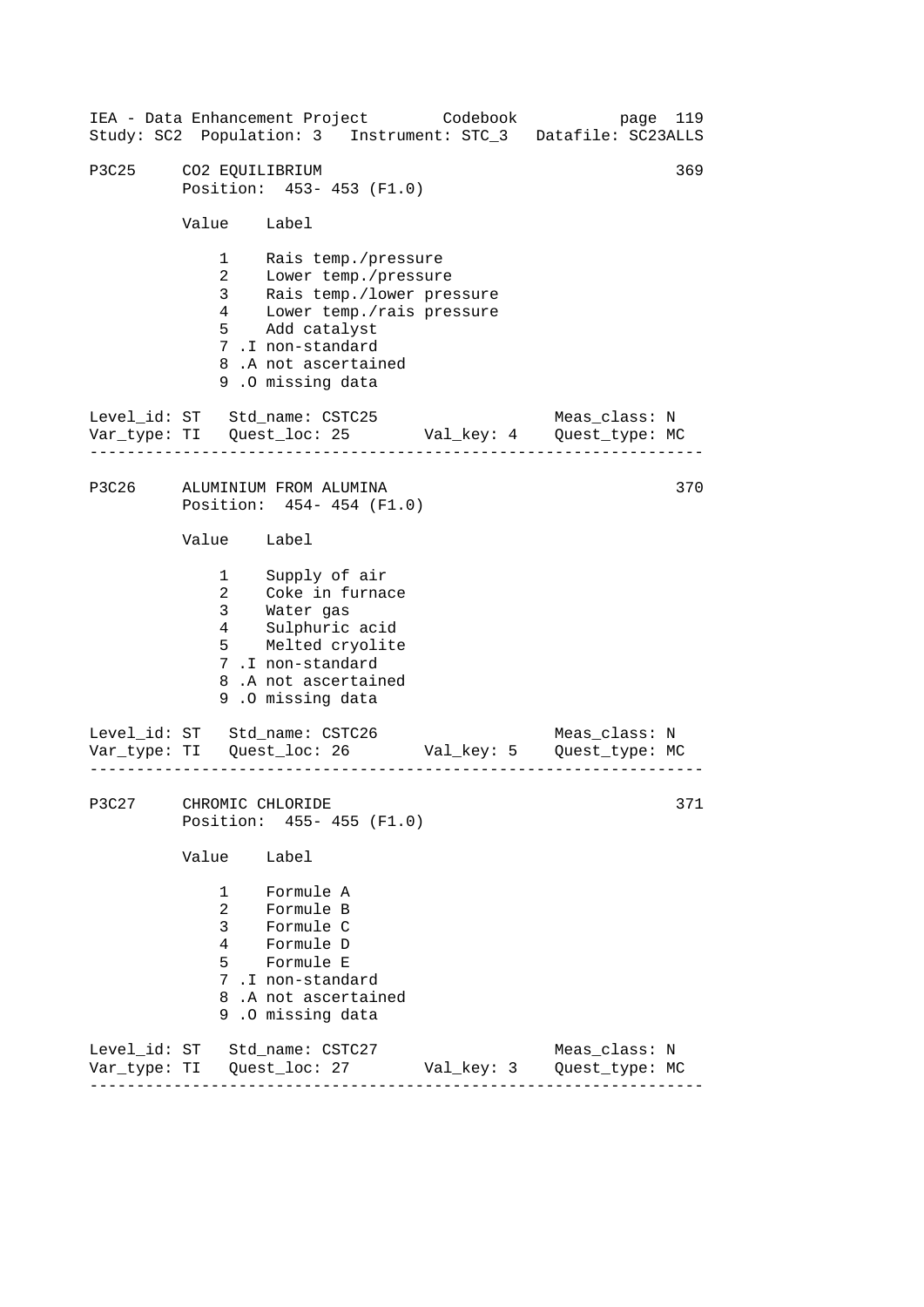------------------------------------------------------------------ ------------------------------------------------------------------ ------------------------------------------------------------------ IEA - Data Enhancement Project Codebook page 120 Study: SC2 Population: 3 Instrument: STC\_3 Datafile: SC23ALLS P3C28 PRESENCE IONS 372 Position: 456- 456 (F1.0) Value Label 1 Conduct electricity 2 Measure density<br>3 Electric charge Electric charge 4 Test residue 5 Add ionic substance 7 .I non-standard 8 .A not ascertained 9 .O missing data Level\_id: ST Std\_name: CSTC28 Meas\_class: N Var\_type: TI Quest\_loc: 28 Val\_key: 1 Quest\_type: MC P3C29 HALF LIFE POTASSIUM Position: 457- 457 (F1.0) Value Label 1 12.4 hours 2 37.2 hours 3 42 hours 4 63 hours 5 124 hours 7 .I non-standard 8 .A not ascertained 9 .O missing data Level\_id: ST Std\_name: CSTC29 Var\_type: TI Quest\_loc: 29 Val\_key: 4 Quest\_type: MC Meas\_class: N P3C30 EMISSION ALPHA BETA Position: 458- 458 (F1.0) Value Label 1 Decrease 1 2 Increase 1 3 Decrease 2 4 Decrease 3 5 Decrease 4 7 .I non-standard 8 .A not ascertained 9 .O missing data Level\_id: ST Std\_name: CSTC30 Meas\_class: N Var\_type: TI Quest\_loc: 30 Val\_key: 1 Quest\_type: MC 373 374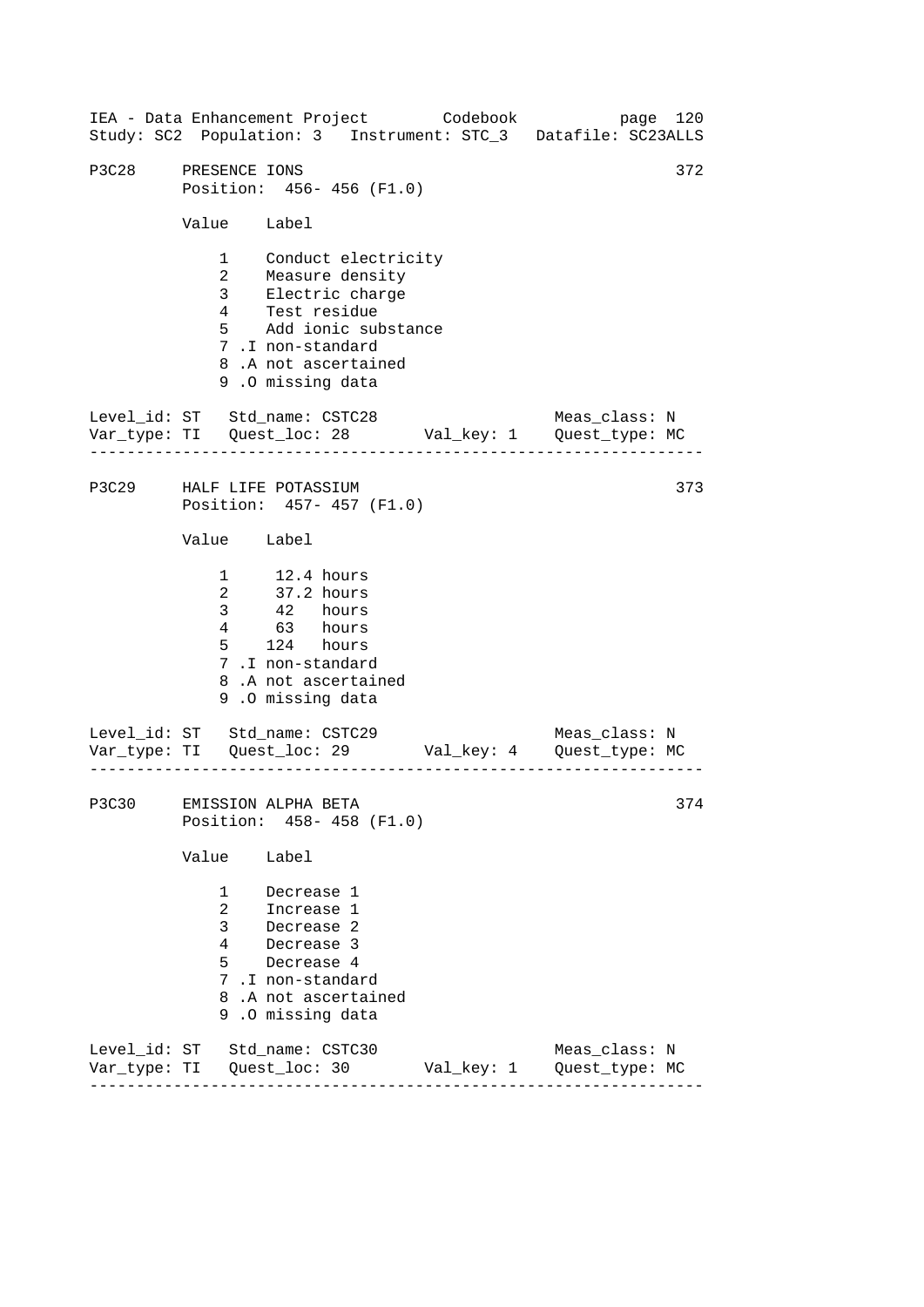|       | IEA - Data Enhancement Project Codebook<br>Study: SC2 Population: 3 Instrument: STC_3 Datafile: SC23ALLS |          | page 121                        |
|-------|----------------------------------------------------------------------------------------------------------|----------|---------------------------------|
| P3C31 | NATIONAL OPTION/ITEM 31<br>Position: 459- 459 (F1.0)                                                     |          | 375                             |
|       | Value Label                                                                                              |          |                                 |
|       | 7.I non-standard<br>8.A not ascertained<br>9.0 missing data                                              |          |                                 |
|       | Level_id: ST Std_name: CSTC31<br>Var_type: TI     Quest_loc:     Val_key:     Quest_type: MC             |          | Meas_class: N                   |
|       | P3C32 NATIONAL OPTION/ITEM 32<br>Position: 460- 460 (F1.0)                                               |          | 376                             |
|       | Value Label                                                                                              |          |                                 |
|       | 7.I non-standard<br>8.A not ascertained<br>9.0 missing data                                              |          |                                 |
|       | Level_id: ST Std_name: CSTC32                                                                            |          | Meas_class: N                   |
|       | P3C33 NATIONAL OPTION/ITEM 33<br>Position: 461-461 (F1.0)                                                |          | 377                             |
|       | Value Label                                                                                              |          |                                 |
|       | 7.I non-standard<br>8.A not ascertained<br>9.0 missing data                                              |          |                                 |
|       | Level_id: ST Std_name: CSTC33                                                                            |          | Meas_class: N<br>Quest_type: MC |
| P3C34 | NATIONAL OPTION/ITEM 34<br>Position: 462-462 (F1.0)                                                      |          | 378                             |
|       | Value Label                                                                                              |          |                                 |
|       | 7 .I non-standard<br>8.A not ascertained<br>9.0 missing data                                             |          |                                 |
|       | Level_id: ST Std_name: CSTC34<br>___________________________                                             | Val_key: | Meas_class: N<br>Quest_type: MC |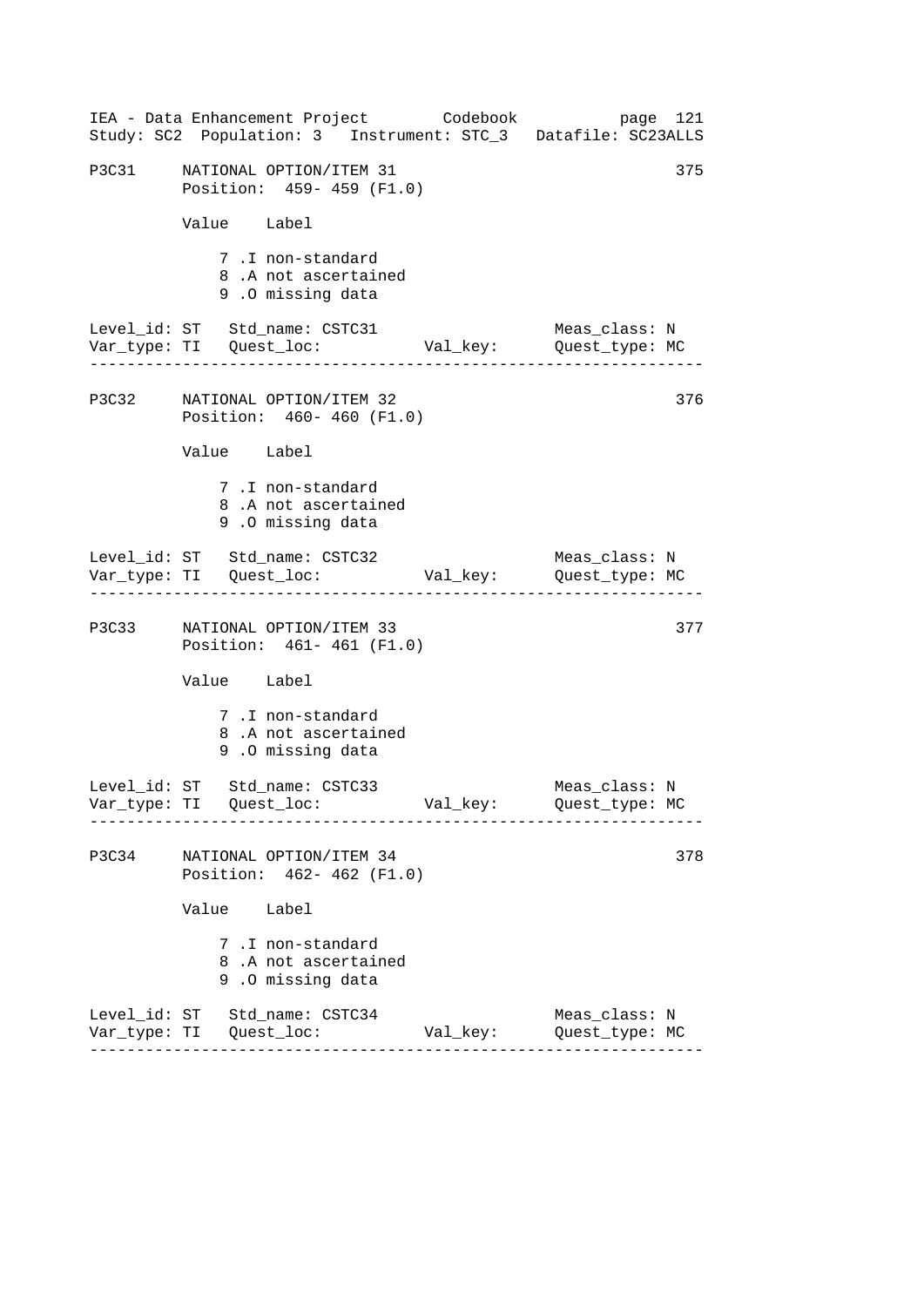|              | IEA - Data Enhancement Project Codebook<br>Study: SC2 Population: 3 Instrument: STC_3 Datafile: SC23ALLS |          | page 122                        |
|--------------|----------------------------------------------------------------------------------------------------------|----------|---------------------------------|
| P3C35        | NATIONAL OPTION/ITEM 35<br>Position: 463-463 (F1.0)                                                      |          | 379                             |
|              | Value<br>Label                                                                                           |          |                                 |
|              | 7.I non-standard<br>8.A not ascertained<br>9.0 missing data                                              |          |                                 |
| Level id: ST | Std name: CSTC35<br>Var type: TI – Ouest loc:                                                            | Val key: | Meas class: N<br>Ouest type: MC |
|              |                                                                                                          |          |                                 |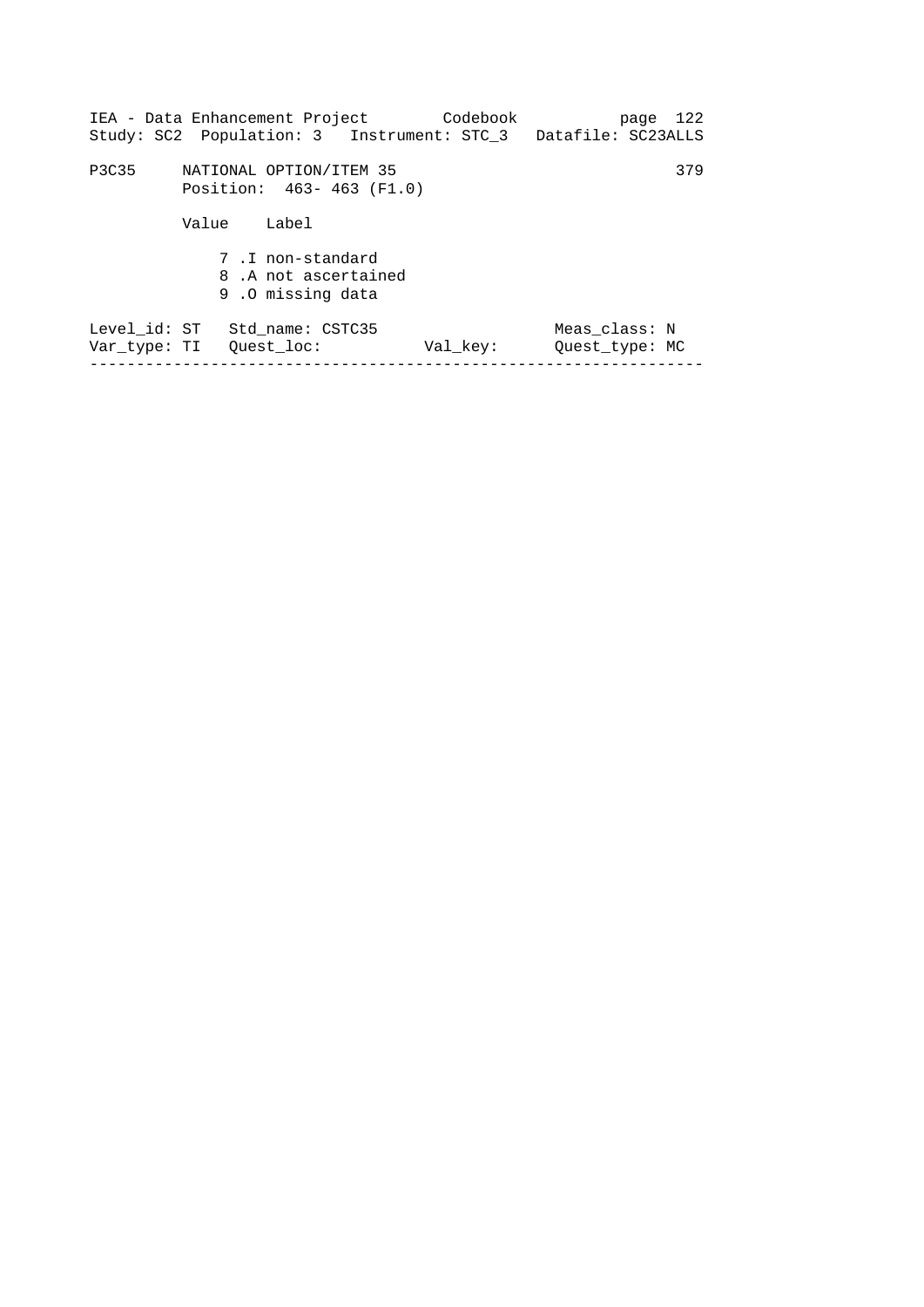| IEA - Data Enhancement Project Codebook |                                                                        |                                                                                                                                                                      |  | Study: SC2 Population: 3 Instrument: STP_3 Datafile: SC23ALLS                 | page 123 |
|-----------------------------------------|------------------------------------------------------------------------|----------------------------------------------------------------------------------------------------------------------------------------------------------------------|--|-------------------------------------------------------------------------------|----------|
| P3P01                                   |                                                                        | RESULTANT TWO VECTORS<br>Position: 464-464 (F1.0)                                                                                                                    |  |                                                                               | 380      |
|                                         | Value Label                                                            |                                                                                                                                                                      |  |                                                                               |          |
|                                         |                                                                        | 1 Picture A<br>2 Picture B<br>3 Picture C<br>4 Picture D<br>5 Picture E<br>7.I non-standard<br>8.A not ascertained<br>9.0 missing data                               |  |                                                                               |          |
| Level_id: ST Std_name: CSTP01           | . _ _ _ _ _ _ _ _ _ _ _ _                                              |                                                                                                                                                                      |  | Meas_class: N<br>Var_type: TI    Quest_loc: 1    Val_key: 5    Quest_type: MC |          |
| P3P02 VECTOR QUANTITIES                 |                                                                        | Position: 465- 465 (F1.0)                                                                                                                                            |  |                                                                               | 381      |
|                                         | Value Label                                                            |                                                                                                                                                                      |  |                                                                               |          |
|                                         |                                                                        | 1 Field strength<br>2 Weight and mass<br>3 Freezes and boils<br>4 Electron charge<br>5 Kinetic energy<br>7.I non-standard<br>8.A not ascertained<br>9.0 missing data |  |                                                                               |          |
| Level_id: ST Std_name: CSTP02           |                                                                        |                                                                                                                                                                      |  | Meas_class: N                                                                 |          |
| P3P03 MOTOR BOAT VECTORS                |                                                                        | Position: 466- 466 (F1.0)                                                                                                                                            |  |                                                                               | 382      |
|                                         | Value                                                                  | Label                                                                                                                                                                |  |                                                                               |          |
|                                         | $\mathbf{1}$<br>$\overline{2}$<br>$\mathbf{3}$<br>$4\overline{ }$<br>5 | Vector A<br>Vector B<br>Vector C<br>Vector D<br>Vector E<br>7.I non-standard<br>8.A not ascertained<br>9.0 missing data                                              |  |                                                                               |          |
| Level_id: ST Std_name: CSTP03           |                                                                        |                                                                                                                                                                      |  | Meas_class: N                                                                 |          |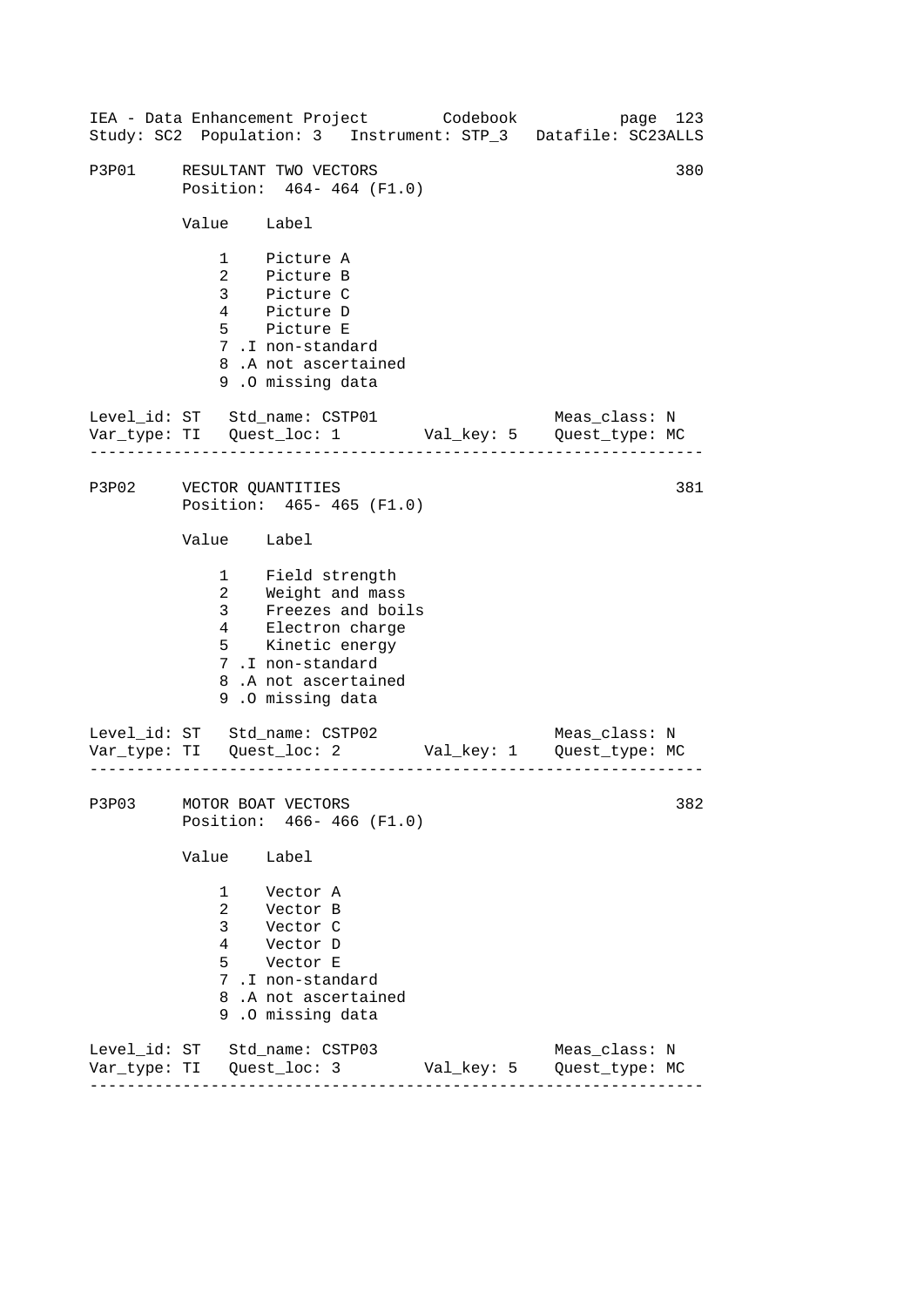------------------------------------------------------------------ ------------------------------------------------------------------ ------------------------------------------------------------------ IEA - Data Enhancement Project Codebook page 124 Study: SC2 Population: 3 Instrument: STP\_3 Datafile: SC23ALLS P3P04 STONE DROPPED IN WELL 383 Position: 467- 467 (F1.0) Value Label 1 4.9 m 2 9.8 m 3 19.6 m 4 39.2 m 5 78.4 m 7 .I non-standard 8 .A not ascertained 9 .O missing data Level id: ST Std name: CSTP04 Meas class: N Var\_type: TI Quest\_loc: 4 Val\_key: 3 Quest\_type: MC P3P05 CAR A OVERTAKES CAR B Position: 468- 468 (F1.0) Value Label  $\frac{1}{2}$  200 m 2 400 m 3 600 m 4 800 m 5 1000 m 7 .I non-standard 8 .A not ascertained 9 .O missing data Level\_id: ST Std\_name: CSTP05 Var\_type: TI Quest\_loc: 5 Val\_key: 4 Quest\_type: MC Meas\_class: N P3P06 FORCE TO STOP SLIDING Position: 469- 469 (F1.0) Value Label 1 10 N 2 49 N 3 85 N 4 98 N 5 196 N 7 .I non-standard 8 .A not ascertained 9 .O missing data Level\_id: ST Std\_name: CSTP06 Meas\_class: N Var\_type: TI Quest\_loc: 6 Val\_key: 2 Quest\_type: MC 384 385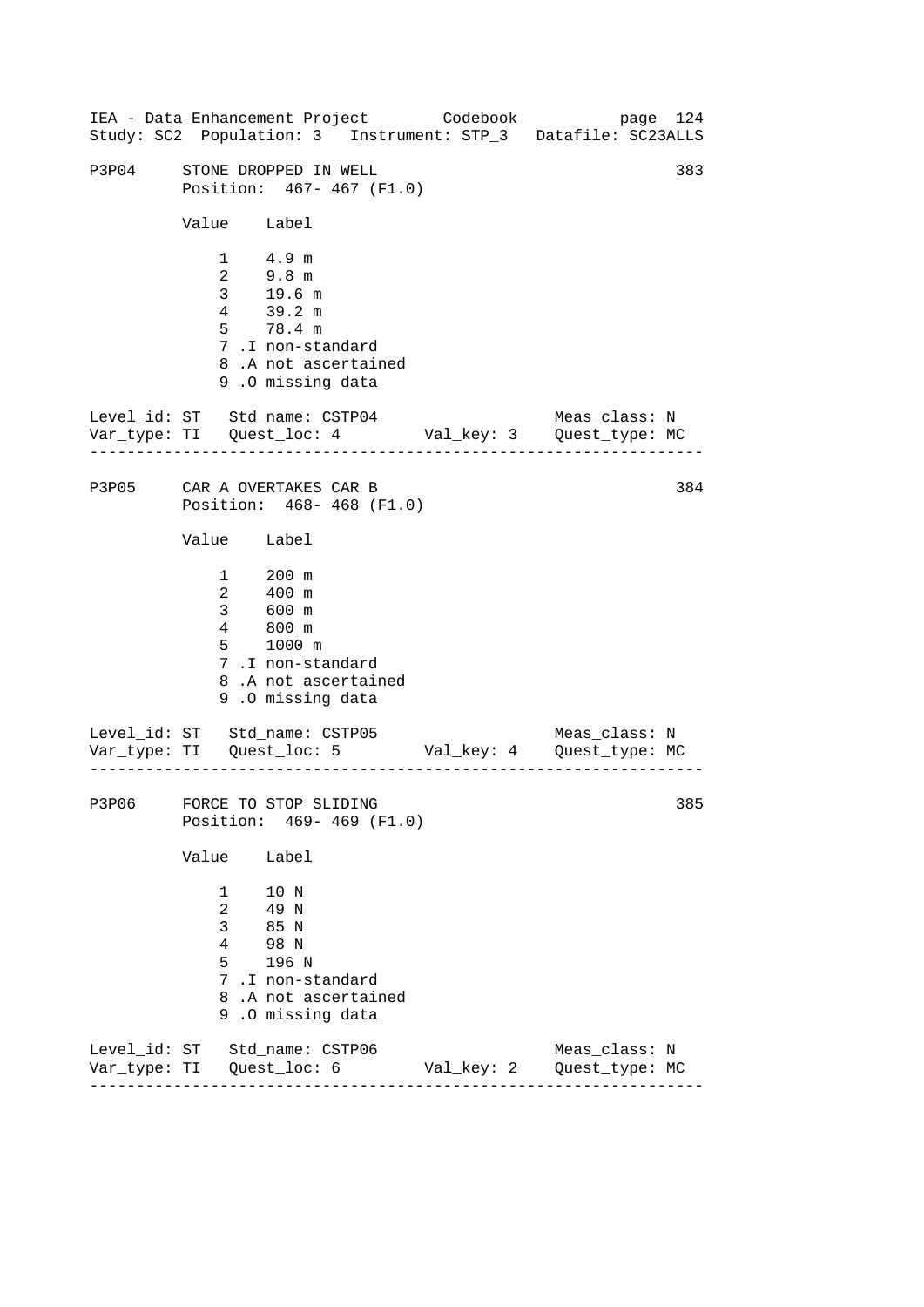------------------------------------------------------------------ ------------------------------------------------------------------ ------------------------------------------------------------------ 386 IEA - Data Enhancement Project Codebook page 125 Study: SC2 Population: 3 Instrument: STP\_3 Datafile: SC23ALLS P3P07 BALL A COLLIDES BALL B Position: 470- 470 (F1.0) Value Label 1 2 kg 2 6 kg 3 10 kg 4 12 kg 5 30 kg 7 .I non-standard 8 .A not ascertained 9 .O missing data Level\_id: ST Std\_name: CSTP07 Meas\_class: N Var\_type: TI Quest\_loc: 7 Val\_key: 3 Quest\_type: MC P3P08 BLOCKS ATTACHED BY ROPE 387 Position: 471- 471 (F1.0) Value Label 1 Zero 2 g/2 3 g 4 û2 g 5 2g 7 .I non-standard 8 .A not ascertained 9 .O missing data Level\_id: ST Std\_name: CSTP08 Meas\_class: N Var\_type: TI Quest\_loc: 8 Val\_key: 2 Quest\_type: MC P3P09 AIRCRAFT CIRCULAR PATH 388 Position: 472- 472 (F1.0) Value Label 1 gR  $2 \hat{u}(\text{qR})$  $3 \frac{q}{R}$  $4 \hat{u}(q/R)$ 5 2gR 7 .I non-standard 8 .A not ascertained 9 .O missing data Level\_id: ST Std\_name: CSTP09 Meas\_class: N Var\_type: TI Quest\_loc: 9 Val\_key: 2 Quest\_type: MC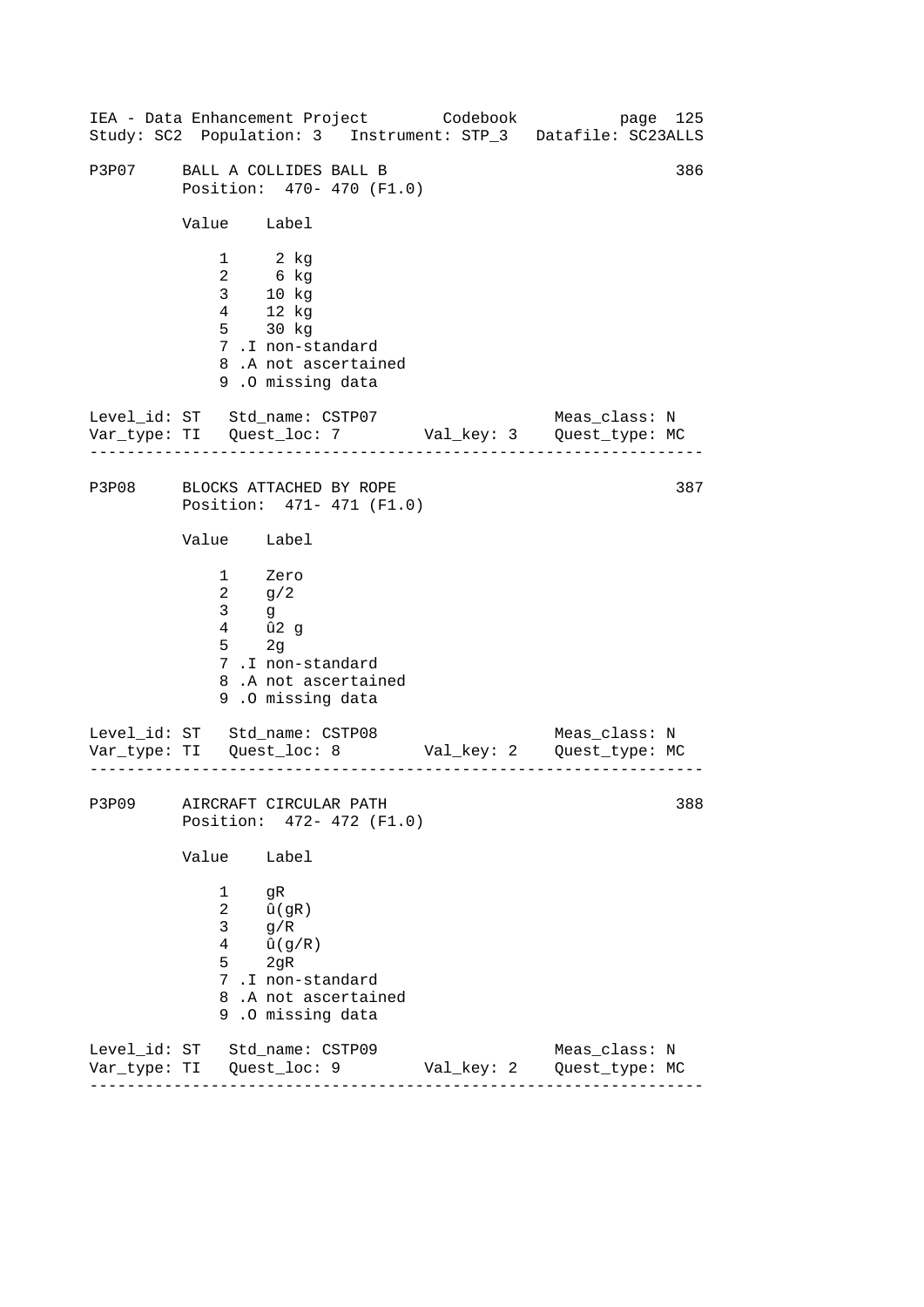------------------------------------------------------------------ ------------------------------------------------------------------ ------------------------------------------------------------------ IEA - Data Enhancement Project Codebook page 126 Study: SC2 Population: 3 Instrument: STP\_3 Datafile: SC23ALLS P3P10 STONE THROWN ANGLE 45 389 Position: 473- 473 (F1.0) Value Label 1 Acceleration zero 2 Acceleration minimun 3 Energy maximum 4 Potential minimum 5 Kinetic minimum 7 .I non-standard 8 .A not ascertained 9 .O missing data Level id: ST Std name: CSTP10 Meas class: N Var\_type: TI Quest\_loc: 10 Val\_key: 5 Quest\_type: MC P3P11 BALL SHOT UP BY SPRING Position: 474- 474 (F1.0) Value Label 1 Zero 2 < 9.8 m.s-2 3 9.8 m.s-2  $4$  > 9.8 m.s-2 5 Impossible to say 7 .I non-standard 8 .A not ascertained 9 .O missing data Level\_id: ST Std\_name: CSTP11 Meas\_class: N Var\_type: TI Quest\_loc: 11 Val\_key: 3 Quest\_type: MC P3P12 KE OF MOVING CAR Position: 475- 475 (F1.0) Value Label 1 200 joules 2 400 joules 3 800 joules 4 1600 joules 5 20000 joules 7 .I non-standard 8 .A not ascertained 9 .O missing data Level\_id: ST Std\_name: CSTP12 Meas\_class: N Var\_type: TI Quest\_loc: 12 Val\_key: 3 Quest\_type: MC 390 391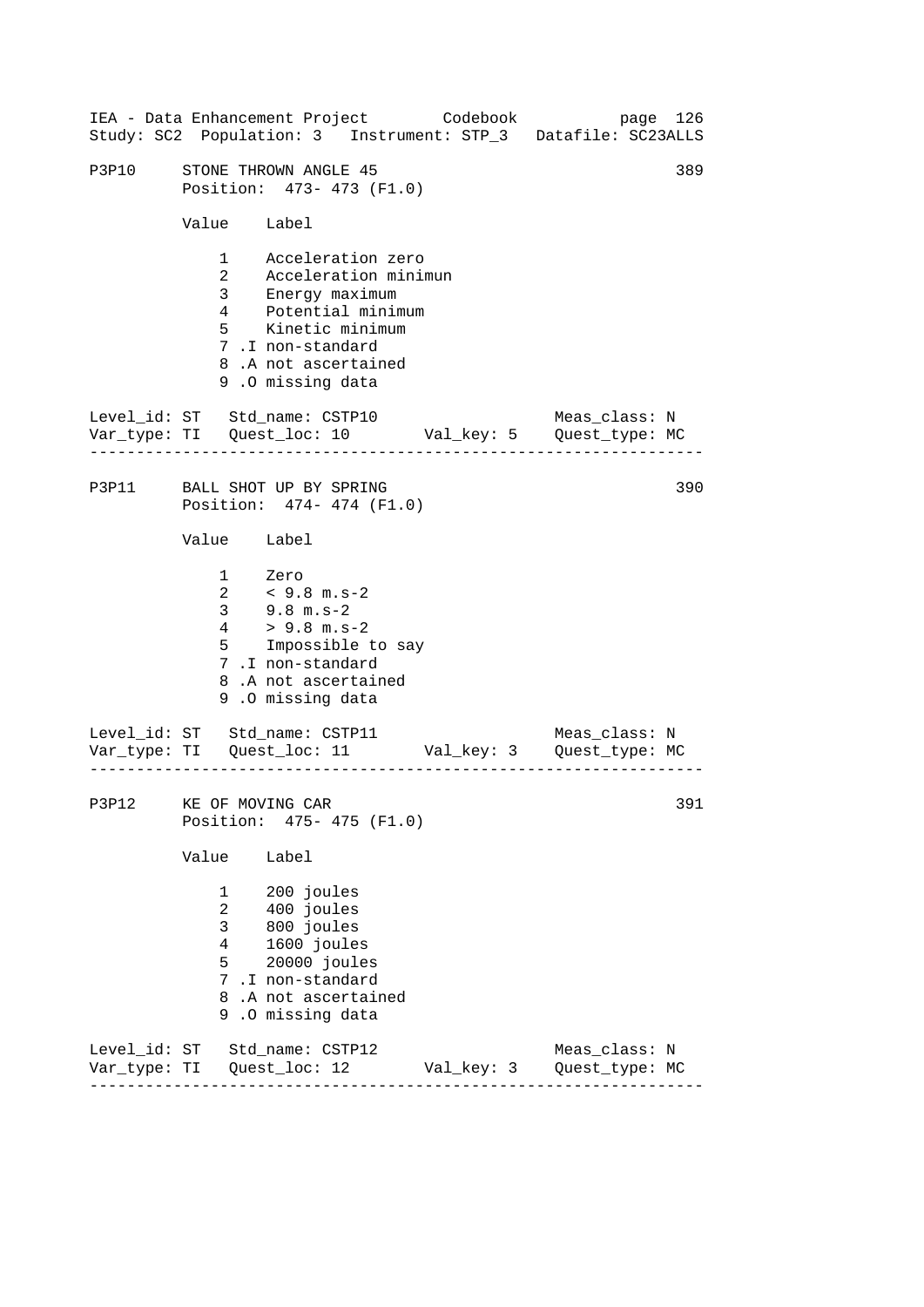| IEA - Data Enhancement Project Codebook |                                                            |                                                                                                                                                                                                        |  |            |  | Study: SC2 Population: 3 Instrument: STP_3 Datafile: SC23ALLS         | page 127 |
|-----------------------------------------|------------------------------------------------------------|--------------------------------------------------------------------------------------------------------------------------------------------------------------------------------------------------------|--|------------|--|-----------------------------------------------------------------------|----------|
| P3P13                                   | MELTING DROPPED ICE<br>Position: 476- 476 (F1.0)           |                                                                                                                                                                                                        |  |            |  |                                                                       | 392      |
|                                         | Value Label                                                |                                                                                                                                                                                                        |  |            |  |                                                                       |          |
|                                         |                                                            | $\begin{tabular}{ll} 1 & 1/5 as high \\ 2 & 1/25 as high \\ 3 & Same height \\ 4 & 5 times as high \end{tabular}$<br>5 25 times as high<br>7.I non-standard<br>8.A not ascertained<br>9.0 missing data |  |            |  |                                                                       |          |
|                                         |                                                            | Level_id: ST Std_name: CSTP13                                                                                                                                                                          |  |            |  | Meas_class: N<br>Var_type: TI Quest_loc: 13 Val_key: 3 Quest_type: MC |          |
| P3P14 THERMOMETER LEVEL DROPS           |                                                            | Position: 477- 477 (F1.0)                                                                                                                                                                              |  |            |  |                                                                       | 393      |
|                                         | Value Label                                                |                                                                                                                                                                                                        |  |            |  |                                                                       |          |
|                                         |                                                            | 1 Greater heat<br>2 Greater expansion<br>3 Glass expands<br>4 Negative expansion<br>5 Tension increases<br>7.I non-standard<br>8.A not ascertained<br>9.0 missing data                                 |  |            |  |                                                                       |          |
|                                         |                                                            | Level_id: ST Std_name: CSTP14                                                                                                                                                                          |  |            |  | Meas_class: N                                                         |          |
|                                         |                                                            | P3P15 EFFICIENCY OF HEATER<br>Position: 478- 478 (F1.0)                                                                                                                                                |  |            |  |                                                                       | 394      |
|                                         | Value                                                      | Label                                                                                                                                                                                                  |  |            |  |                                                                       |          |
|                                         | $\mathbf{1}$<br>$\overline{2}$<br>3 <sup>7</sup><br>4<br>5 | 20 per cent<br>40 per cent<br>80 per cent<br>100 per cent<br>125 per cent<br>7.I non-standard<br>8.A not ascertained<br>9.0 missing data                                                               |  |            |  |                                                                       |          |
|                                         |                                                            | Level_id: ST Std_name: CSTP15<br>Var_type: TI   Quest_loc: 15                                                                                                                                          |  | Val_key: 3 |  | Meas_class: N<br>Quest_type: MC                                       |          |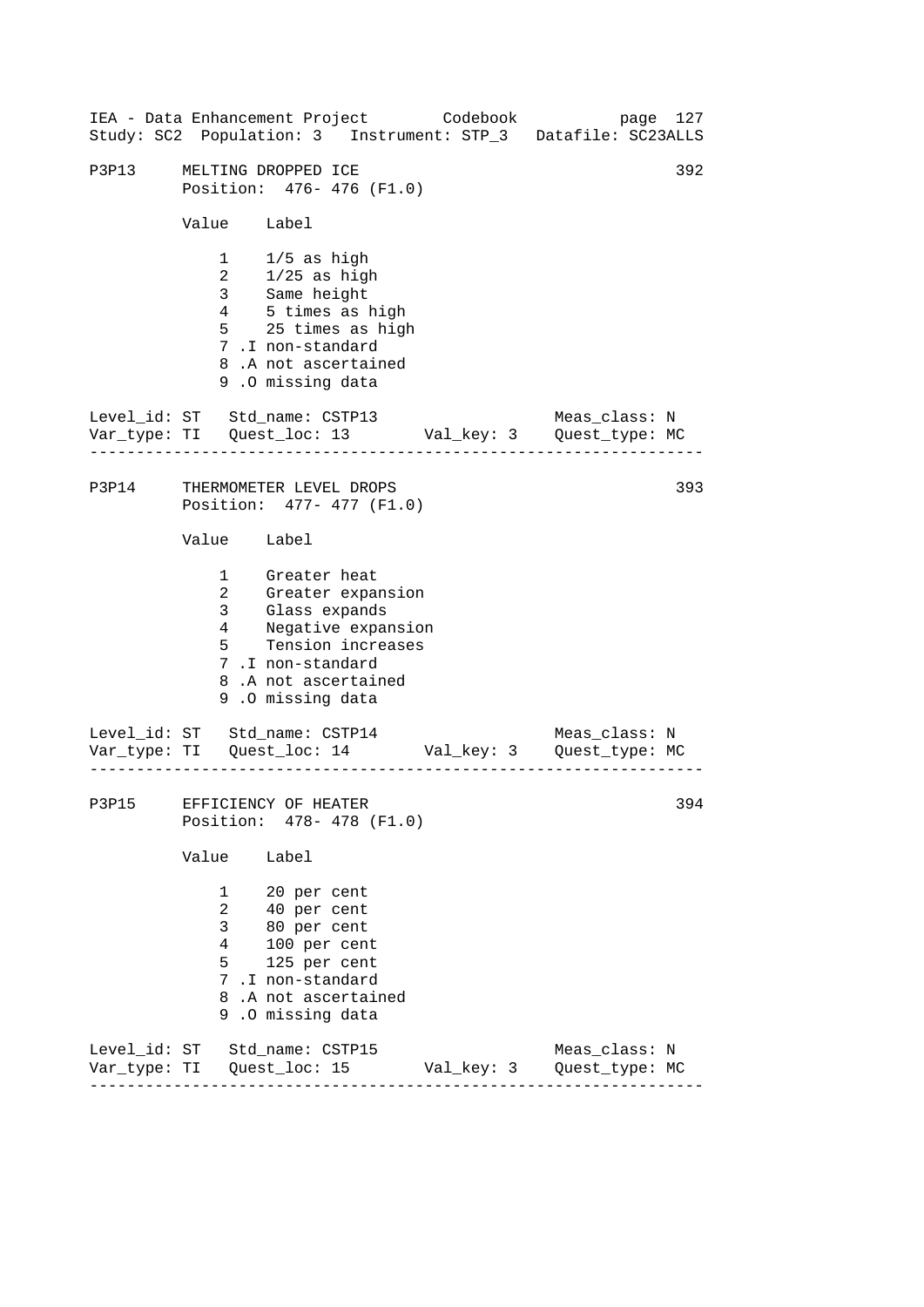|                         |                                                         | IEA - Data Enhancement Project Codebook                                                                                                                   |            | page 128<br>Study: SC2 Population: 3 Instrument: STP_3 Datafile: SC23ALLS |
|-------------------------|---------------------------------------------------------|-----------------------------------------------------------------------------------------------------------------------------------------------------------|------------|---------------------------------------------------------------------------|
| P3P16                   |                                                         | MOLECULES OF GASES<br>Position: 479- 479 (F1.0)                                                                                                           |            | 395                                                                       |
|                         | Value Label                                             |                                                                                                                                                           |            |                                                                           |
|                         | $\overline{a}$<br>3 <sup>7</sup>                        | 1 Velocity<br>Momentum<br>Force<br>4 Potential energy<br>5 Kinetic energy<br>7.I non-standard<br>8.A not ascertained<br>9.0 missing data                  |            |                                                                           |
|                         |                                                         | Level_id: ST Std_name: CSTP16                                                                                                                             |            | Meas_class: N                                                             |
| P3P17 LENS OBJECT IMAGE |                                                         | Position: 480- 480 (F1.0)                                                                                                                                 |            | 396                                                                       |
|                         | Value Label                                             |                                                                                                                                                           |            |                                                                           |
|                         |                                                         | 1 Figure 2+3<br>2 Figure 1+3<br>3 Figure 1+2<br>4 None<br>5 All three<br>7.I non-standard<br>8.A not ascertained<br>9.0 missing data                      |            |                                                                           |
|                         |                                                         | Level_id: ST Std_name: CSTP17                                                                                                                             |            | Meas_class: N                                                             |
|                         |                                                         | P3P18 WAVES MOVING SOURCE<br>Position: 481- 481 (F1.0)                                                                                                    |            | 397                                                                       |
|                         | Value                                                   | Label                                                                                                                                                     |            |                                                                           |
|                         | $1 \quad$<br>$\overline{a}$<br>3 <sup>7</sup><br>4<br>5 | Distance square<br>Pitch of a note<br>Drops in pitch<br>A denser medium<br>Twice frequency<br>7.I non-standard<br>8.A not ascertained<br>9.0 missing data |            |                                                                           |
|                         |                                                         | Level_id: ST Std_name: CSTP18                                                                                                                             | Val_key: 3 | Meas_class: N<br>Quest_type: MC                                           |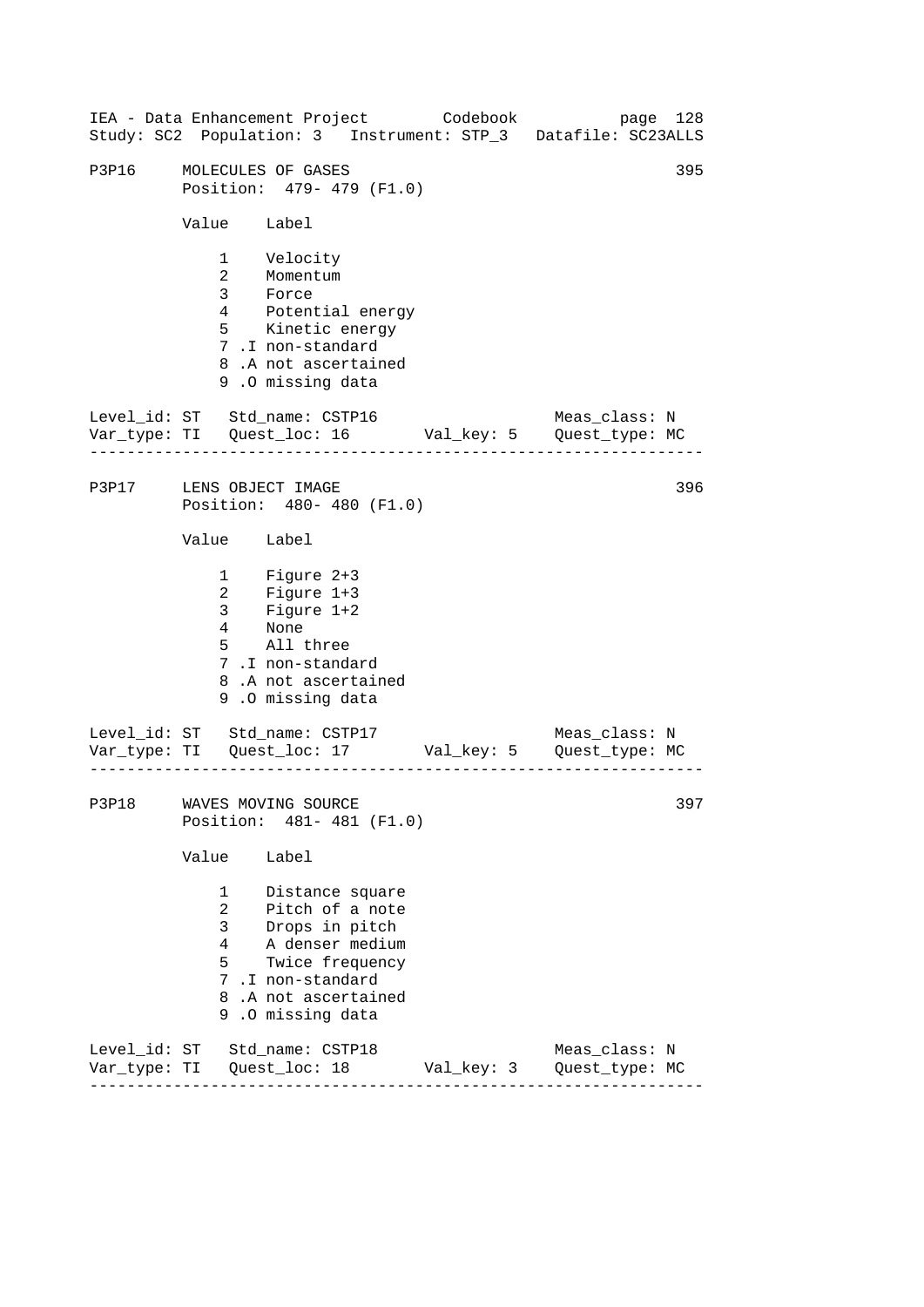------------------------------------------------------------------ ------------------------------------------------------------------ ------------------------------------------------------------------ IEA - Data Enhancement Project Codebook page 129 Study: SC2 Population: 3 Instrument: STP\_3 Datafile: SC23ALLS P3P19 LIGHT THROUGH BLOCK 398 Position: 482- 482 (F1.0) Value Label 1 X 2 Y 3 Z 4 Same velocity 5 Insufficient info 7 .I non-standard 8 .A not ascertained 9 .O missing data Level\_id: ST Std\_name: CSTP19 Meas\_class: N Var\_type: TI Quest\_loc: 19 Val\_key: 2 Quest\_type: MC P3P20 WEDGE SLIT Position: 483- 483 (F1.0) Value Label 1 2 Same shape and size Widened 3 Narrowed 4 Bottom widened 5 Bottom narrowed 7 .I non-standard 8 .A not ascertained 9 .O missing data Level\_id: ST Std\_name: CSTP20 Meas\_class: N Var\_type: TI Quest\_loc: 20 Val\_key: 4 Quest\_type: MC P3P21 SPARK DETECTOR Position: 484- 484 (F1.0) Value Label 1 Transverse waves 2 Longitudinal waves 3 Waves 4 Ultrasonic radiation 5 Some form of energy 7 .I non-standard 8 .A not ascertained 9 .O missing data Level\_id: ST Std\_name: CSTP21 Meas\_class: N Var\_type: TI Quest\_loc: 21 Val\_key: 3 Quest\_type: MC 399 400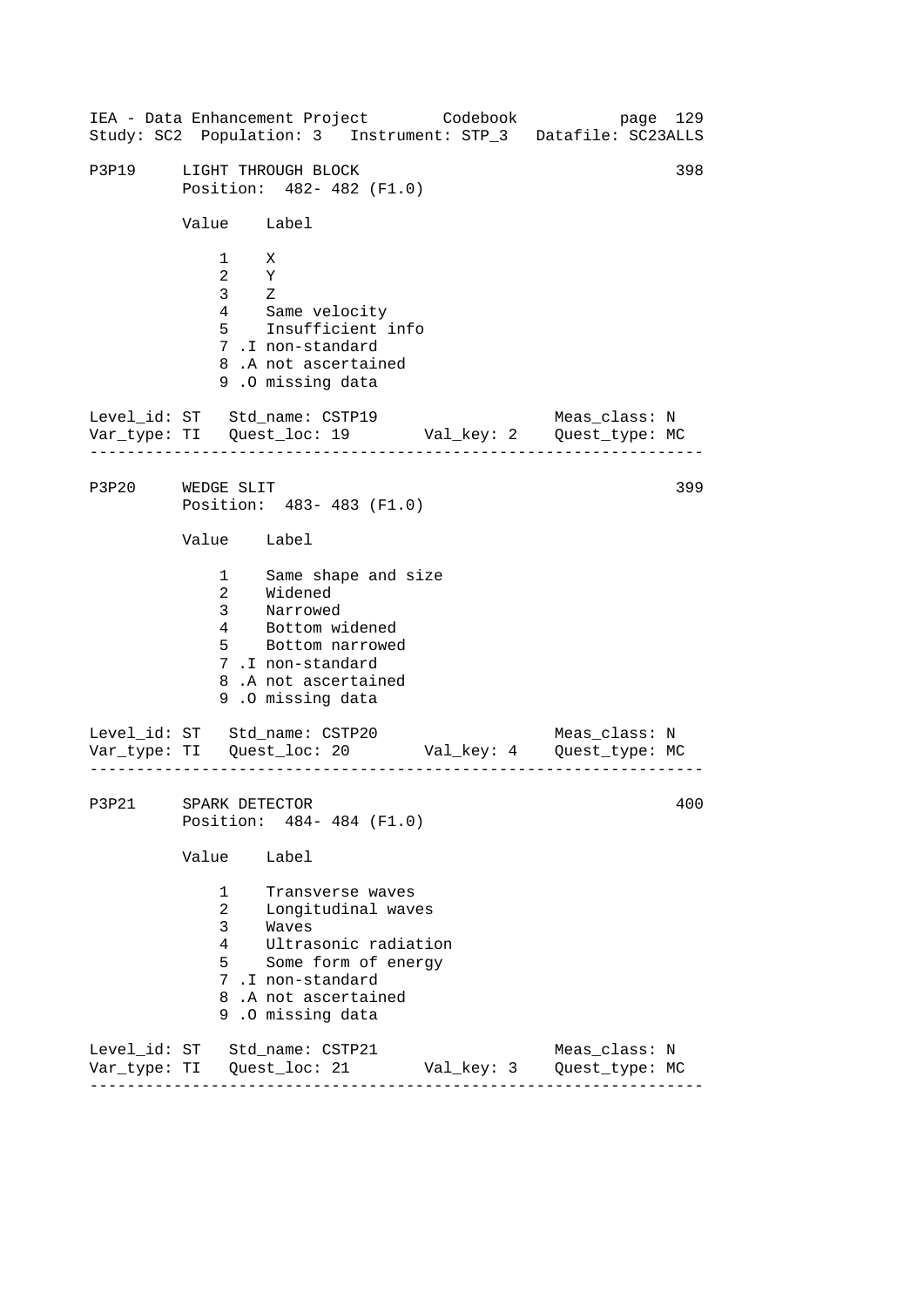------------------------------------------------------------------ ------------------------------------------------------------------ ------------------------------------------------------------------ IEA - Data Enhancement Project Codebook page 130 Study: SC2 Population: 3 Instrument: STP\_3 Datafile: SC23ALLS P3P22 FRAUNHOFER LINES 401 Position: 485- 485 (F1.0) Value Label 1 Fraunhofer diffract 2 Light absorption 3 Elements in the sun 4 Combustion at sun 5 Cosmic radiation 7 .I non-standard 8 .A not ascertained 9 .O missing data Level id: ST Std name: CSTP22 Meas class: N Var\_type: TI Quest\_loc: 22 Val\_key: 2 Quest\_type: MC P3P23 ELECTROSTATIC CHARGES Position: 486- 486 (F1.0) Value Label 1 4 cm left 2 16 cm left 3 4 16 cm right 8 cm left 5 8 cm right 7 .I non-standard 8 .A not ascertained 9 .O missing data Level\_id: ST Std\_name: CSTP23 Meas\_class: N Var\_type: TI Quest\_loc: 23 Val\_key: 4 Quest\_type: MC P3P24 AMMETER VOLTMETER Position: 487- 487 (F1.0) Value Label 1 Set A 2 Set B 3 Set C 4 Set D 5 Set E 7 .I non-standard 8 .A not ascertained 9 .O missing data Level\_id: ST Std\_name: CSTP24 Meas\_class: N Var\_type: TI Quest\_loc: 24 Val\_key: 4 Quest\_type: MC 402 403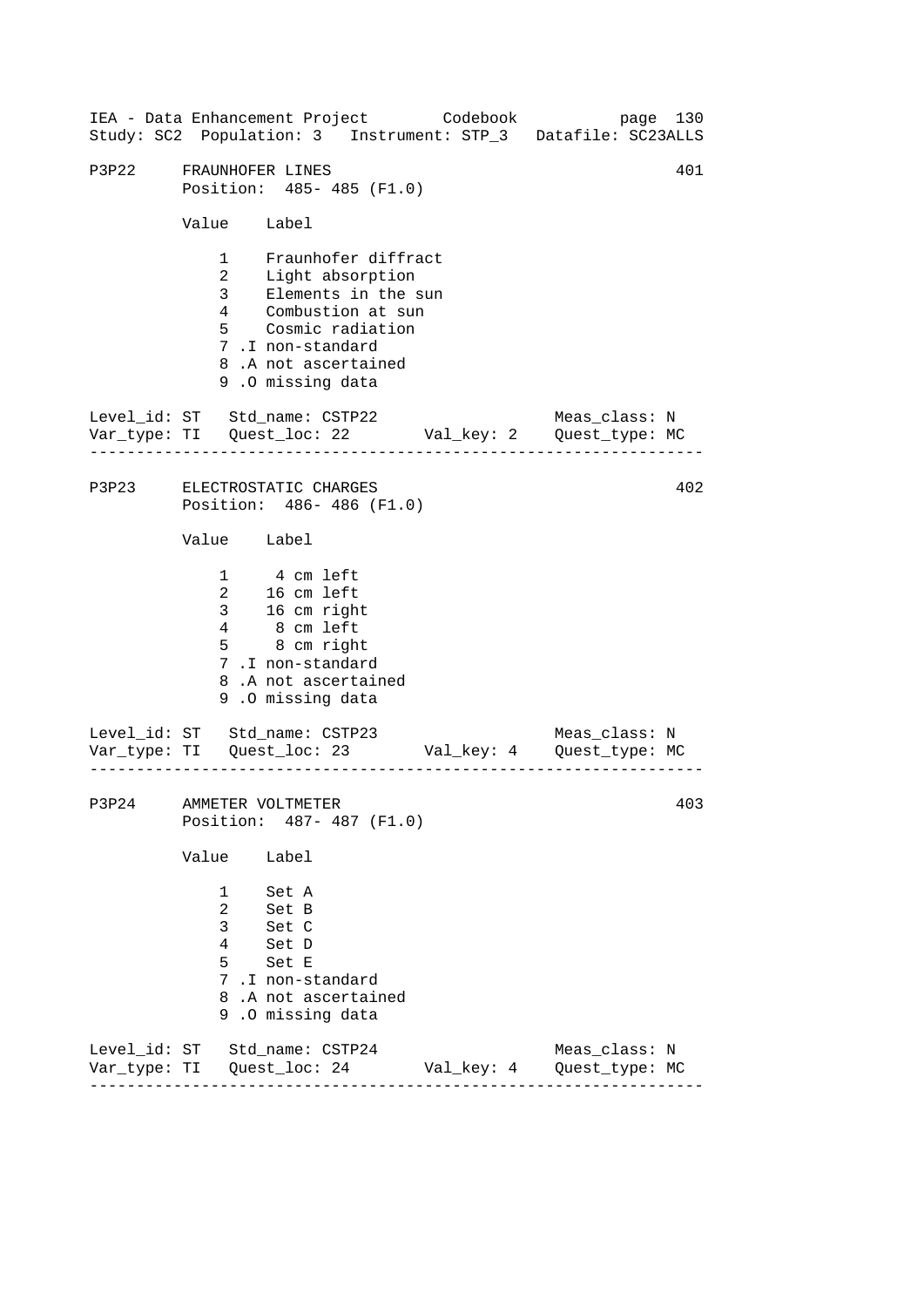------------------------------------------------------------------ ------------------------------------------------------------------ ------------------------------------------------------------------ IEA - Data Enhancement Project Codebook page 131 Study: SC2 Population: 3 Instrument: STP\_3 Datafile: SC23ALLS P3P25 AMMETER READING 2014 104 Position: 488- 488 (F1.0) Value Label 1 Halve 2 Decrease slightly 3 Remain the same 4 Increase slightly  $\frac{4}{5}$  Double 7 .I non-standard 8 .A not ascertained 9 .O missing data Level id: ST Std name: CSTP25 Meas class: N Var\_type: TI Quest\_loc: 25 Val\_key: 4 Quest\_type: MC P3P26 EMF INDUCED IN CONDUCTOR Position: 489- 489 (F1.0) Value Label 1 Magnetic field moving 2 Conductor moving 3 Magnetic field increasing<br>4 Conductor parallel 4 Conductor parallel 5 Magnetic field zero 7 .I non-standard 8 .A not ascertained 9 .O missing data Level\_id: ST Std\_name: CSTP26 Meas\_class: N Var\_type: TI Quest\_loc: 26 Val\_key: 4 Quest\_type: MC P3P27 WIRE IN MAGNETIC FIELD Position: 490- 490 (F1.0) Value Label 1 Towards the North pole 2 Towards the South pole 3 Vertically up 4 Vertically down 5 In direction of Y 7 .I non-standard 8 .A not ascertained 9 .O missing data Level\_id: ST Std\_name: CSTP27 Meas\_class: N Var\_type: TI Quest\_loc: 27 Val\_key: 4 Quest\_type: MC 405 406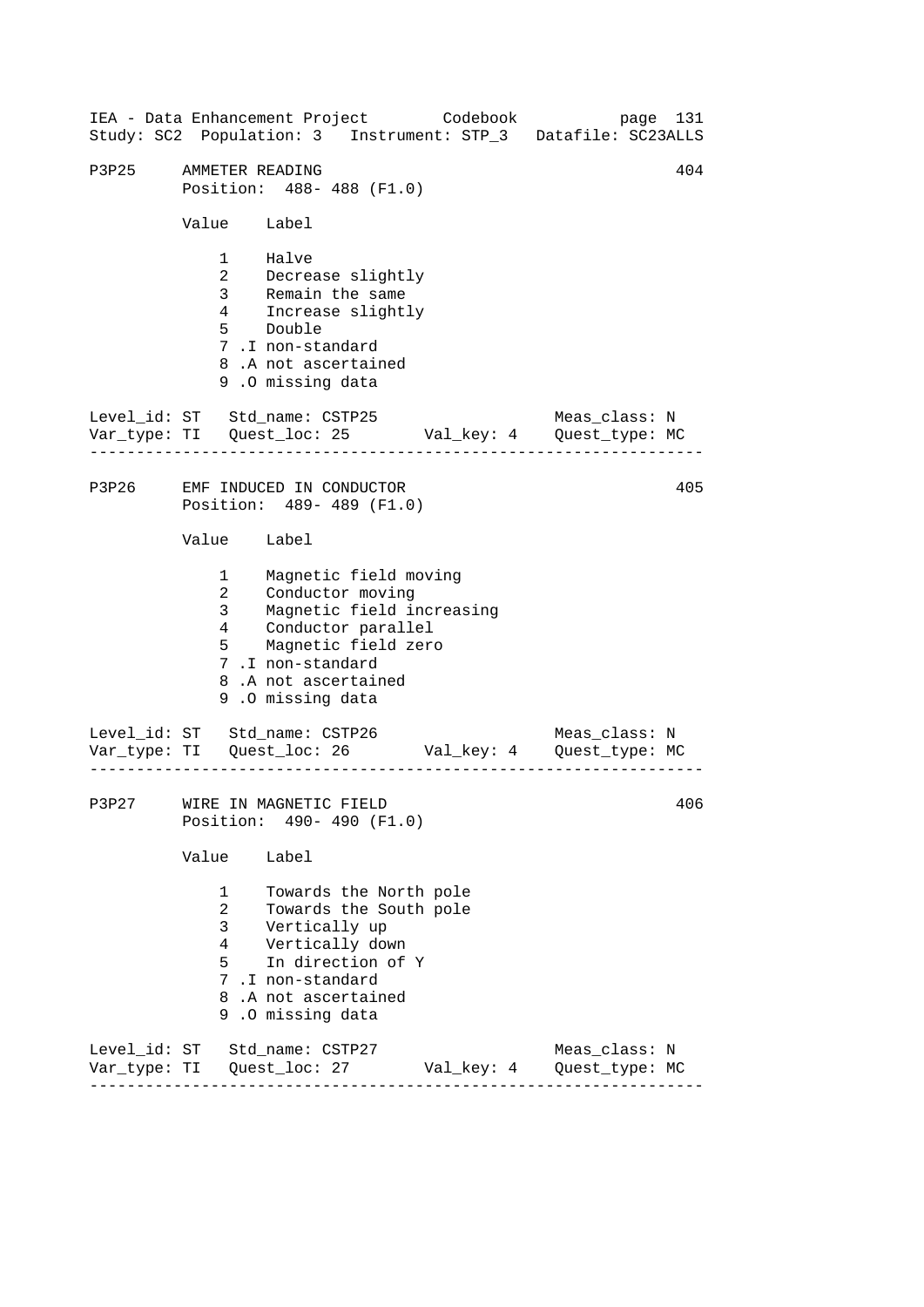------------------------------------------------------------------ ------------------------------------------------------------------ ------------------------------------------------------------------ IEA - Data Enhancement Project Codebook page 132 Study: SC2 Population: 3 Instrument: STP\_3 Datafile: SC23ALLS P3P28 PHOTON COLLISION 407 Position: 491- 491 (F1.0) Value Label 1 Energy conserved 2 Momentum conserved 3 Both conserved 4 Both not conserved 5 Nature of collision 7 .I non-standard 8 .A not ascertained 9 .O missing data Level id: ST Std name: CSTP28 Meas class: N Var\_type: TI Quest\_loc: 28 Val\_key: 3 Quest\_type: MC P3P29 SYMBOL NEUTRON Position: 492- 492 (F1.0) Value Label 1 Electron 2 3 Alpha particle Neutron 4 Proton 5 Positron 7 .I non-standard 8 .A not ascertained 9 .O missing data Level\_id: ST Std\_name: CSTP29 Meas\_class: N Var\_type: TI Quest\_loc: 29 Val\_key: 1 Quest\_type: MC P3P30 EMISSION BETA PARTICLE Position: 493- 493 (F1.0) Value Label 1 Emission alpha 2 Emission beta 3 Emission gamma 4 Absorp deuteron 5 Absorp neutron 7 .I non-standard 8 .A not ascertained 9 .O missing data Level\_id: ST Std\_name: CSTP30 Meas\_class: N Var\_type: TI Quest\_loc: 30 Val\_key: 2 Quest\_type: MC 408 409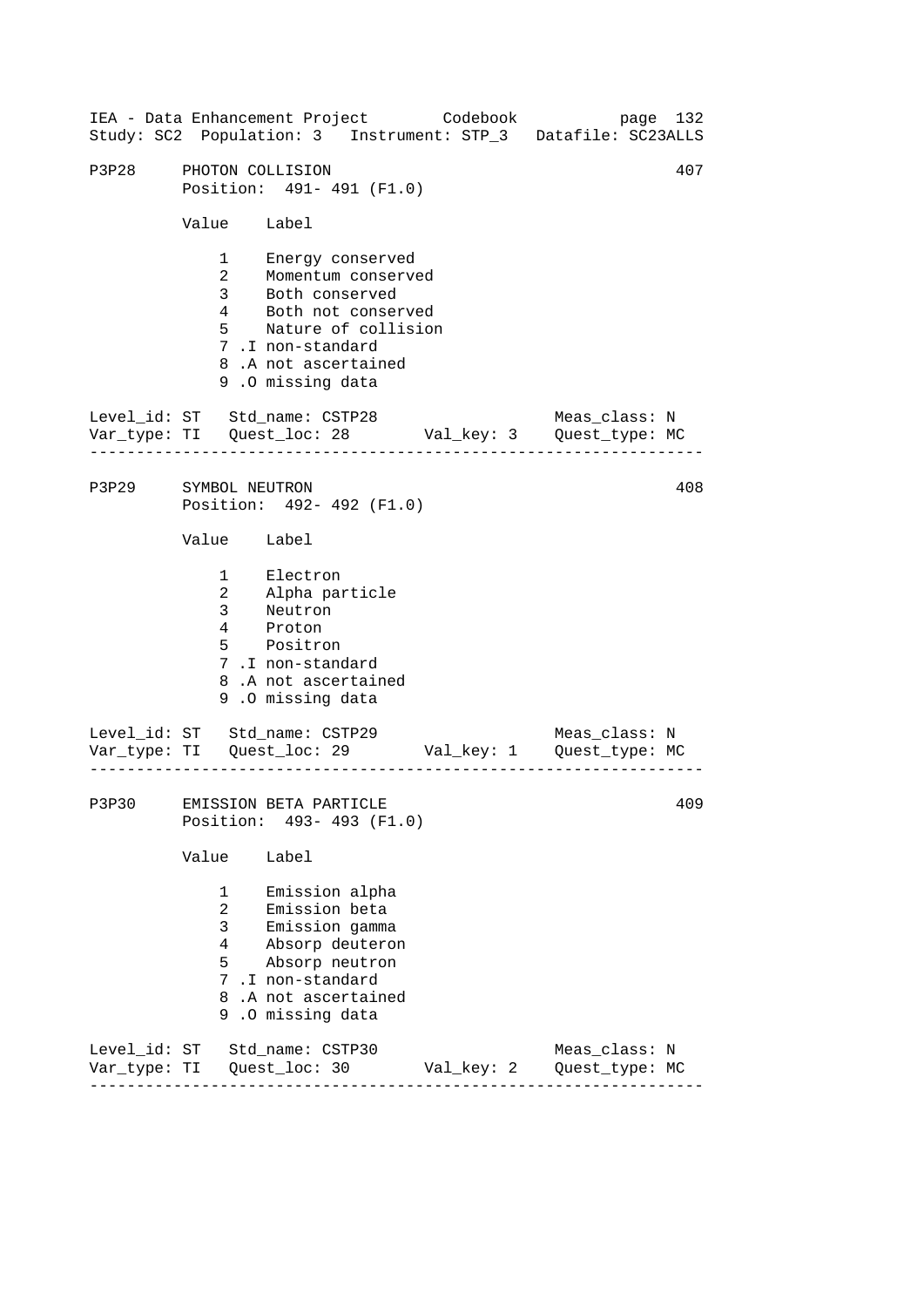|       | IEA - Data Enhancement Project Codebook<br>Study: SC2 Population: 3 Instrument: STP_3 Datafile: SC23ALLS |          | page 133                        |
|-------|----------------------------------------------------------------------------------------------------------|----------|---------------------------------|
|       | P3P31 NATIONAL OPTION/ITEM 31<br>Position: 494-494 (F1.0)                                                |          | 410                             |
|       | Value Label                                                                                              |          |                                 |
|       | 7.I non-standard<br>8.A not ascertained<br>9.0 missing data                                              |          |                                 |
|       | Level_id: ST Std_name: CSTP31                                                                            |          | Meas_class: N                   |
|       | P3P32 NATIONAL OPTION/ITEM 32<br>Position: 495- 495 (F1.0)                                               |          | 411                             |
|       | Value Label                                                                                              |          |                                 |
|       | 7.I non-standard<br>8.A not ascertained<br>9.0 missing data                                              |          |                                 |
|       | Level_id: ST Std_name: CSTP32                                                                            |          | Meas_class: N                   |
|       | P3P33 NATIONAL OPTION/ITEM 33<br>Position: 496- 496 (F1.0)                                               |          | 412                             |
|       | Value Label                                                                                              |          |                                 |
|       | 7.I non-standard<br>8.A not ascertained<br>9.0 missing data                                              |          |                                 |
|       | Level_id: ST Std_name: CSTP33                                                                            |          | Meas_class: N<br>Quest_type: MC |
| P3P34 | NATIONAL OPTION/ITEM 34<br>Position: 497- 497 (F1.0)                                                     |          | 413                             |
|       | Value Label                                                                                              |          |                                 |
|       | 7 .I non-standard<br>8.A not ascertained<br>9.0 missing data                                             |          |                                 |
|       | Level_id: ST Std_name: CSTP34                                                                            | Val_key: | Meas_class: N<br>Quest_type: MC |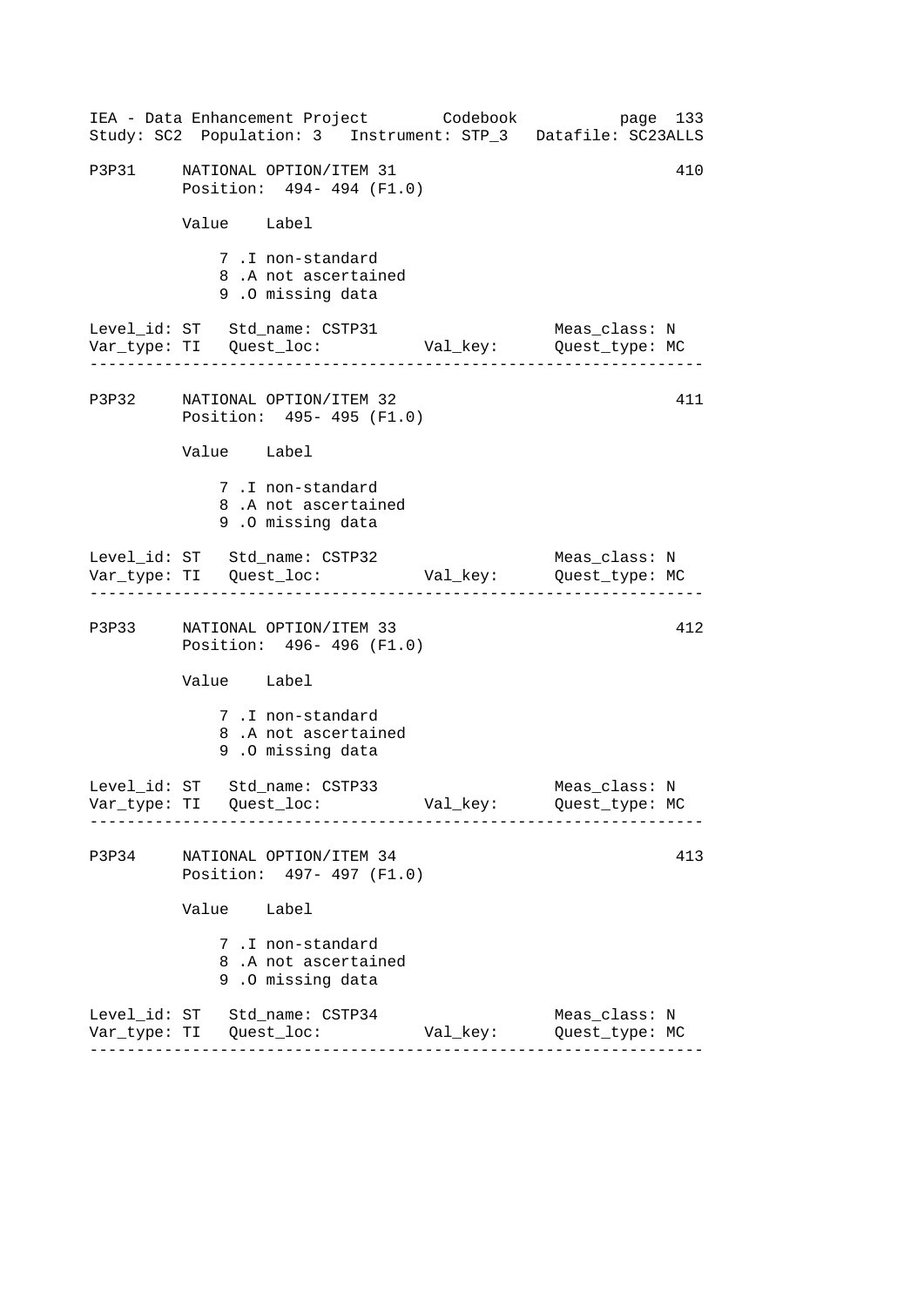| NATIONAL OPTION/ITEM 35<br>Position: 498-498 (F1.0)         |          | 414                             |
|-------------------------------------------------------------|----------|---------------------------------|
|                                                             |          |                                 |
| Value<br>Label                                              |          |                                 |
| 7.I non-standard<br>8.A not ascertained<br>9.0 missing data |          |                                 |
| Level id: ST<br>Std name: CSTP35<br>Var type: TI Quest loc: | Val key: | Meas class: N<br>Ouest type: MC |
|                                                             |          |                                 |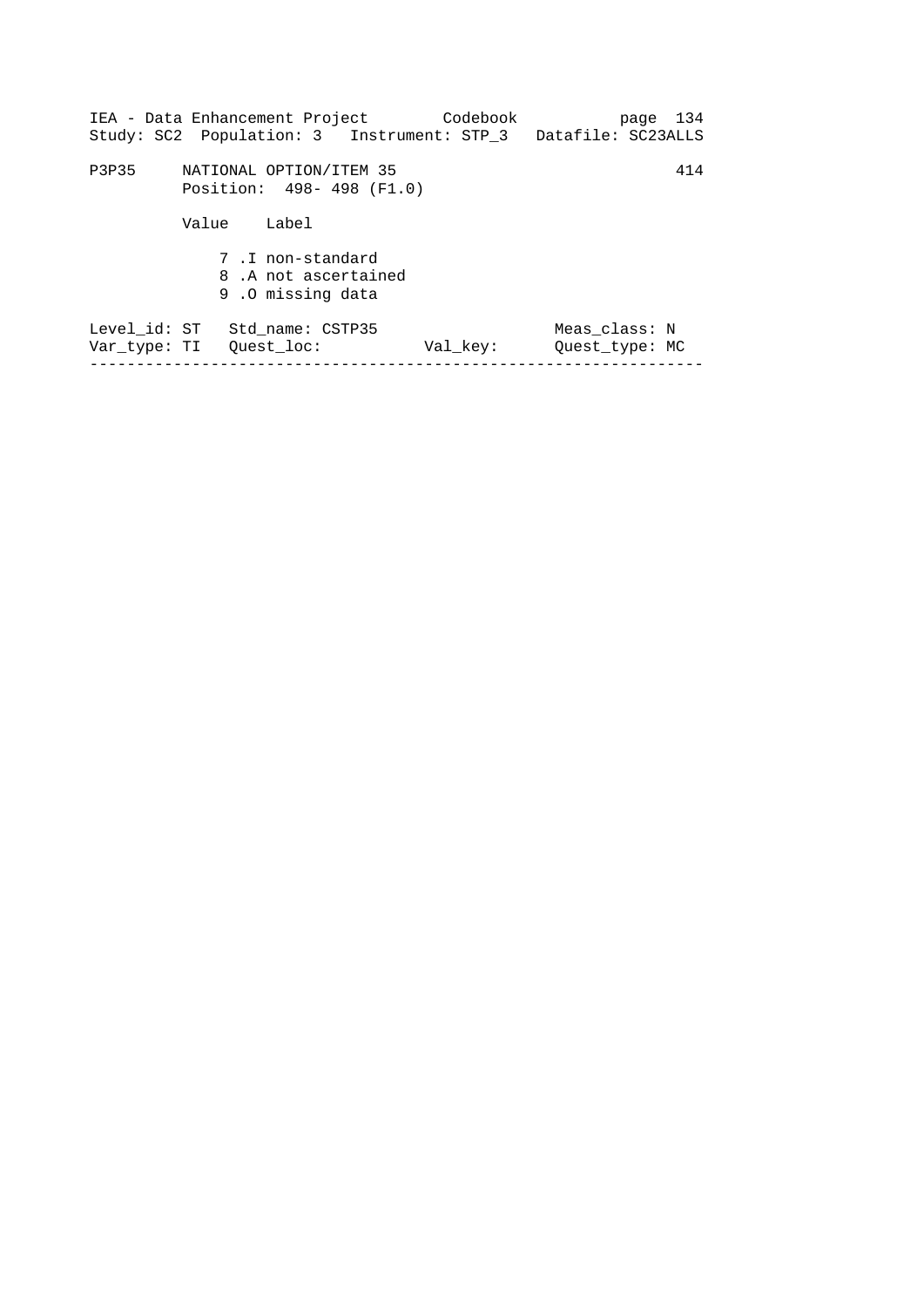------------------------------------------------------------------ ------------------------------------------------------------------ ------------------------------------------------------------------ IEA - Data Enhancement Project Codebook page 135 Study: SC2 Population: 3 Instrument: STX\_3 Datafile: SC23ALLS P3X01 MOST DAYLIGHT 415 Position: 499- 499 (F1.0) Value Label 1 23 degrees North latitude 2 70 degrees North latidude 3 23 degrees South latitude 4 60 degrees South latitude 5 70 degrees South latitude 7 .I non-standard 8 .A not ascertained 9 .O missing data Level id: ST Std name: CSTX01 Meas class: N Var\_type: TI Quest\_loc: 1 Val\_key: 2 Quest\_type: MC P3X02 DAY MARS LONGER EARTH Position: 500- 500 (F1.0) Value Label 1 2 3 4 Distance Sun greater Longer revolution around Sun Longer turn on its axis Two moons 5 Smaller diameter 7 .I non-standard 8 .A not ascertained 9 .O missing data Level\_id: ST Std\_name: CSTX02 Meas\_class: N Var\_type: TI Quest\_loc: 2 Val\_key: 3 Quest\_type: MC P3X03 SURFACE CHANGE Position: 501- 501 (F1.0) Value Label 1 Pushed up into mountains 2 Mountains wear down 3 Mountains wear down, pushed up 4 Mountains, flat plains don't change 5 Mountains pulled down, pushed up 7 .I non-standard 8 .A not ascertained 9 .O missing data Level\_id: ST Std\_name: CSTX03 Meas\_class: N Var\_type: TI Quest\_loc: 3 Val\_key: 3 Quest\_type: MC 416 417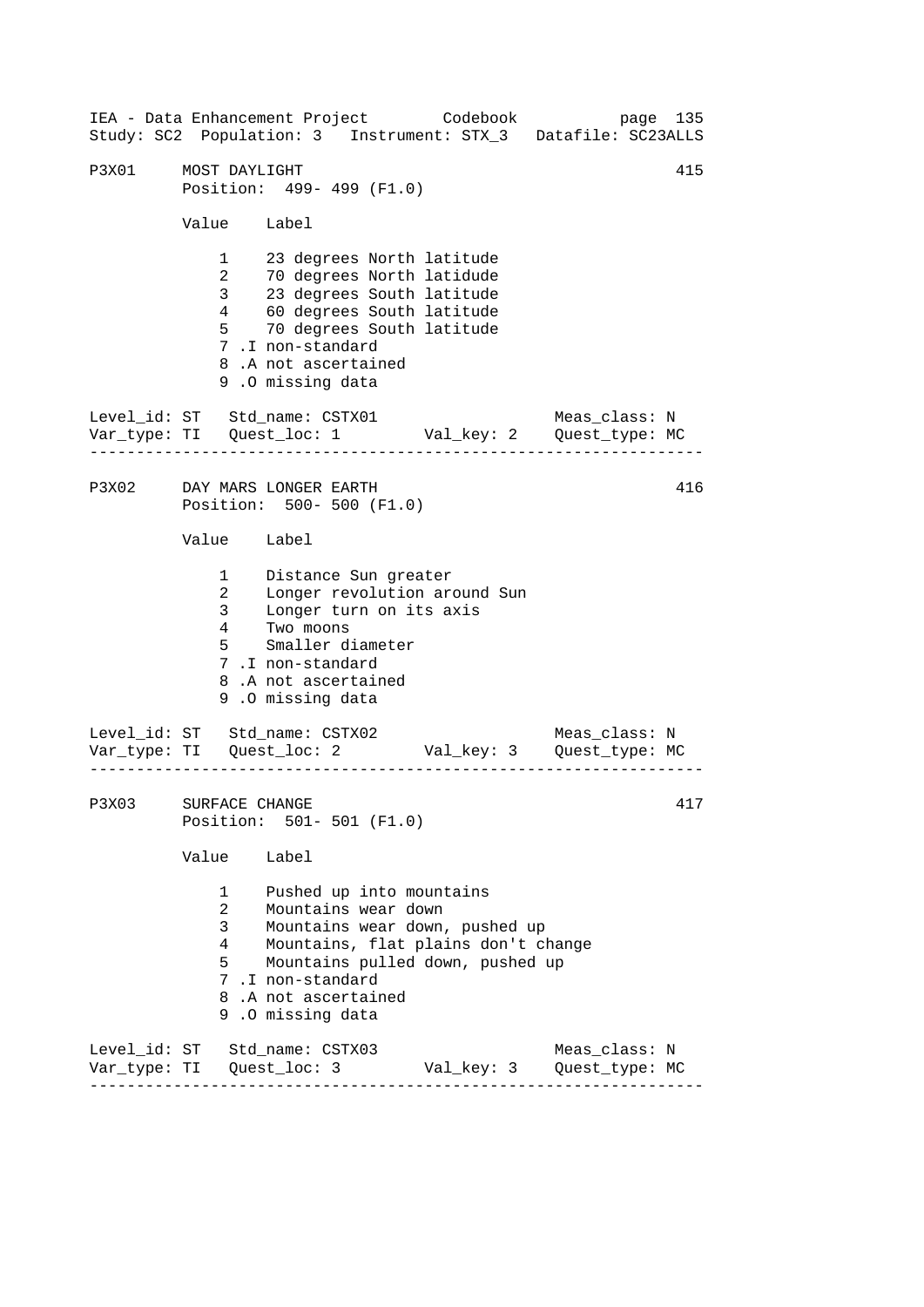------------------------------------------------------------------ ------------------------------------------------------------------ ------------------------------------------------------------------ IEA - Data Enhancement Project Codebook page 136 Study: SC2 Population: 3 Instrument: STX\_3 Datafile: SC23ALLS P3X04 PLANT TISSUE IN SUGAR 418 Position: 502- 502 (F1.0) Value Label 1 Water 2 Air 3 Salt solution 4 Ectoplasm 5 Cell sap 7 .I non-standard 8 .A not ascertained 9 .O missing data Level id: ST Std name: CSTX04 Meas class: N Var\_type: TI Quest\_loc: 4 Val\_key: 3 Quest\_type: MC P3X05 SEX DETERMINANT HUMAN Position: 503- 503 (F1.0) Value Label 1 DNA in sperm 2 DNA in egg 3 RNA in sperm 4 RNA in egg 5 DNA, RNA in sperm, egg 7 .I non-standard 8 .A not ascertained 9 .O missing data Level\_id: ST Std\_name: CSTX05 Meas\_class: N Var\_type: TI Quest\_loc: 5 Val\_key: 1 Quest\_type: MC P3X06 MICE BREEDING Position: 504- 504 (F1.0) Value Label 1 50 hooded: none white 2 50 white : none hooded 3 38 white : 12 hooded 4 24 white : 26 hooded 5 10 white : 40 hooded 7 .I non-standard 8 .A not ascertained 9 .O missing data Level\_id: ST Std\_name: CSTX06 Meas\_class: N Var\_type: TI Quest\_loc: 6 Val\_key: 5 Quest\_type: MC 419 420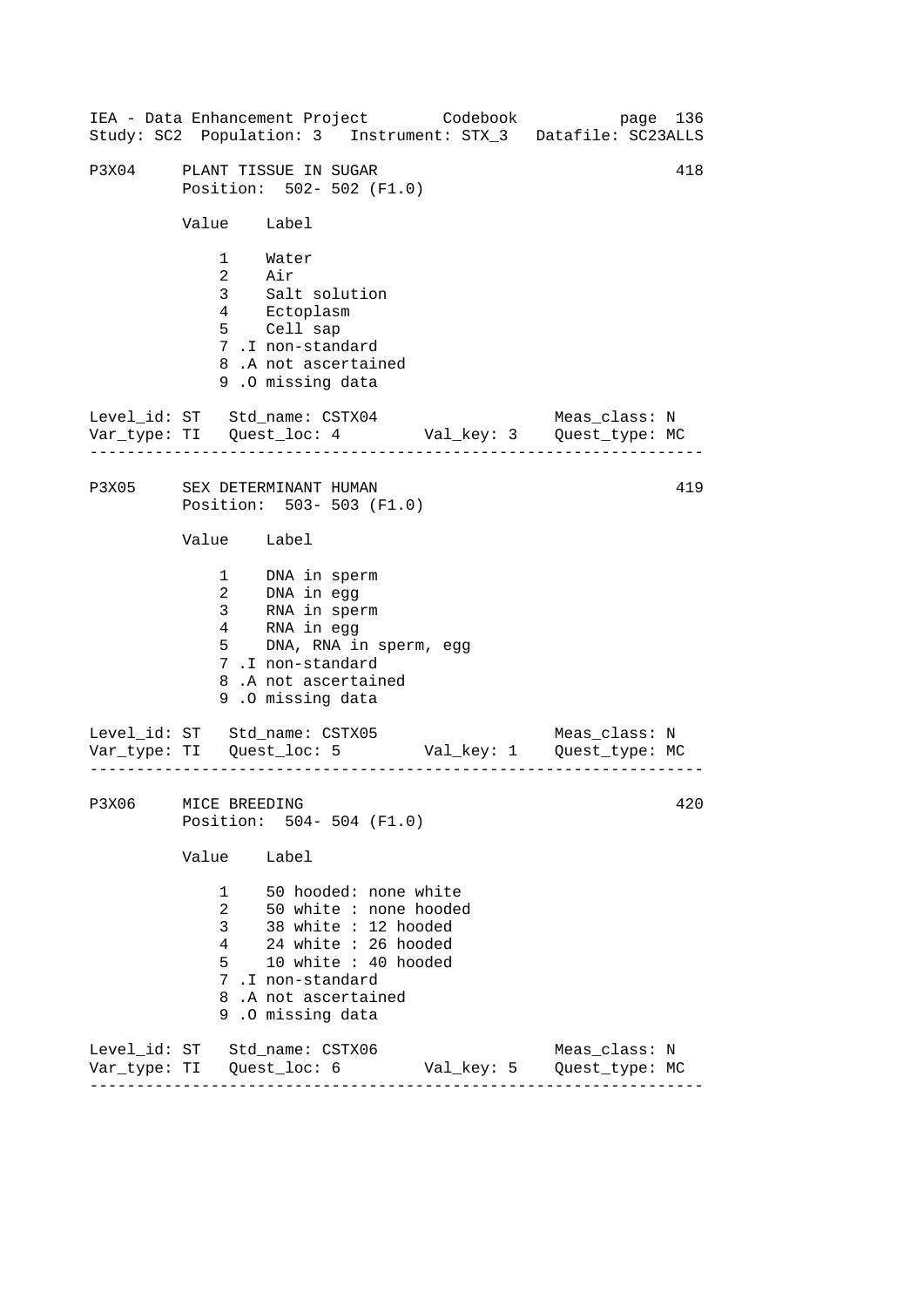------------------------------------------------------------------ ------------------------------------------------------------------ ------------------------------------------------------------------ IEA - Data Enhancement Project Codebook page 137 Study: SC2 Population: 3 Instrument: STX\_3 Datafile: SC23ALLS P3X07 MARINE WORM GUNDA 421 Position: 505- 505 (F1.0) Value Label 1 Incomplete oxidation 2 Water absorption 3 Water is poisonous 4 Not enough energy 5 Increase of surface 7 .I non-standard 8 .A not ascertained 9 .O missing data Level id: ST Std name: CSTX07 Meas class: N Var\_type: TI Quest\_loc: 7 Val\_key: 4 Quest\_type: MC P3X08 PHOTOSYNTHETIC RATE Position: 506- 506 (F1.0) Value Label 1 2 Temperature 3 Light intensity Both A and B 4 Water status 5 No factor 7 .I non-standard 8 .A not ascertained 9 .O missing data Level\_id: ST Std\_name: CSTX08 Meas\_class: N Var\_type: TI Quest\_loc: 8 Val\_key: 2 Quest\_type: MC P3X09 FAILED GERMINATION Position: 507- 507 (F1.0) Value Label 1 Germination 2 Maturation 3 Substances 4 Low temperature 5 Data are inadequate 7 .I non-standard 8 .A not ascertained 9 .O missing data Level\_id: ST Std\_name: CSTX09 Meas\_class: N Var\_type: TI Quest\_loc: 9 Val\_key: 5 Quest\_type: MC 422 423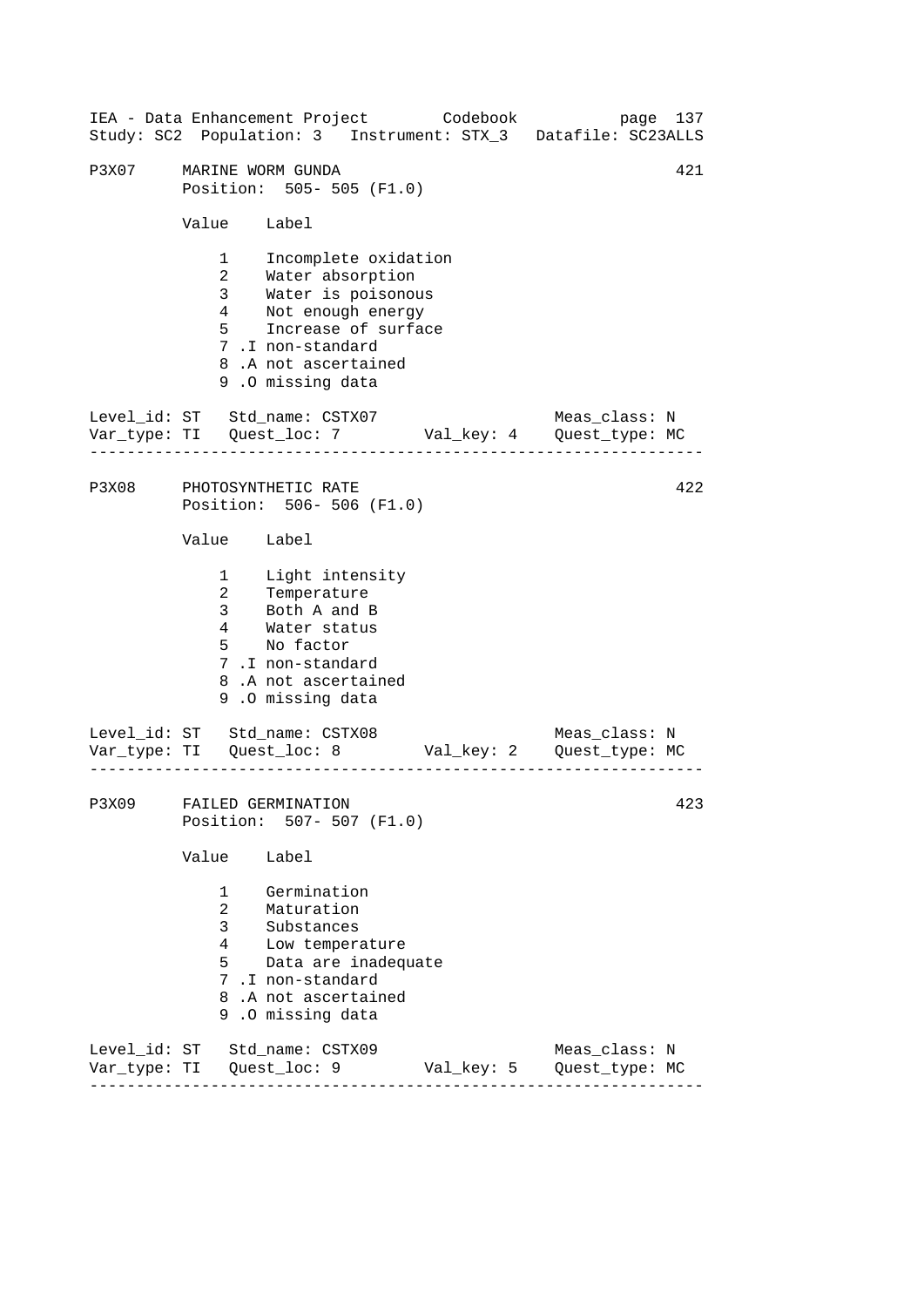| IEA - Data Enhancement Project Codebook |                |                                                        |                                                                                                                                                                                                     |  |            | Study: SC2 Population: 3 Instrument: STX_3 Datafile: SC23ALLS                  | page 138 |
|-----------------------------------------|----------------|--------------------------------------------------------|-----------------------------------------------------------------------------------------------------------------------------------------------------------------------------------------------------|--|------------|--------------------------------------------------------------------------------|----------|
| P3X10                                   | Value Label    |                                                        | POPULATION GROWTH CURVE<br>Position: 508- 508 (F1.0)                                                                                                                                                |  |            |                                                                                | 424      |
|                                         |                |                                                        | 1 Yes, infinite food supply<br>2 Yes, migrate other planets<br>3 Yes, other energy sources<br>4 No, never<br>5 No, limit food supply<br>7.I non-standard<br>8.A not ascertained<br>9.0 missing data |  |            |                                                                                |          |
| Level_id: ST Std_name: CSTX10           |                |                                                        |                                                                                                                                                                                                     |  |            | Meas_class: N<br>Var_type: TI    Quest_loc: 10    Val_key: 5    Quest_type: MC |          |
| P3X11 SOLUBILITY CURVE                  |                |                                                        | Position: 509- 509 (F1.0)                                                                                                                                                                           |  |            |                                                                                | 425      |
|                                         | Value Label    |                                                        |                                                                                                                                                                                                     |  |            |                                                                                |          |
|                                         |                |                                                        | 1 95 g X, 15 g Y<br>2 55 g X, 75 g Y<br>3 95 g X<br>4 75 g Y<br>5 55 g X<br>7.I non-standard<br>8.A not ascertained<br>9.0 missing data                                                             |  |            |                                                                                |          |
| Level_id: ST Std_name: CSTX11           |                |                                                        |                                                                                                                                                                                                     |  |            | Meas_class: N                                                                  |          |
| P3X12 FOOD WEB APHIDS                   |                |                                                        | Position: 510- 510 (F1.0)                                                                                                                                                                           |  |            |                                                                                | 426      |
|                                         | Value          |                                                        | Label                                                                                                                                                                                               |  |            |                                                                                |          |
|                                         | $\overline{a}$ | $\mathbf{1}$<br>3 <sup>7</sup><br>$4\overline{ }$<br>5 | Large spiders<br>Beetles<br>Aphids<br>Whiteflies<br>Small birds<br>7.I non-standard<br>8.A not ascertained<br>9.0 missing data                                                                      |  |            |                                                                                |          |
| Level_id: ST Std_name: CSTX12           |                |                                                        |                                                                                                                                                                                                     |  | Val_key: 2 | Meas_class: N<br>Quest_type: MC                                                |          |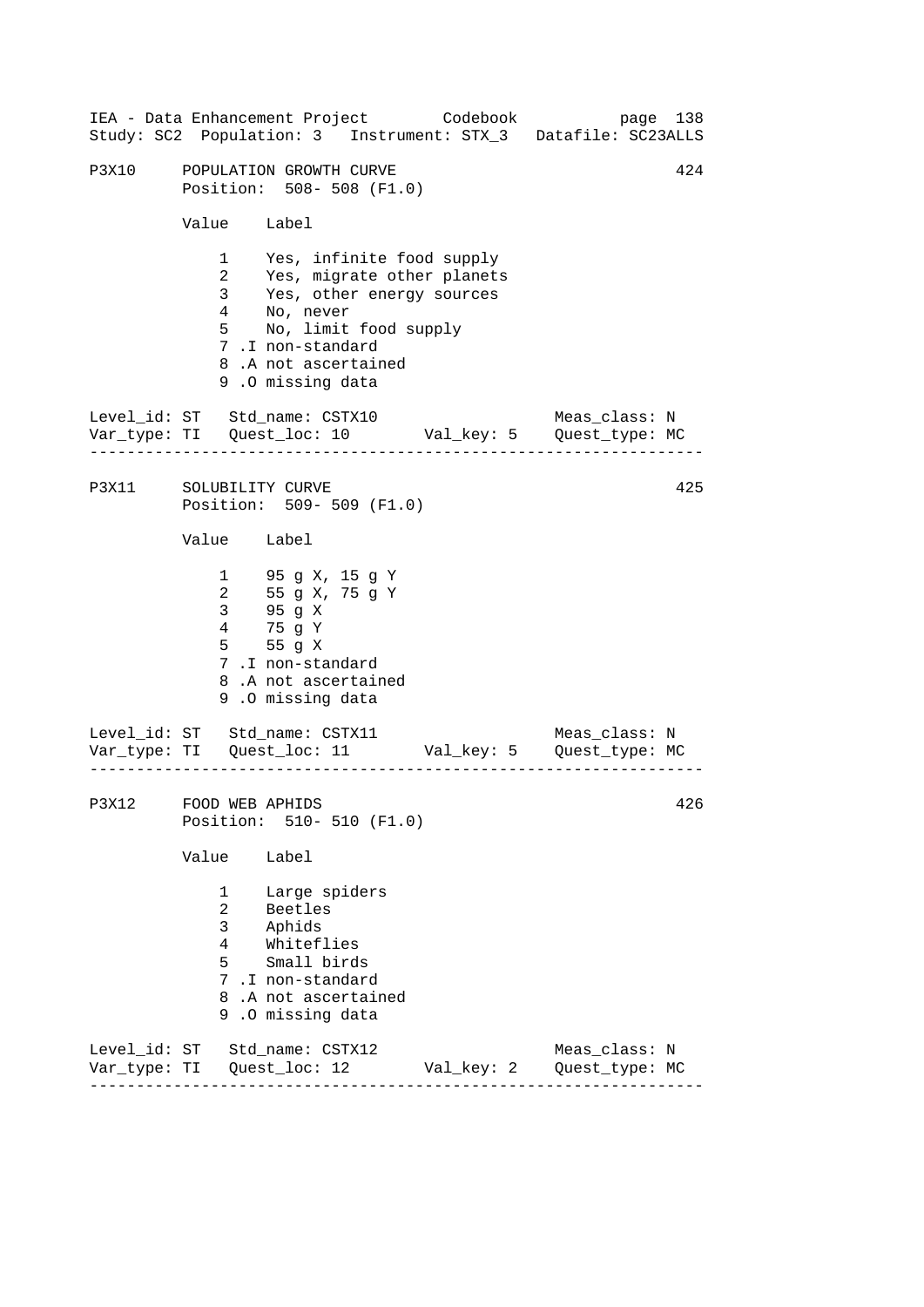|       |                                                                      | IEA - Data Enhancement Project Codebook<br>Study: SC2 Population: 3 Instrument: STX_3 Datafile: SC23ALLS                                                                                |  | page 139      |     |
|-------|----------------------------------------------------------------------|-----------------------------------------------------------------------------------------------------------------------------------------------------------------------------------------|--|---------------|-----|
| P3X13 |                                                                      | COPPER + SULPHURIC ACID<br>Position: 511- 511 (F1.0)                                                                                                                                    |  |               | 427 |
|       | Value Label                                                          |                                                                                                                                                                                         |  |               |     |
|       | $1 \quad \Box$<br>$\begin{array}{c} 2 \\ 3 \\ 4 \end{array}$<br>5    | Copper oxidized<br>Sulphuric acid oxidized<br>Sulphuric acid reducing agent<br>Copper reduced<br>Hydrogen reducing agent<br>7.I non-standard<br>8.A not ascertained<br>9.0 missing data |  |               |     |
|       |                                                                      | Level_id: ST Std_name: CSTX13                                                                                                                                                           |  | Meas_class: N |     |
|       |                                                                      | P3X14 EVIDENCE EVOLUTION<br>Position: 512- 512 (F1.0)                                                                                                                                   |  |               | 428 |
|       | Value Label                                                          |                                                                                                                                                                                         |  |               |     |
|       | $\overline{4}$<br>$5^{\circ}$                                        | 1 Simple, complex<br>2 Fish embryo<br>3 Fossil record<br>Functional caecum<br>Individuals differ<br>7.I non-standard<br>8.A not ascertained<br>9.0 missing data                         |  |               |     |
|       |                                                                      | Level_id: ST Std_name: CSTX14<br>Var_type: TI    Quest_loc: 14    Val_key: 5    Quest_type: MC                                                                                          |  | Meas_class: N |     |
|       |                                                                      | P3X15 ELECTROLYSIS SOD IODIDE<br>Position: 513- 513 (F1.0)                                                                                                                              |  |               | 429 |
|       | Value                                                                | Label                                                                                                                                                                                   |  |               |     |
|       | $1 \quad \blacksquare$<br>$\overline{a}$<br>3 <sup>7</sup><br>4<br>5 | Oxygen<br>Iodine<br>Hydrogen ions<br>Sodium<br>Hydrogen mol.<br>7.I non-standard<br>8.A not ascertained<br>9.0 missing data                                                             |  |               |     |
|       |                                                                      | Level_id: ST Std_name: CSTX15                                                                                                                                                           |  | Meas_class: N |     |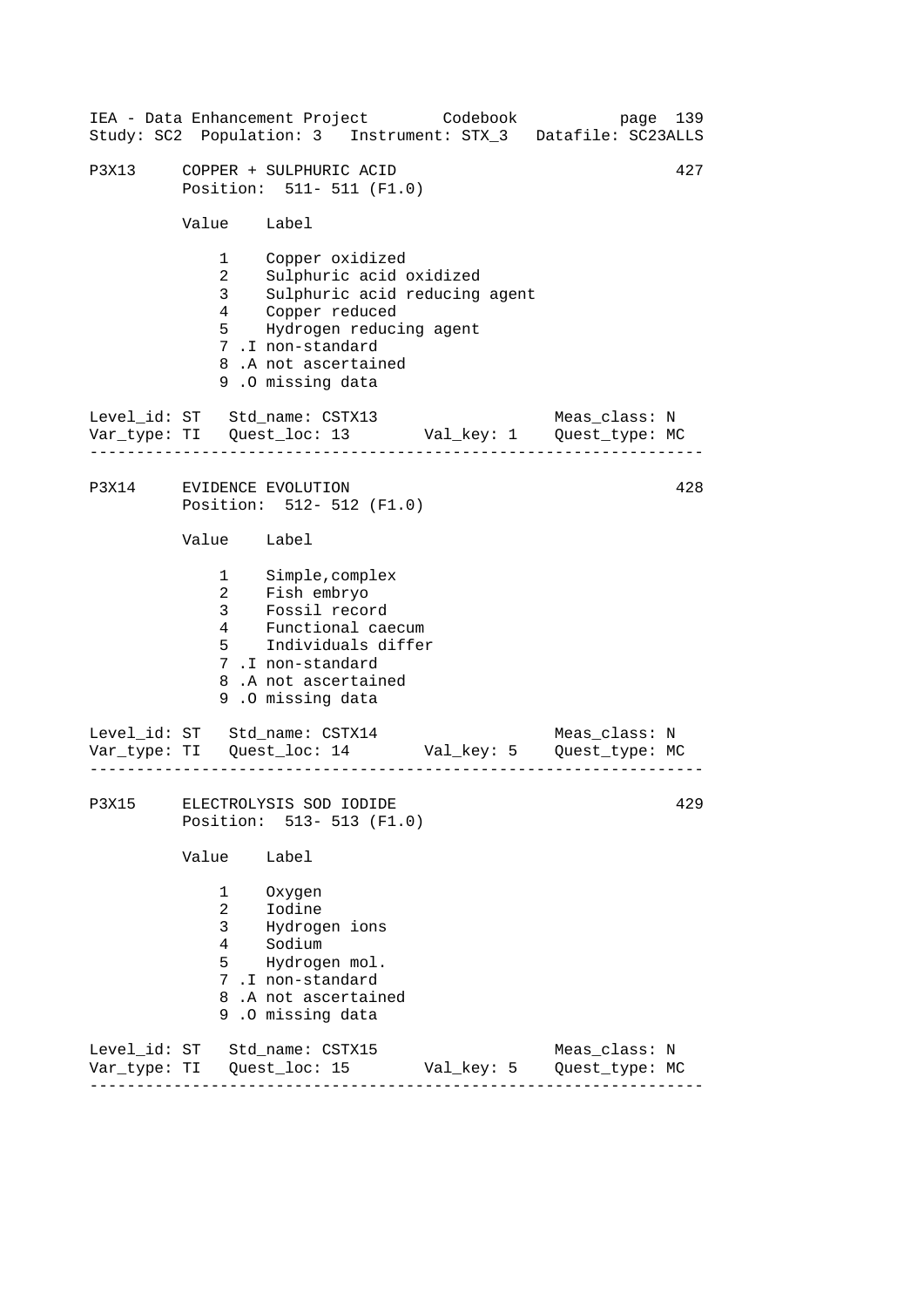| IEA - Data Enhancement Project Codebook                       |                                                                                |                                                                                                                                                                       |  |            | Study: SC2 Population: 3 Instrument: STX_3 Datafile: SC23ALLS | page 140 |
|---------------------------------------------------------------|--------------------------------------------------------------------------------|-----------------------------------------------------------------------------------------------------------------------------------------------------------------------|--|------------|---------------------------------------------------------------|----------|
| P3X16                                                         |                                                                                | COPPER FROM COPPER OXIDE<br>Position: 514- 514 (F1.0)                                                                                                                 |  |            |                                                               | 430      |
|                                                               | Value Label                                                                    |                                                                                                                                                                       |  |            |                                                               |          |
|                                                               | $1 \quad \blacksquare$<br>$\overline{a}$<br>3 <sup>7</sup><br>4<br>$5^{\circ}$ | Copper oxide, silver<br>Copper oxide, sulpher<br>Hydrogen, hot copper oxide<br>Steam, hot copper oxide<br>7.I non-standard<br>8.A not ascertained<br>9.0 missing data |  |            | Copper oxide, dilute hydrochloric acid                        |          |
| Level_id: ST Std_name: CSTX16                                 |                                                                                |                                                                                                                                                                       |  |            | Meas_class: N                                                 |          |
| P3X17 FORM ACIDIC OXIDE                                       |                                                                                | Position: 515- 515 (F1.0)                                                                                                                                             |  |            |                                                               | 431      |
|                                                               | Value Label                                                                    |                                                                                                                                                                       |  |            |                                                               |          |
|                                                               |                                                                                | 1 Phosphorus<br>2 Carbon<br>3 Iron<br>4 Sulphur<br>5 Calcium<br>7.I non-standard<br>8.A not ascertained<br>9.0 missing data                                           |  |            |                                                               |          |
| Level_id: ST Std_name: CSTX17                                 |                                                                                |                                                                                                                                                                       |  |            | Meas_class: N                                                 |          |
| P3X18 BASIC OXIDE                                             |                                                                                | Position: 516-516 (F1.0)                                                                                                                                              |  |            |                                                               | 432      |
|                                                               | Value                                                                          | Label                                                                                                                                                                 |  |            |                                                               |          |
|                                                               | 1<br>$\overline{a}$<br>3<br>4<br>5                                             | A1203<br>CO<br>P205<br>NO <sub>2</sub><br>CaO<br>7.I non-standard<br>8.A not ascertained<br>9.0 missing data                                                          |  |            |                                                               |          |
| Level_id: ST Std_name: CSTX18<br>Var_type: TI   Quest_loc: 18 |                                                                                |                                                                                                                                                                       |  | Val_key: 5 | Meas_class: N<br>Quest_type: MC                               |          |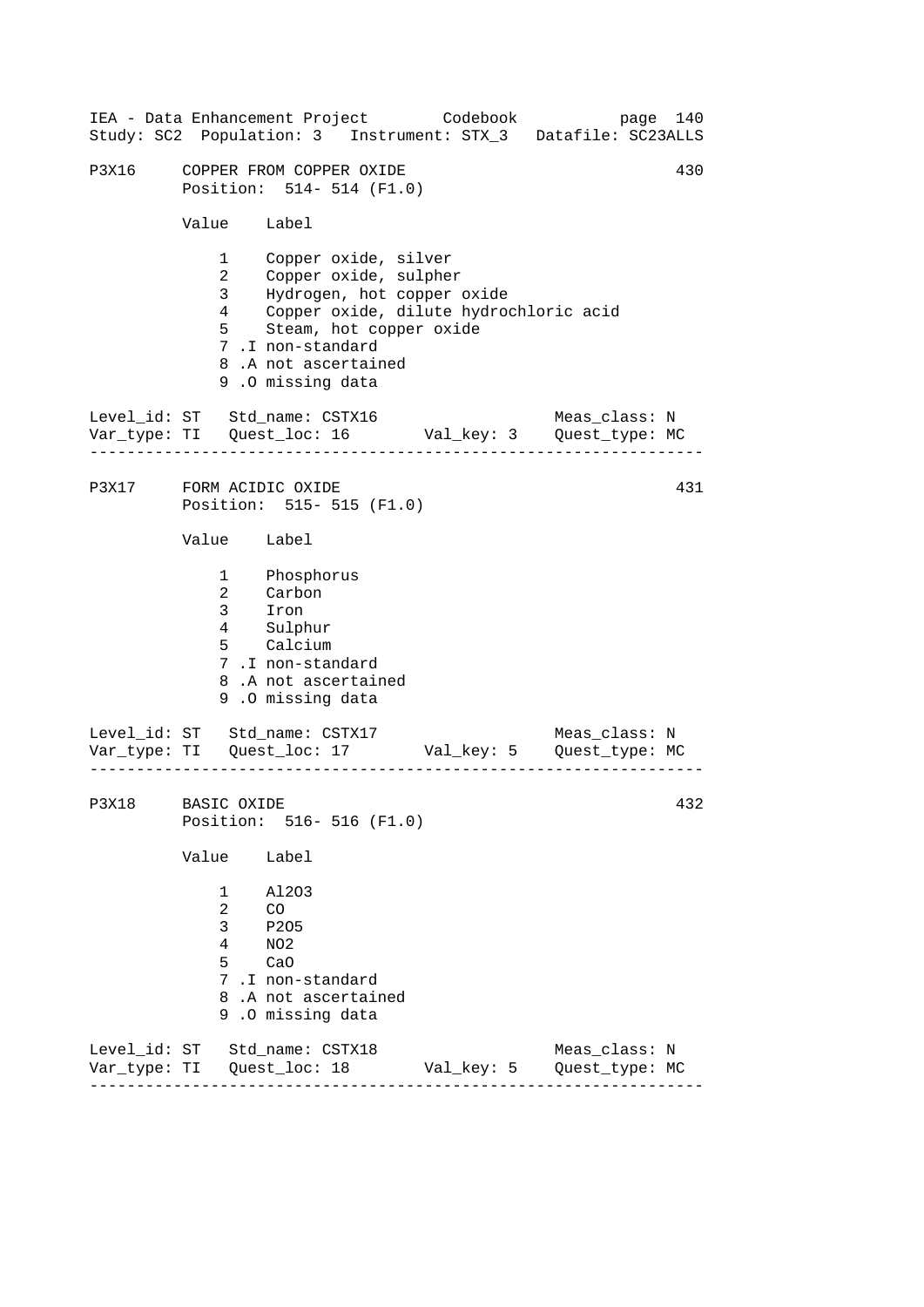------------------------------------------------------------------ ------------------------------------------------------------------ ------------------------------------------------------------------ IEA - Data Enhancement Project Codebook page 141 Study: SC2 Population: 3 Instrument: STX\_3 Datafile: SC23ALLS P3X19 COVALENT BONDS 433 Position: 517- 517 (F1.0) Value Label 1 Magnesium oxide 2 Copper sulphate<br>3 Sodium chloride 3 Sodium chloride 4 Carbon disulphide 5 Nickel 7 .I non-standard 8 .A not ascertained 9 .O missing data Level id: ST Std name: CSTX19 Meas class: N Var\_type: TI Quest\_loc: 19 Val\_key: 4 Quest\_type: MC P3X20 RESULTANT TWO VECTORS Position: 518- 518 (F1.0) Value Label 1 Picture A 2 Picture B 3 Picture C 4 Picture D 5 Picture E 7 .I non-standard 8 .A not ascertained 9 .O missing data Level\_id: ST Std\_name: CSTX20 Var\_type: TI Quest\_loc: 20 Val\_key: 5 Quest\_type: MC Meas\_class: N P3X21 SOLUBILITY EXPERIMENT Position: 519- 519 (F1.0) Value Label 1 Filtration 2 Evaporation 3 Change during weighing 4 Salt crystals 5 Excess of salt 7 .I non-standard 8 .A not ascertained 9 .O missing data Level\_id: ST Std\_name: CSTX21 Meas\_class: N Var\_type: TI Quest\_loc: 21 Val\_key: 1 Quest\_type: MC 434 435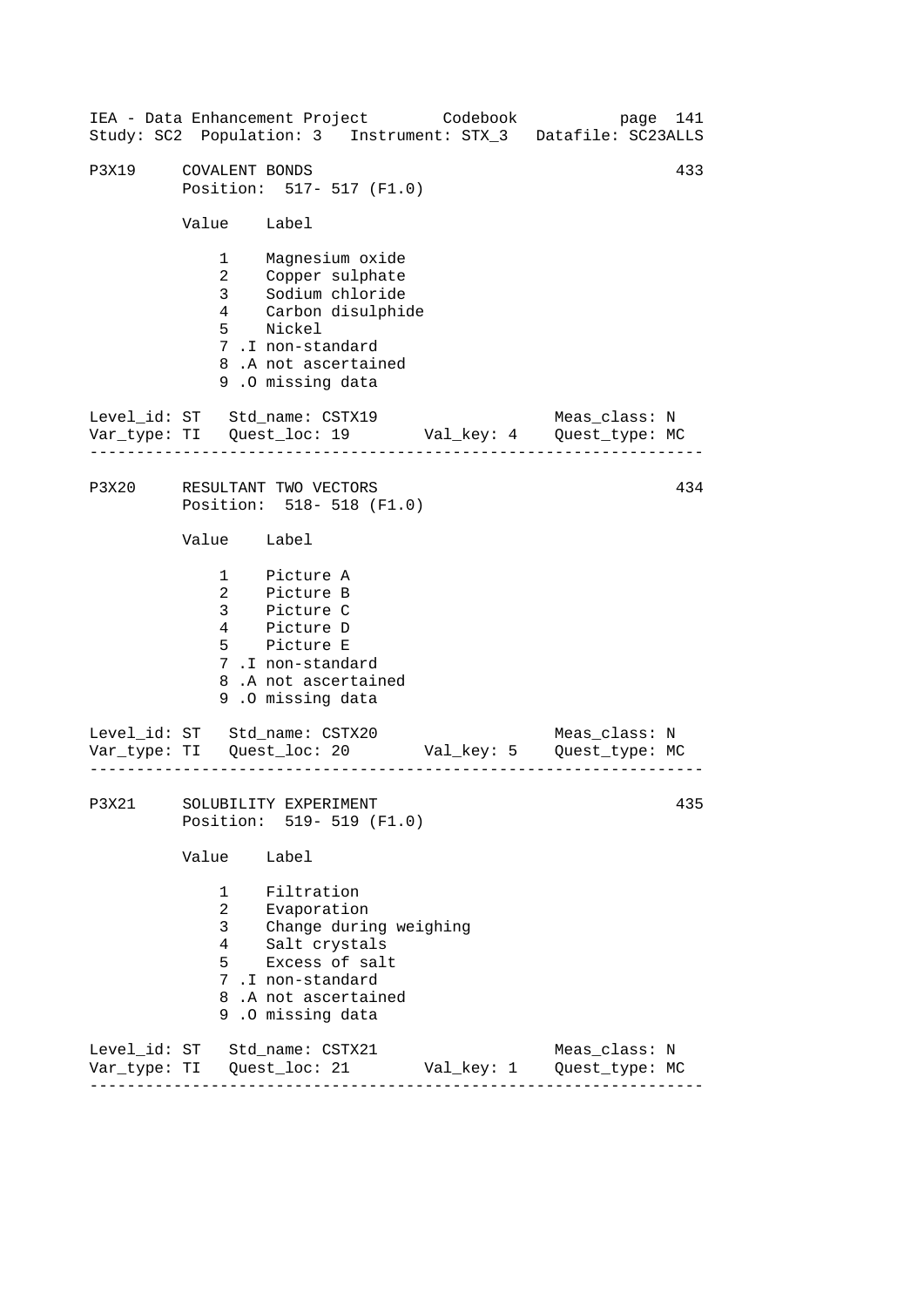------------------------------------------------------------------ ------------------------------------------------------------------ ------------------------------------------------------------------ IEA - Data Enhancement Project Codebook page 142 Study: SC2 Population: 3 Instrument: STX\_3 Datafile: SC23ALLS P3X22 FORCE TO STOP SLIDING  $436$ Position: 520- 520 (F1.0) Value Label 1 10 N 2 49 N 3 85 N 4 98 N 5 196 N 7 .I non-standard 8 .A not ascertained 9 .O missing data Level\_id: ST Std\_name: CSTX22 Meas\_class: N Var\_type: TI Quest\_loc: 22 Val\_key: 2 Quest\_type: MC P3X23 BALL SHOT UP BY SPRING Position: 521- 521 (F1.0) Value Label 1 Zero 2 < 9.8 m.s-2 3 9.8 m.s-2  $4$  > 9.8 m.s-2 5 Impossible to say 7 .I non-standard 8 .A not ascertained 9 .O missing data Level\_id: ST Std\_name: CSTX23 Meas\_class: N Var\_type: TI Quest\_loc: 23 Val\_key: 3 Quest\_type: MC P3X24 KE OF MOVING CAR Position: 522- 522 (F1.0) Value Label 1 200 joules 2 400 joules 3 800 joules 4 1600 joules 5 20000 joules 7 .I non-standard 8 .A not ascertained 9 .O missing data Level\_id: ST Std\_name: CSTX24 Meas\_class: N Var\_type: TI Quest\_loc: 24 Val\_key: 3 Quest\_type: MC 437 438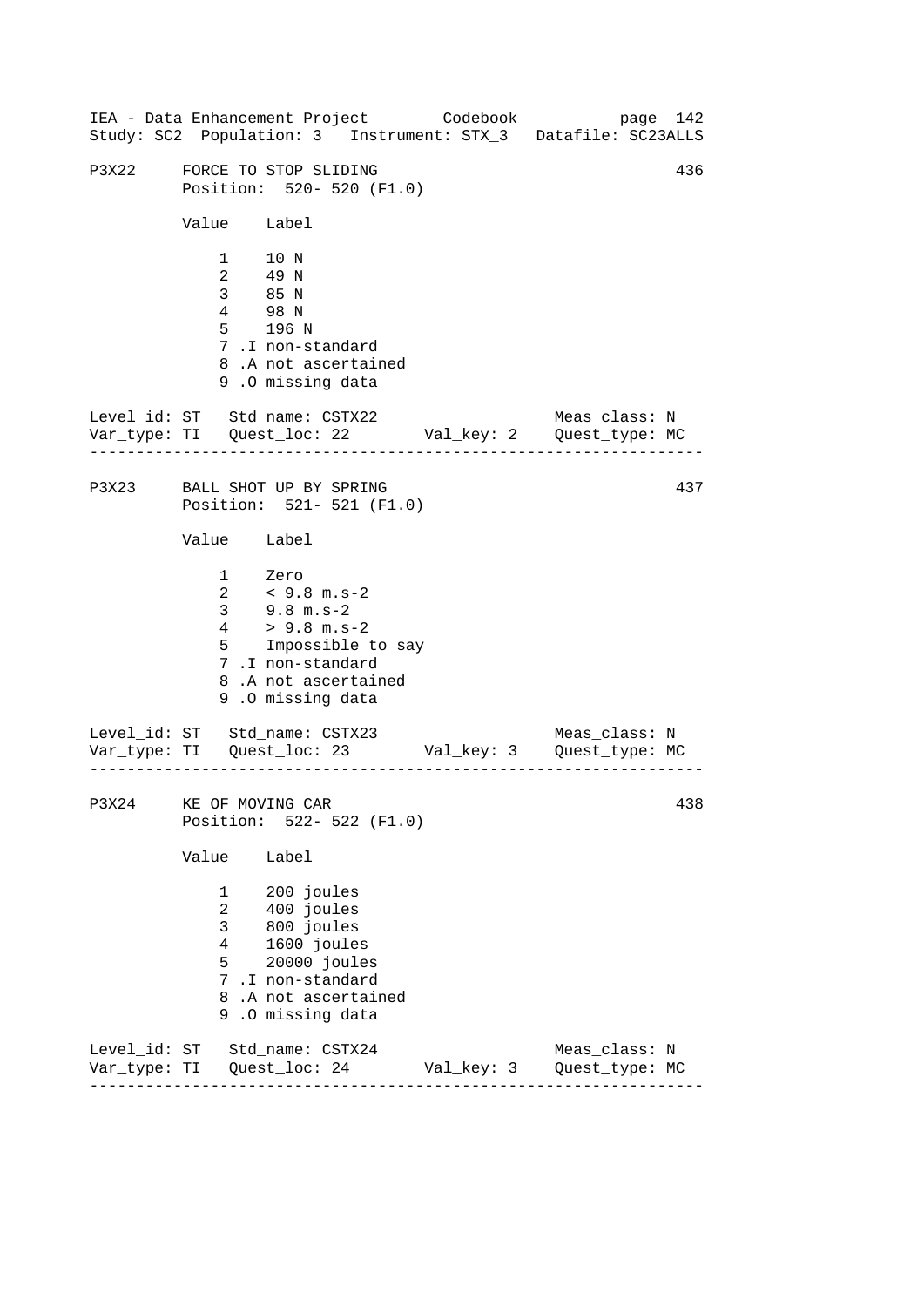| IEA - Data Enhancement Project Codebook |                                                                                             |                                                                                                                                          |                                                              |  | Study: SC2 Population: 3 Instrument: STX_3 Datafile: SC23ALLS | page 143 |
|-----------------------------------------|---------------------------------------------------------------------------------------------|------------------------------------------------------------------------------------------------------------------------------------------|--------------------------------------------------------------|--|---------------------------------------------------------------|----------|
| P3X25                                   | MELTING DROPPED ICE<br>Value Label                                                          |                                                                                                                                          | Position: 523- 523 (F1.0)                                    |  |                                                               | 439      |
|                                         |                                                                                             | $1 \t1/5$ as high<br>2 1/25 as high<br>3 Same height<br>4 5 times as high<br>7.I non-standard<br>8.A not ascertained<br>9.0 missing data | 5 25 times as high                                           |  |                                                               |          |
| Level_id: ST Std_name: CSTX25           | .                                                                                           |                                                                                                                                          |                                                              |  | Meas_class: N                                                 |          |
| P3X26 PULLEYS AND BELTS                 |                                                                                             |                                                                                                                                          | Position: 524- 524 (F1.0)                                    |  |                                                               | 440      |
|                                         | Value Label                                                                                 |                                                                                                                                          |                                                              |  |                                                               |          |
|                                         | $\frac{1}{2}$ 5<br>$\begin{array}{ccc} 2 & & 6 \\ 3 & & 12 \\ 4 & & 13 \end{array}$<br>5 36 | 7.I non-standard<br>8.A not ascertained<br>9.0 missing data                                                                              |                                                              |  |                                                               |          |
| Level_id: ST Std_name: CSTX26           |                                                                                             |                                                                                                                                          |                                                              |  | Meas_class: N                                                 |          |
| P3X27                                   | THERMOMETER LEVEL DROPS                                                                     |                                                                                                                                          | Position: 525- 525 (F1.0)                                    |  |                                                               | 441      |
|                                         | Value                                                                                       | Label                                                                                                                                    |                                                              |  |                                                               |          |
|                                         | $1 \quad \Box$<br>$\overline{a}$<br>3 <sup>7</sup><br>4<br>5                                | Greater heat<br>Glass expands<br>7.I non-standard<br>8.A not ascertained<br>9.0 missing data                                             | Greater expansion<br>Negative expansion<br>Tension increases |  |                                                               |          |
| Level_id: ST Std_name: CSTX27           |                                                                                             |                                                                                                                                          |                                                              |  | Meas_class: N                                                 |          |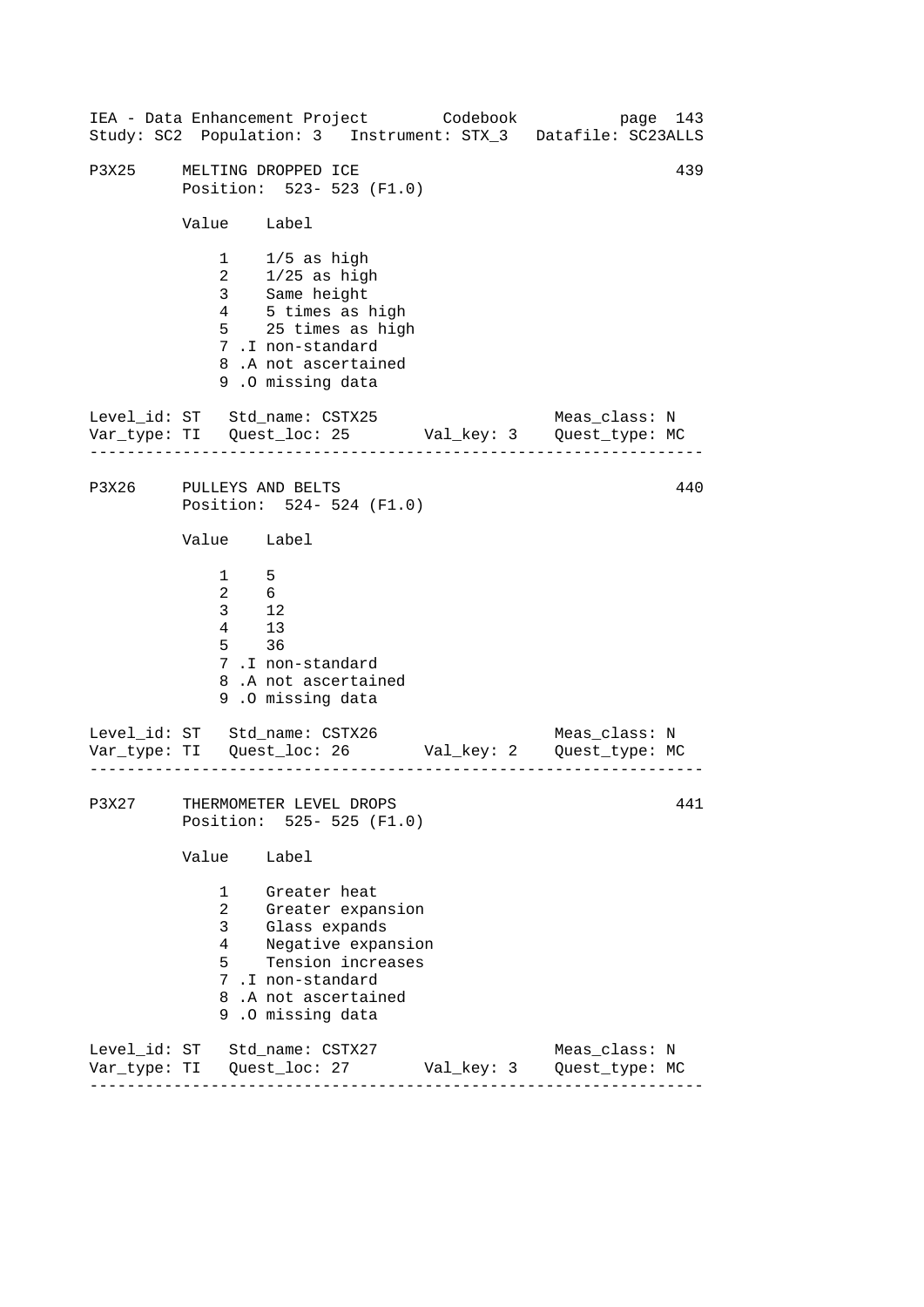|                                                                                                |                                                         | IEA - Data Enhancement Project Codebook                                                                                                                                 |  |            |  | Study: SC2 Population: 3 Instrument: STX_3 Datafile: SC23ALLS         | page 144 |  |
|------------------------------------------------------------------------------------------------|---------------------------------------------------------|-------------------------------------------------------------------------------------------------------------------------------------------------------------------------|--|------------|--|-----------------------------------------------------------------------|----------|--|
| P3X28                                                                                          | 442<br>WAVES MOVING SOURCE<br>Position: 526- 526 (F1.0) |                                                                                                                                                                         |  |            |  |                                                                       |          |  |
|                                                                                                | Value Label                                             |                                                                                                                                                                         |  |            |  |                                                                       |          |  |
|                                                                                                |                                                         | 1 Distance square<br>2 Pitch of a note<br>3 Drops in pitch<br>4 A denser medium<br>5 Twice frequency<br>7.I non-standard<br>8.A not ascertained<br>9.0 missing data     |  |            |  |                                                                       |          |  |
| Level_id: ST Std_name: CSTX28                                                                  |                                                         |                                                                                                                                                                         |  |            |  | Meas_class: N<br>Var_type: TI Quest_loc: 28 Val_key: 3 Quest_type: MC |          |  |
| P3X29 AMMETER VOLTMETER                                                                        |                                                         | Position: 527- 527 (F1.0)                                                                                                                                               |  |            |  |                                                                       | 443      |  |
|                                                                                                | Value Label                                             |                                                                                                                                                                         |  |            |  |                                                                       |          |  |
|                                                                                                |                                                         | 1 Set A<br>2 Set B<br>3 Set C<br>4 Set D<br>5 Set E<br>7.I non-standard<br>8.A not ascertained<br>9.0 missing data                                                      |  |            |  |                                                                       |          |  |
| Level_id: ST Std_name: CSTX29<br>Var_type: TI    Quest_loc: 29    Val_key: 4    Quest_type: MC |                                                         |                                                                                                                                                                         |  |            |  | Meas_class: N                                                         |          |  |
|                                                                                                |                                                         | P3X30 WIRE IN MAGNETIC FIELD<br>Position: 528- 528 (F1.0)                                                                                                               |  |            |  |                                                                       | 444      |  |
|                                                                                                | Value                                                   | Label                                                                                                                                                                   |  |            |  |                                                                       |          |  |
|                                                                                                | 1<br>$\overline{a}$<br>3<br>4<br>5                      | Toward the North pole<br>Toward the South pole<br>Vertically up<br>Vertically down<br>In direction of Y<br>7 .I non-standard<br>8.A not ascertained<br>9.0 missing data |  |            |  |                                                                       |          |  |
| Level_id: ST Std_name: CSTX30                                                                  |                                                         |                                                                                                                                                                         |  | Val_key: 4 |  | Meas_class: N<br>Quest_type: MC                                       |          |  |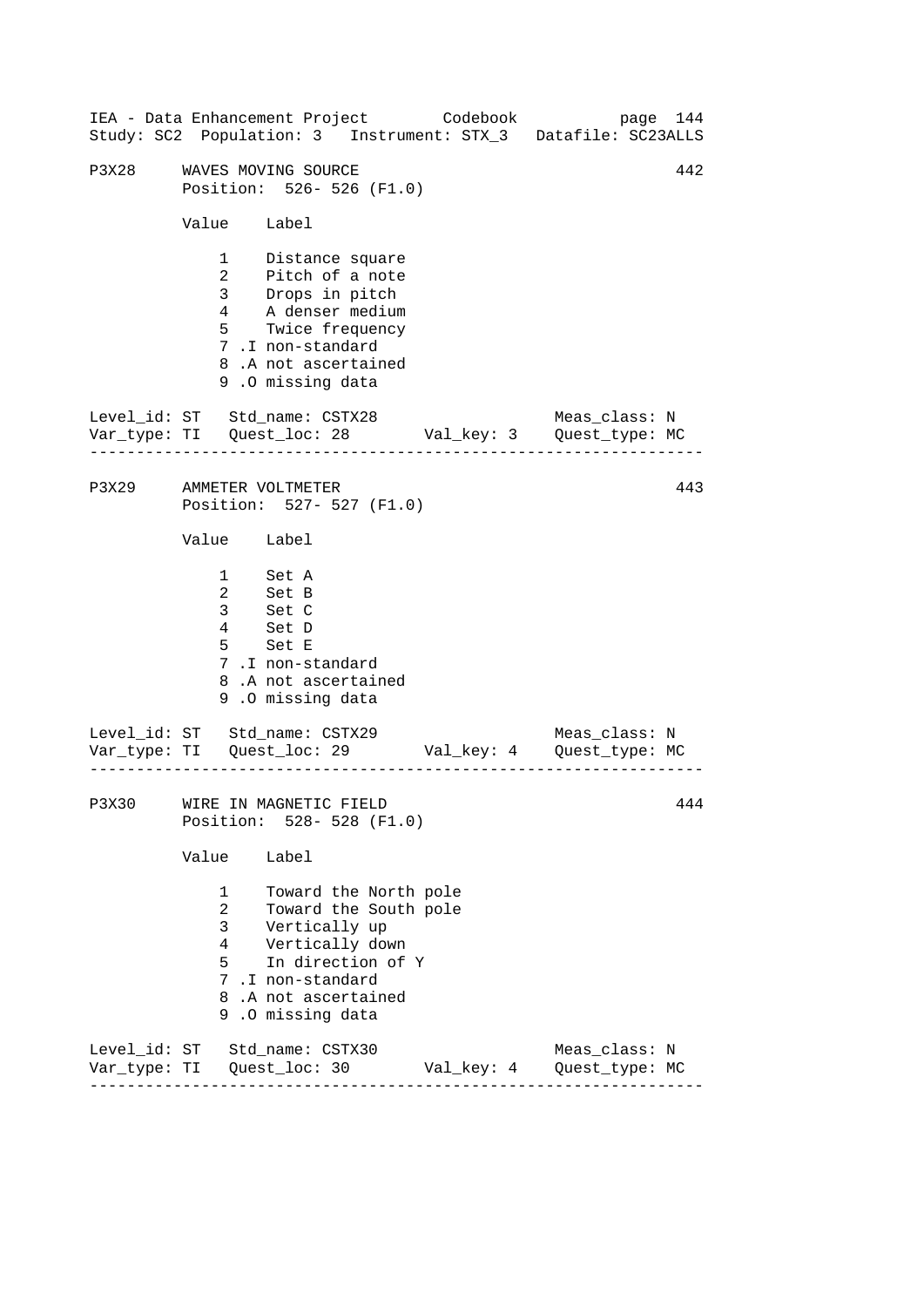|       | IEA - Data Enhancement Project Codebook<br>Study: SC2 Population: 3 Instrument: STX_3 Datafile: SC23ALLS |          | page 145                        |
|-------|----------------------------------------------------------------------------------------------------------|----------|---------------------------------|
|       | P3X31 NATIONAL OPTION/ITEM 31<br>Position: 529- 529 (F1.0)                                               |          | 445                             |
|       | Value Label                                                                                              |          |                                 |
|       | 7.I non-standard<br>8.A not ascertained<br>9.0 missing data                                              |          |                                 |
|       | Level_id: ST Std_name: CSTX31<br>Var_type: TI Quest_loc: Val_key: Quest_type: MC                         |          | Meas_class: N                   |
|       | P3X32 NATIONAL OPTION/ITEM 32<br>Position: 530- 530 (F1.0)                                               |          | 446                             |
|       | Value Label                                                                                              |          |                                 |
|       | 7.I non-standard<br>8.A not ascertained<br>9.0 missing data                                              |          |                                 |
|       | Level_id: ST Std_name: CSTX32                                                                            |          | Meas_class: N                   |
|       | P3X33 NATIONAL OPTION/ITEM 33<br>Position: 531- 531 (F1.0)                                               |          | 447                             |
|       | Value Label                                                                                              |          |                                 |
|       | 7.I non-standard<br>8.A not ascertained<br>9.0 missing data                                              |          |                                 |
|       | Level_id: ST Std_name: CSTX33                                                                            |          | Meas_class: N<br>Quest_type: MC |
| P3X34 | NATIONAL OPTION/ITEM 34<br>Position: 532- 532 (F1.0)                                                     |          | 448                             |
|       | Value Label                                                                                              |          |                                 |
|       | 7.I non-standard<br>8.A not ascertained<br>9.0 missing data                                              |          |                                 |
|       | Level_id: ST Std_name: CSTX34                                                                            | Val_key: | Meas_class: N<br>Quest_type: MC |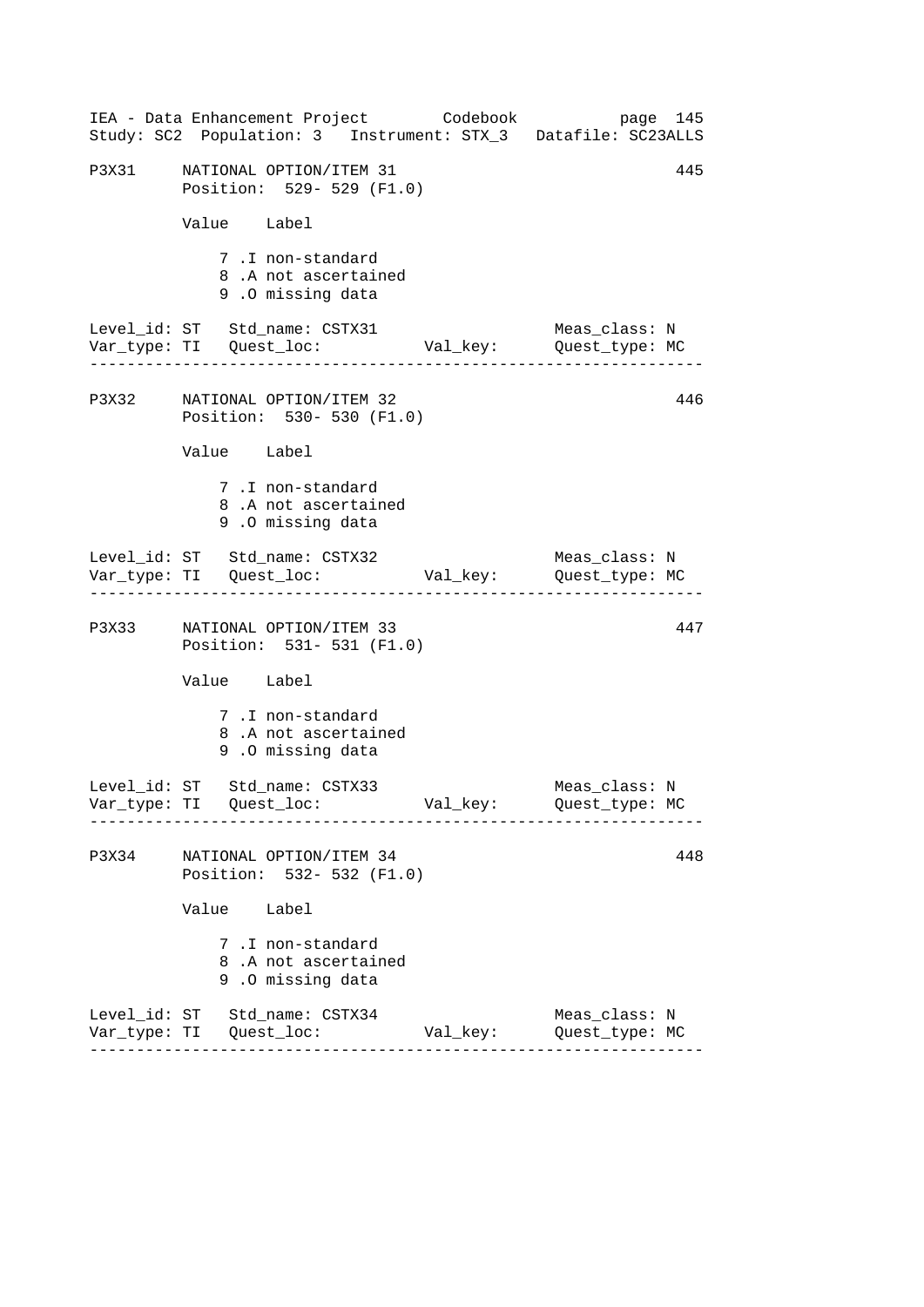|                              | IEA - Data Enhancement Project Codebook<br>Study: SC2 Population: 3 Instrument: STX 3 Datafile: SC23ALLS |          | page 146                        |
|------------------------------|----------------------------------------------------------------------------------------------------------|----------|---------------------------------|
| P3X35                        | NATIONAL OPTION/ITEM 35<br>Position: 533- 533 (F1.0)                                                     |          | 449                             |
|                              | Value<br>Label                                                                                           |          |                                 |
|                              | 7.I non-standard<br>8. A not ascertained<br>9.0 missing data                                             |          |                                 |
| Level_id: ST<br>Var type: TI | Std name: CSTX35<br>Ouest loc:                                                                           | Val key: | Meas class: N<br>Ouest type: MC |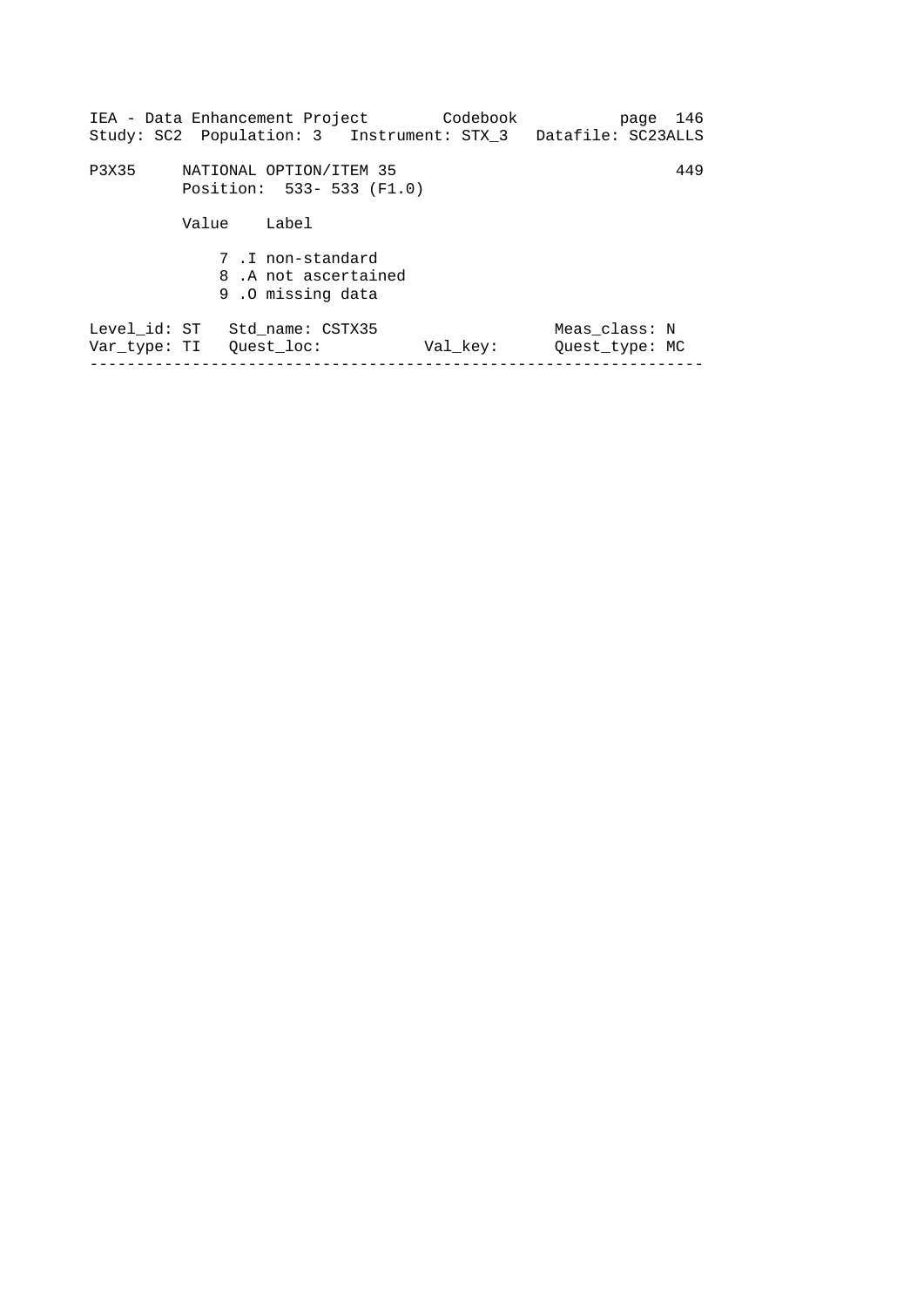------------------------------------------------------------------ ------------------------------------------------------------------ ------------------------------------------------------------------ IEA - Data Enhancement Project Codebook page 147 Study: SC2 Population: 3 Instrument: STN\_3 Datafile: SC23ALLS P3N01 SUN MOON SAME SIZE 450 Position: 534- 534 (F1.0) Value Label 1 Large bodies 2 Moon reflects Sun's light 3 Moon smaller than Earth 4 Distance Sun Earth greater 5 Important parts solar system 7 .I non-standard 8 .A not ascertained 9 .O missing data Level id: ST Std name: CSTN01 Meas class: N Var\_type: TI Quest\_loc: 1 Val\_key: 4 Quest\_type: MC P3N02 DAY MARS LONGER EARTH Position: 535- 535 (F1.0) Value Label 1 2 3 4 Distance Sun greater Longer revolution around Sun Longer turn around axis Two moons 5 Smaller diameter 7 .I non-standard 8 .A not ascertained 9 .O missing data Level\_id: ST Std\_name: CSTN02 Meas\_class: N Var\_type: TI Quest\_loc: 2 Val\_key: 3 Quest\_type: MC P3N03 SOLAR COLLECTOR Position: 536- 536 (F1.0) Value Label 1 Position A 2 Position B 3 Position C 4 Position D 5 Position E 7 .I non-standard 8 .A not ascertained 9 .O missing data Level\_id: ST Std\_name: CSTN03 Meas\_class: N Var\_type: TI Quest\_loc: 3 Val\_key: 3 Quest\_type: MC 451 452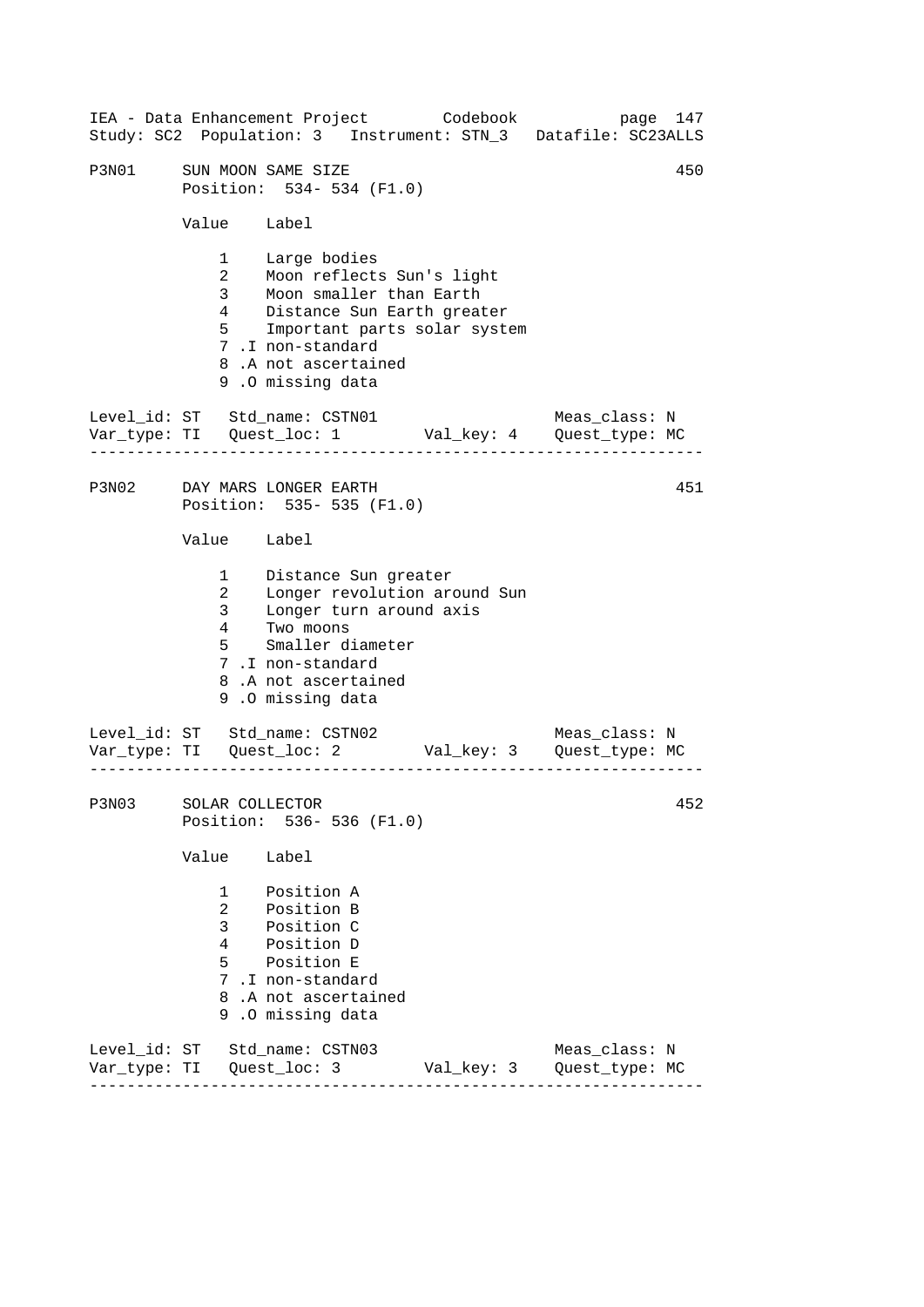------------------------------------------------------------------ ------------------------------------------------------------------ ------------------------------------------------------------------ IEA - Data Enhancement Project Codebook page 148 Study: SC2 Population: 3 Instrument: STN\_3 Datafile: SC23ALLS P3N04 SURFACE CHANGE 453 Position: 537- 537 (F1.0) Value Label 1 Pushed up into mountains 2 Mountains wear down 3 Mountains wear down, pushed up 4 Montains, flat plains don't change 5 Mountains pulled down by gravity, pushed up 7 .I non-standard 8 .A not ascertained 9 .O missing data Level id: ST Std name: CSTN04 Meas class: N Var\_type: TI Quest\_loc: 4 Val\_key: 3 Quest\_type: MC P3N05 BILE DIGESTION FATS 454 Position: 538- 538 (F1.0) Value Label 1 Justified 2 Unjust, doesn't answer the question 3 Unjust, lack control 4 Unjust, data unadequate 5 Unjust, contradicted by data 7 .I non-standard 8 .A not ascertained 9 .O missing data Level\_id: ST Std\_name: CSTN05 Meas\_class: N Var\_type: TI Quest\_loc: 5 Val\_key: 1 Quest\_type: MC P3N06 SEEDS IN FLASK 455 Position: 539- 539 (F1.0) Value Label 1 Water evaporates 2 Carbon dioxide lighter than air 3 Lighter leafs, roots 4 Seedlings use starch, give off gases 5 Dry air replaces moist air 7 .I non-standard 8 .A not ascertained 9 .O missing data Level\_id: ST Std\_name: CSTN06 Meas\_class: N Var\_type: TI Quest\_loc: 6 Val\_key: 4 Quest\_type: MC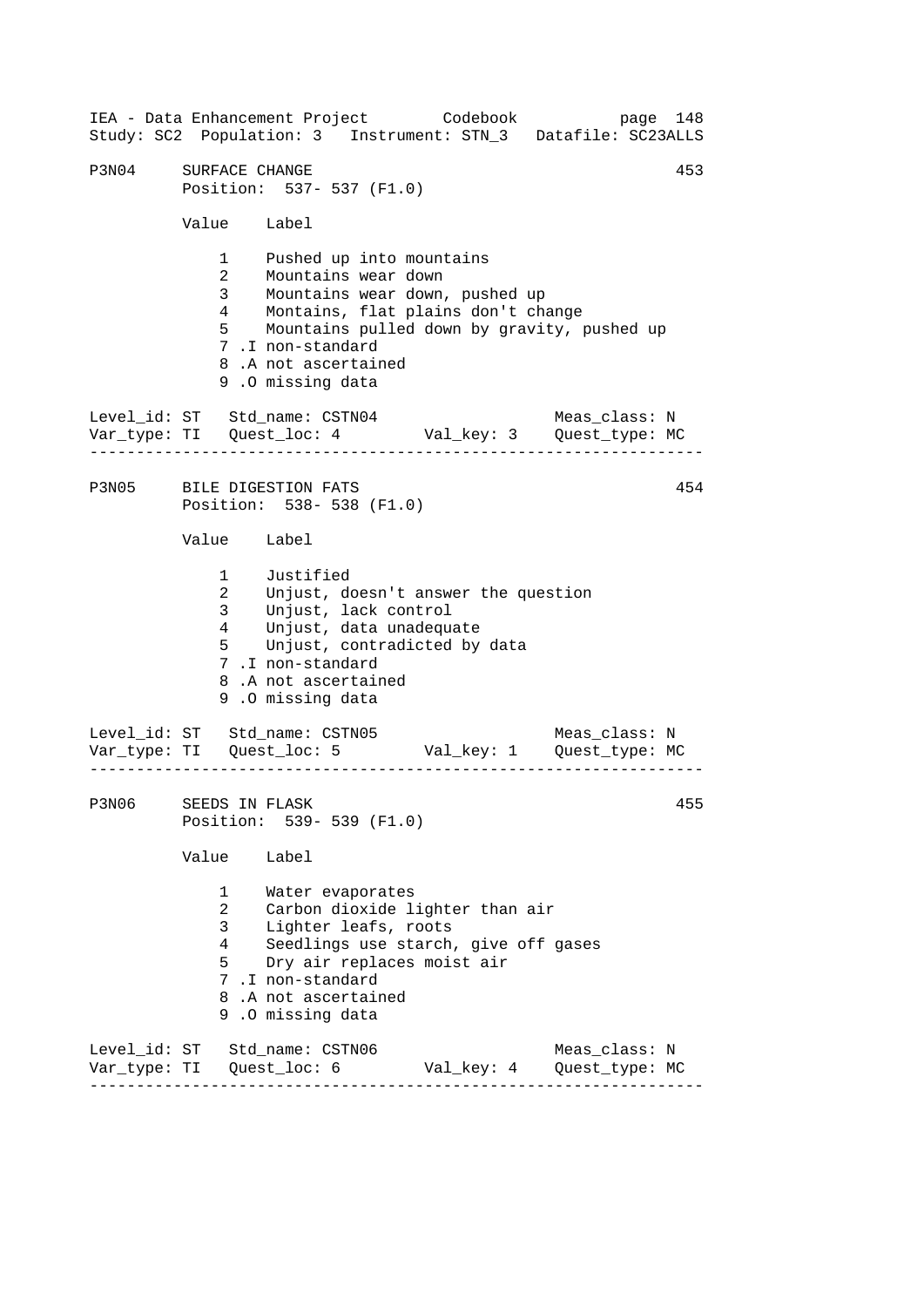------------------------------------------------------------------ ------------------------------------------------------------------ ------------------------------------------------------------------ 456 IEA - Data Enhancement Project Codebook page 149 Study: SC2 Population: 3 Instrument: STN\_3 Datafile: SC23ALLS P3N07 MENSTRUATION TIME Position: 540- 540 (F1.0) Value Label 1 2 days after mentruation 2 9 days after mentruation 3 14 days after mentruation 4 20 days after mentruation 5 28 days aften mentruation 7 .I non-standard 8 .A not ascertained 9 .O missing data Level id: ST Std name: CSTN07 Meas class: N Var\_type: TI Quest\_loc: 7 Val\_key: 3 Quest\_type: MC P3N08 FEMALES CARRY VD 457 Position: 541- 541 (F1.0) Value Label 1 Not as obvious 2 Easier to catch 3 Difficult to cure 4 Hormones male weaken effect 5 Suppressed contraceptive methods 7 .I non-standard 8 .A not ascertained 9 .O missing data Level\_id: ST Std\_name: CSTN08 Meas\_class: N Var\_type: TI Quest\_loc: 8 Val\_key: 1 Quest\_type: MC P3N09 WHY GIRAFFES LONG NECK 258 Position: 542- 542 (F1.0) Value Label 1 Stretching for food 2 Something inside neck 3 Food contains vitimines 4 Over period of time 5 Stay alive, passed trait on 7 .I non-standard 8 .A not ascertained 9 .O missing data Level\_id: ST Std\_name: CSTN09 Meas\_class: N Var\_type: TI Quest\_loc: 9 Val\_key: 5 Quest\_type: MC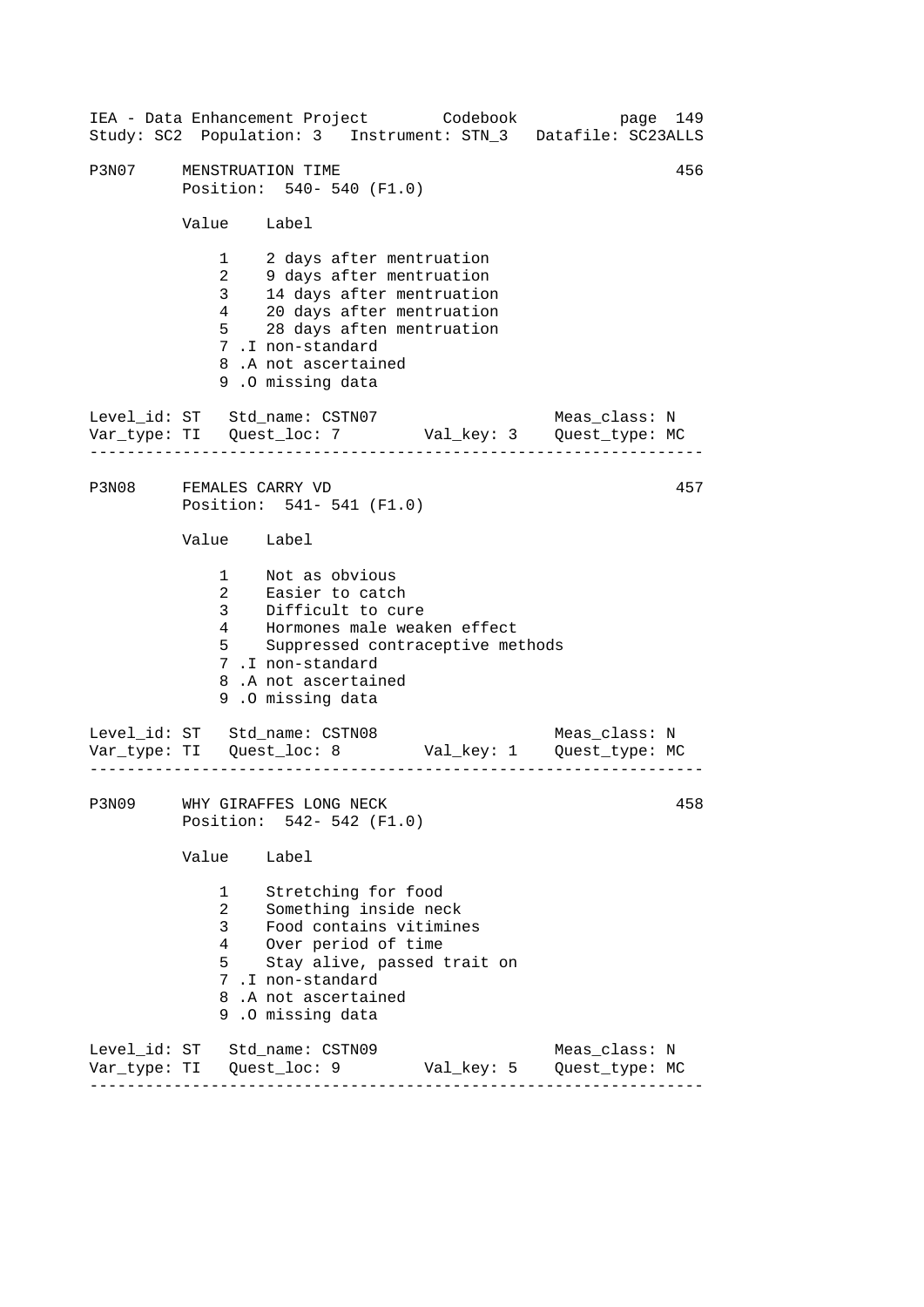|                                                         |                                                                    | IEA - Data Enhancement Project Codebook<br>Study: SC2 Population: 3 Instrument: STN_3 Datafile: SC23ALLS                                                                                      |  | page 150      |     |
|---------------------------------------------------------|--------------------------------------------------------------------|-----------------------------------------------------------------------------------------------------------------------------------------------------------------------------------------------|--|---------------|-----|
| <b>P3N10</b>                                            | 459<br>POPULATION GROWTH CURVE<br>Position: 543- 543 (F1.0)        |                                                                                                                                                                                               |  |               |     |
|                                                         | Value Label                                                        |                                                                                                                                                                                               |  |               |     |
|                                                         | 3 <sup>7</sup><br>$4\phantom{0}$<br>$5^{\circ}$                    | 1 Yes, infinite food supply<br>2 Yes, migrate other planets<br>Yes, other energy sources<br>No, never<br>No, limit food supply<br>7.I non-standard<br>8.A not ascertained<br>9.0 missing data |  |               |     |
|                                                         |                                                                    | Level_id: ST Std_name: CSTN10                                                                                                                                                                 |  | Meas_class: N |     |
| P3N11 EXPOSURE INSECTICIDES<br>Position: 544-544 (F1.0) |                                                                    |                                                                                                                                                                                               |  | 460           |     |
|                                                         | Value Label                                                        |                                                                                                                                                                                               |  |               |     |
|                                                         | $5^{\circ}$                                                        | 1 New invironment<br>2 Pass on immunity<br>3 Elimination<br>4 Change in habits<br>Favourable mutations<br>7.I non-standard<br>8.A not ascertained<br>9.0 missing data                         |  |               |     |
|                                                         |                                                                    | Level_id: ST Std_name: CSTN11                                                                                                                                                                 |  | Meas_class: N |     |
| P3N12 FP/SP SALT WATER                                  |                                                                    | Position: 545- 545 (F1.0)                                                                                                                                                                     |  |               | 461 |
|                                                         | Value                                                              | Label                                                                                                                                                                                         |  |               |     |
|                                                         | $1 \quad \blacksquare$<br>$\overline{a}$<br>$\mathbf{3}$<br>4<br>5 | Lower - lower<br>Lower - higher<br>Higher - lower<br>Higher - higher<br>Same - same<br>7.I non-standard<br>8.A not ascertained<br>9.0 missing data                                            |  |               |     |
|                                                         |                                                                    | Level_id: ST Std_name: CSTN12                                                                                                                                                                 |  | Meas_class: N |     |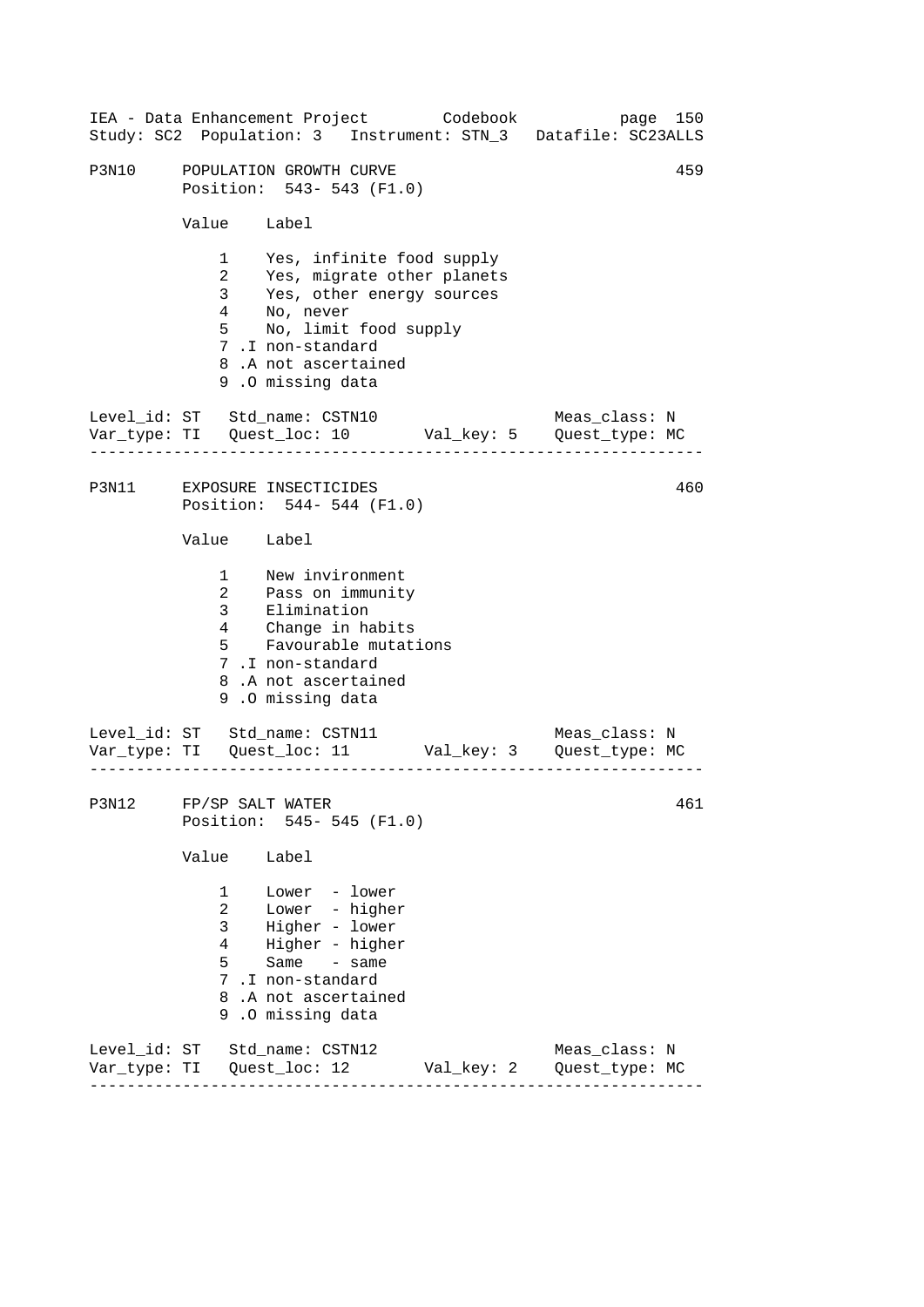------------------------------------------------------------------ ------------------------------------------------------------------ ------------------------------------------------------------------ IEA - Data Enhancement Project Codebook page 151 Study: SC2 Population: 3 Instrument: STN\_3 Datafile: SC23ALLS P3N13 GALAPAGOS 462 Position: 546- 546 (F1.0) Value Label 1 Supported 2 Not supported 3 Contradicted 4 Known to be false 5 No relevant info 7 .I non-standard 8 .A not ascertained 9 .O missing data Level\_id: ST Std\_name: CSTN13 Meas\_class: N Var\_type: TI Quest\_loc: 13 Val\_key: 1 Quest\_type: MC P3N14 PAINT ON IRON Position: 547- 547 (F1.0) Value Label 1 2 React chemically 3 No nitrogen No carbon dioxide 4 Smoother surface 5 No oxygen and moisture 7 .I non-standard 8 .A not ascertained 9 .O missing data Level\_id: ST Std\_name: CSTN14 Meas\_class: N Var\_type: TI Quest\_loc: 14 Val\_key: 5 Quest\_type: MC P3N15 SOLN X + SOLN Y Position: 548- 548 (F1.0) Value Label 1 Any product is soluble 2 Same in all proportions 3 Rise in temp 4 Final liqiut neutral 5 Same in different concentrations 7 .I non-standard 8 .A not ascertained 9 .O missing data Level\_id: ST Std\_name: CSTN15 Meas\_class: N Var\_type: TI Quest\_loc: 15 Val\_key: 3 Quest\_type: MC 463 464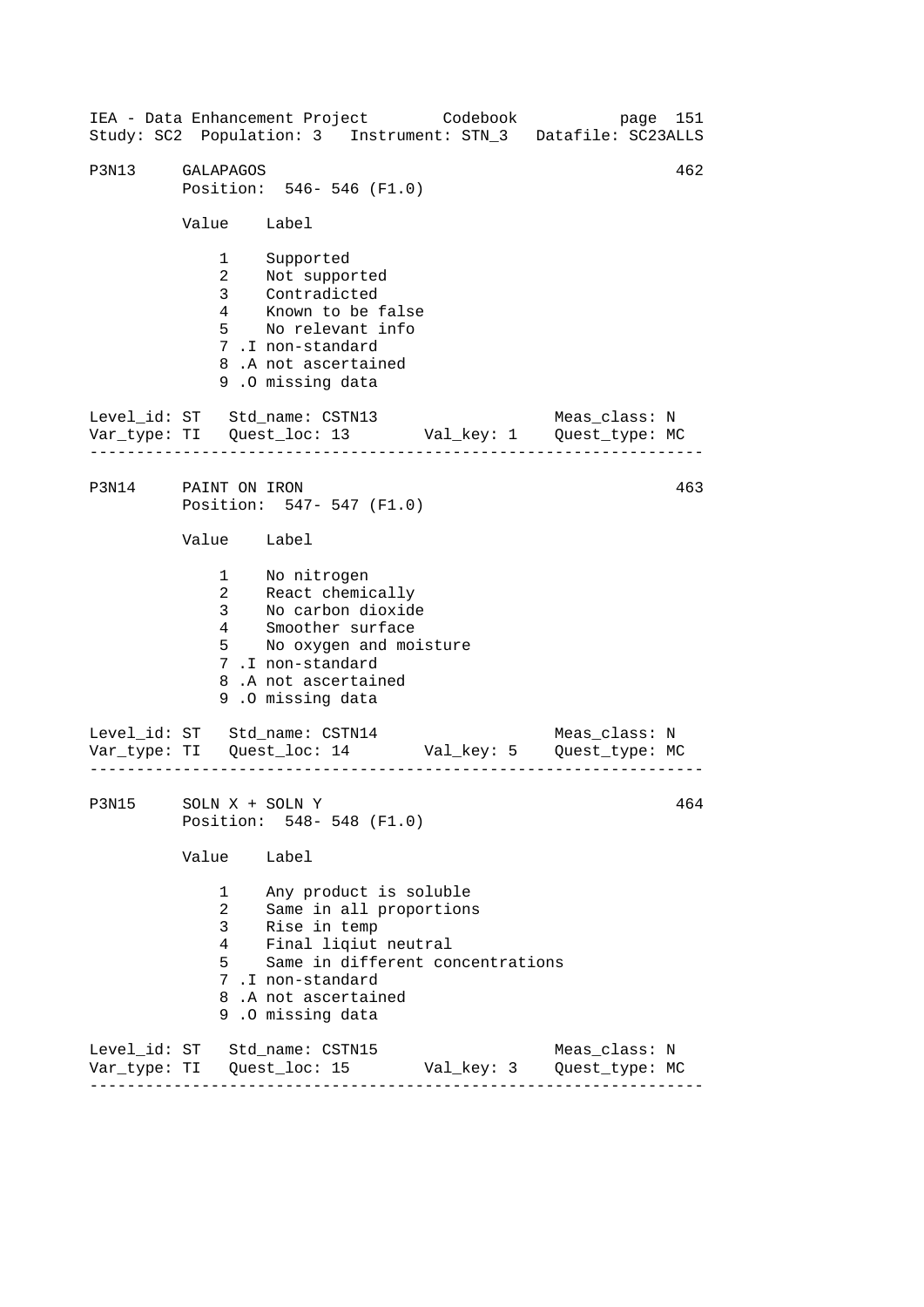| IEA - Data Enhancement Project Codebook |                                                                                         |                                                                                                                        |                                                                                                                                                                                |            | Study: SC2 Population: 3 Instrument: STN_3 Datafile: SC23ALLS                  | page 152 |
|-----------------------------------------|-----------------------------------------------------------------------------------------|------------------------------------------------------------------------------------------------------------------------|--------------------------------------------------------------------------------------------------------------------------------------------------------------------------------|------------|--------------------------------------------------------------------------------|----------|
| P3N16                                   |                                                                                         | DINOSAUR CARBON ATOMS                                                                                                  | Position: 549- 549 (F1.0)                                                                                                                                                      |            |                                                                                | 465      |
|                                         | Value Label                                                                             |                                                                                                                        |                                                                                                                                                                                |            |                                                                                |          |
|                                         | $1 \quad \Box$<br>$\overline{2}$<br>3 <sup>7</sup><br>$4\overline{ }$<br>5 <sub>5</sub> | 7.I non-standard<br>9.0 missing data                                                                                   | Contradicts law conservation<br>False, lived long ago<br>True, atoms rarely created/distroyed<br>True if soil dinosour fossils<br>False, wheat is plant<br>8.A not ascertained |            |                                                                                |          |
| Level_id: ST Std_name: CSTN16           |                                                                                         |                                                                                                                        |                                                                                                                                                                                |            | Meas_class: N<br>Var_type: TI    Quest_loc: 16    Val_key: 3    Quest_type: MC |          |
| P3N17 CAR MOTOR GAS                     |                                                                                         |                                                                                                                        | Position: 550- 550 (F1.0)                                                                                                                                                      |            |                                                                                | 466      |
|                                         | Value Label                                                                             |                                                                                                                        |                                                                                                                                                                                |            |                                                                                |          |
|                                         | $\mathbf{2}$                                                                            | 1 Oxygen<br>Carbon dioxide<br>3 Water vapour<br>4 Carbon monxide<br>5 Nitrogen<br>7.I non-standard<br>9.0 missing data | 8.A not ascertained                                                                                                                                                            |            |                                                                                |          |
| Level_id: ST Std_name: CSTN17           |                                                                                         |                                                                                                                        |                                                                                                                                                                                |            | Meas_class: N<br>Var_type: TI    Quest_loc: 17    Val_key: 4    Quest_type: MC |          |
| P3N18 PACKAGING MATERIALS               |                                                                                         |                                                                                                                        | Position: 551- 551 (F1.0)                                                                                                                                                      |            |                                                                                | 467      |
|                                         | Value                                                                                   | Label                                                                                                                  |                                                                                                                                                                                |            |                                                                                |          |
|                                         | $\mathbf{1}$<br>$\overline{2}$<br>$\mathbf{3}$<br>4<br>$5 -$                            | Glass<br>Aluminium<br>Plastic<br>Paper<br>Rubber<br>7.I non-standard<br>9.0 missing data                               | 8.A not ascertained                                                                                                                                                            |            |                                                                                |          |
| Level_id: ST Std_name: CSTN18           |                                                                                         |                                                                                                                        |                                                                                                                                                                                | Val_key: 4 | Meas_class: N<br>Quest_type: MC                                                |          |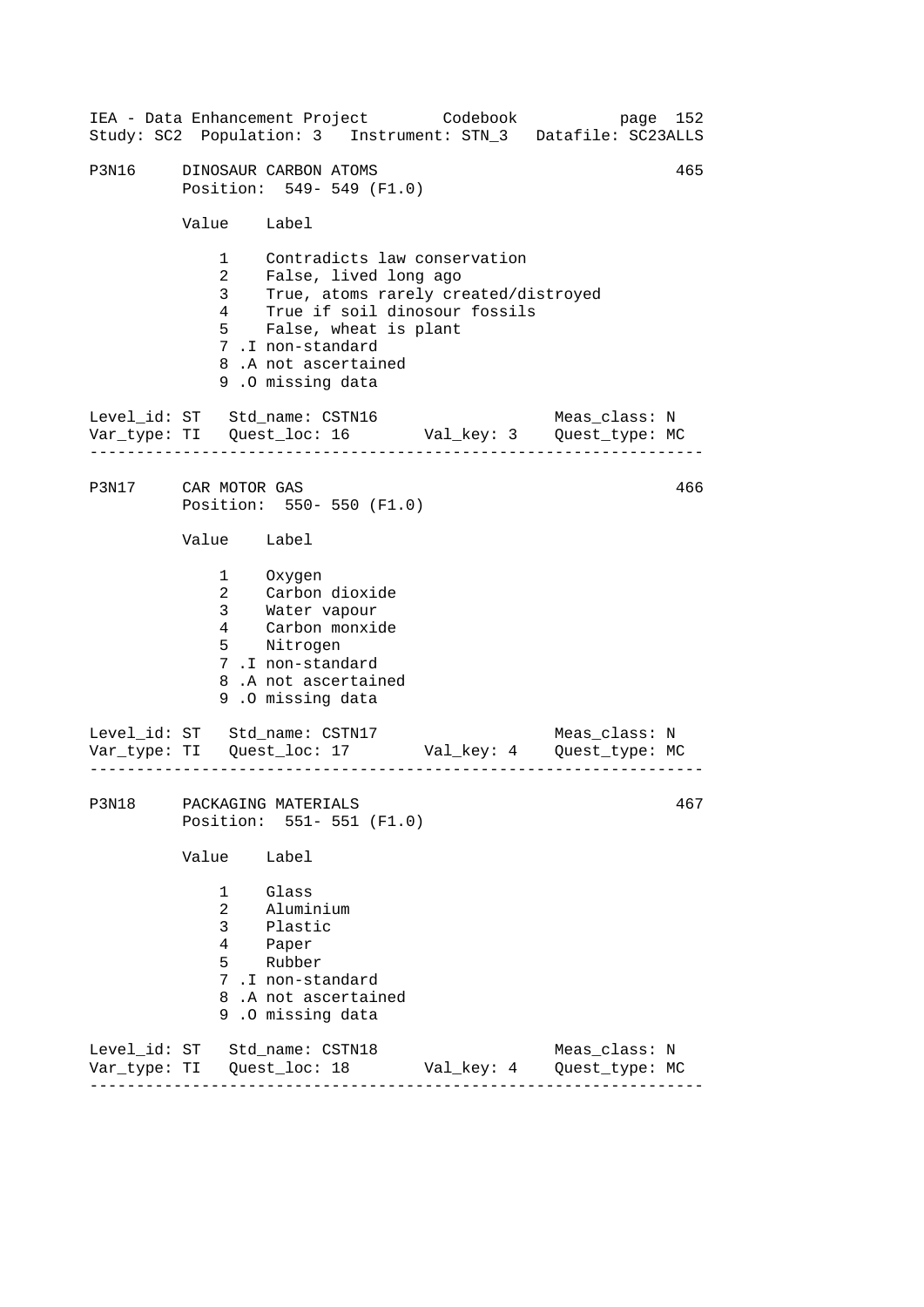------------------------------------------------------------------ ------------------------------------------------------------------ ------------------------------------------------------------------ 468 IEA - Data Enhancement Project Codebook page 153 Study: SC2 Population: 3 Instrument: STN\_3 Datafile: SC23ALLS P3N19 ESTIMATE MASS CAR Position: 552- 552 (F1.0) Value Label 1 100 kg 2 1,000 kg 3 10,000 kg 4 100,000 kg 5 1,000,000 kg 7 .I non-standard 8 .A not ascertained 9 .O missing data Level\_id: ST Std\_name: CSTN19 Meas\_class: N Var\_type: TI Quest\_loc: 19 Val\_key: 2 Quest\_type: MC P3N20 BOAT IN SALT WATER 469 Position: 553- 553 (F1.0) Value Label 1 No difference in level 2 Sink deeper 3 Float higher -----<br>4 Volume water displaced increase 5 Volume water displaced same 7 .I non-standard 8 .A not ascertained 9 .O missing data Level\_id: ST Std\_name: CSTN20 Meas\_class: N Var\_type: TI Quest\_loc: 20 Val\_key: 3 Quest\_type: MC P3N21 BALL ON STRING  $470$ Position: 554- 554 (F1.0) Value Label 1 Arrow 1 2 Arrow 2 3 Arrow 3 4 Arrow 4 5 Arrow 5 7 .I non-standard 8 .A not ascertained 9 .O missing data Level\_id: ST Std\_name: CSTN21 Meas\_class: N Var\_type: TI Quest\_loc: 21 Val\_key: 3 Quest\_type: MC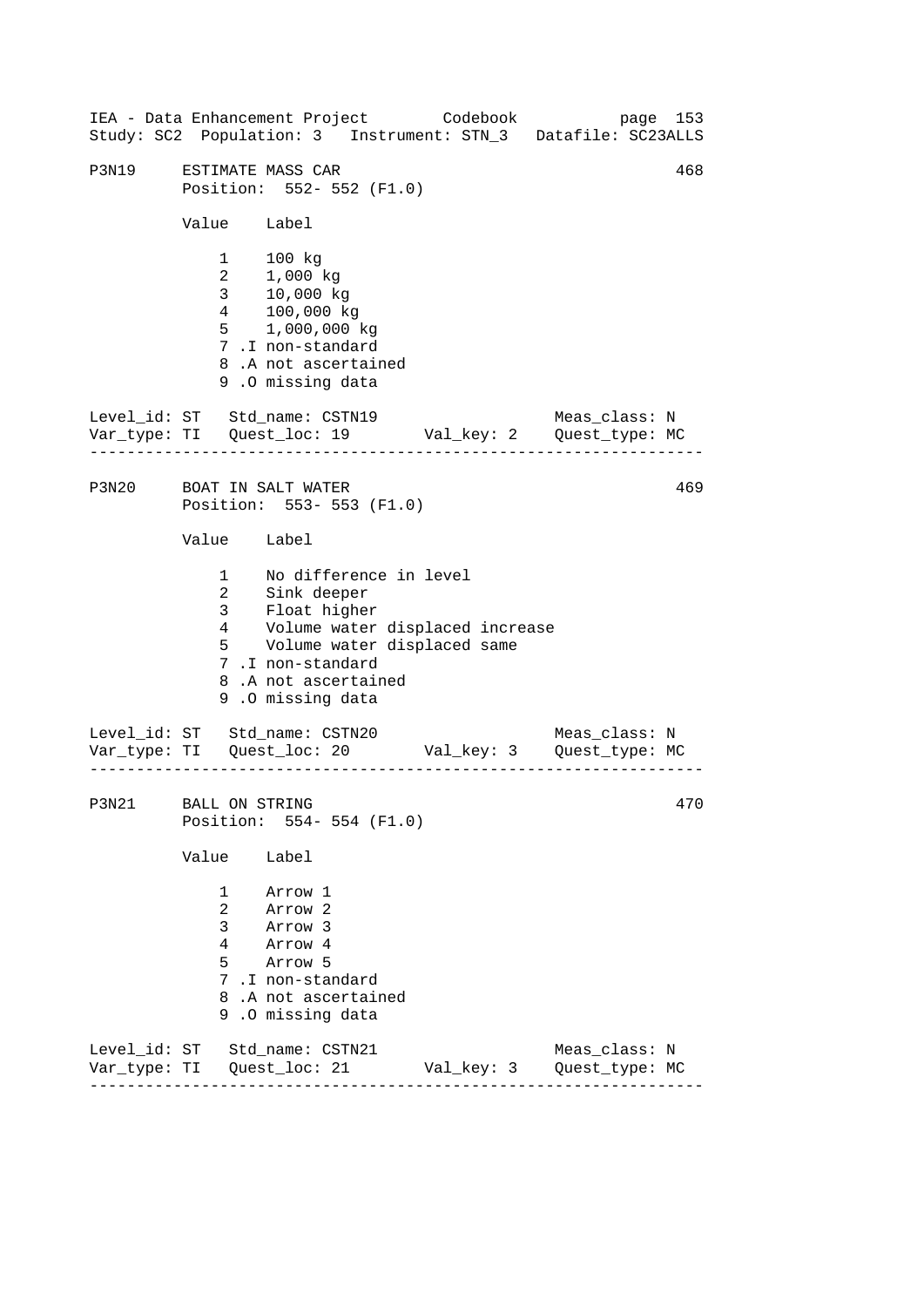------------------------------------------------------------------ ------------------------------------------------------------------ ------------------------------------------------------------------ IEA - Data Enhancement Project Codebook page 154 Study: SC2 Population: 3 Instrument: STN\_3 Datafile: SC23ALLS P3N22 PULLEYS AND BELTS 471 Position: 555- 555 (F1.0) Value Label 1 5 2 6 3 12 4 13 5 36 7 .I non-standard 8 .A not ascertained 9 .O missing data Level id: ST Std name: CSTN22 Meas class: N Var\_type: TI Quest\_loc: 22 Val\_key: 2 Quest\_type: MC P3N23 FUNCTION MODERATOR 472 Position: 556- 556 (F1.0) Value Label 1 Reduce neutrons 2 Slow down neutrons 3 Prevent reactions > 1 neutron 4 Prevent reactor overheating 5 Transfer heat to steam turbines 7 .I non-standard 8 .A not ascertained 9 .O missing data Level\_id: ST Std\_name: CSTN23 Meas\_class: N Var\_type: TI Quest\_loc: 23 Val\_key: 2 Quest\_type: MC P3N24 SEALED CAN COLLAPSES 473 Position: 557- 557 (F1.0) Value Label 1 Air collapsed 2 Weakened can 3 Air condensed to water 4 Pressure inside less 5 Increased molecules around can 7 .I non-standard 8 .A not ascertained 9 .O missing data Level\_id: ST Std\_name: CSTN24 Meas\_class: N Var\_type: TI Quest\_loc: 24 Val\_key: 4 Quest\_type: MC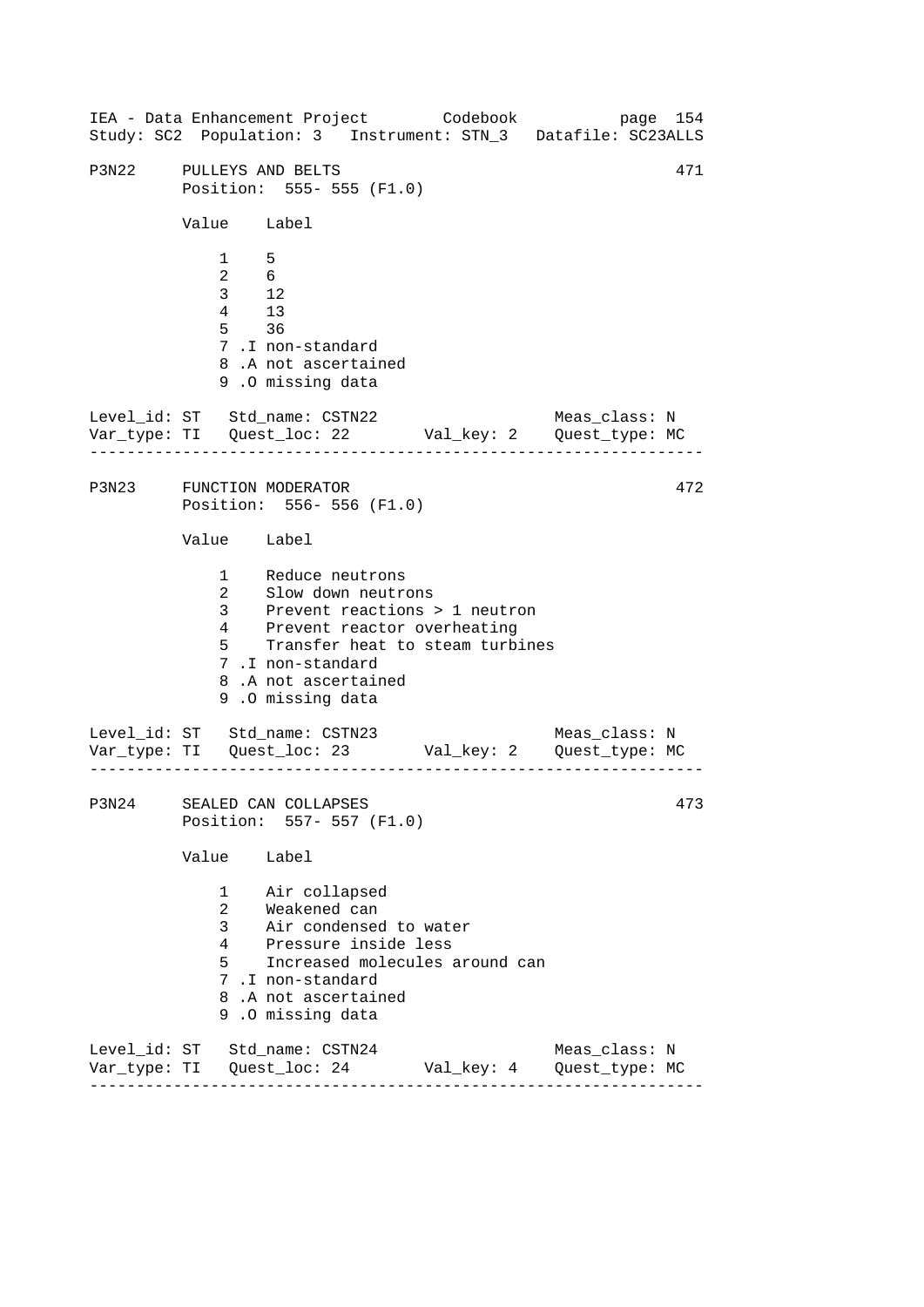------------------------------------------------------------------ ------------------------------------------------------------------ ------------------------------------------------------------------ 474 IEA - Data Enhancement Project Codebook page 155 Study: SC2 Population: 3 Instrument: STN\_3 Datafile: SC23ALLS P3N25 WEIGH ROCK IN WATER Position: 558- 558 (F1.0) Value Label 1 Weight 1 > weight 2 2 Weight 1 = weight 2 3 Weight 1 < weight 2 4 Depend on type rock 5 Depend on air pressure 7 .I non-standard 8 .A not ascertained 9 .O missing data Level id: ST Std name: CSTN25 Meas class: N Var\_type: TI Quest\_loc: 25 Val\_key: 3 Quest\_type: MC P3N26 UNCONSCIOUS PERSON 475 Position: 559- 559 (F1.0) Value Label 1 Give warm drink 2 Check objects mouth interfere breathing 3 Resuscitation if stopped breathing 4 Check still warm 5 Keep person still 7 .I non-standard 8 .A not ascertained 9 .O missing data Level\_id: ST Std\_name: CSTN26 Meas\_class: N Var\_type: TI Quest\_loc: 26 Val\_key: 1 Quest\_type: MC P3N27 BUILDING ON FIRE 476 Position: 560- 560 (F1.0) Value Label 1 Near ceiling 2 In centre room 3 Near floor 4 Near walls room 5 In corner 7 .I non-standard 8 .A not ascertained 9 .O missing data Level\_id: ST Std\_name: CSTN27 Meas\_class: N Var\_type: TI Quest\_loc: 27 Val\_key: 3 Quest\_type: MC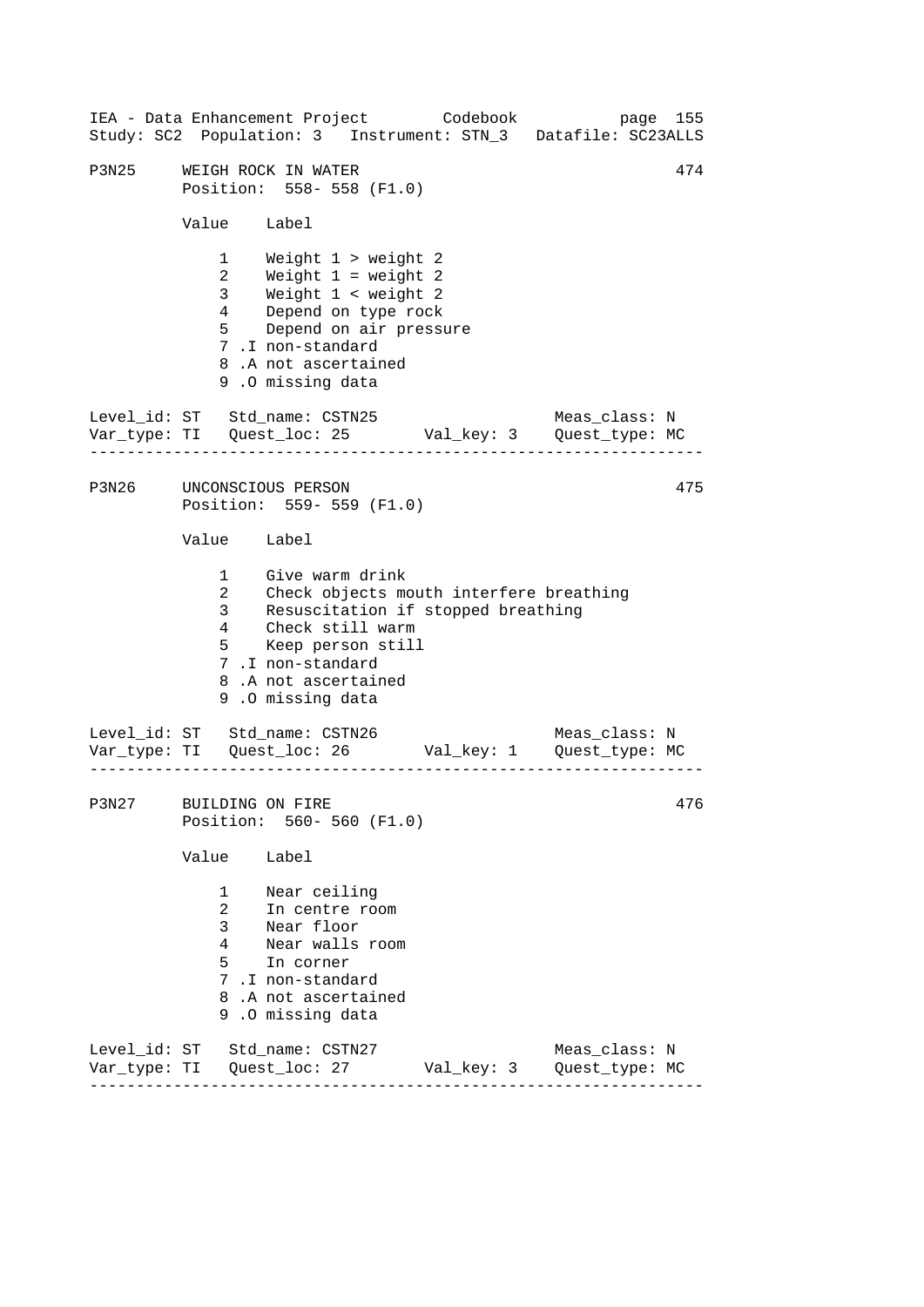------------------------------------------------------------------ ------------------------------------------------------------------ ------------------------------------------------------------------ IEA - Data Enhancement Project Codebook page 156 Study: SC2 Population: 3 Instrument: STN\_3 Datafile: SC23ALLS P3N28 BLEEDING CUT ON ARM 477 Position: 561- 561 (F1.0) Value Label 1 Arm above level heart 2 Bandage cut area 3 Pressure to arery 4 Person flat surface 5 Warm salt solution 7 .I non-standard 8 .A not ascertained 9 .O missing data Level id: ST Std name: CSTN28 Meas class: N Var\_type: TI Quest\_loc: 28 Val\_key: 5 Quest\_type: MC P3N29 VITAMIN C PURPOSE Position: 562- 562 (F1.0) Value Label 1 Blood fails to clot 2 3 Ulcers develop Hair fall out 4 5 Bones flexible, legs bend See in dark reduced 7 .I non-standard 8 .A not ascertained 9 .O missing data Level\_id: ST Std\_name: CSTN29 Meas\_class: N Var\_type: TI Quest\_loc: 29 Val\_key: 2 Quest\_type: MC P3N30 EXHAUST FAN CIRCUIT Position: 563- 563 (F1.0) Value Label 1 Diagram A 2 Diagram B 3 Diagram C 4 Diagram D 5 Diagram E 7 .I non-standard 8 .A not ascertained 9 .O missing data Level\_id: ST Std\_name: CSTN30 Meas\_class: N Var\_type: TI Quest\_loc: 30 Val\_key: 4 Quest\_type: MC 478 479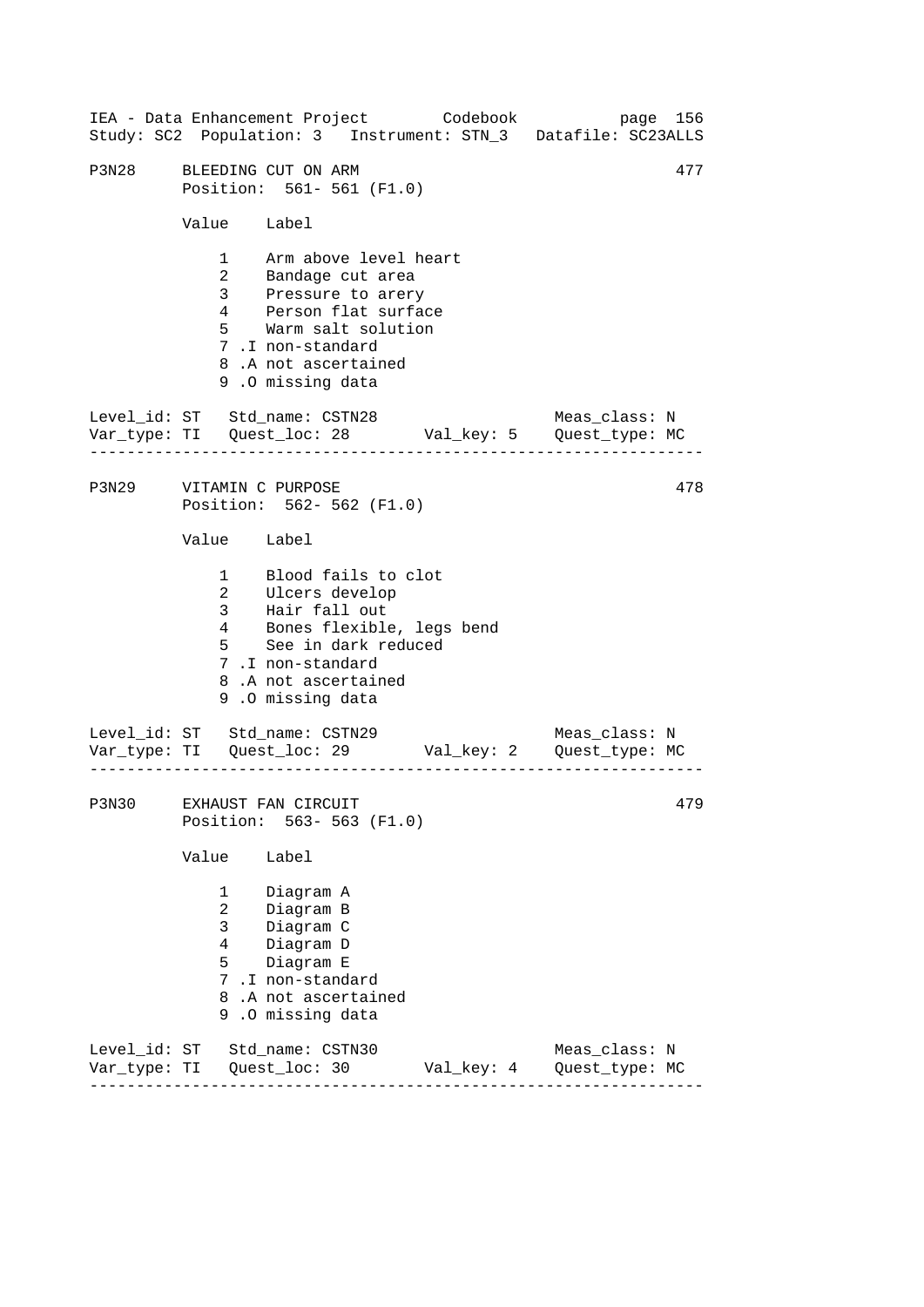|       | IEA - Data Enhancement Project Codebook<br>Study: SC2 Population: 3 Instrument: STN_3 Datafile: SC23ALLS          |          | page 157                        |
|-------|-------------------------------------------------------------------------------------------------------------------|----------|---------------------------------|
|       | P3N31 NATIONAL OPTION/ITEM 31<br>Position: 564- 564 (F1.0)                                                        |          | 480                             |
|       | Value Label                                                                                                       |          |                                 |
|       | 7.I non-standard<br>8.A not ascertained<br>9.0 missing data                                                       |          |                                 |
|       | Level_id: ST Std_name: CSTN31<br>Var_type: TI Quest_loc: Val_key: Quest_type: MC<br>----------------------------- |          | Meas_class: N                   |
|       | P3N32 NATIONAL OPTION/ITEM 32<br>Position: 565- 565 (F1.0)                                                        |          | 481                             |
|       | Value Label                                                                                                       |          |                                 |
|       | 7.I non-standard<br>8.A not ascertained<br>9.0 missing data                                                       |          |                                 |
|       | Level_id: ST Std_name: CSTN32                                                                                     |          | Meas_class: N                   |
|       | P3N33 NATIONAL OPTION/ITEM 33<br>Position: 566- 566 (F1.0)                                                        |          | 482                             |
|       | Value Label                                                                                                       |          |                                 |
|       | 7.I non-standard<br>8.A not ascertained<br>9.0 missing data                                                       |          |                                 |
|       | Level_id: ST Std_name: CSTN33                                                                                     |          | Meas_class: N<br>Quest_type: MC |
| P3N34 | NATIONAL OPTION/ITEM 34<br>Position: 567- 567 (F1.0)                                                              |          | 483                             |
|       | Value<br>Label                                                                                                    |          |                                 |
|       | 7.I non-standard<br>8.A not ascertained<br>9.0 missing data                                                       |          |                                 |
|       | Level_id: ST Std_name: CSTN34                                                                                     | Val_key: | Meas_class: N<br>Quest_type: MC |